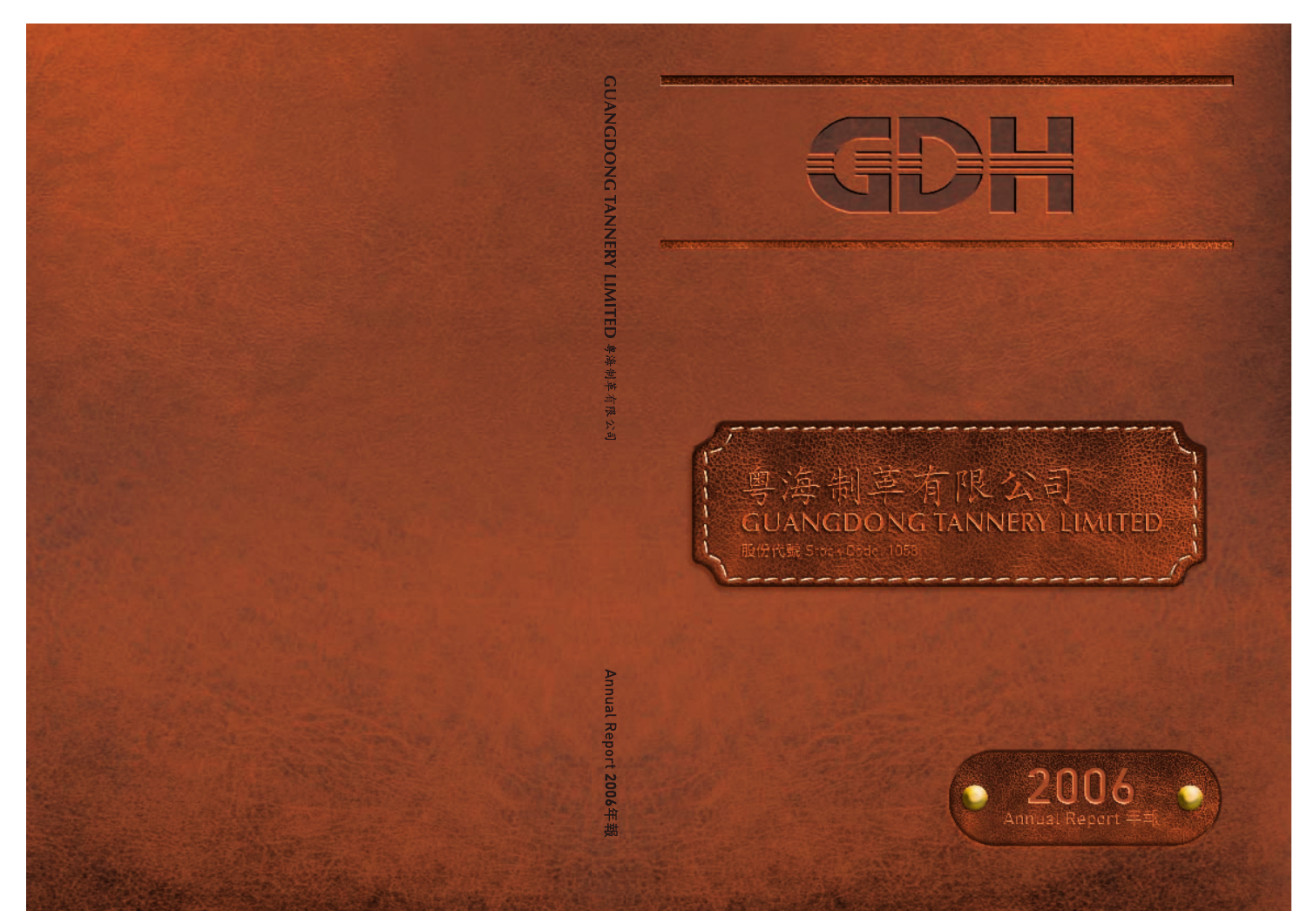# **Contents**

| Corporate Information                                   | $\overline{2}$ |
|---------------------------------------------------------|----------------|
| <b>Chairman's Statement</b>                             | 3              |
| Management Discussion and Analysis                      | 5              |
| Biographical Details of Directors and Senior Management | 8              |
| Report of the Directors                                 | 10             |
| Corporate Governance Report                             | 20             |
| Independent Auditors' Report                            | 29             |
| <b>Consolidated Income Statement</b>                    | 31             |
| <b>Consolidated Balance Sheet</b>                       | 32             |
| Consolidated Statement of Changes in Equity             | 33             |
| <b>Consolidated Cash Flow Statement</b>                 | 34             |
| <b>Company Balance Sheet</b>                            | 36             |
| <b>Notes to Financial Statements</b>                    | 37             |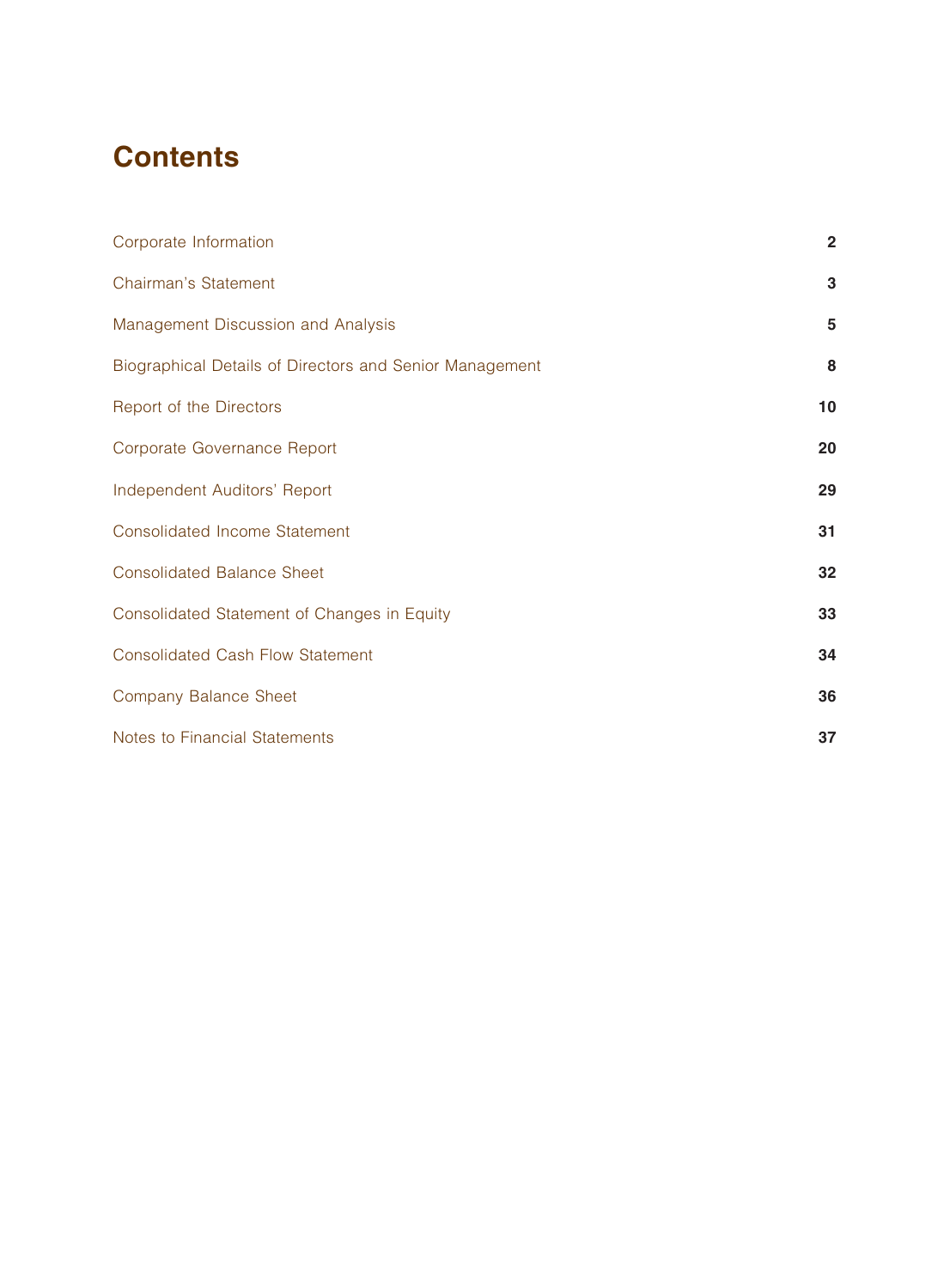### Board of Directors

Zhang Chunting (Chairman) Deng Rongjun (Managing Director) Zhang Yaping Xiong Guangyang Fung Lak\* Choi Kam Fai Thomas\* Chan Cheong Tat\* Ho Lam Lai Ping Theresa

\* Independent Non-Executive Director

# Company Secretary

Lee Wai Mei

## Auditors

Ernst & Young

### Registered Office

29th Floor, Guangdong Investment Tower 148 Connaught Road Central Hong Kong

Telephone: (852) 2308 1013 Facsimile: (852) 2789 0451

# Share Registrar and Share Transfer Office

Tengis Limited 26th Floor, Tesbury Centre 28 Queen's Road East Hong Kong

## Listing Information

Stock Code: 1058

### **Website**

www.gdtann.com.hk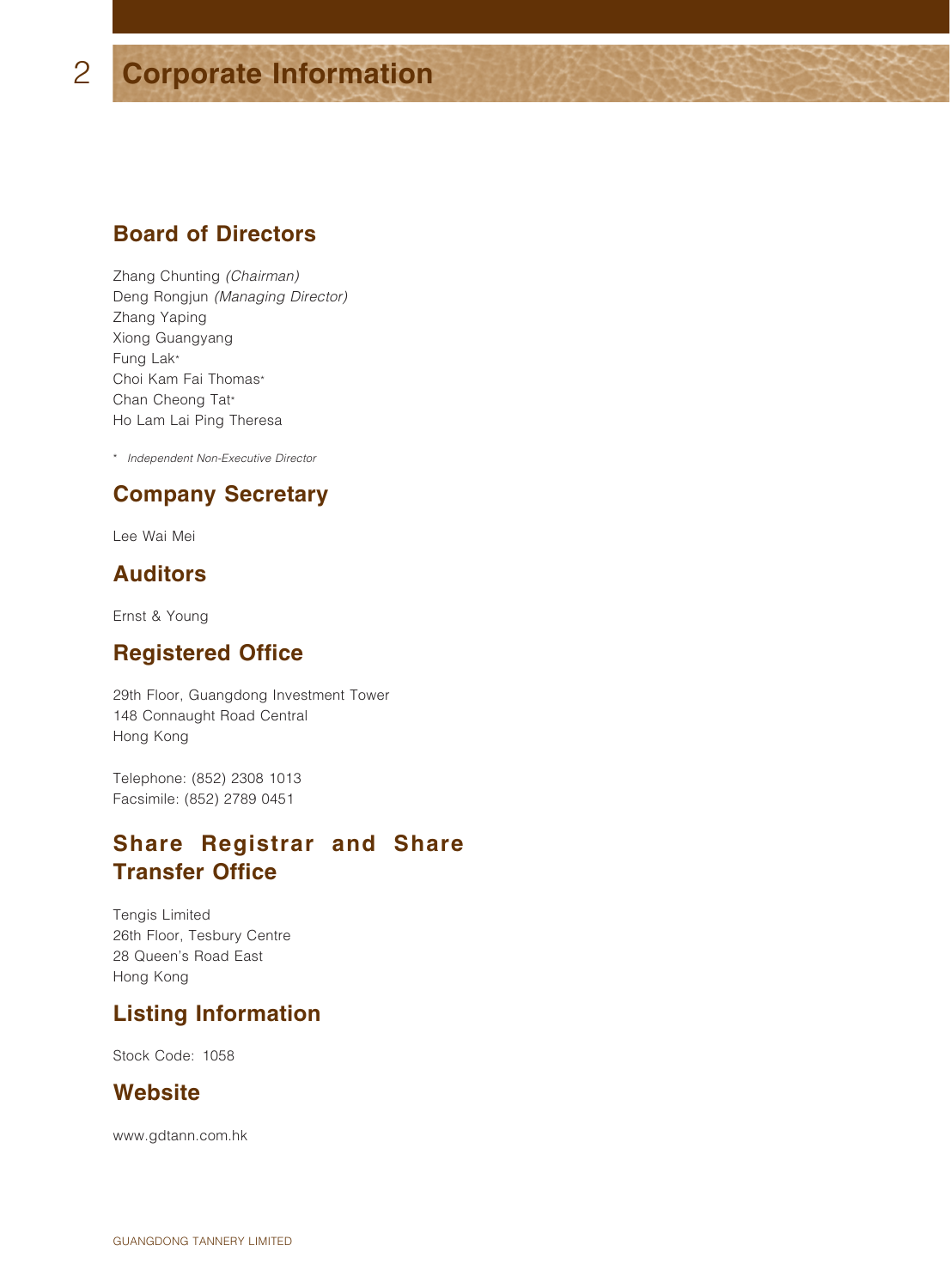I am pleased to report to the shareholders that we have recorded a satisfactory growth in the results of the Group for 2006. The Group's consolidated profit attributable to shareholders for 2006 was HK\$20,657,000 (2005: HK\$5,403,000), a significant increase of 282% over last year. The basic earnings per share was HK cents 3.94 (2005: HK cents 1.03), representing an increase of 282% compared with last year.

# **Dividend**

The board of directors (the "Board") of the Company does not recommend the payment of a final dividend for the year ended 31 December 2006 (2005: Nil).

## **Review**

Upon the completion of the disposal of idle assets in 2006, the Group centralised the resources on realizing the strategy of large-scale operation and expanding its tannery business, which resulted in stable growth.

After more than two years of adjustment in the management structure and operation restructuring, the Group has established a direct mode of operation to centralize the management of the core activities including production, procurement, distribution and finance. The Group has also become an influential enterprise in the production of cow leather vamp in China.

2006 was a very difficult year for the tannery industry in China. In the midst of the surging prices of raw materials, the stringent environmental protection policies, the changes in the industrial policies of the State and the continuous international trading conflicts, a large number of small- to medium-sized tanneries were closed as a result. The Group had the foresight to implement the strategy of large-scale operation in order to secure the survival and development through economies of scale. In the face of the problems arising from the aging of equipments, insufficient production premises and lack of synergy between the upstream and downstream processing, the Group took the initiative to mobilize the resources and to go along with an appropriate operation strategy, by which the Group succeeded in beating out a path to operate the business at low cost and high efficiency.

On the one hand the Group strives to expand the tannery business, while taking proactive steps to address the environmental issues which have long been a major concern in the leather industry. In view of this, the Group shifted the operation to the northern part of China years ago and speeded up the development of the production base in Xuzhou. In order to meet demand from increasing sales and to resolve the problems of the lack of synergy between the upstream and downstream processing and the serious productivity insufficiencies in the upstream production of chromed hides, the Group has increased the sourcing of chromed hides and also established a strategic cooperation relationship with peripheral tanneries to outsource the upstream processing of producing chromed hides. Following the outsourcing of certain parts of the upstream processing through subcontracting in 2005, the Group entered into agreements with two other subcontracting plants in 2006 to process and produce chromed hides for the Group in order to resolve the upstream productivity shortages of the production base in Xuzhou. This has reduced the pressure on sewage discharge, effectively broke through the bottleneck constraint in production, greatly released the potential productivity of the production base in Xuzhou, and also safeguarded our market share and minimized our commitment in production equipments.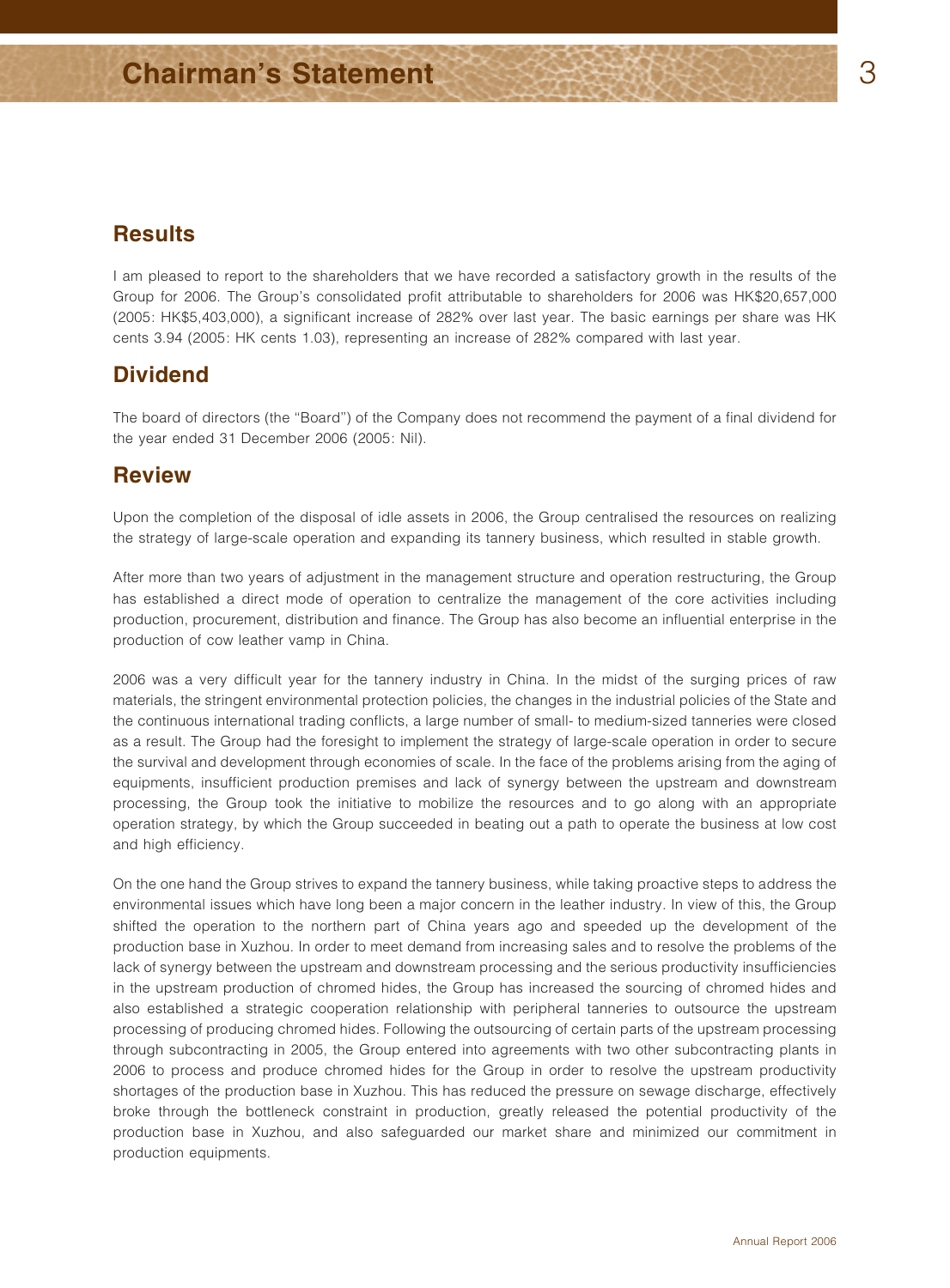# Review (Continued)

The operating results of the production base in Xuzhou have been surging for three consecutive years. This has benefited from the large-scale operation and the strategy of outsourcing processing. Other factors include: (1) the enforcement of procurement through tendering and the introduction of a competitive mechanism for the supply of raw materials, which effectively reduced purchasing costs even during the period when the price of raw materials increased significantly, thus enhancing our price competitiveness; (2) the realization of the direct purchase of imported hides and the establishment of five direct purchasing points for domestically produced hides, which became the main purchasing channel in the second half of this year. These tactics can help to achieve better results by stabilizing the supply of hides for the Group and through the continuous implementation of the large-scale operation strategy. With an accurate judgment of the market, the Group carried out an extensive foresighted strategy in procurement of hides and imported chemicals on a large scale, which has secured the production and at the same time significantly reduced costs; and (3) the strengthened and improved regional distribution system which has allowed an expansion of the proportion of direct sales, stabilized the direct sales networks of the renowned footwear manufacturers, hence, greatly enhanced the competitiveness of the Group's products as well as the capacity of the Group to withstand risks.

### **Outlook**

2006 was a year when the Group implemented the strategy of large-scale operation. In spite of the unfavourable factors such as the significant increase in the costs of raw materials and the stringent policies on environmental protection, the Group will continue to encounter the difficulties in its operation. In spite of these, the Group still adheres to its belief of making concerted efforts by the entire group and working hard to ride out the storm, as on one hand we will put efforts in construction, and on the other hand we will work on our production to achieve rapid growth in both production and turnover so as to capture a larger market share.

We anticipate that the Group will have to encounter a number of difficulties in 2007. Nevertheless, the Group will strive to implement fully the strategy of large-scale operation, to strengthen further the development on the technology and production management, to increase market share and to improve the regional market structure. In addition, the Group will actively seek investment opportunities in the tannery business with the aim of creating development opportunities and better returns in profit.

On behalf of the Board, I would like to take this opportunity to thank sincerely the customers, suppliers and shareholders of the Group for their support over the past years and express my earnest gratitude to each dedicated member of staff.

> Zhang Chunting Chairman

Hong Kong, 30 March 2007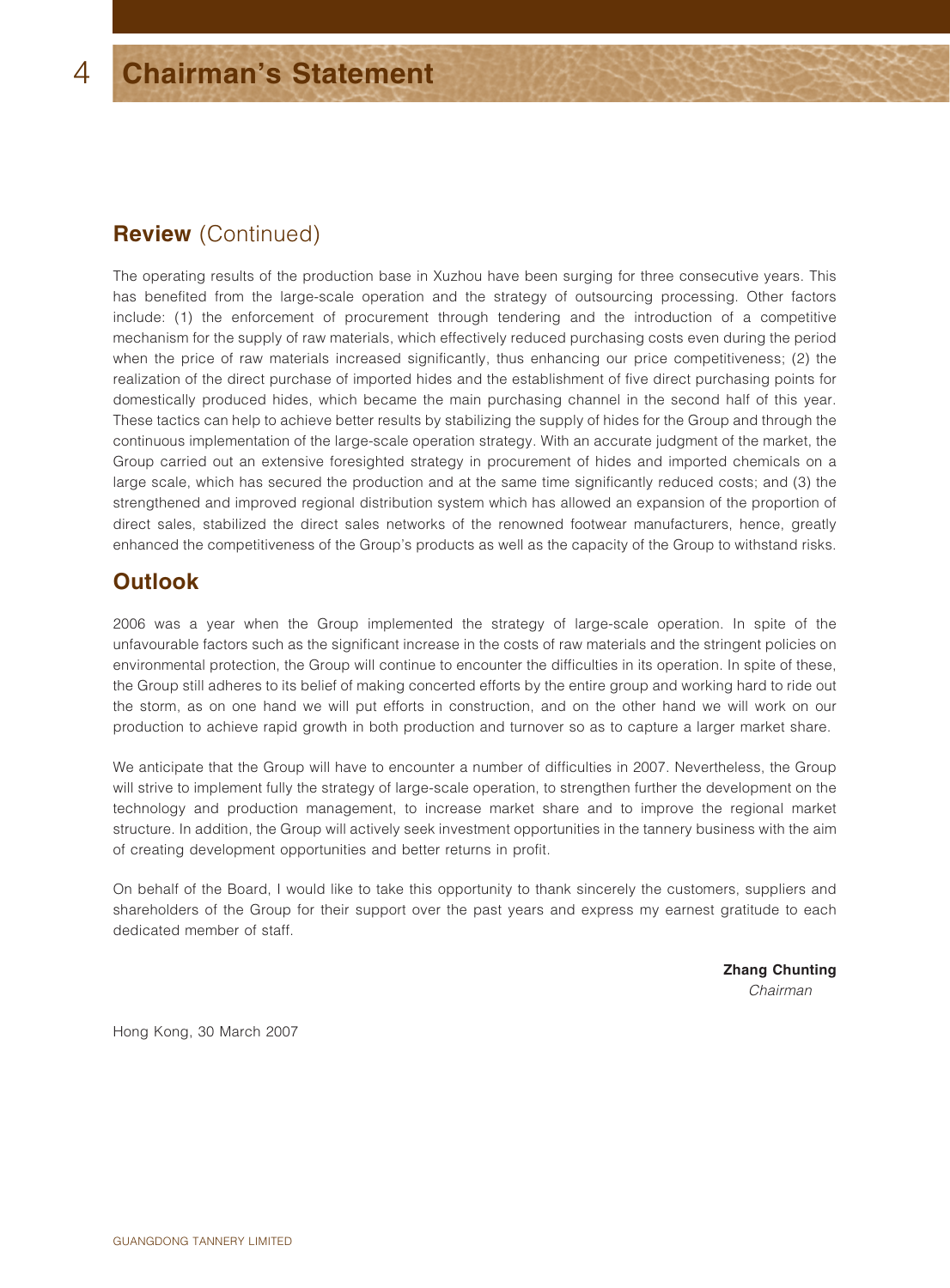# **Results**

The Group's consolidated profit attributable to shareholders for the year ended 31 December 2006 was HK\$20,657,000, representing an increase of HK\$15,254,000 or 282% when compared with the profit for the same period of last year. The increase in profit was mainly due to the continued improvement in the operating results of the production base in Xuzhou and a gain on disposal of subsidiaries.

The net asset value of the Group as at 31 December 2006 was HK\$199,721,000, representing an increase of HK\$27,287,000 and HK\$25,344,000 as compared to the net asset value as at 31 December 2005 and 30 June 2006 respectively.

The Board does not recommend the payment of final dividend for the year ended 31 December 2006.

## Business Review

The business volume recovered rapidly with the production base in Xuzhou entering the early phase of largescale operation in the wake of the successful shift of operations to the northern part of China. Since the outsourcing of upstream production processes has been completed and in place, the shortfall arising from the upstream production processes prior to outsourcing has been resolved, which effectively breaks through the bottleneck constraint in production and greatly releases the potential productivity of the production base in Xuzhou. The Group's leather production volume for the year was 23,047,000 sq. ft., an increase of 8,836,000 sq. ft. compared to 14,211,000 sq. ft. for the same period last year. The production of cowhides increased by 71.9% to 23,047,000 sq. ft. (2005: 13,411,000 sq. ft.) whereas the production of coated cow split and others decreased by 100% to zero sq. ft. (2005: 800,000 sq. ft.). The rise in production volume marks the successful completion of the Group's strategic shift of operations to the northern part of China.

Product development will continue to be one of our priority tasks. Through the introduction of technical staffs, technical support services from chemical suppliers, the Group's leather production technology has been further consolidated. Apart from our traditional bestseller such as nappa leather and natural-look nappa leather series, the breakthrough in the production technology of calf skin leather resulting in the improvement of the quality of calf skin leather, these products have become our new areas of profit growth. At the same time, we strive for products innovations and promotion campaigns. Of which, new products have been successfully developed such as wax resemble nappa leather series which are well-received by the market. The product mix has become broader, and thus, the Group's ability to face the risks of market changes has been strengthened and it also helps the Group in exploring a further breakthrough in marketing.

During the year, the Group took an initiative to push forward with the transformation from production oriented to sales and marketing oriented, to optimize our staff incentive mechanism and to improve the segregation of duties and responsibilities of each division. The Group initiated various sales and marketing activities such as hosting industry summit meetings, becoming members of the related industry associations, participating in leather exhibitions and providing customized services to key customers in key regions. This also helps building up our image of being a reputable and well-established enterprise with a modernized management team in the industry, thus reinforcing our sales. The Group's regional sales system has also been enhanced and improved, with the direct sales made to renowned footwear manufacturers seeing marked growth. Other than the significant growth in turnover, the Group has become much more capable in dealing with market risk and the recoverability risk of receivables.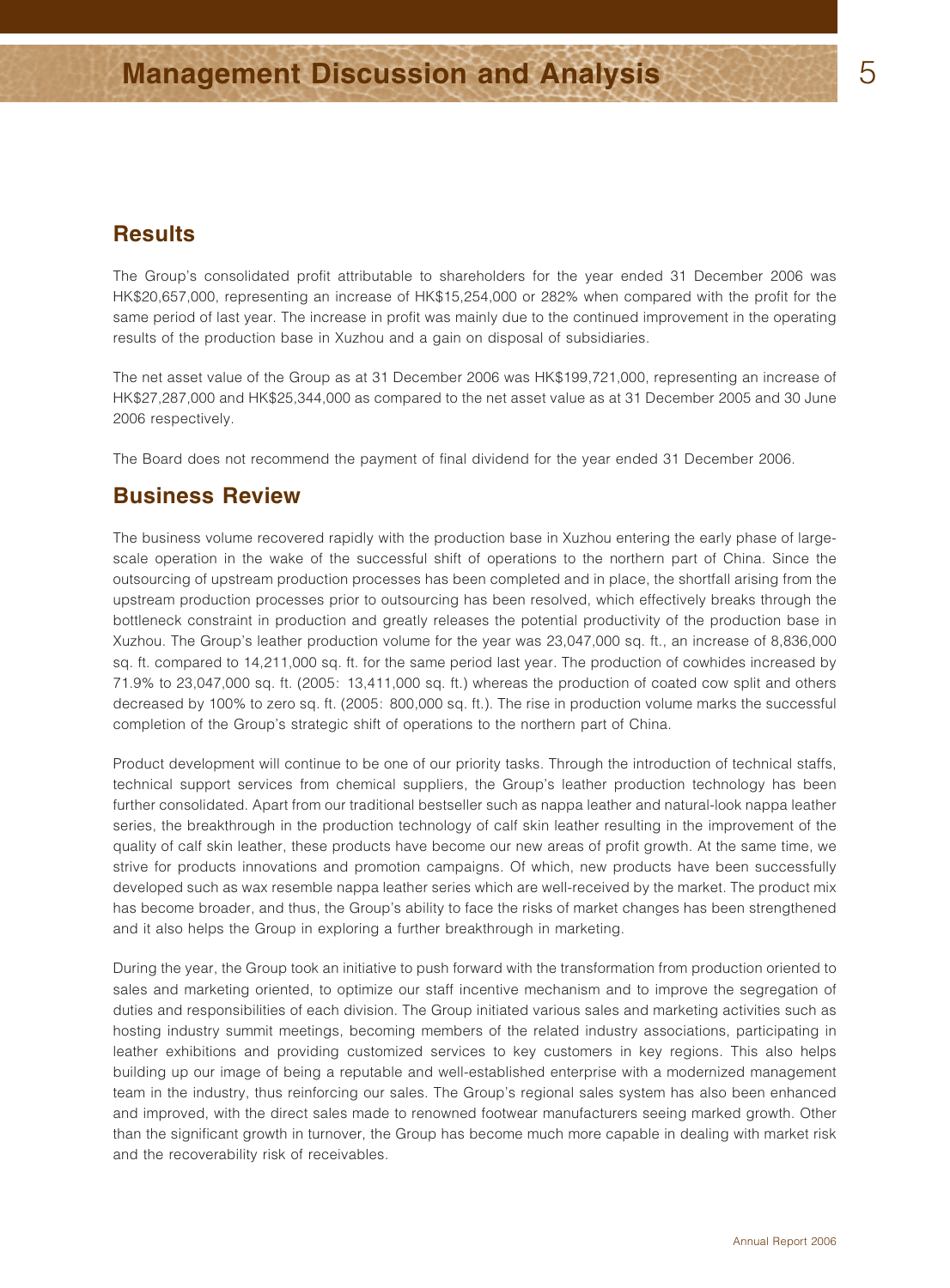## **Business Review (Continued)**

During the year, the consolidated turnover of the Group was HK\$419,975,000, representing an increase of HK\$161,432,000, or 62.4% from HK\$258,543,000 of the same period of last year. The increase in turnover was mainly due to the effectiveness of the strategy of large-scale operation. In the midst of the surging prices of raw materials, the stringent environmental protection policies, the changes in the industrial policies of the State and the continuous international trading conflicts, a large number of small- to medium-sized tanneries were closed as a result. The Group had the foresight to implement the strategy of large-scale operation in order to secure the survival and development through economies of scale. In the face of the problems arising from the aging of equipments, insufficient production premises and lack of synergy between the upstream and downstream processing, the Group took the initiative to mobilize the resources and to go along with an appropriate operation strategy, by which the Group succeeded in beating out a path to operate the business at high efficiency.

During the year, the turnover of cowhides amounted to HK\$373,013,000 (2005: HK\$237,370,000), an increase of 57.1%; the turnover of coated cow split and other products amounted to HK\$46,962,000 (2005: HK\$21,173,000), an increase of 121.8%.

As at 31 December 2006, the Group's consolidated inventories amounted to HK\$210,076,000, an increase of HK\$87,608,000 and HK\$42,502,000 compared with 31 December 2005 and 30 June 2006 respectively. The increase in inventories was mainly due to the implementation of an extensive foresighted strategy in procurement of hides and imported chemicals on a large scale, which has secured the production and at the same time significantly reduced costs.

As at 31 December 2006, the trade receivables of the Group was HK\$25,453,000. After deducting the impairment of trade receivables of HK\$1,422,000, the balance net of impairment amounted to HK\$24,031,000, an increase of HK\$2,166,000 and a decrease of HK\$7,936,000 as compared with 31 December 2005 and 30 June 2006 respectively. Trade receivables turnover was 18 times, and the average collection period was 20 days, a decrease of 14 days compared with 34 days in 2005.

### Financial Review

As at 31 December 2006, the Group's interest-bearing borrowings amounted to HK\$100,309,000 (as at 31 December 2005: HK\$84,176,000). Of which, interest-bearing borrowings in Hong Kong dollars amounted to HK\$10,350,000, interest-bearing borrowings in Renminbi amounted to HK\$19,908,000, and interest-bearing borrowings in US dollars amounted to HK\$70,051,000. All of these interest-bearing borrowings were charged at floating interest rate.

As at 31 December 2006, the Group's cash and bank balances amounted to HK\$54,424,000 (as at 31 December 2005: HK\$69,832,000), which were denominated in Hong Kong dollars (HK\$10,143,000), Renminbi (equivalent to HK\$43,575,000) and US dollars (equivalent to HK\$706,000).

As at 31 December 2006, after deduction of cash and bank balances, the ratio of the net value of our interestbearing borrowings to shareholders' equity was 22.97% (as at 31 December 2005: 8.32%). The annual interest rate of the borrowings was approximately 4.15% to 6.5%. Of the Group's total borrowings, all are repayable within one year except for the amount due to immediate holding company amounted to HK\$30,258,000. During the year, the Group's interest expenses amounted to HK\$5,726,000, an increase of 53.3% from the same period of last year.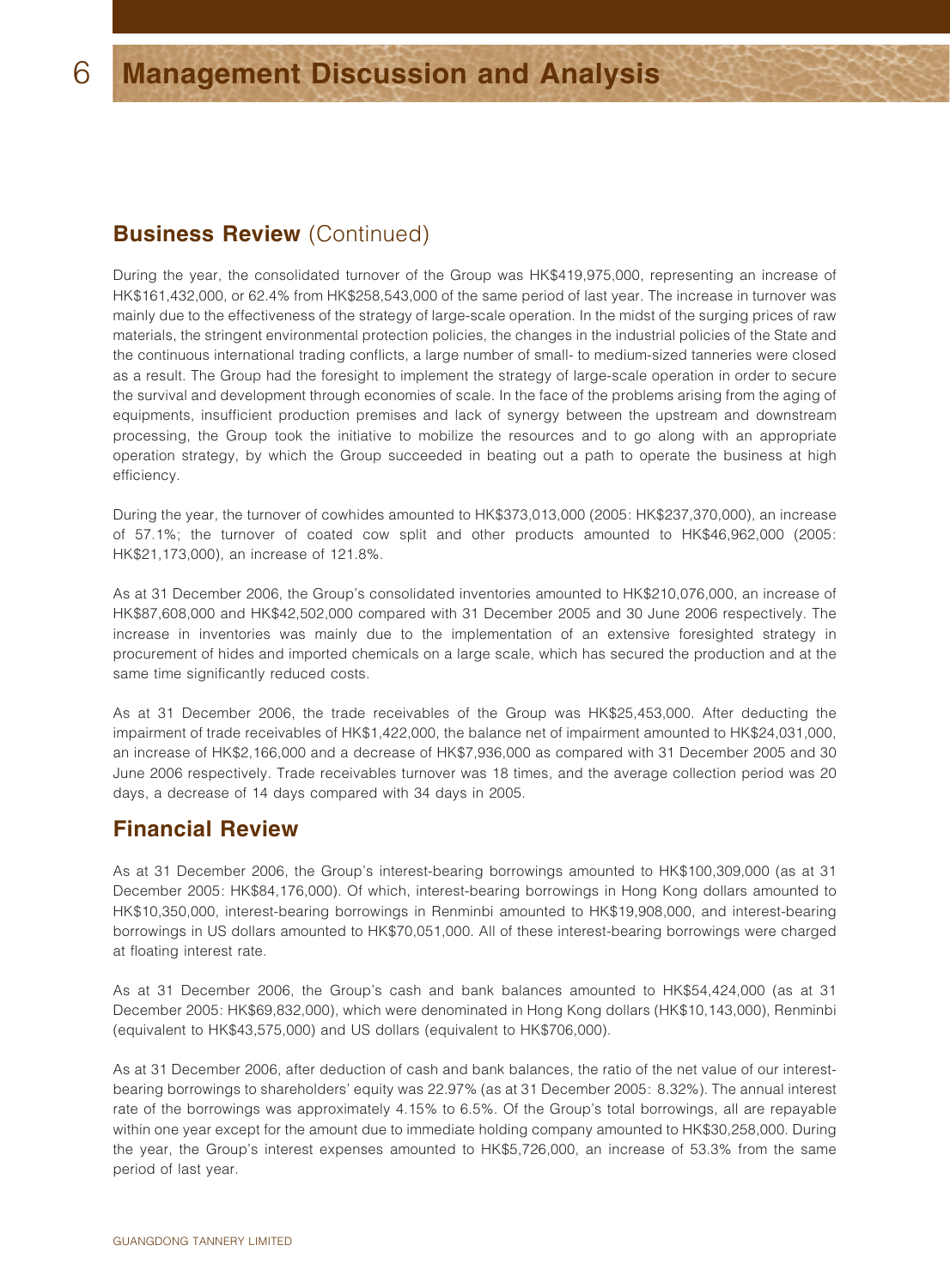# **Financial Review (Continued)**

During the year, net cash outflow from operating activities was HK\$27,578,000, which mainly represented our forward-looking purchase strategy on a mass scale of raw materials to ensure our production and minimize the effect of rise in prices of raw materials. Our net cash inflow from financing activities was HK\$18,248,000, and the cash and cash equivalents was decreased by HK\$17,335,000.

As at 31 December 2006, the net value of non-current assets including property, plant and equipment and investment property amounted to HK\$34,785,000, a decrease of HK\$51,540,000 over the net value as at 31 December 2005. The decrease was mainly due to the disposal of subsidiaries and provision for depreciation. The capital expenditure for the year amounted to HK\$6,525,000 (2005: HK\$987,000), which was mainly due to the renewal and purchase of leather manufacturing machines and equipments to cope with the production requirements of the production base in Xuzhou.

As at 31 December 2006, certain of the Group's bank deposits, machinery and equipments with a total net book value of HK\$16,568,000 (as at 31 December 2005: HK\$40,220,000) were pledged to secure general banking facilities granted to the Group.

## Major Customers and Suppliers

For the year ended 31 December 2006, the amount of purchases attributable to the Group's largest supplier represented 25.1% of the Group's total purchases; and the aggregate amount of purchases (excluding the purchases of items of a capital nature) attributable to the Group's five largest suppliers represented 69.8% of the Group's total purchases. In addition, the amount of turnover attributable to the Group's largest customer represented 8.9% of the Group's total turnover; and the aggregate amount of the turnover attributable to the Group's five largest customers represented 29.0% of the Group's total turnover. None of the Directors of the Company or their associates, or any shareholders (which, to the best knowledge of the Directors of the Company, owns more than 5% of the Company's issues share capital) had any beneficial interest in the Group's five largest suppliers or customers.

## Risk of Exchange Rate

The assets, liabilities and transactions of the Group are basically denominated in Hong Kong dollars, US dollars or Renminbi. During the year, the exchange rates of Hong Kong dollars and US dollars were relatively stable without causing any material risk of exchange rate; as to the appreciation of Renminbi, since the sales of the Group are settled in Renminbi, whereas the purchases are made in Renminbi or US dollars, the Group does not have material exposure to foreign exchange.

## Disposal of Subsidiaries

On 1 November 2006, the Group disposed its subsidiary, Sun Perfect Limited and its subsidiary, for a total consideration of HK\$8,500,000, which recorded a gain of HK\$14,119,000. Details of the disposal were set out in the announcement of the Company dated 1 November 2006 and in the notes 31 and 35(a)(vi) to the financial statements.

## Employees

As at 31 December 2006, a total of 871 employees (2005: 622) were employed by the Group. The remuneration policy is based on the Group's operating results and the employee's performance. The Group offered social and medical insurance and provident fund to all employees in different areas. The Company has adopted a share option scheme in May 2002, and the purpose of which is to provide incentives to participants to contribute to the Group, and to enable the Group to recruit and retain quality employees to serve the Group on a long-term basis.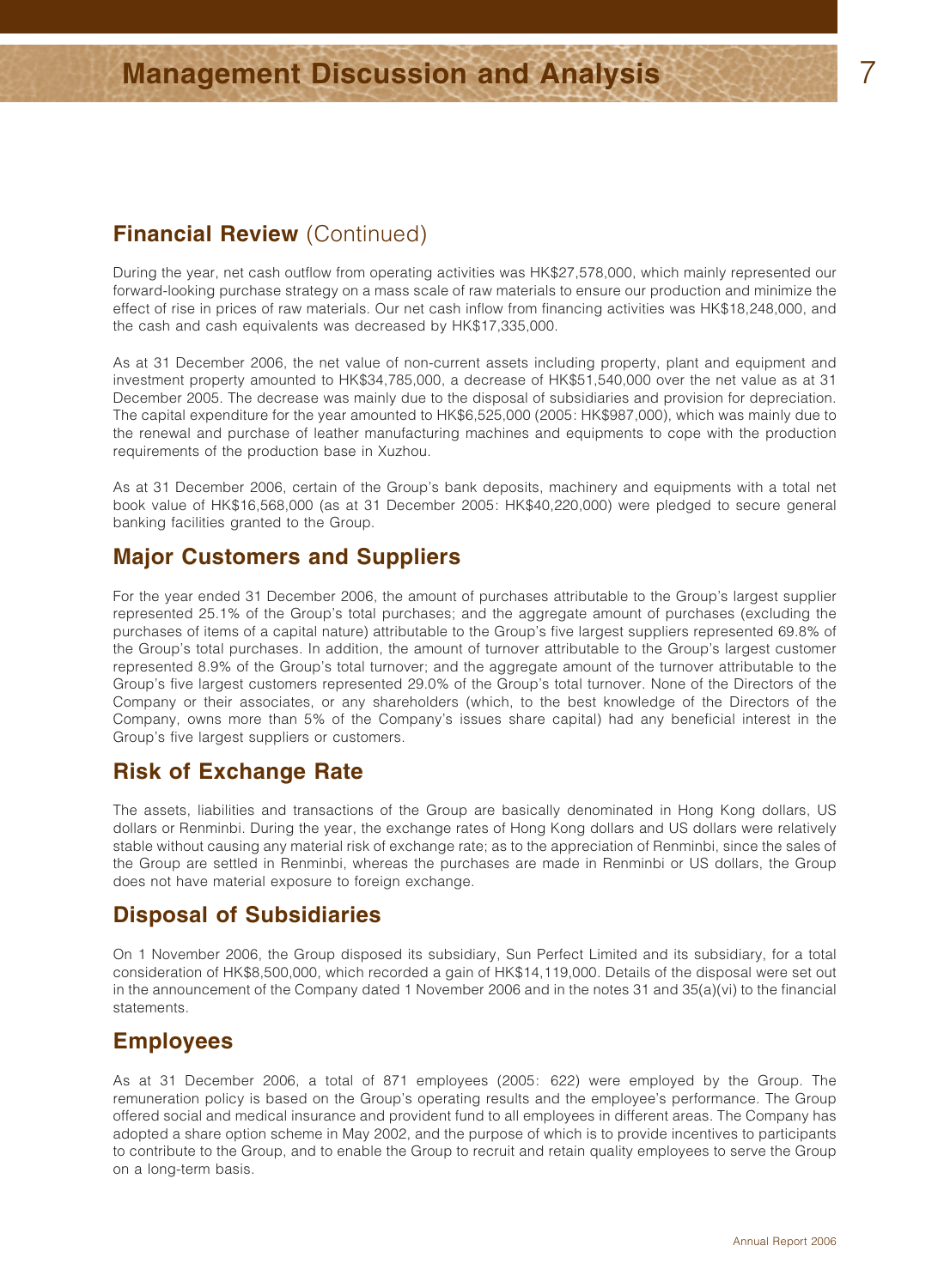# (A) Executive Directors

#### Mr. Zhang Chunting (Age: 42)

Mr. Zhang was appointed Chairman of the Company in February 2004. He joined the Group and was appointed deputy general manager of the Company in March 2002. He is a senior economist in the People's Republic of China (''PRC'') and holder of doctorate degree in economics at the Fudan University in the PRC. Prior to joining the Company, Mr. Zhang worked as the governor of a bank's sub-branch and subsequently worked for a securities firm in Mainland China and was responsible for senior management and research duties.

#### Mr. Deng Rongjun (Age: 34)

Mr. Deng was appointed Managing Director of the Company in December 2005. He graduated from Fudan University in the PRC and holds a master degree in International Economics granted by Zhongshan University, Guangzhou. Mr. Deng joined the Company in July 2003 and was appointed deputy general manager of the Company in March 2004. He is also the managing director of Xuzhou Nanhai Leather Factory Co., Ltd. and Xuzhou Gangwei Leather Co., Ltd.. Prior to joining the Company, Mr. Deng worked for GDH Limited (''GDH'') since 1999.

#### (B) Non-Executive Directors

#### Mr. Zhang Yaping (Age: 54)

Mr. Zhang was appointed a Non-Executive Director of the Company in January 2007. Mr. Zhang is a senior economist in the PRC. He was appointed a director of GDH in September 2000 and has been an executive director of GDH since May 2001. Mr. Zhang was also appointed the chairman of 深圳市東深投 資控股有限公司 (Shenzhen Dongshen Investment Holding Co. Ltd.) (''Dongshen'') in July 2002. Dongshen is a wholly-owned subsidiary of 廣東粵港投資控股有限公司 (Guangdong Yue Gang Investment Holdings Company Limited), the ultimate controlling shareholder of the Company. He was appointed a director of Guangdong Investment Limited (''GDI'') during the period from March 2001 to February 2004 and a director of Kingway Brewery Holdings Limited (''Kingway'') during the period from August 2000 to October 2003. Both GDI and Kingway, which are subsidiaries of GDH, are listed on The Stock Exchange of Hong Kong Limited. Mr. Zhang completed the Professional Finance Program in Jilin College of Finance and Trading and the Senior Management Program in the Economic Management College of Tianjin Nankai University. He has more than 20 years working experience in the banking and securities industries. Between 1990 and 1997, he had worked in the Bank of China Group. Prior to joining GDH, he was Deputy Commissioner in the Shenzhen Regulatory Commissioner's Office of the China Securities Regulatory Commission.

#### Mr. Xiong Guangyang (Age: 53)

Mr. Xiong was appointed a Director of the Company in June 2002. Mr. Xiong is a senior economist in the PRC. He graduated from Jilin University and obtained a master degree in finance from the Graduate School of The People's Bank of China. Mr. Xiong joined GDH in October 2000 and was appointed a director of GDH in May 2001. He is the chief strategic planning officer of GDH. Prior to joining GDH, Mr. Xiong was mainly engaged in management and operations works in banks. From 1986 to 1996, he was the assistant governor of The People's Bank of China, Guangdong Branch and the governor of The People's Bank of China, Shantou Branch. From 1996 to September 2000, Mr. Xiong was with China Everbright Bank in a number of positions including deputy-managing governor of its Guangzhou Branch.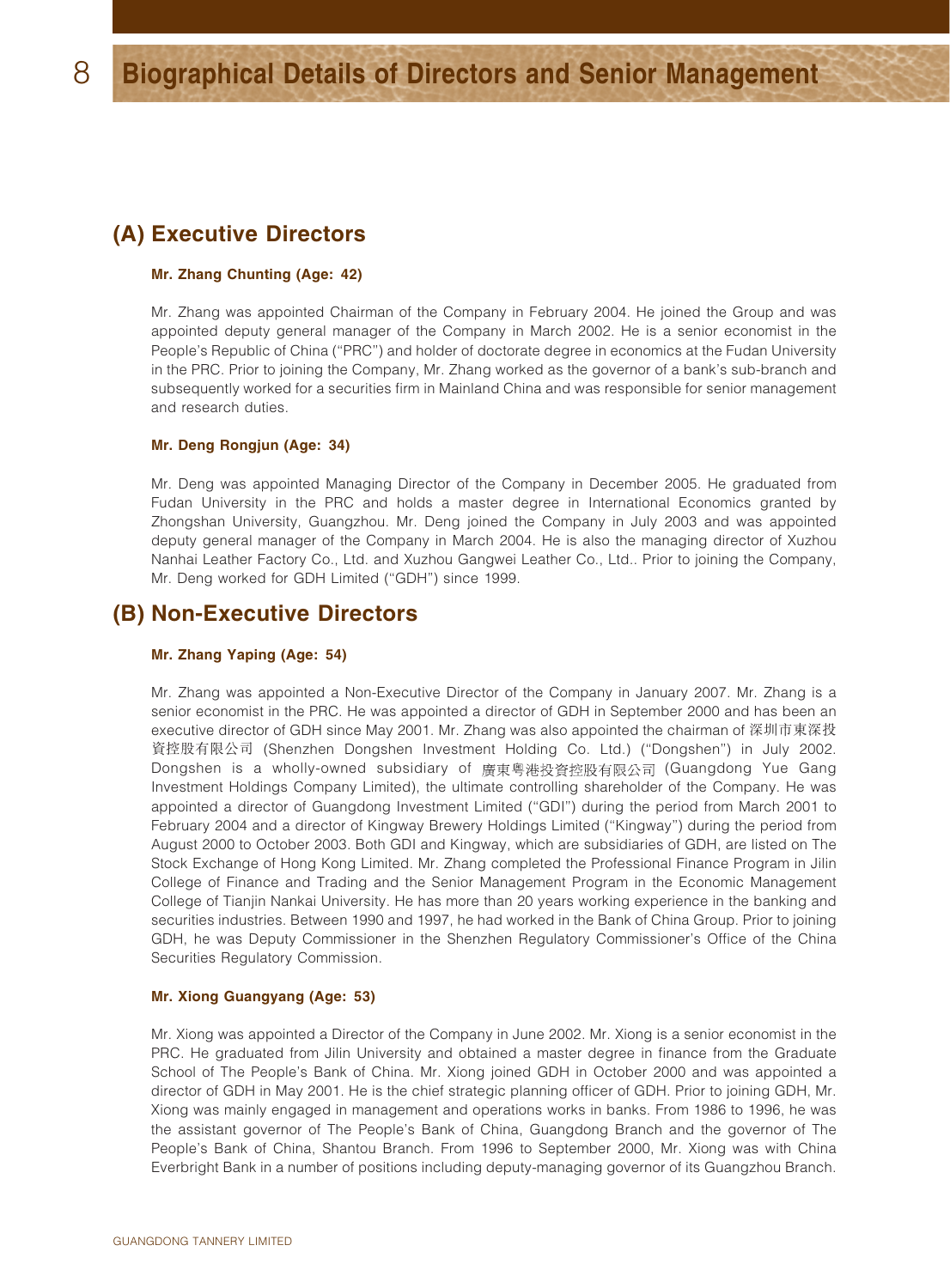## (B) Non-Executive Directors (Continued)

#### Mrs. Ho Lam Lai Ping Theresa (Age: 51)

Mrs. Ho was appointed a Director of the Company in July 2000. She is also a director of Kingway. Mrs. Ho has been the Company Secretary of GDI since December 1992. She graduated from Hong Kong Polytechnic and is an associate of both The Institute of Chartered Secretaries and Administrators in the United Kingdom and The Hong Kong Institute of Company Secretaries.

#### (C) Independent Non-Executive Directors

#### Mr. Fung Lak (Age: 59)

Mr. Fung was appointed an Independent Non-Executive Director of the Company in November 2002. Mr. Fung holds a bachelor degree in Science (Economics) major in Accounting and Finance from the London School of Economics and Political Science of University of London. He is also a fellow member of Hong Kong Institute of Certified Public Accountant, an associate member of the Institution of Chartered Accountants in the United Kingdom, a fellow member of the Association of Chartered Certified Accountants and a member of the Taxation Institute of Hong Kong. Mr. Fung was the former president of the Society of Chinese Accountants and Auditors. Mr. Fung has over 20 years' experience in the accounting and finance and is a director of Lak & Associates C.P.A. Limited.

#### Mr. Choi Kam Fai Thomas (Age: 61)

Mr. Choi was appointed an Independent Non-Executive Director of the Company in October 2004. Mr. Choi is a Certified Management Accountant with the Society of Management Accountant of Canada. He holds a bachelor degree in Commerce and Business Administration from the University of Alberta, Canada and completed the Executive Development Program organized by J.L. Kellogg Graduate School of Management of the Northwestern University, U.S.A. Mr. Choi is the General Manager of the Internal Audit Department of Henderson Land Development Company Limited. He has worked for the audit departments of various private, public and governmental bodies in Hong Kong and Canada for 30 years.

#### Mr. Chan Cheong Tat (Age: 57)

Mr. Chan was appointed an Independent Non-Executive Director of the Company in March 2006. Mr. Chan is a fellow member of Hong Kong Institute of Certified Public Accountants, Chartered Association of Certified Accountants and CPA Australia. He is also an associate member of The Institute of Chartered Secretaries and Administrators in the United Kingdom and The Hong Kong Institute of Company Secretaries. Mr. Chan obtained his master's degree in Financial Management from Central Queensland University. He served in the Inland Revenue Department of the Hong Kong Government for 33 years and left the government service in early 2005. Mr. Chan is now a director of a tax consultancy company.

#### (D) Senior Management

The senior management of the Group comprises the Executive Directors above, namely Mr. Zhang Chunting and Mr. Deng Rongjun.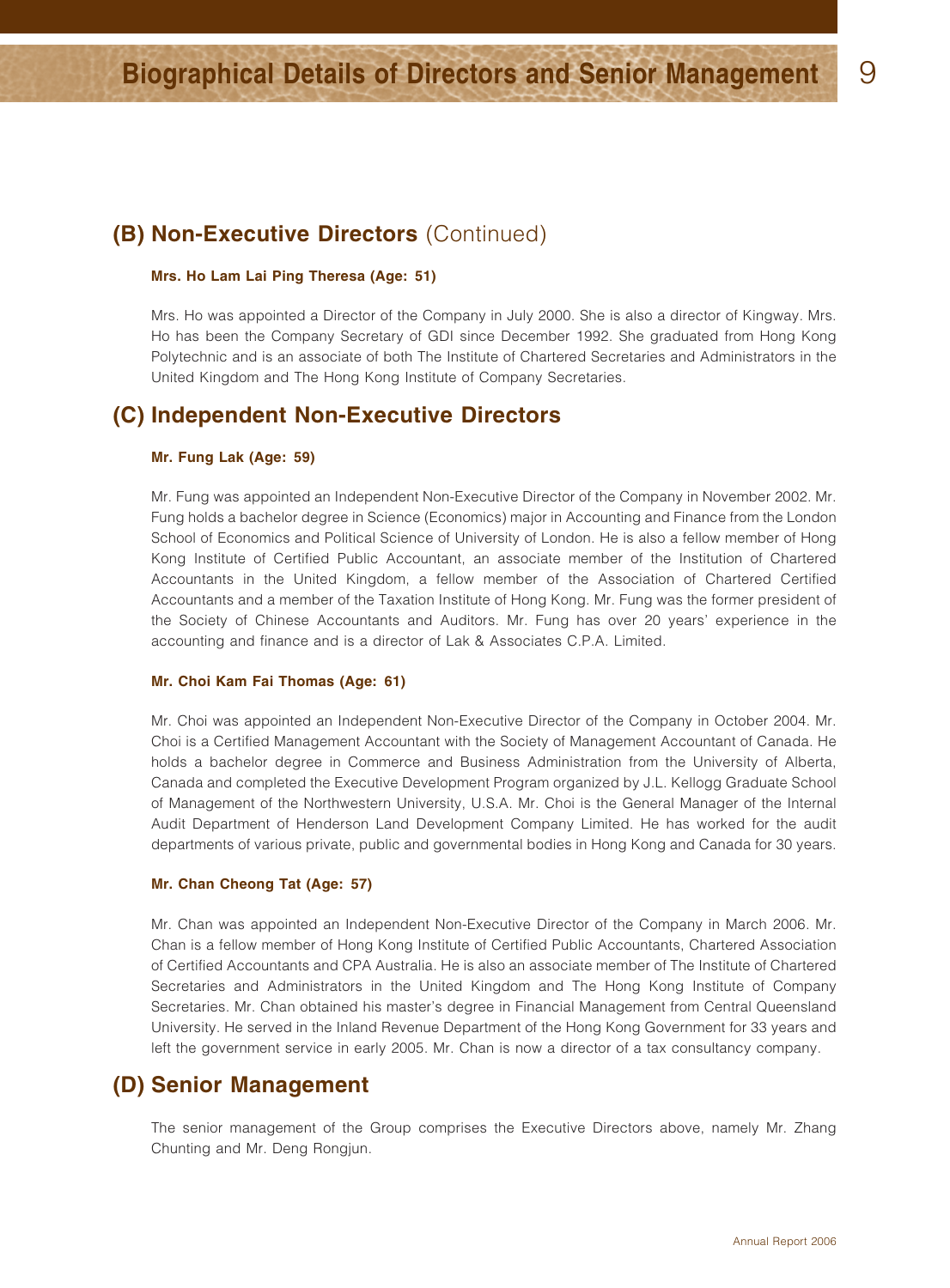The directors (the ''Directors'') of Guangdong Tannery Limited (the ''Company'') herein present their report and the audited financial statements of the Company and its subsidiaries (the "Group") for the year ended 31 December 2006.

# Principal Activities

The Company acts as an investment holding company and provides corporate management services to its subsidiaries. The Group is principally engaged in the processing and sale of semi-finished and finished leather. The activities of the subsidiaries and associates are set out in notes 15 and 16 to the financial statements respectively. There were no significant changes in the nature of the Group's principal activities during the year.

# Segment Information

An analysis of the Group's revenue and contribution to results by principal activity for the year ended 31 December 2006 is set out in note 4 to the financial statements.

# Results and Dividends

The results of the Group for the year ended 31 December 2006 and the state of affairs of the Company and the Group at that date are set out in the financial statements on pages 31 to 86.

No interim dividend was paid during the year and the Directors do not recommend the payment of a final dividend in respect of the year ended 31 December 2006.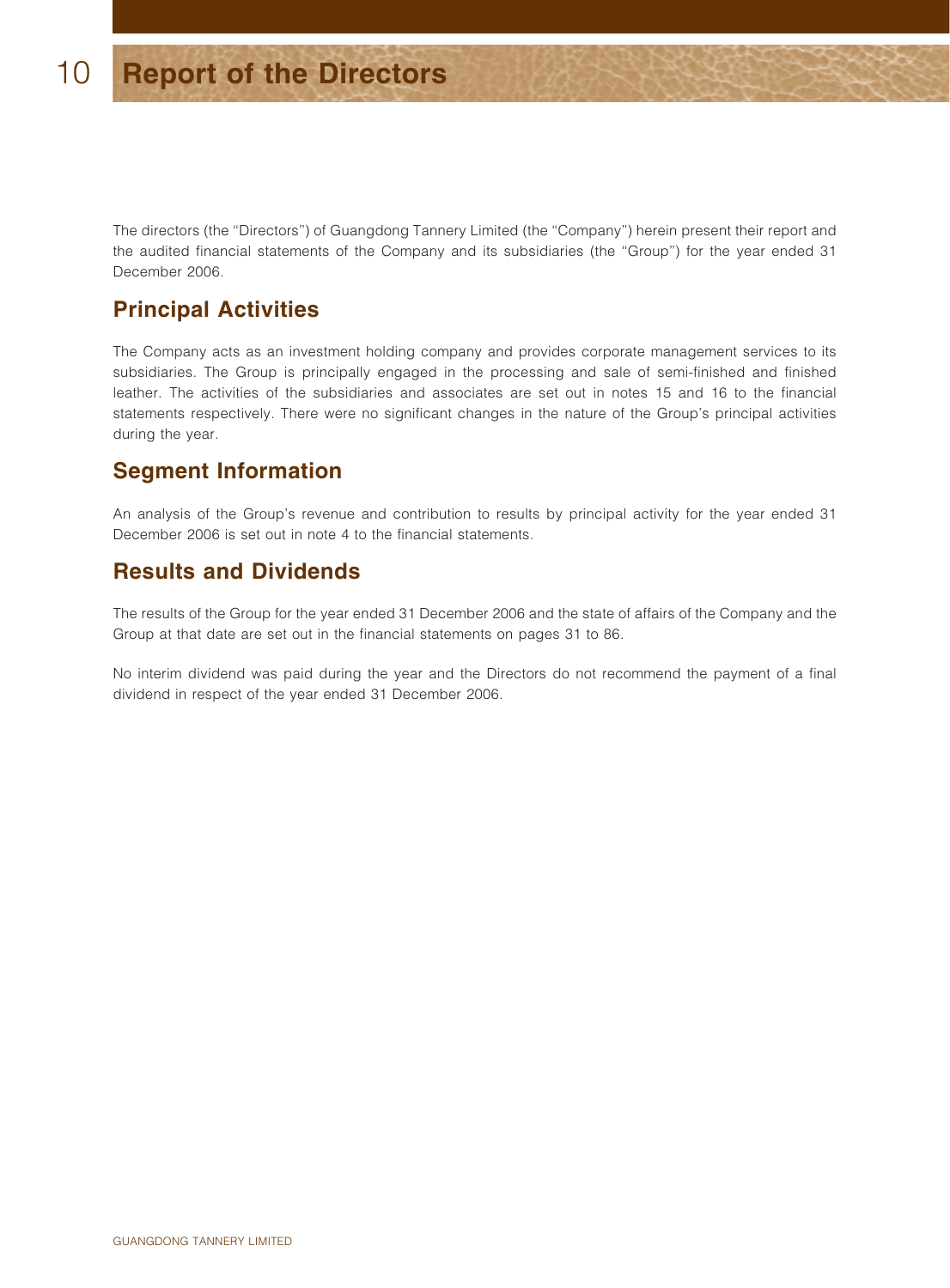# Financial Summary

The following is a summary of the published results and assets and liabilities of the Group for the last five financial years, as extracted from the audited financial statements and reclassified as appropriate and adjusted to reflect the change in accounting policy. The summary does not form part of the audited financial statements.

#### Results

|                                                                                            | Year ended 31 December         |                         |                                       |                                       |                                       |  |  |
|--------------------------------------------------------------------------------------------|--------------------------------|-------------------------|---------------------------------------|---------------------------------------|---------------------------------------|--|--|
|                                                                                            | 2006<br><b>HK\$'000</b>        | 2005<br><b>HK\$'000</b> | 2004<br><b>HK\$'000</b><br>(Restated) | 2003<br><b>HK\$'000</b><br>(Restated) | 2002<br><b>HK\$'000</b><br>(Restated) |  |  |
| Revenue<br>Continuing operations<br>Discontinued operations                                | 419,975                        | 258,543                 | 281,951                               | 381,601                               | 503,088<br>25,967                     |  |  |
|                                                                                            | 419,975                        | 258,543                 | 281,951                               | 381,601                               | 529,055                               |  |  |
| Profit/(Loss) from operating activities<br>Finance costs<br>Share of results of associates | 31,146<br>(5, 726)             | 8,604<br>(3,734)        | 11,941<br>(5,734)                     | (95, 118)<br>(5,948)                  | (198, 453)<br>(6, 387)                |  |  |
| Profit/(Loss) before tax<br>Continuing operations<br>Discontinued operations               | 25,420                         | 4,870                   | 6,207                                 | (101, 066)                            | (204, 464)<br>(376)                   |  |  |
| Tax<br>Continuing operations<br>Discontinued operations                                    | 25,420<br>(4, 763)<br>(4, 763) | 4,870<br>533<br>533     | 6,207<br>(1, 203)<br>(1, 203)         | (101, 066)<br>286<br>286              | (204, 840)                            |  |  |
| Profit/(Loss) before minority interests<br>Minority interests                              | 20,657                         | 5,403                   | 5,004                                 | (100, 780)                            | (204, 840)<br>177                     |  |  |
| Net Profit/(loss) from ordinary activities<br>attributable to shareholders                 | 20,657                         | 5,403                   | 5,004                                 | (100, 780)                            | (204, 663)                            |  |  |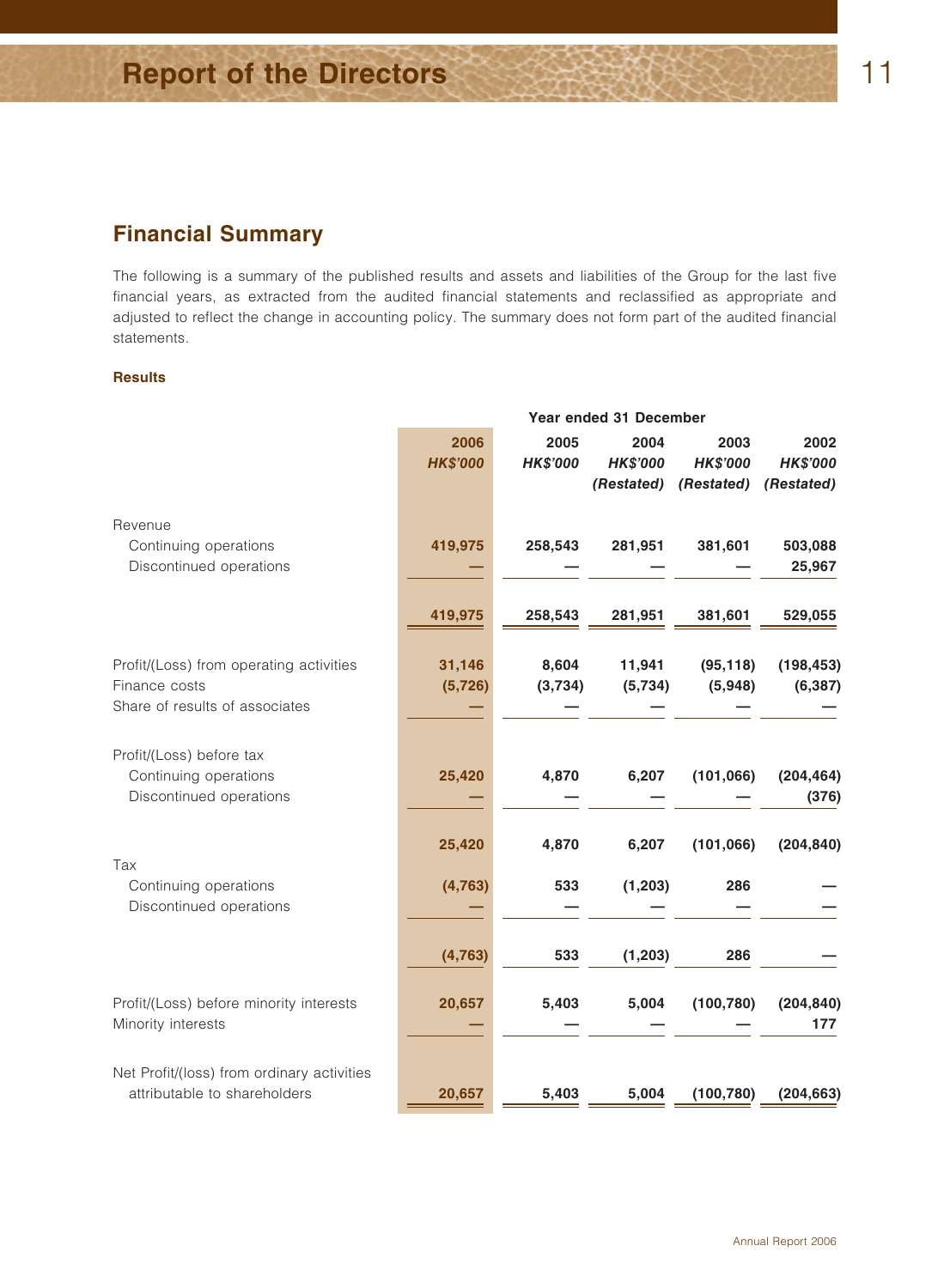# **Financial Summary (Continued)**

#### Assets and liabilities

|                                 | As at 31 December |                 |                 |                 |                 |  |  |
|---------------------------------|-------------------|-----------------|-----------------|-----------------|-----------------|--|--|
|                                 | 2006              | 2005            | 2004            | 2003            | 2002            |  |  |
|                                 | <b>HK\$'000</b>   | <b>HK\$'000</b> | <b>HK\$'000</b> | <b>HK\$'000</b> | <b>HK\$'000</b> |  |  |
|                                 |                   |                 | (Restated)      | (Restated)      | (Restated)      |  |  |
|                                 |                   |                 |                 |                 |                 |  |  |
| Assets                          |                   |                 |                 |                 |                 |  |  |
| Property, plant and equipment,  |                   |                 |                 |                 |                 |  |  |
| investment property and prepaid |                   |                 |                 |                 |                 |  |  |
| land lease payments             | 34,785            | 86,325          | 95,031          | 100,228         | 152,831         |  |  |
| Interest in an associate        | 1,219             | 4,336           |                 |                 |                 |  |  |
| Other long term assets          |                   |                 |                 |                 | 1,268           |  |  |
| Current assets                  | 345,858           | 291,636         | 301,883         | 361,503         | 301,479         |  |  |
|                                 |                   |                 |                 |                 |                 |  |  |
| Total assets                    | 381,862           | 382,297         | 396,914         | 461,731         | 455,578         |  |  |
|                                 |                   |                 |                 |                 |                 |  |  |
| Liabilities                     |                   |                 |                 |                 |                 |  |  |
| <b>Current liabilities</b>      | 150,695           | 205,146         | 233,002         | 300,824         | 181,546         |  |  |
| Long term liabilities           | 31,446            | 4,717           | 4,765           | 4,196           | 18,882          |  |  |
|                                 |                   |                 |                 |                 |                 |  |  |
|                                 |                   |                 |                 |                 |                 |  |  |
| <b>Total liabilities</b>        | 182,141           | 209,863         | 237,767         | 305,020         | 200,428         |  |  |
|                                 |                   |                 |                 |                 |                 |  |  |
| Minority interests              |                   |                 |                 |                 |                 |  |  |
|                                 |                   |                 |                 |                 |                 |  |  |
| Net assets                      | 199,721           | 172,434         | 159,147         | 156,711         | 255,150         |  |  |

## Property, Plant and Equipment and Investment Property

Details of movements in property, plant and equipment, and investment property of the Company and the Group during the year are set out in notes 12 and 13 to the financial statements.

### Share Capital and Share Options

There were no movements in either the Company's authorized or issued share capital during the year. Details of the Company's movements in the share options during the year, together with the reasons therefore, are set out in note 29 to the financial statements.

# Purchase, Redemption or Sale of Listed Securities of the Company

Neither the Company nor any of its subsidiaries purchased, redeemed or sold any of the Company's listed securities during the year.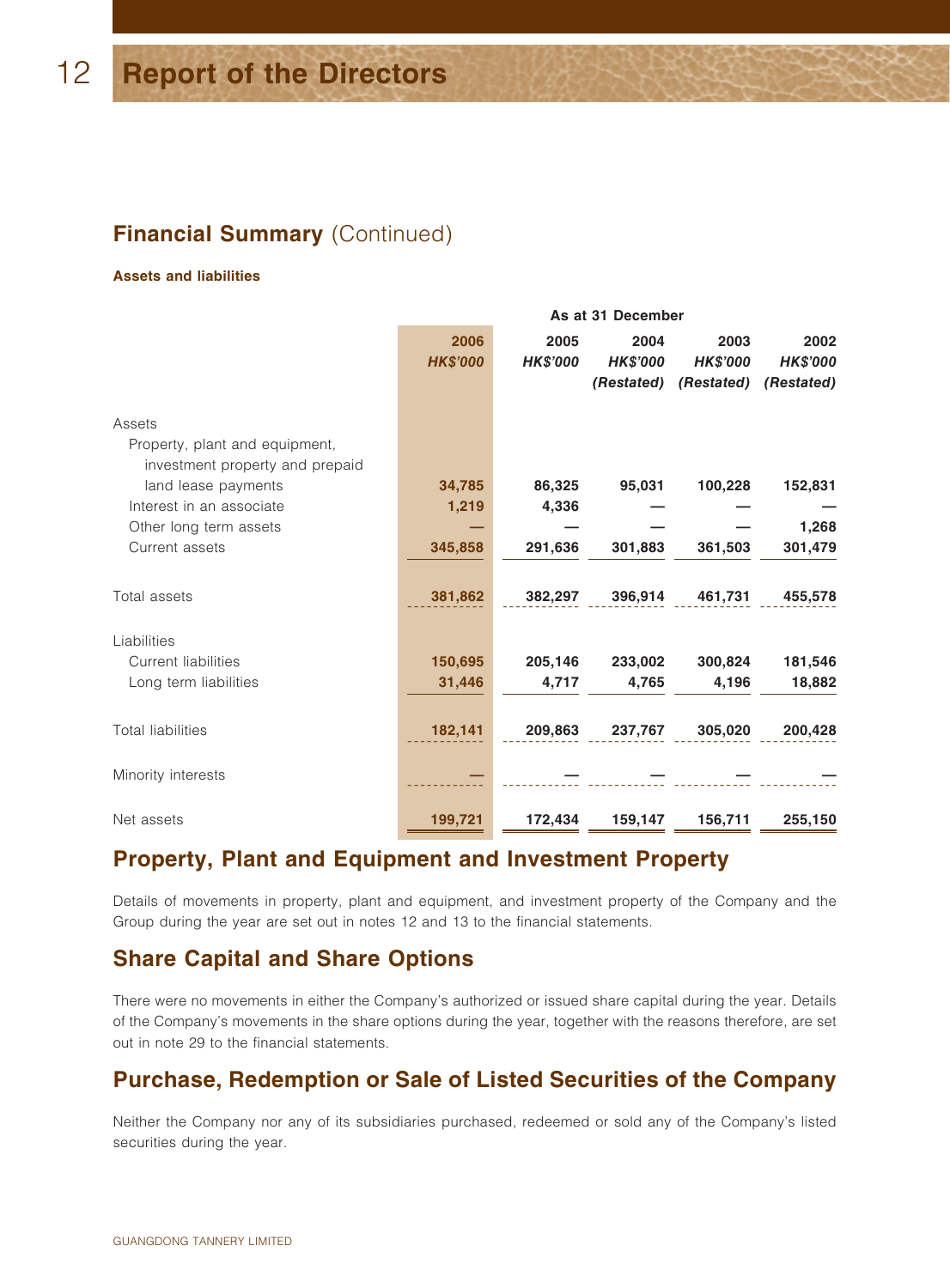# **Reserves**

Details of movements in the reserves of the Company and the Group during the year are set out in note 30 to the financial statements and in the consolidated statement of changes in equity respectively.

# Distributable Reserves

At 31 December 2006, no reserves, calculated in accordance with the provisions of Section 79B of the Companies Ordinance, is available for cash distribution.

# Charitable Contributions

The Group did not make any charitable contributions during the year (2005: Nil).

# Share Options of the Company

In assessing the theoretical aggregate value of the share options granted during the year, the Binomial option pricing model (the "Model")<sup>#</sup> has been used.

#### Share options granted during the year ended 31 December 2006:

| Date of Grant   | 3 April 2006             |
|-----------------|--------------------------|
| Vesting Period  | 3 April 2006-3 July 2006 |
| Exercise Period | 4 July 2006-3 July 2011  |
| Exercise Price  | HK\$0.196 per share      |

|                      | Number of<br>options at<br>3 April 2006 | <b>Options</b><br>value at<br>3 April 2006<br>(Note (2))<br>HK\$ | Number of<br>options at<br>31 December 2006 | <b>Options</b><br>value at<br>31 December 2006<br>(Note (3))<br>HK\$ |
|----------------------|-----------------------------------------|------------------------------------------------------------------|---------------------------------------------|----------------------------------------------------------------------|
| Grantee:<br>Employee | 1,000,000                               | 110,000                                                          | 1,000,000                                   | 100,000                                                              |
| Total                | 1,000,000                               | 110,000                                                          | 1,000,000                                   | 100,000                                                              |

Notes:

(1) The closing price of the ordinary shares of the Company immediately before the date on which the options were granted was HK\$0.191.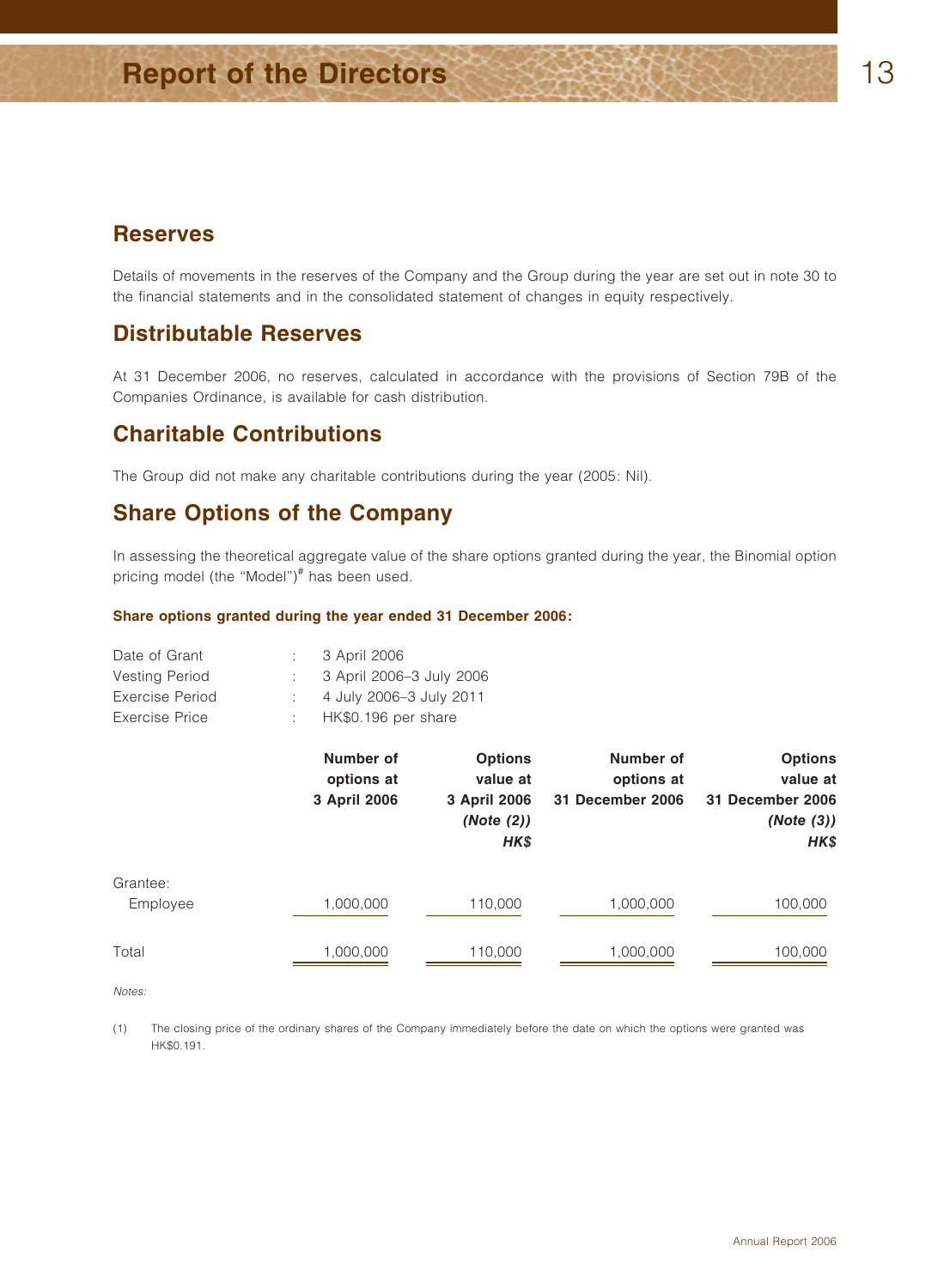# **Share Options of the Company (Continued)**

#### Notes: (Continued)

(2) According to the Model, the theoretical aggregate value of the options was estimated at HK\$110,000 as at 3 April 2006 (when the options were granted) with the following variables and assumptions:

|     | <b>Risk Free Rate</b>                                                                                                                                                                   |                      | 4.4298%, being the approximate yield of the 5-year Exchange Fund Note traded on 3 April<br>2006                                                                                                                                       |  |  |  |  |
|-----|-----------------------------------------------------------------------------------------------------------------------------------------------------------------------------------------|----------------------|---------------------------------------------------------------------------------------------------------------------------------------------------------------------------------------------------------------------------------------|--|--|--|--|
|     | <b>Expected Volatility</b>                                                                                                                                                              | ÷                    | 61.73%, being the annualised volatility of the closing price of the ordinary shares of the<br>Company from 4 April 2005 to 3 April 2006                                                                                               |  |  |  |  |
|     | <b>Expected Dividend Yield</b>                                                                                                                                                          | ÷                    | Nil                                                                                                                                                                                                                                   |  |  |  |  |
|     | Expected Life of the Options                                                                                                                                                            | $\ddot{\phantom{a}}$ | 5.25 years                                                                                                                                                                                                                            |  |  |  |  |
|     | Assumptions                                                                                                                                                                             | ÷                    | There is no material difference between the expected volatility over the whole life of the<br>options and the historical volatility of the ordinary shares of the Company over the period from<br>4 April 2005 to 3 April 2006.       |  |  |  |  |
| (3) | According to the Model, the theoretical aggregate value of the outstanding options was estimated at HK\$100,000 as at 31 December<br>2006 with the following variables and assumptions: |                      |                                                                                                                                                                                                                                       |  |  |  |  |
|     | <b>Risk Free Rate</b>                                                                                                                                                                   | ÷                    | 3.715%, being the approximate yield of the 5-year Exchange Fund Note traded on 31<br>December 2006                                                                                                                                    |  |  |  |  |
|     | <b>Expected Volatility</b>                                                                                                                                                              | ÷                    | 57.45%, being the annualised volatility of the closing price of the ordinary shares of the<br>Company from 1 January 2006 to 31 December 2006                                                                                         |  |  |  |  |
|     | <b>Expected Dividend Yield</b>                                                                                                                                                          | ÷                    | Nil                                                                                                                                                                                                                                   |  |  |  |  |
|     | Expected Life of the Options                                                                                                                                                            | $\ddot{\phantom{a}}$ | 4.5 years                                                                                                                                                                                                                             |  |  |  |  |
|     | Assumptions                                                                                                                                                                             | ÷                    | There is no material difference between the expected volatility over the whole life of the<br>options and the historical volatility of the ordinary shares of the Company over the period from<br>1 January 2006 to 31 December 2006. |  |  |  |  |

- (4) Options forfeited, if any, before the expiry of the options will be treated as lapsed options which will be added back to the number of ordinary shares available to be issued under the relevant share option scheme.
- # The Model is developed to estimate the fair value of publicly traded options that have no vesting restriction and are fully transferable. The Model is only one of the commonly used models to estimate the fair value of an option. The value of an option varies with different variables of certain subjective assumptions. Any change in the variables so adopted may materially affect the estimation of the fair value of an option.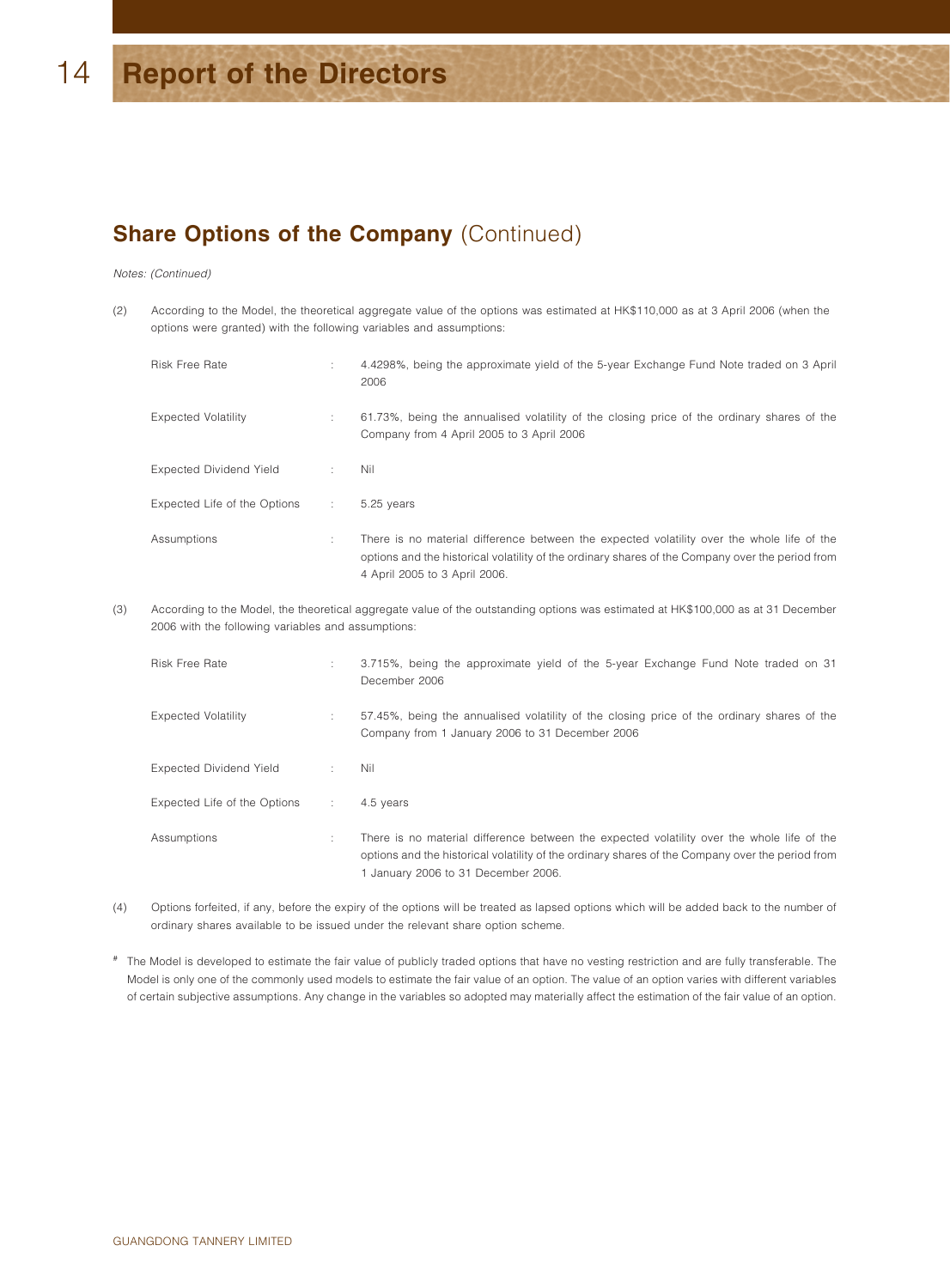# Report of the Directors **15** and 15

# **Directors**

The Directors during the year and up to the date of this report were:

| Zhang Chunting (Chairman)        |                               |
|----------------------------------|-------------------------------|
| Deng Rongjun (Managing Director) |                               |
| Zhang Yaping                     | (appointed on 9 January 2007) |
| Xiong Guangyang                  |                               |
| Fung Lak*                        |                               |
| Choi Kam Fai Thomas*             |                               |
| Chan Cheong Tat*                 | (appointed on 22 March 2006)  |
| Ho Lam Lai Ping Theresa          |                               |

\* Independent Non-Executive Director

Mr. Zhang Yaping, who was appointed a Director of the Company after the last annual general meeting of the Company is due to retire pursuant to Article 77 of the Company's Articles of Association at the forthcoming annual general meeting of the Company. Being eligible, he offers himself for re-election.

Mr. Zhang Chunting and Mr. Fung Lak are due to retire by rotation from the board of Directors in accordance with Article 82 of the Company's Articles of Association at the forthcoming annual general meeting of the Company. Being eligible, they offer themselves for re-election.

# Directors' Service Contracts

No Directors proposed for re-election at the forthcoming annual general meeting has a service contract with the Group which is not determinable within one year without payment of compensation, other than statutory compensation.

# Directors' Interests in Contracts of Significance

No contracts of significance to which the Company, its subsidiaries, its holding companies or any of its fellow subsidiaries was a party and in which a Director of the Company had a material interest, whether directly or indirectly, subsisted at the end of the year or at any time during the year.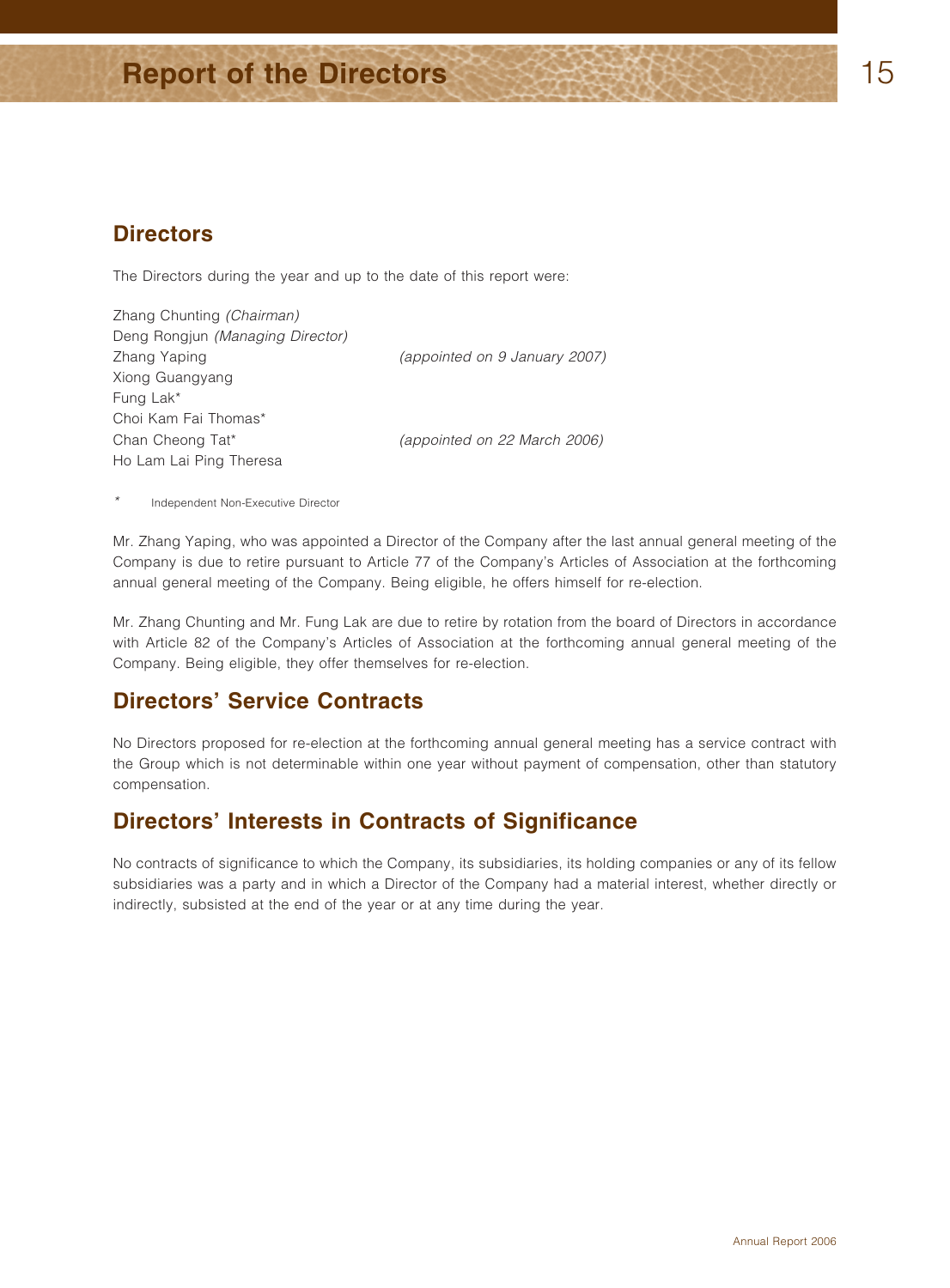### Directors' Interests and Short Positions in Securities

As at 31 December 2006, the Directors and chief executives of the Company and their respective associates had the following interests and short positions in the shares, underlying shares or debentures of the Company and its associated corporations (within the meaning of Part XV of the Securities and Futures Ordinance (''SFO'')) as recorded in the register maintained by the Company pursuant to Section 352 of the SFO; or as otherwise notified to the Company and The Stock Exchange of Hong Kong Limited (the ''Stock Exchange'') pursuant to the Model Code for Securities Transactions by Directors of Listed Issuers (''Model Code'') contained in the Rules Governing the Listing of Securities on the Stock Exchange (the "Listing Rules"):

#### (1) Interests and short positions in the Company

(a) Interests in ordinary shares

| <b>Name of Director</b> | Capacity/<br>nature of<br><b>interests</b> | ordinary<br>shares<br>interested <sup>(1)</sup> | Long/short<br>position | Approximate<br>percentage<br>of holding |
|-------------------------|--------------------------------------------|-------------------------------------------------|------------------------|-----------------------------------------|
| Zhang Chunting          | Personal                                   | 4.500.000                                       | Long position          | 0.86%                                   |
| Deng Rongjun            | Personal                                   | 1,500,000                                       | Long position          | 0.29%                                   |
| Xiong Guangyang         | Personal                                   | 5,200,000                                       | Long position          | 0.99%                                   |

Notes:

(1) All relevant shares were in fact only allotted on 9 January 2007. However, as the options relating to those shares were exercised during the year, for disclosure purposes, the number of ordinary shares interested set out above include also all the relevant shares.

(2) The number of ordinary shares of the Company actually in issue as at 31 December 2006 was 524,154,000 and therefore without including therein also any of the relevant shares referred to in Note (1) above.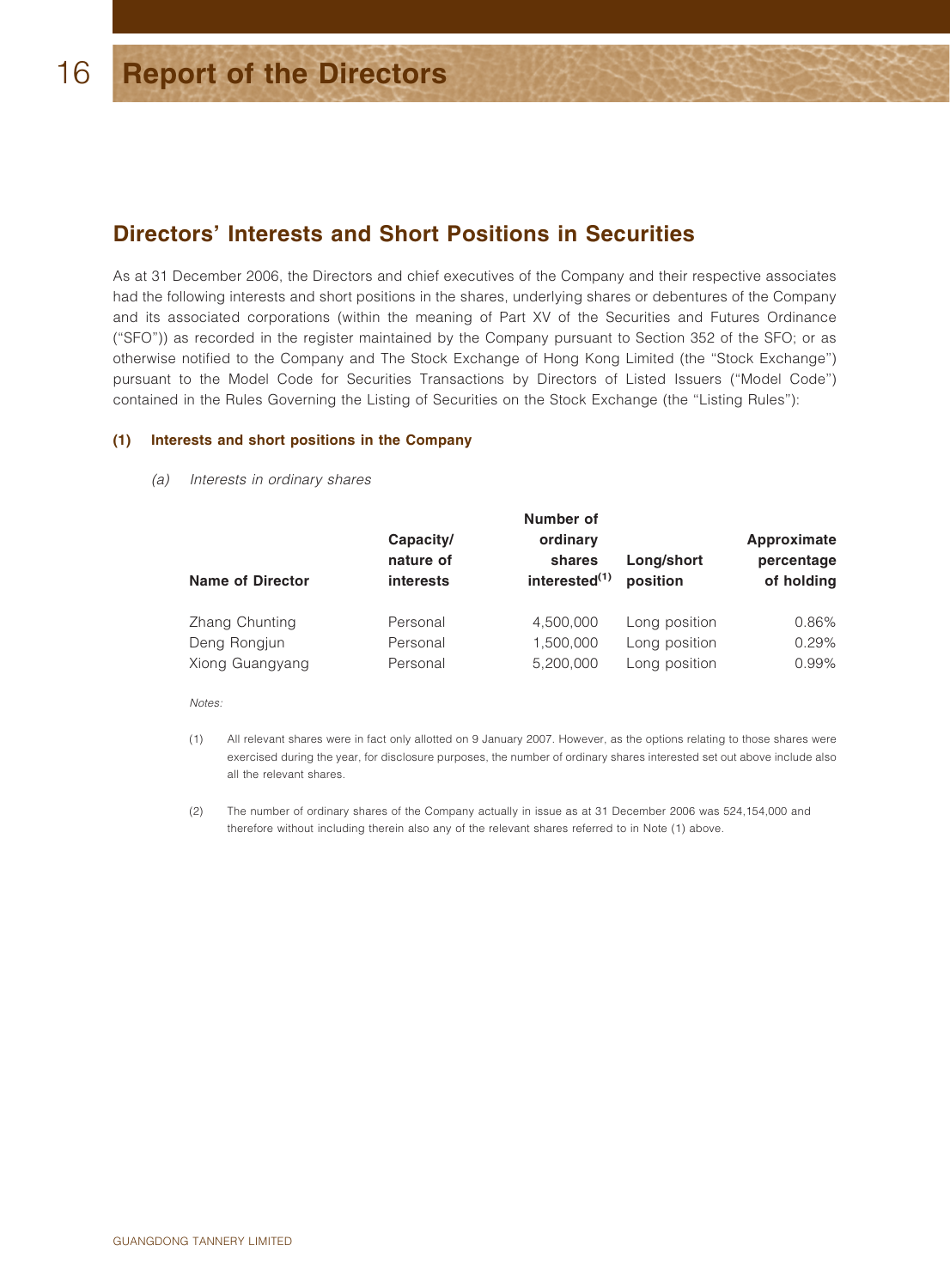# Directors' Interests and Short Positions in Securities (Continued)

#### (1) Interests and short positions in the Company (Continued)

(b) Interests in options relating to ordinary shares

|                         | Number of<br>options held<br>as at<br>1 January | Options granted<br>31 December 2006 | during the<br>year ended |                                                     | Total<br>consideration<br>paid for | Price per<br>ordinary share<br>payable on<br>exercise of | Number of options<br>exercised during<br>the year ended<br>31 December | Number of<br>options held<br>as at<br>31 December | Long/Short            |
|-------------------------|-------------------------------------------------|-------------------------------------|--------------------------|-----------------------------------------------------|------------------------------------|----------------------------------------------------------|------------------------------------------------------------------------|---------------------------------------------------|-----------------------|
| <b>Name of Director</b> | 2006                                            | Date<br>(dd/mm/yyyy)                | Number                   | <b>Exercisable period</b><br>(dd/mm/yyyy)<br>(Note) | options<br>(HKS)                   | options<br>(HK\$)                                        | 2006                                                                   | 2006                                              | <b>Position</b>       |
| Zhang Chunting          | 2,500,000                                       |                                     |                          | $10/09/2003 -$<br>09/09/2008                        | 1.00                               | 0.220                                                    | 2,500,000                                                              |                                                   | - Long position       |
|                         | 2,000,000                                       |                                     |                          | $12/05/2004 -$<br>11/05/2009                        | 1.00                               | 0.246                                                    | 2,000,000                                                              |                                                   | - Long position       |
| Deng Rongjun            | 1,500,000                                       |                                     |                          | 12/05/2004 -<br>11/05/2009                          | 1.00                               | 0.246                                                    | 1,500,000                                                              |                                                   | - Long position       |
| Xiong Guangyang         | 3,000,000                                       |                                     |                          | $10/09/2003 -$<br>09/09/2008                        | 1.00                               | 0.220                                                    | 3,000,000                                                              |                                                   | - Long position       |
|                         | 2,200,000                                       |                                     |                          | 12/05/2004 -<br>11/05/2009                          | 1.00                               | 0.246                                                    | 2,200,000                                                              |                                                   | - Long position       |
| Fung Lak                | 300,000                                         |                                     |                          | $10/09/2003 -$<br>09/09/2008                        | 1.00                               | 0.220                                                    |                                                                        |                                                   | 300,000 Long position |
|                         | 300,000                                         |                                     |                          | $12/05/2004 -$<br>11/05/2009                        | 1.00                               | 0.246                                                    |                                                                        |                                                   | 300,000 Long position |

Note: If the last day of any of the option period is not a business day in Hong Kong, the option period shall end at the close of business on the business day preceding that day.

#### (2) Interests and short positions in Guangdong Investment Limited (''GDI'')

(a) Interests in ordinary shares of GDI

| <b>Name of Director</b> | Capacity/<br>nature of<br><i>interests</i> | Number of<br>ordinary<br>shares held | Long/short<br>position | Approximate<br>percentage<br>of holding |
|-------------------------|--------------------------------------------|--------------------------------------|------------------------|-----------------------------------------|
| Ho Lam Lai Ping Theresa | Personal                                   | 3.000.000                            | Long position          | 0.05%                                   |

Note: The number of ordinary shares of GDI in issue as at 31 December 2006 was 6,090,948,071.

#### (b) Interests in options relating to ordinary shares of GDI

|                            | Number of<br>options held<br>as at<br>I January | Options granted during<br>31 December 2006 | the year ended |                                                     | Total<br>consideration<br>paid for | Price per<br>ordinary share<br>payable on<br>exercise of | Number of options<br>exercised during<br>the year ended<br>31 December | Number of<br>options held<br>as at<br>31 December | Long/Short              |
|----------------------------|-------------------------------------------------|--------------------------------------------|----------------|-----------------------------------------------------|------------------------------------|----------------------------------------------------------|------------------------------------------------------------------------|---------------------------------------------------|-------------------------|
| Name of Director           | 2006                                            | Date<br>(dd/mm/yyyy)                       | Number         | <b>Exercisable period</b><br>(dd/mm/yyyy)<br>(Note) | options<br>(HKS)                   | options<br>(HKS)                                         | 2006                                                                   | 2006                                              | Position                |
| Ho Lam Lai Ping<br>Theresa | 900,000                                         |                                            |                | 05/03/2003-<br>04/03/2008                           | 1.00                               | 0.96                                                     | 900.000                                                                |                                                   | - Long position         |
|                            | 1,500,000                                       |                                            |                | 08/08/2003-<br>07/08/2008                           | 1.00                               | 1.22                                                     | 1,500,000                                                              |                                                   | - Long position         |
|                            | 1,500,000                                       |                                            |                | 07/05/2004-<br>06/05/2009                           | 1.00                               | 1.59                                                     |                                                                        |                                                   | 1,500,000 Long position |
|                            | 1,000,000                                       |                                            |                | 25/08/2004-<br>24/08/2009                           | 1.00                               | 1.25                                                     | -                                                                      |                                                   | 1,000,000 Long position |

Note: If the last day of any of the option period is not a business day in Hong Kong, the option period shall end at the close of business on the business day preceding that day.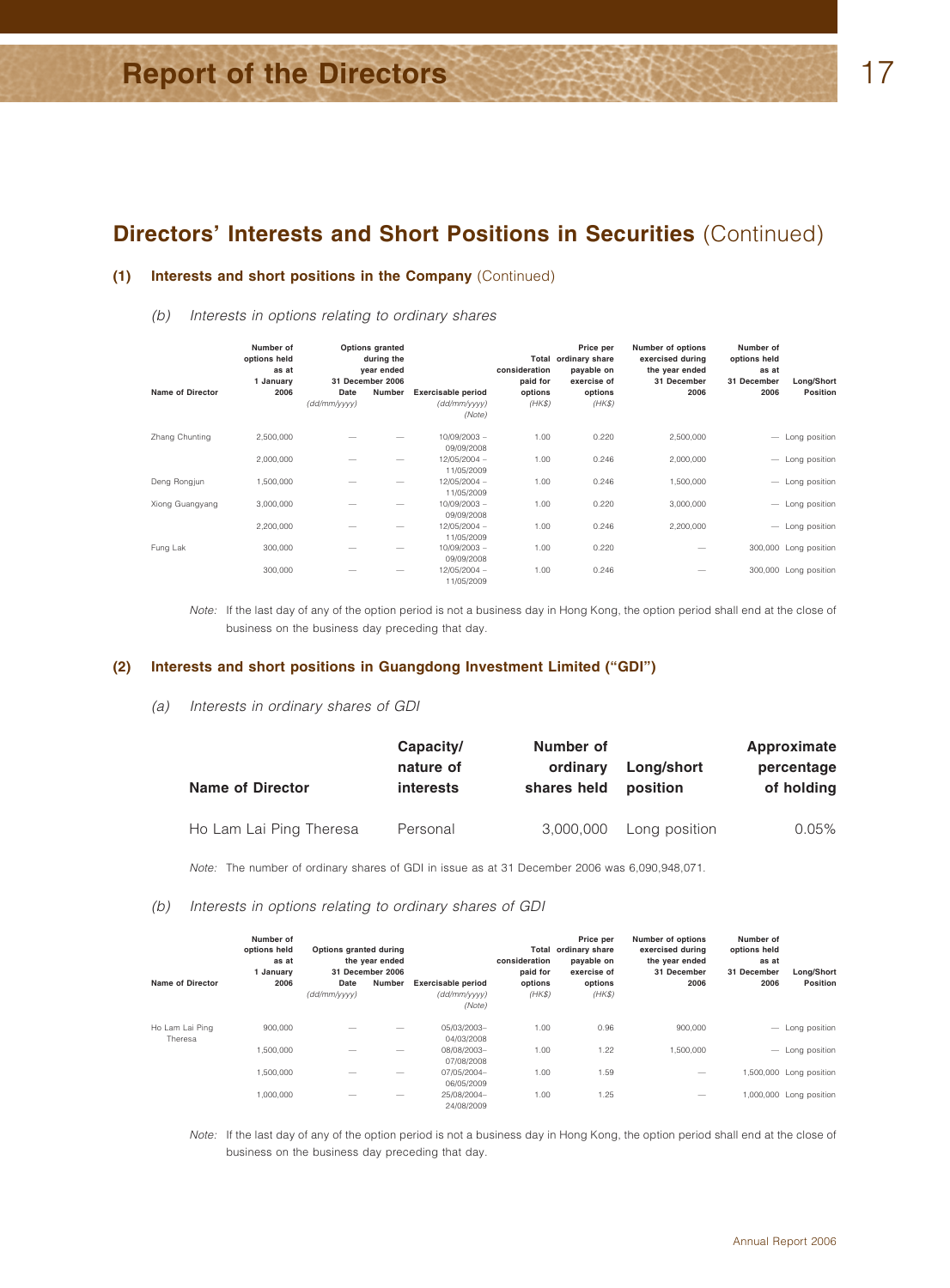### Directors' Interests and Short Positions in Securities (Continued)

#### (3) Interests and short positions in Kingway Brewery Holdings Limited (''Kingway'')

| <b>Name of Director</b> | Capacity/<br>nature of<br><i>interests</i> | Number of<br>ordinary<br>shares held | Long/short<br>position | Approximate<br>percentage<br>of holding |
|-------------------------|--------------------------------------------|--------------------------------------|------------------------|-----------------------------------------|
| Ho Lam Lai Ping Theresa | Personal                                   | 80.000                               | Long position          | 0.0057%                                 |

Note: The number of ordinary shares of Kingway in issue as at 31 December 2006 was 1,396,368,000.

Save as disclosed above, as at 31 December 2006, to the knowledge of the Company, none of the Directors or chief executives of the Company or their respective associates had any interests and short positions in the shares, underlying shares or debentures of the Company and its associated corporations (within the meaning of Part XV of the SFO) as recorded in the register required to be kept by the Company pursuant to Section 352 of the SFO; or as otherwise notified to the Company and the Stock Exchange pursuant to the Model Code.

### Substantial Shareholders' Interests

As at 31 December 2006, so far as is known to any Director or chief executive of the Company, the following persons (other than a Director or chief executive of the Company) had interests in five per cent. or more of the issued share capital of the Company as recorded in the register to be kept by the Company under Section 336 of the SFO. Details of the interests in the shares or underlying shares of the Company as notified to the Company are set out below:

| Name of Shareholders                                                                 | Capacity/nature<br>of interests                               | Number of<br>ordinary<br>shares held | Long/short<br>position | Approximate<br>percentage of<br>the Company's<br>issued ordinary<br>share capital |
|--------------------------------------------------------------------------------------|---------------------------------------------------------------|--------------------------------------|------------------------|-----------------------------------------------------------------------------------|
| 廣東粤港投資控股有限公司<br>(Guangdong Yue Gang<br>InvestmentHoldings<br>Company Limited) (Note) | Beneficial owner/<br>interest of<br>controlled<br>corporation | 375.100.000                          | Long position          | 71.56%                                                                            |
| <b>GDH</b> Limited                                                                   | Beneficial owner/<br>interest of<br>controlled<br>corporation | 375.100.000                          | Long position          | 71.56%                                                                            |

Note: The attributable interest which 廣東粵港投資控股有限公司 (Guangdong Yue Gang Investment Holdings Company Limited) has in the Company is held through its 100 per cent. direct interest in GDH Limited.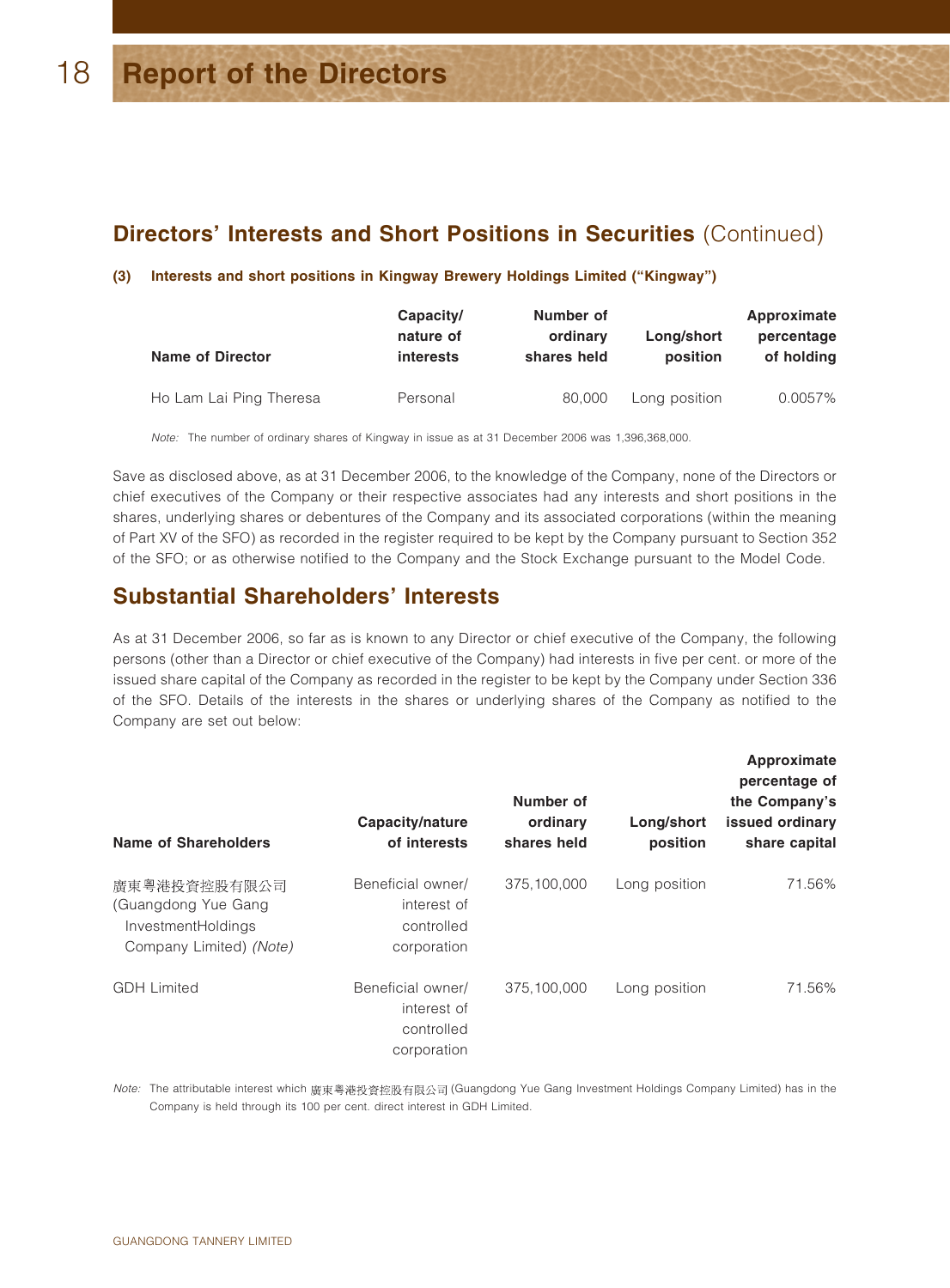Save as disclosed above, no other persons (other than a Director or chief executive of the Company) known to any Director or chief executive of the Company as at 31 December 2006 had an interest or short position in the shares or underlying shares of the Company as recorded in the register required to be kept by the Company under Section 336 of the SFO.

## Arrangements to Acquire Shares or Debentures

Save as disclosed in the sections headed ''Directors' Interests and Short Positions in Securities'' of this report, and in note 29 to the financial statements, at no time during the year was the Company, any subsidiaries or holding company of the Company or any subsidiaries of the Company's holding company, a party to any arrangements to enable the Directors or their spouse or children under 18 years of age to acquire benefits by means of the acquisition of shares in, or debentures of, the Company or any other body corporate.

# Connected Transaction

Details of the connected transaction are disclosed in note 35(a)(vi).

# Subsequent Event

Details of the significant subsequent event of the Group are set out in note 38 to the financial statements.

# Public Float

As at the date of this report, the Company has maintained the prescribed public float under the Listing Rules based on the information that is publicly available to the Company and within the knowledge of the Directors.

## Auditors

A resolution will be proposed at the forthcoming annual general meeting for the re-appointment of Messrs. Ernst & Young as the auditors of the Company.

> By order of the Board Zhang Chunting Chairman

Hong Kong, 30 March 2007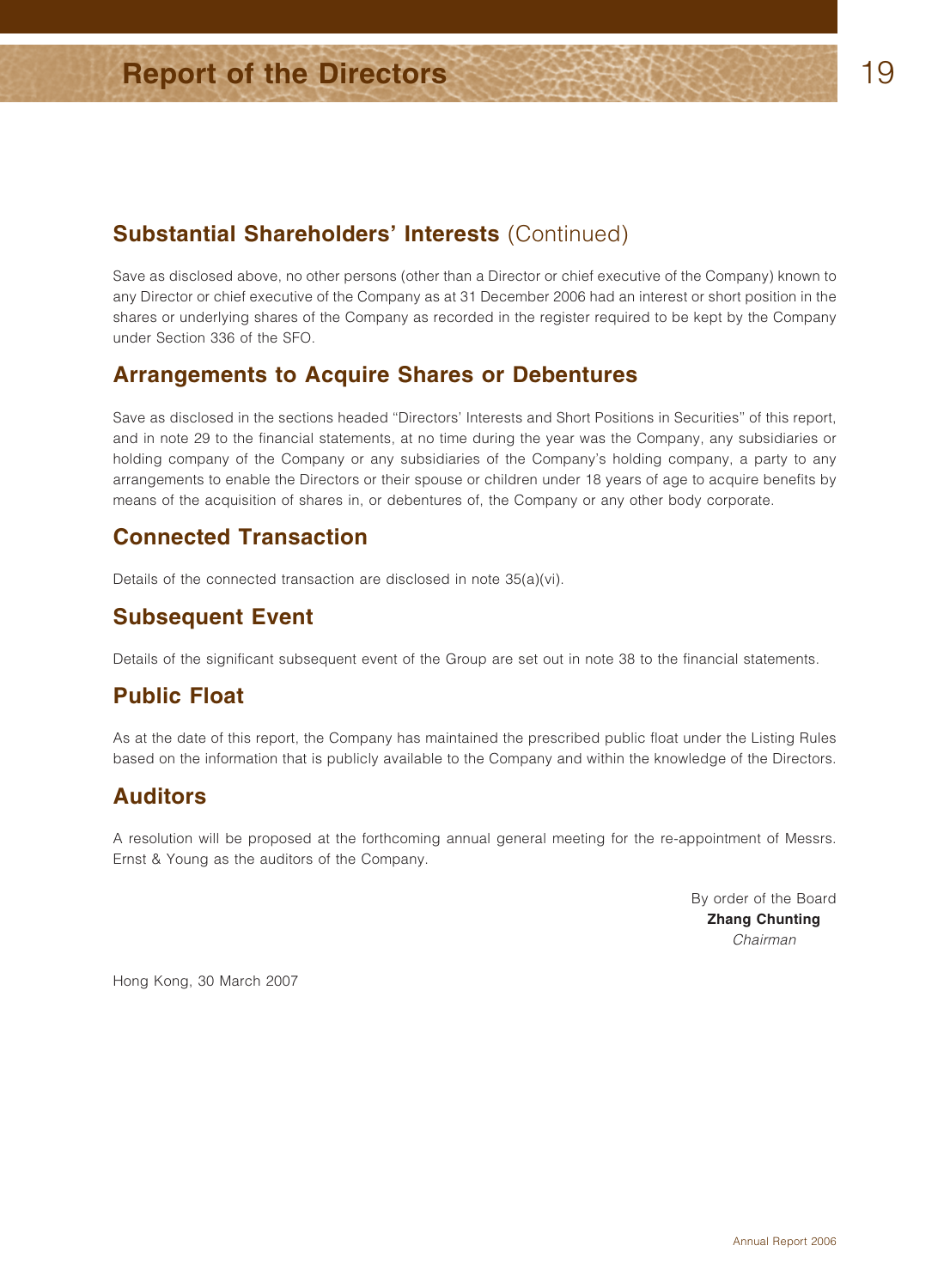The Group recognizes the importance of achieving and monitoring the highest standard of corporate governance consistent with the needs and requirements of its businesses and the best interest of all of its stakeholders and its fully committed to doing so. It is also with these objectives in mind that the Group has applied the principles of the Code of Corporate Governance Practices (the ''CG Code'') contained in Appendix 14 of the Rules Governing the Listing of Securities on The Stock Exchange of Hong Kong Limited (the ''Listing Rules'').

In the opinion of the directors of the Company (the ''Directors''), the Company has met with the code provisions set out in the CG Code.

### Board of Directors

The board of Directors (the ''Board'') comprises two Executive Directors, being Mr. Zhang Chunting and Mr. Deng Rongjun, three Non-Executive Directors, being Mr. Zhang Yaping, Mr. Xiong Guangyang and Mrs. Ho Lam Lai Ping Theresa, and three Independent Non-Executive Directors, being Mr. Fung Lak, Mr. Choi Kam Fai Thomas and Mr. Chan Cheong Tat.

The Board is responsible for the leadership and control of the Company and oversees the Group's businesses, strategic decisions and performances. The Management was delegated the authority and responsibility by the Board for the day-to-day management of the Group. Major corporate matters that are specifically delegated by the Board to the Management include the preparation of interim and annual reports and announcements for Board approval before publishing, execution of business strategies and initiatives adopted by the Board, implementation of adequate systems of internal controls and risk management procedures, and compliance with relevant statutory and regulatory requirements and rules and regulations.

Four board meetings were held during the financial year ended 31 December 2006. The attendances of the Directors at the Board meetings are as follows:

| <b>Directors</b>                             | Number of<br><b>Attendance</b> |
|----------------------------------------------|--------------------------------|
|                                              |                                |
| Zhang Chunting                               | 3/4                            |
| Deng Rongjun                                 | 4/4                            |
| Zhang Yaping (appointed on 9 January 2007)   | N/A                            |
| Xiong Guangyang                              | 3/4                            |
| Ho Lam Lai Ping Theresa                      | 4/4                            |
| Fung Lak                                     | 4/4                            |
| Choi Kam Fai Thomas                          | 4/4                            |
| Chan Cheong Tat (appointed on 22 March 2006) | 4/4                            |

The Company has received confirmation of independence from the three Independent Non-Executive Directors, namely Mr. Fung Lak, Mr. Choi Kam Fai Thomas and Mr. Chan Cheong Tat, in accordance with Rule 3.13 of the Listing Rules. The Board has assessed their independence and concluded that all the Independent Non-Executive Directors are independent within the definition of the Listing Rules.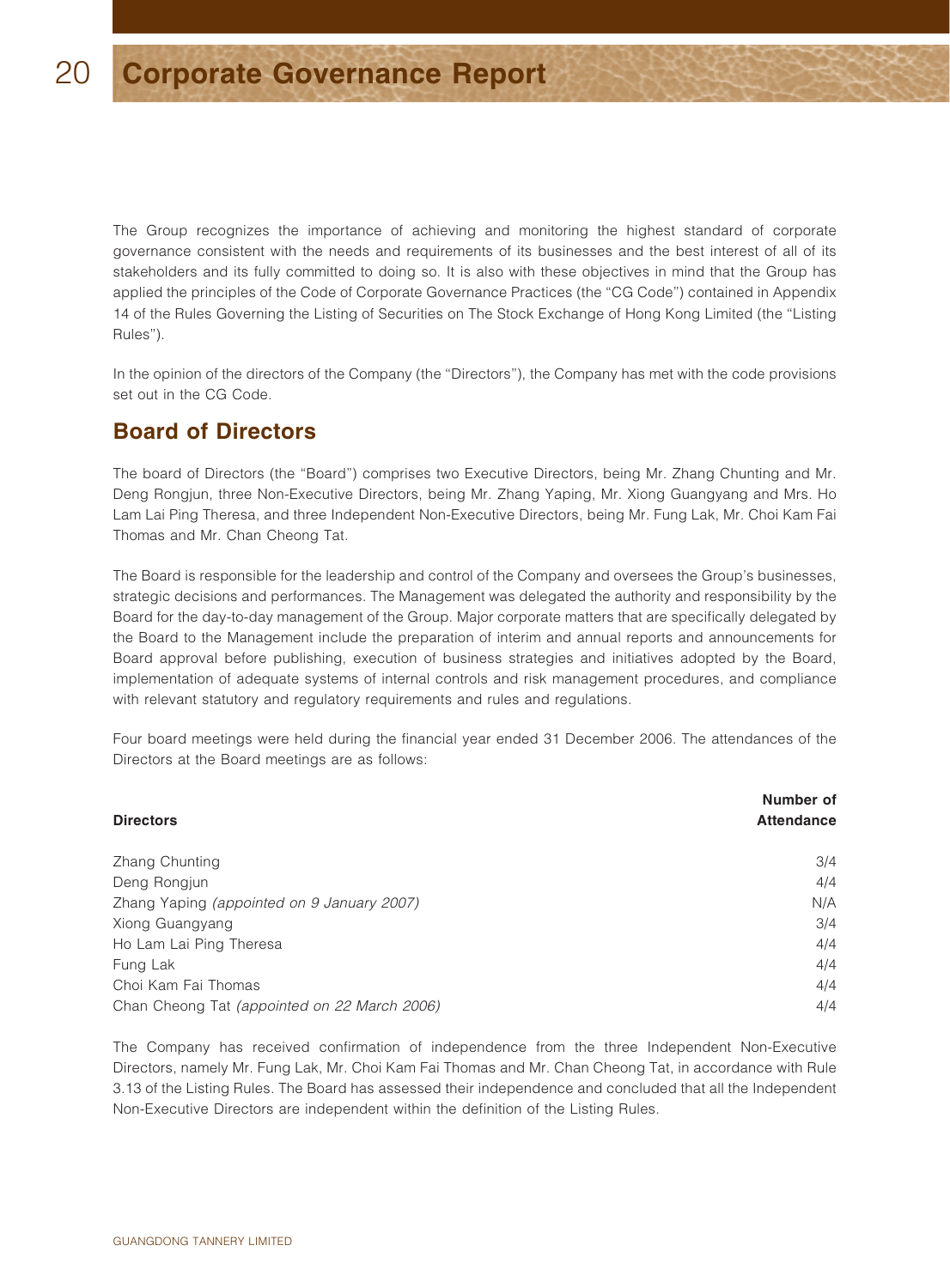# **Board of Directors (Continued)**

The Board members do not have any financial, business, family or other material/relevant relationships with each other. Such balanced board composition ensures that strong independence exists across the Board. The biographies of the Directors are set out in pages 8 and 9 of this annual report, which demonstrate a diversity of skills, expertise, experience and qualifications.

### Chairman and Managing Director

The Chairman of the Board is Mr. Zhang Chunting and the Managing Director is Mr. Deng Rongjun. Their roles are clearly defined and segregated to ensure independence and proper checks and balances. Mr. Zhang Chunting as the Chairman has executive responsibilities, provides leadership to the Board and ensures the proper and effective functioning of the Board in the discharge of its responsibilities. Mr. Deng Rongjun as the Managing Director is accountable to the Board for the overall implementation of the Company's strategies and the co-ordination of overall business operations.

#### Non-executive Directors

All Directors, including Non-Executive Directors, appointed to fill a causal vacancy or as an addition to the existing Board, shall hold office only until the first general meeting after his appointment and shall then be eligible for re-election. Moreover, each Non-Executive Director will hold office for a specific term expiring on the earlier of either (i) the conclusion of the annual general meeting of the Company in the year of the third anniversary of the appointment or re-election of that Director or (ii) the expiration of the period within which the annual general meeting of the Company is required to be held in the year of the third anniversary of the appointment or re-election of that Director and in any event, subject to earlier determination in accordance with the Articles of Association of the Company and/or applicable laws and regulations.

## Directors' Securities Transactions

The Company has adopted the Model Code for Securities Transactions by Directors of Listed Issuers (''Model Code'') set out in Appendix 10 of the Listing Rules as the code of conduct regarding Directors' securities transactions. All Directors have confirmed, upon specific enquiry by the Company, that they have complied with the required standard set out in the Model Code during the year.

## Remuneration of Directors

The Company established a remuneration committee (the ''Remuneration Committee'') in June 2005. The authorities and duties of the Remuneration Committee are as follows:

#### Authority

- 1. The Remuneration Committee is authorised by the Board to investigate any activity within its terms of reference. It is authorised to seek any information it requires from any employee and all employees are directed to co-operate with any request made by the Remuneration Committee; and
- 2. The Remuneration Committee is authorised by the Board to obtain outside legal or other independent professional advice and to secure the attendance of outsiders with relevant experience and expertise if it considers this necessary.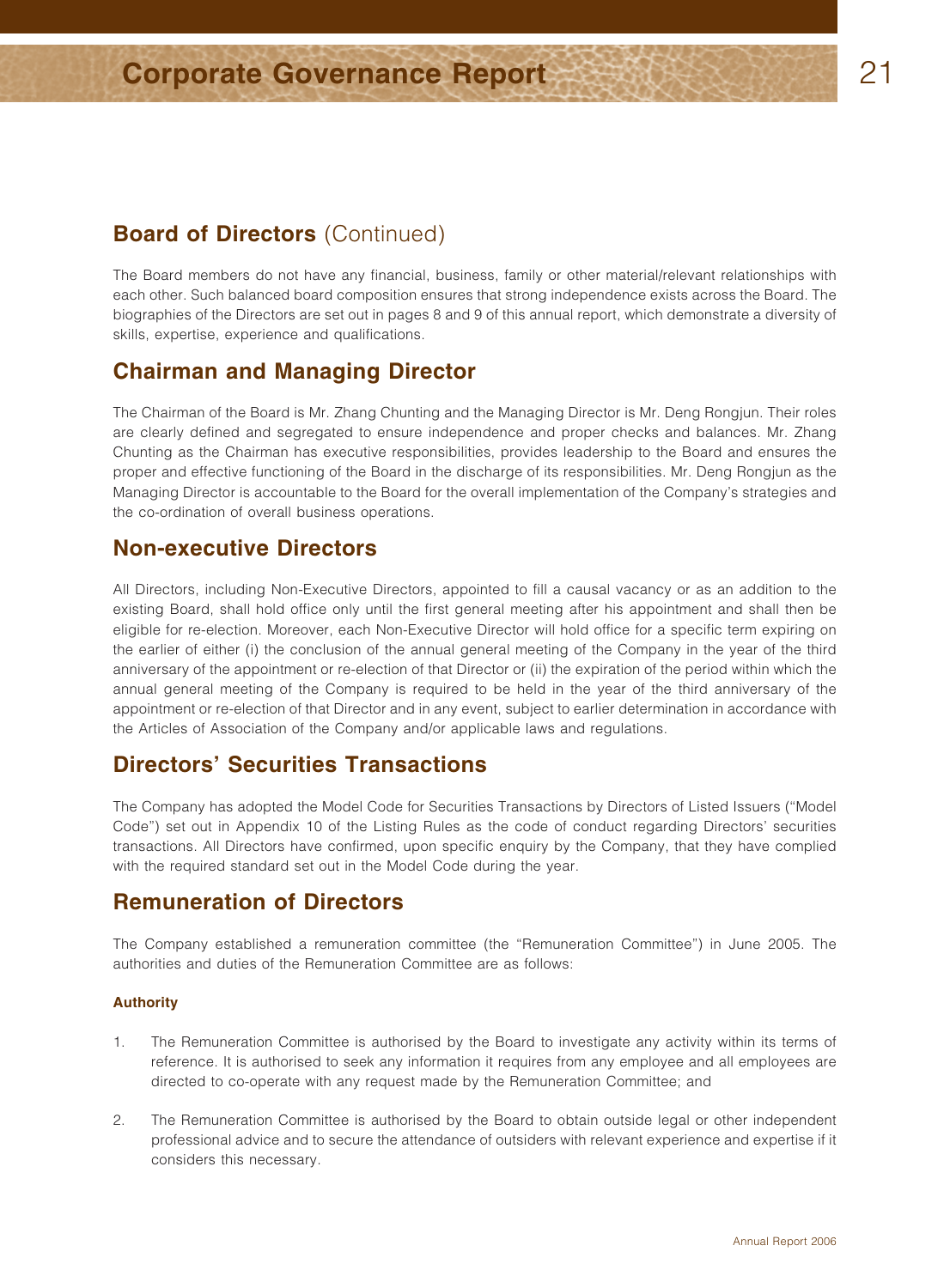# **Remuneration of Directors (Continued)**

#### Duties

- 1. To make recommendations to the Board on the Company's policy and structure for all remuneration of directors and senior management and on the establishment of a formal and transparent procedure for developing policy on such remuneration;
- 2. To have the delegated responsibilities to determine the specific remuneration packages of all executive directors and senior management, including benefits in kind, pension rights and compensation payments, including any compensation payable for loss or termination of their office or appointment. Factors which should be taken into consideration include but are not limited to salaries paid by comparable companies, time commitment and responsibilities of the directors, employment conditions elsewhere in the group and desirability of performance-based remuneration;
- 3. To review and approve performance-based remuneration by reference to corporate goals and objectives resolved by the Board from time to time;
- 4. To review and approve the compensation payable to executive directors and senior management in connection with any loss or termination of their office or appointment to ensure that such compensation is determined in accordance with relevant contractual terms and that such compensation is otherwise fair and not excessive for the Company;
- 5. To review and approve compensation arrangements relating to dismissal or removal of directors for misconduct to ensure that such arrangements are determined in accordance with relevant contractual terms and that any compensation payment is otherwise reasonable and appropriate;
- 6. To make recommendations to the Board on the remuneration of non-executive directors;
- 7. To ensure that no director or any of his associates is involved in deciding his own remuneration;
- 8. To consult the chairman and/or the managing director about their proposals relating to the remuneration of executive directors and senior management and have access to professional advice if considered necessary; and
- 9. To consider other topics as defined by the Board.

The Remuneration Committee comprises one Executive Director, being Mr. Zhang Chunting and three Independent Non-Executive Directors, being Mr. Fung Lak, Mr. Choi Kam Fai Thomas and Mr. Chan Cheong Tat. Mr. Zhang Chunting is the Chairman of the Remuneration Committee.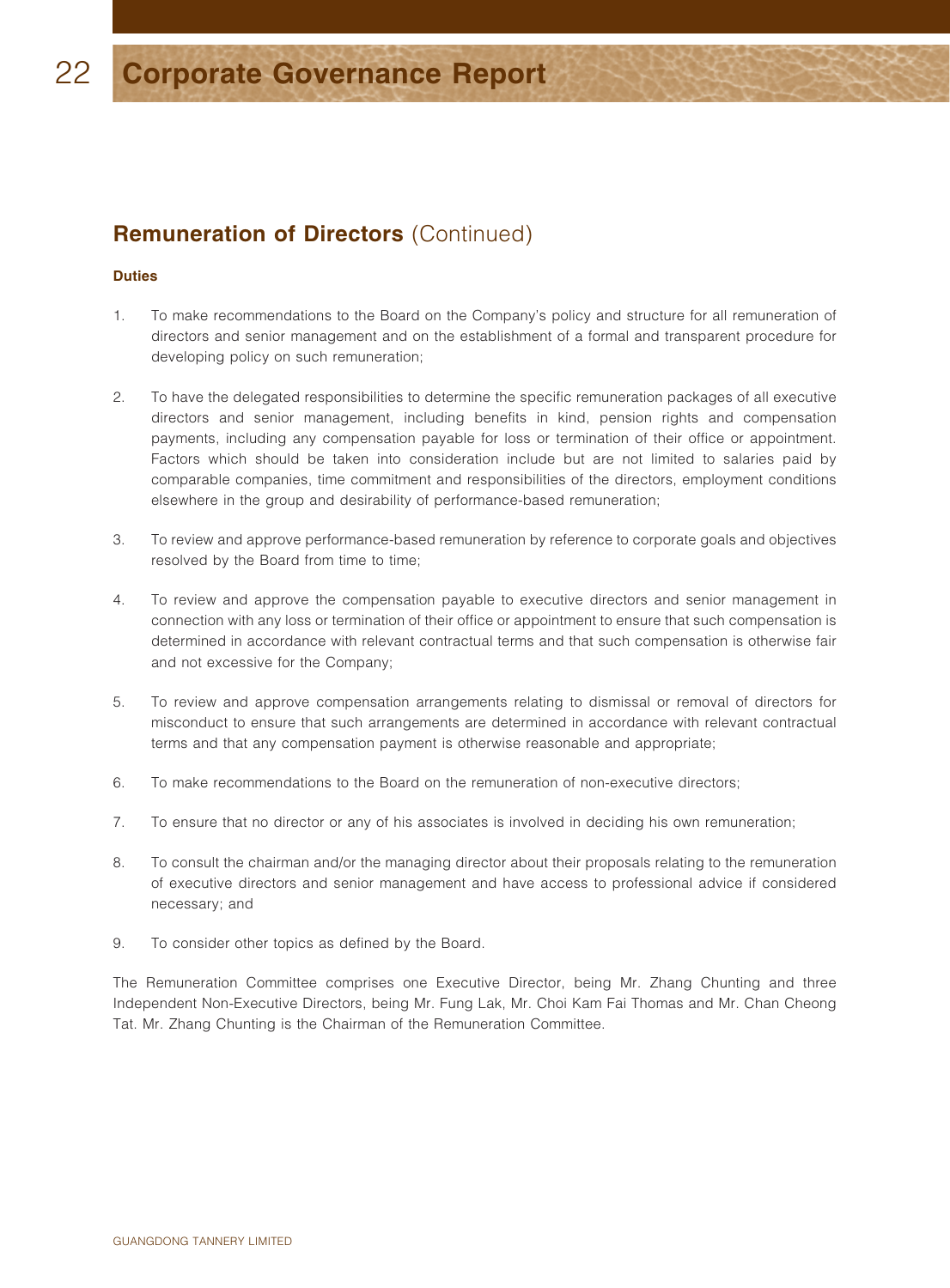# **Remuneration of Directors (Continued)**

During the financial year ended 31 December 2006, the Remuneration Committee held one meeting to review the annual remuneration package for the Executive Directors and senior management of the Company and approve the 2005 performance bonuses for the senior management of the Company. The attendance of each member of the Remuneration Committee is set out as follows:

|                                              | Number of         |
|----------------------------------------------|-------------------|
| <b>Directors</b>                             | <b>Attendance</b> |
| Zhang Chunting                               | 0/1               |
| Fung Lak                                     | 1/1               |
| Choi Kam Fai Thomas                          | 1/1               |
| Chan Cheong Tat (appointed on 22 March 2006) | 1/1               |

Details of the amount of Directors' emoluments are set out in note 8 to the financial statements.

# Nomination of Directors

The Company established a nomination committee (the ''Nomination Committee'') in June 2005. The authorities and duties of the Nomination Committee are as follows:

#### Authority

- 1. The Nomination Committee is authorised by the Board to investigate any activity within its terms of reference. It is authorised to seek any information it requires from any employee and all employees are directed to co-operate with any request made by the Nomination Committee; and
- 2. The Nomination Committee is authorised by the Board to obtain outside legal or other independent professional advice and to secure the attendance of outsiders with relevant experience and expertise if it considers this necessary.

#### **Duties**

- 1. To review the structure, size and composition (including the skills, knowledge and experience) of the Board on a regular basis and make recommendations to the Board regarding any proposed changes;
- 2. To identify individuals suitably qualified to become Board members and select or make recommendations to the Board on the selection of, individuals nominated for directorships;
- 3. To assess the independence of independent non-executive directors;
- 4. To make recommendations to the Board on relevant matters relating to the appointment or reappointment of directors and succession planning for directors in particular the chairman and the managing director; and
- 5. To consider other topics as defined by the Board.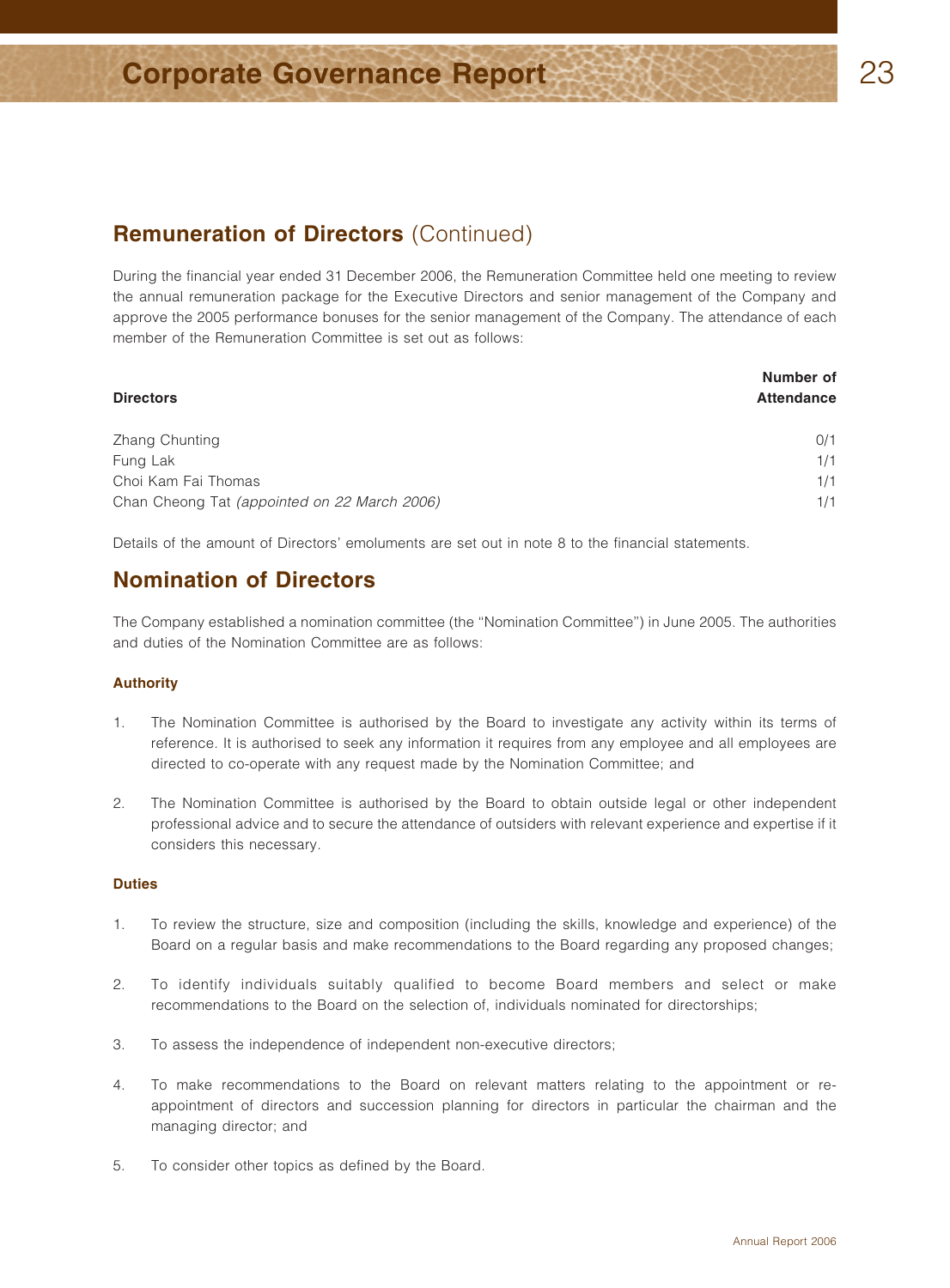# **Nomination of Directors (Continued)**

The Nomination Committee comprises one Executive Director, being Mr. Zhang Chunting and three Independent Non-Executive Directors, being Mr. Fung Lak, Mr. Choi Kam Fai Thomas and Mr. Chan Cheong Tat. Mr. Zhang Chunting is the Chairman of the Nomination Committee.

The Nomination Committee identified suitable individual qualified to become Board members and makes recommendation to the Board on relevant matters relating to the appointment or reappointment of directors if necessary, in particular, candidates who can add value to the management through their contributions in the relevant strategic business areas and which appointments will result on the constitution of strong and diverse Board.

During the financial year ended 31 December 2006, the Nomination Committee held one meeting to review the structure, size and composition of the Board and to recommend to the Board the proposed re-election of Mr. Deng Rongjun, Mr. Xiong Guangyang and Mr. Chan Cheong Tat as Directors at 2006 Annual General Meeting of the Company . The attendance of each member of the Nomination Committee is set out as follows:

| <b>Directors</b>                             | Number of<br><b>Attendance</b> |
|----------------------------------------------|--------------------------------|
| Zhang Chunting                               | 1/1                            |
| Fung Lak                                     | 1/1                            |
| Choi Kam Fai Thomas                          | 1/1                            |
| Chan Cheong Tat (appointed on 22 March 2006) | 1/1                            |

# Audit Committee

An audit committee of the Company (the ''Audit Committee'') was established in September 1998. The authorities and duties of the Audit Committee are as follows:

#### Authority

- 1. The Audit Committee is authorized by the Board to investigate activity within its terms of reference. It is authorized to seek any information it requires from any employee and all employees are directed to cooperate with any request made by the Audit Committee; and
- 2. The Audit Committee is authorized by the Board to obtain outside legal or other independent professional advice and to secure the attendance of outsiders with relevant experience and expertise if it considers this necessary.

#### **Duties**

1. to be primarily responsible for making recommendations to the Board on the appointment, reappointment and removal of the external auditor, and to approve the remuneration and terms of engagement of the external auditor, and any questions of resignation or dismissal of that auditor;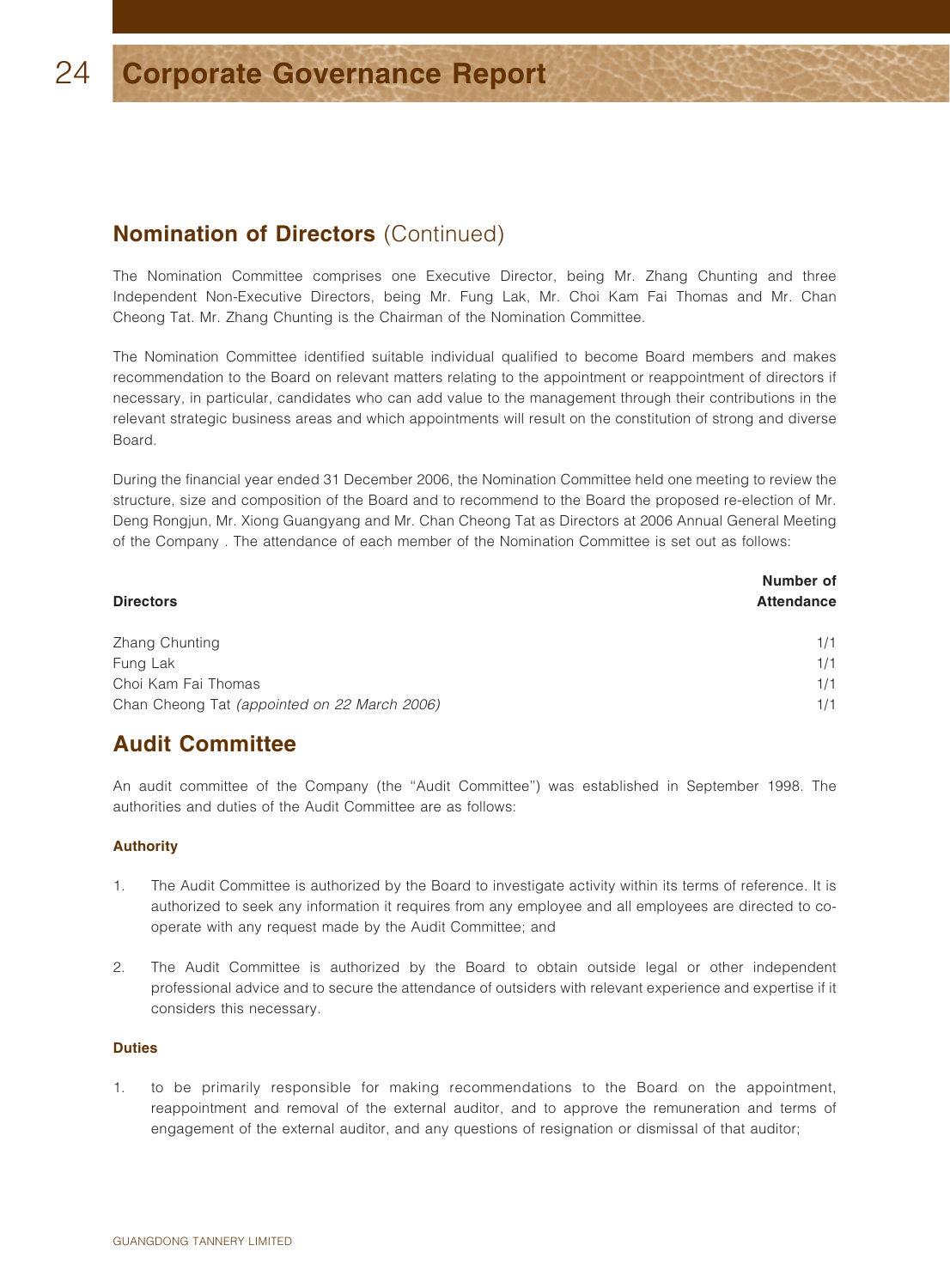#### **Duties** (Continued)

- 2. to review and monitor the external auditor's independence and objectivity and the effectiveness of the audit process in accordance with applicable standard. The Audit Committee should discuss with the auditor the nature and scope of the audit and reporting obligations before the audit commences;
- 3. to develop and implement policy on the engagement of an external auditor to supply non-audit services. For this purpose, external auditor shall include any entity that is under common control, ownership or management with the audit firm or any entity that a reasonable and informed third party having knowledge of all relevant information would reasonably conclude as part of the audit firm nationally or internationally. The Audit Committee should report to the Board, identifying any matters in respect of which it considers that action or improvement is needed and making recommendations as to the steps to be taken;
- 4. to monitor integrity of financial statements of the Company and the Company's annual report and accounts, half-year report and , if prepared for publication, quarterly reports, and to review significant financial reporting judgments contained in them. In this regard, in reviewing the Company's annual report and accounts, half-year report and, if prepared for publication, quarterly reports before submission to the Board, the Audit Committee should focus particularly on:
	- i. any changes in accounting policies and practices;
	- ii. major judgmental areas;
	- iii. significant adjustments resulting from audit;
	- iv. the going concern assumptions and any qualifications;
	- v. compliance with accounting standards; and
	- vi. compliance with the Exchange Listing Rules and other legal requirements in relation to financial reporting.
- 5. In regard to (4) above:
	- i. members of the Audit Committee must liaise with the Company's Board, senior management and the person appointed as the Company's qualified accountant and the Audit Committee must meet, at least once a year, with the Company's auditors; and
	- ii. the Audit Committee should consider any significant or unusual items that are, or may need to be, reflected in such reports and accounts and must give due consideration to any matters that have been raised by the Company's qualified accountant, compliance officer or auditors.
- 6. to review the Company's financial controls, internal controls and risk management systems;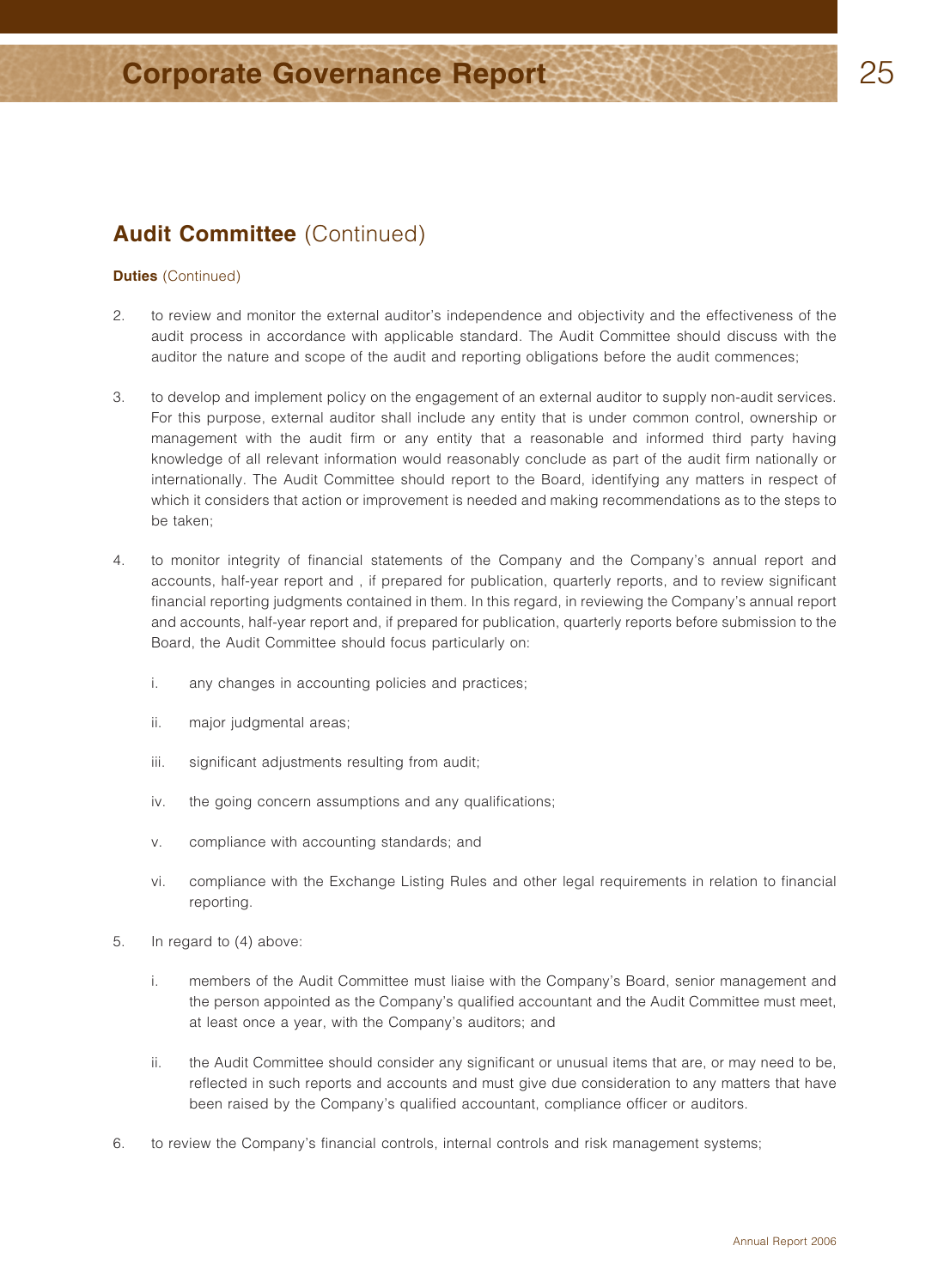# Audit Committee (Continued)

#### **Duties** (Continued)

- 7. to discuss with the management the system of internal control and ensure that management has discharged its duty to have an effective internal control system;
- 8. to consider any findings of major investigations of internal control matters as delegated by the Board or on its own initiative and management's response;
- 9. where an internal audit function exists, to ensure co-ordination between the internal and external auditors, and to ensure that the internal audit function is adequately resourced and has appropriate standing within the Company, and to review and monitor the effectiveness of the internal audit function;
- 10. to review the group's financial and accounting policies and practices;
- 11. to review the external auditor's management letter, any material queries raised by the auditor to management in respect of the accounting records, financial accounts or systems of controls and management's response;
- 12. to ensure that the Board will provide a timely response to the issues raised in the external auditor's management letter;
- 13. to report to the Board on the matters set out in the terms of reference of the Audit Committee; and
- 14. to consider other topics, as defined by the Board.

The Audit Committee comprises the three Independent Non-Executive Directors, being Mr. Fung Lak, Mr. Choi Kam Fai Thomas and Mr. Chan Cheong Tat who all possess the required experience and knowledge in the accounting profession. Mr. Fung Lak is the Chairman of the Audit Committee.

During the financial year ended 31 December 2006, the Audit Committee held three meetings to review the 2005 annual results and the 2006 interim results of the Company before their submission to the Board and to review the scope of the audit of the external auditors and to approve their fees. The Audit Committee focuses not only on the impact of the changes in accounting policies and practices but also on the compliance with accounting standards, the Listing Rules and the legal requirements in the review of the Company's financial results. The Audit Committee has also met the external auditors during the financial year ended 31 December 2006 to discuss any areas of concerns without the presence of the management. The attendance of each member of the Audit Committee is set out as follows:

|                                              | Number of         |
|----------------------------------------------|-------------------|
| <b>Directors</b>                             | <b>Attendance</b> |
| Fung Lak                                     | 3/3               |
| Choi Kam Fai Thomas                          | 3/3               |
| Chan Cheong Tat (appointed on 22 March 2006) | 3/3               |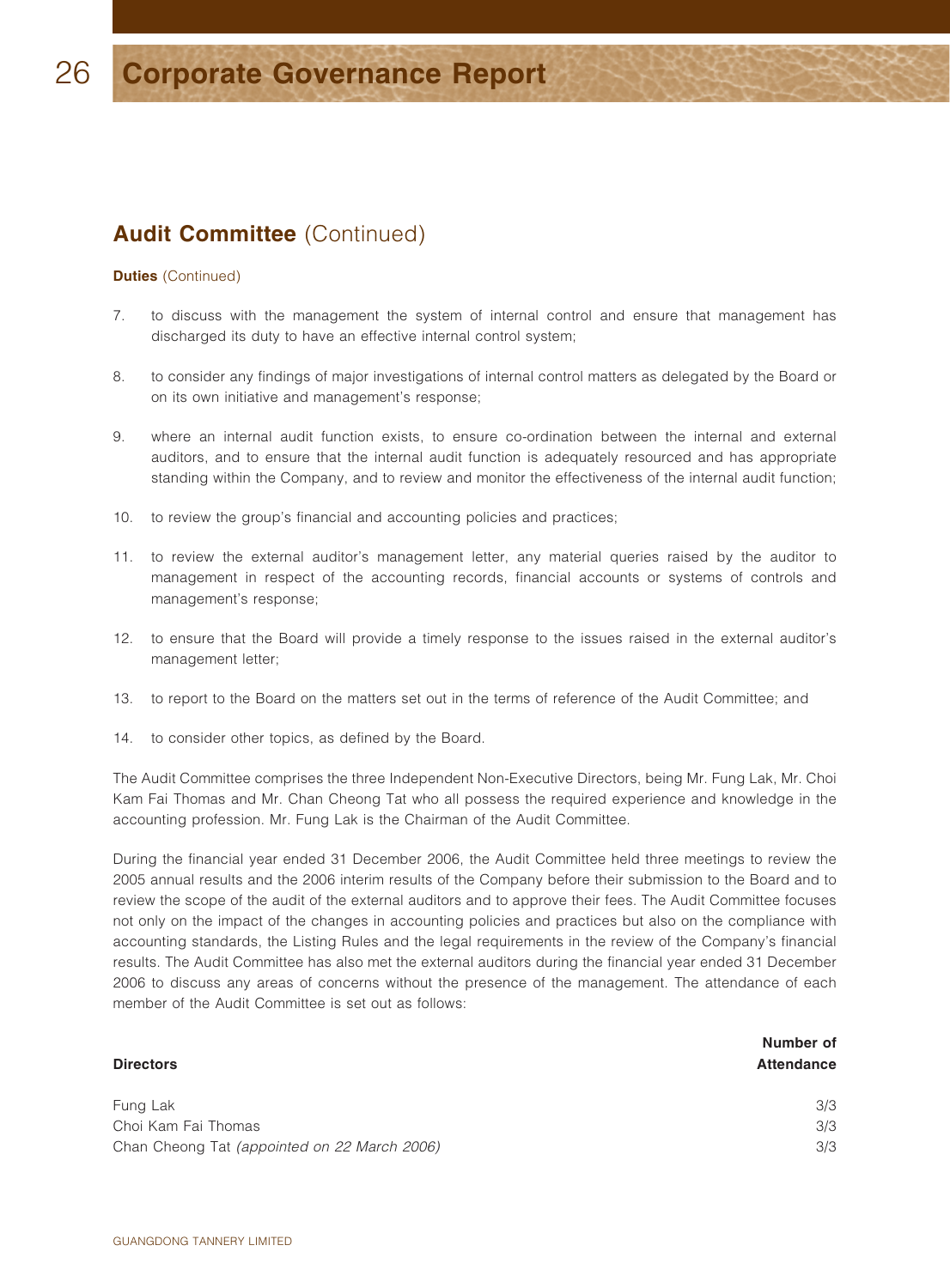# Auditors' Remuneration

During the year under review, the remuneration paid/payable to the Company's auditors, Messrs Ernst & Young, is set out as follows:

| <b>Services rendered</b>  | Fee paid/payable<br><b>HK\$'000</b> |
|---------------------------|-------------------------------------|
| Audit of Final Results    | 990,000                             |
| Review of Interim Results | 210,000                             |

### Accountability and Audit

The Board is responsible for overseeing the preparation of financial statements for the year ended 31 December 2006, which give a true and fair view of the state of affairs of the Group and of the results and cash flows for that financial year. In preparing the financial statements for the year ended 31 December 2006, the Board has selected appropriate accounting policies, applied them consistently in accordance with the Hong Kong Financial Reporting Standards and Hong Kong Accounting Standards which are pertinent to its operations and relevant to the financial statements and, made judgements and estimates that are prudent and reasonable, and have prepared the financial statements on the going concern basis.

The Company aims at presenting a balanced, clear and comprehensible assessment of the Group's performance, position and prospects. The annual and interim results of the Company are announced in a timely manner within the limit of 4 months and 3 months respectively after the end of the relevant periods in accordance with the Listing Rules.

## Internal Controls

The Board is responsible for the Group's system of internal controls and its effectiveness. The internal control system has been designed to mitigate the Group's risk exposure; to facilitate the effectiveness and efficiency of operations; to safeguard the assets against loss and misappropriation; to maintain proper accounting records for producing reliable financial information and ensuring compliance with applicable laws and regulations.

The system is designed to provide reasonable, but not absolute, assurance against material misstatement or loss, and to manage rather than eliminate risks of failure in the Group's operational systems and in the achievement of the Group's business objectives.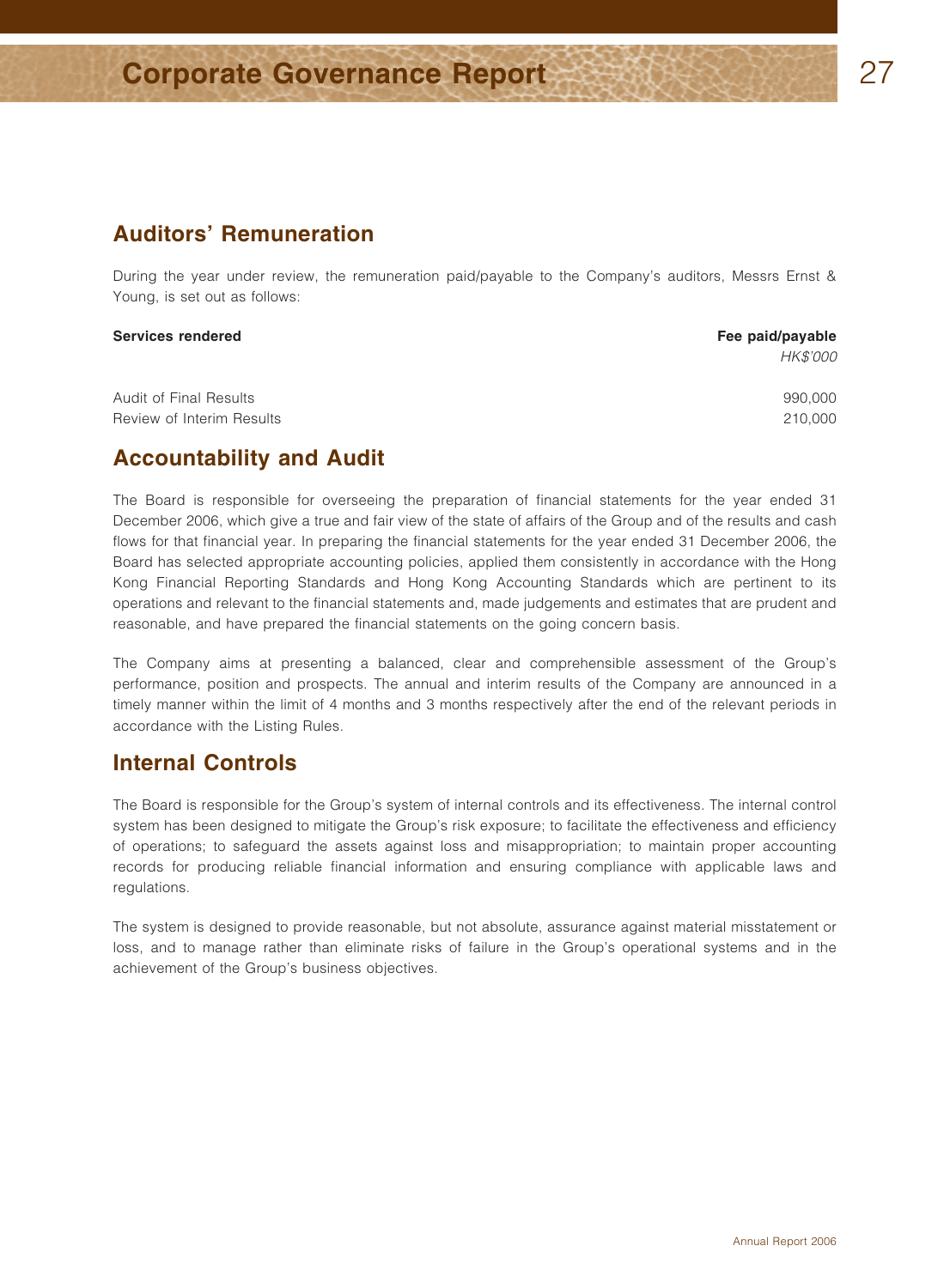## **Internal Controls (Continued)**

The internal control system of the Group comprises a well-established organisational structure and comprehensive policies and standards. The Board has clearly defined the authorities and key responsibilities of each operational unit to ensure adequate checks and balances. The management assists the Board in the implementation of the Board's policies and procedures on risk and control by identifying and assessing the risks faced, and involving in the design, operation and monitoring of suitable internal controls to mitigate and control these risks. The key processes that have been established in reviewing the adequacy and integrity of the system of internal controls include the following:

The Audit Committee is established to, inter alia, review internal control issues identified by the Internal Audit Department, external auditors, regulatory authorities and management, and evaluate the adequacy and effectiveness of the Group's risk management and internal control systems.

The Internal Audit Department monitors compliance with policies and procedures and the effectiveness of the internal control systems, and highlight significant findings in respect of any non compliance. It plays an important role in the Group's internal control framework, and provides objective assurance to the Board that a sound internal control system is maintained and operated in compliance with the established processes and standards by performing periodic checking. Using a risk-based approach, the Internal Audit Department plans its internal audit schedules annually with audit resources being focused on higher risk areas. To preserve the audit independence, the Head of Internal Audit Department of the Company reports directly to the Board.

The Board has conducted an annual review of the effectiveness of the Group's system of internal control covering all material controls, including financial, operational and compliance controls and risk management systems. The Board is satisfied that the system of internal controls in place for the year under review and up to the date of issuance of the annual report and accounts is sound and is sufficient to safeguard the interests of shareholders and the Group's assets.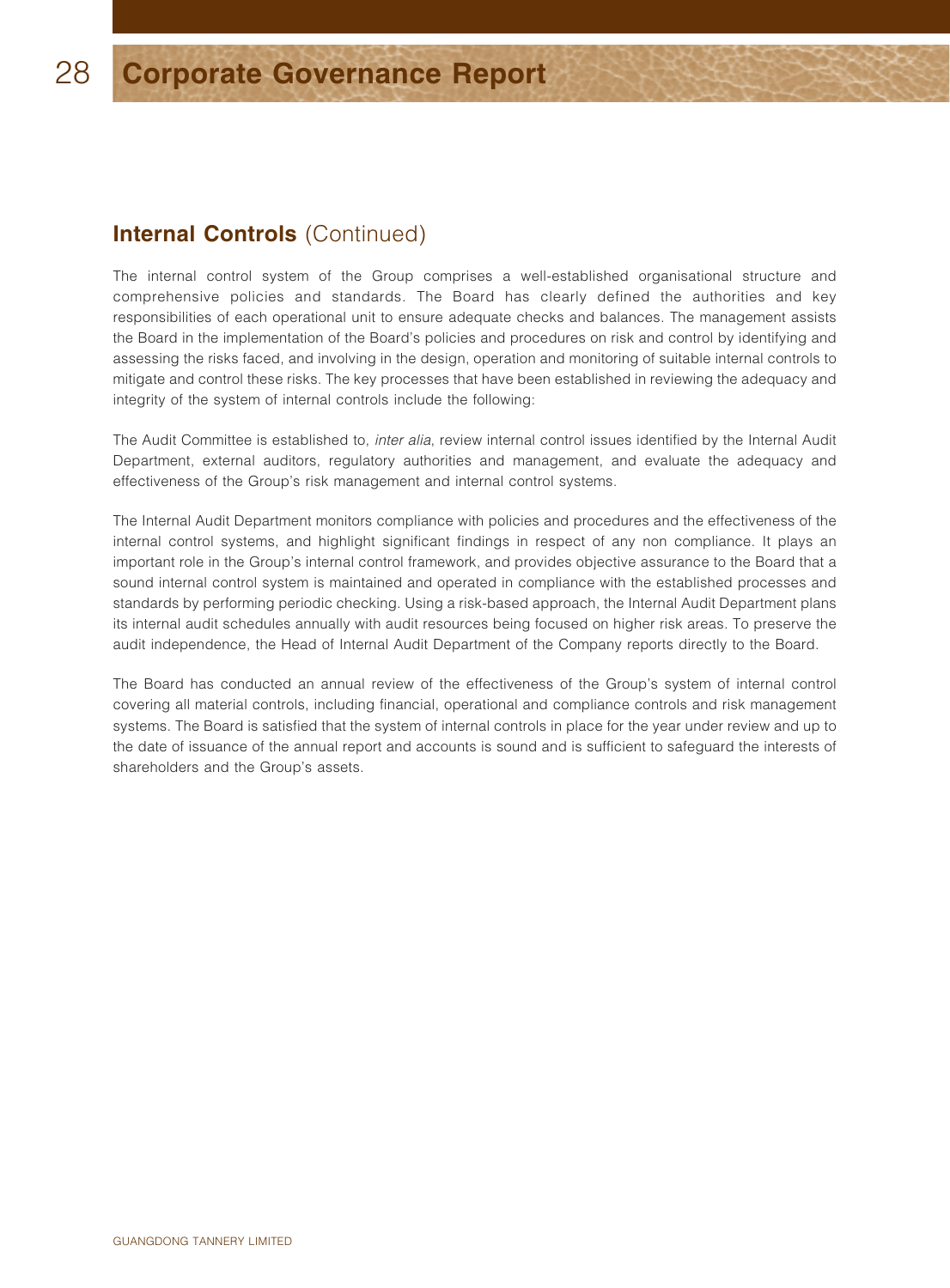

To the shareholders of Guangdong Tannery Limited (Incorporated in Hong Kong with limited liability)

We have audited the financial statements of Guangdong Tannery Limited set out on pages 31 to 86, which comprise the consolidated and Company balance sheets as at 31 December 2006, and the consolidated income statement, the consolidated statement of changes in equity and the consolidated cash flow statement for the year then ended, and a summary of significant accounting policies and other explanatory notes.

# Directors' Responsibility for the Financial Statements

The directors of the Company are responsible for the preparation and the true and fair presentation of these financial statements in accordance with Hong Kong Financial Reporting Standards issued by the Hong Kong Institute of Certified Public Accountants and the Hong Kong Companies Ordinance. This responsibility includes designing, implementing and maintaining internal control relevant to the preparation and the true and fair presentation of financial statements that are free from material misstatement, whether due to fraud or error; selecting and applying appropriate accounting policies; and making accounting estimates that are reasonable in the circumstances.

## Auditors' Responsibility

Our responsibility is to express an opinion on these financial statements based on our audit. Our report is made solely to you, as a body, in accordance with Section 141 of the Hong Kong Companies Ordinance, and for no other purpose. We do not assume responsibility towards or accept liability to any other person for the contents of this report.

We conducted our audit in accordance with Hong Kong Standards on Auditing issued by the Hong Kong Institute of Certified Public Accountants. Those standards require that we comply with ethical requirements and plan and perform the audit to obtain reasonable assurance as to whether the financial statements are free from material misstatement.

An audit involves performing procedures to obtain audit evidence about the amounts and disclosures in the financial statements. The procedures selected depend on the auditors' judgement, including the assessment of the risks of material misstatement of the financial statements, whether due to fraud or error. In making those risk assessments, the auditors consider internal control relevant to the entity's preparation and true and fair presentation of the financial statements in order to design audit procedures that are appropriate in the circumstances, but not for the purpose of expressing an opinion on the effectiveness of the entity's internal control. An audit also includes evaluating the appropriateness of accounting policies used and the reasonableness of accounting estimates made by the directors, as well as evaluating the overall presentation of the financial statements.

We believe that the audit evidence we have obtained is sufficient and appropriate to provide a basis for our audit opinion.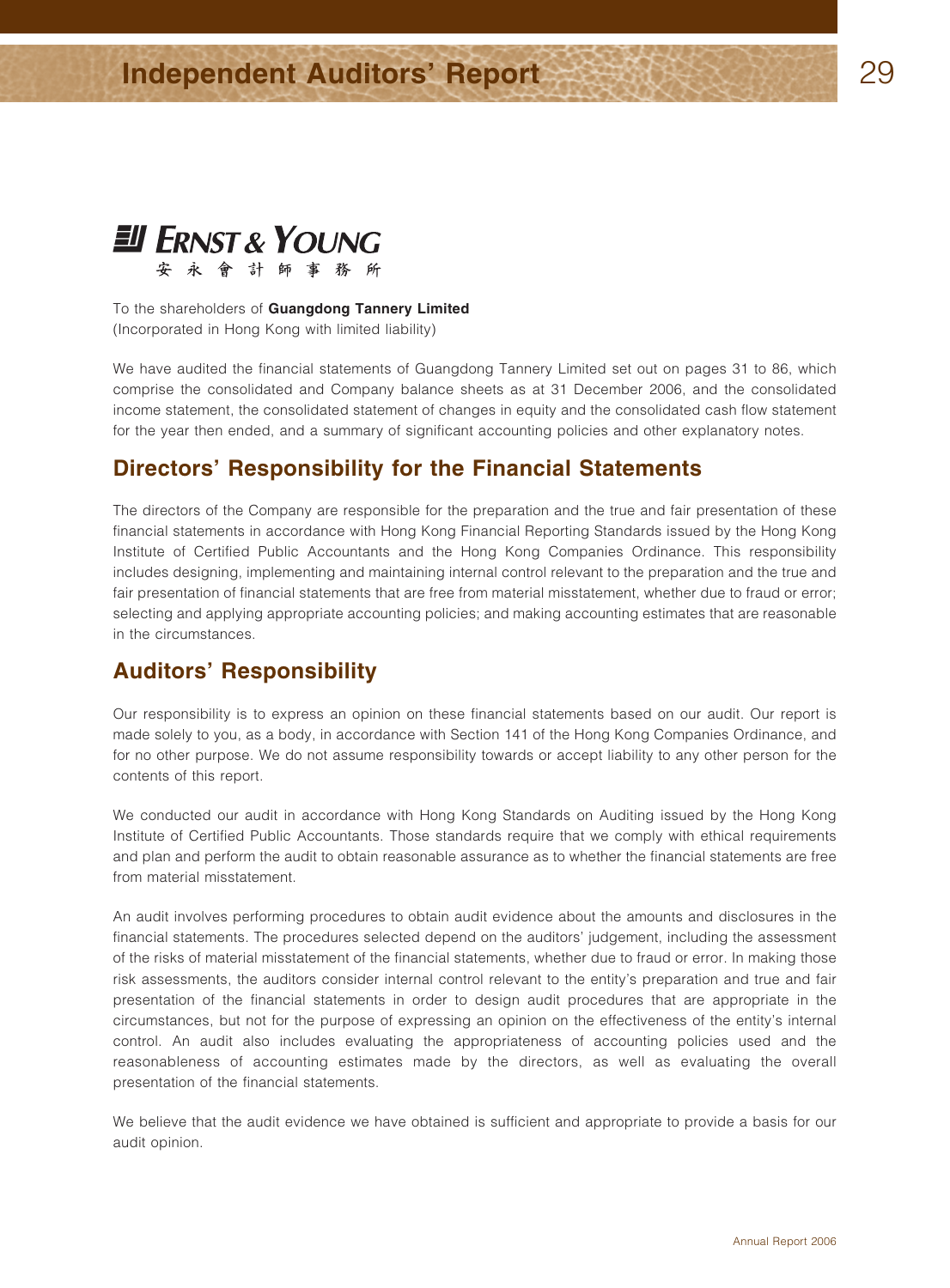# Opinion

In our opinion, the financial statements give a true and fair view of the state of affairs of the Company and of the Group as at 31 December 2006 and of the Group's profit and cash flows for the year then ended in accordance with Hong Kong Financial Reporting Standards and have been properly prepared in accordance with the Hong Kong Companies Ordinance.

Ernst & Young Certified Public Accountants 18/F, Two International Finance Centre 8 Finance Street, Central Hong Kong

30 March 2007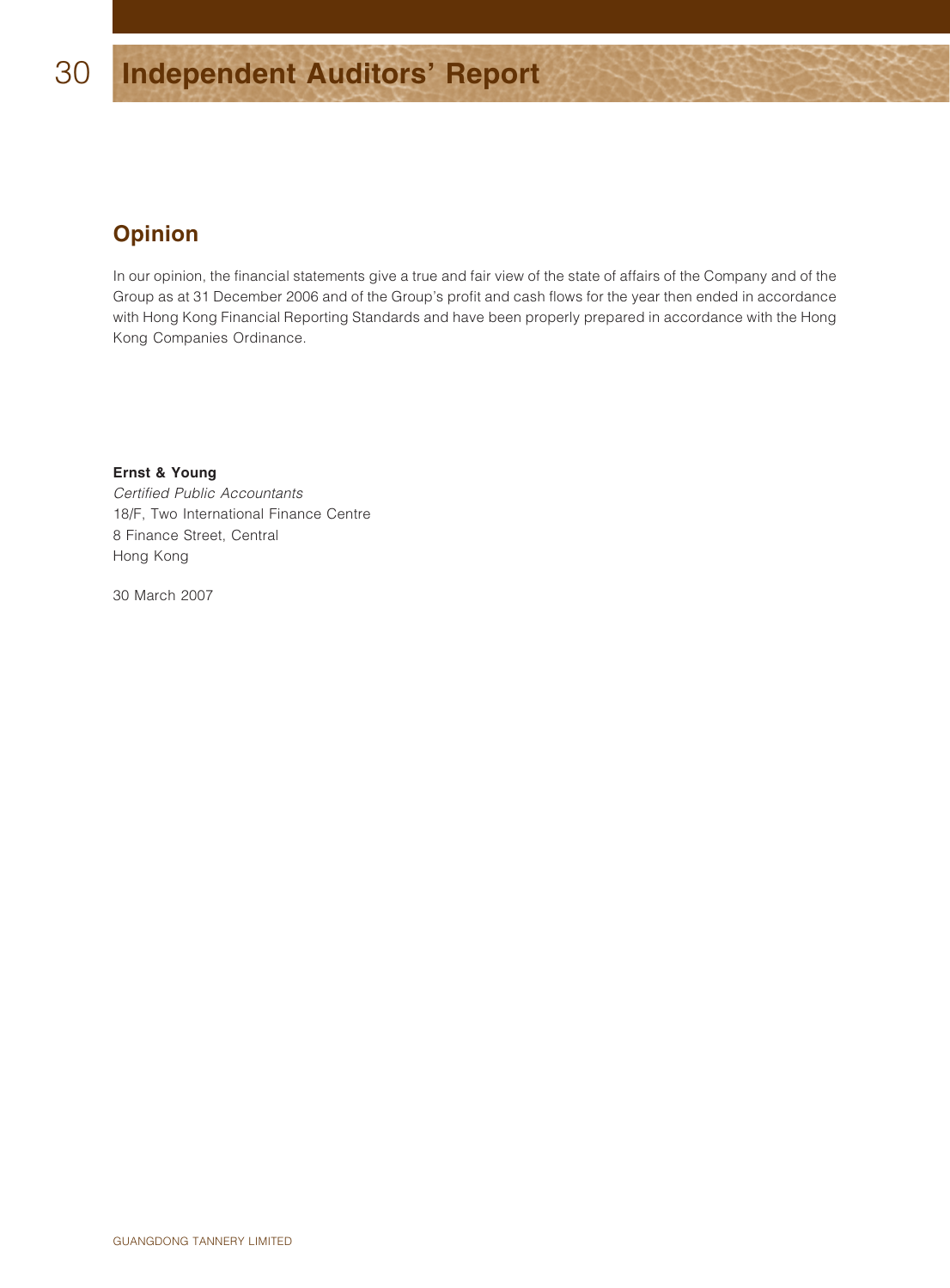# Consolidated Income Statement 31

Year ended 31 December 2006

|                                                            | Notes          | 2006<br><b>HK\$'000</b> | 2005<br>HK\$'000 |
|------------------------------------------------------------|----------------|-------------------------|------------------|
|                                                            |                |                         |                  |
| <b>REVENUE</b>                                             | 5              | 419,975                 | 258,543          |
| Cost of sales                                              |                | (383, 245)              | (234, 971)       |
| Gross profit                                               |                | 36,730                  | 23,572           |
| Other income                                               | 5              | 3,609                   | 3,201            |
| Selling and distribution costs<br>Administrative expenses  |                | (1, 346)<br>(21, 966)   | (1, 419)         |
| Gain on disposal of subsidiaries                           | 31             | 14,119                  | (22, 891)        |
| Reversal of impairment for an amount due from an associate |                |                         | 6,141            |
| Finance costs                                              | 6              | (5, 726)                | (3,734)          |
| PROFIT BEFORE TAX                                          | 6              | 25,420                  | 4,870            |
| Tax                                                        | $\overline{7}$ | (4, 763)                | 533              |
| PROFIT FOR THE YEAR                                        | 10             | 20,657                  | 5,403            |
| <b>EARNINGS PER SHARE</b>                                  | 11             |                         |                  |
| — Basic                                                    |                | <b>3.94 cents</b>       | $1.03$ cents     |
| - Diluted                                                  |                | <b>3.92 cents</b>       | $1.03$ cents     |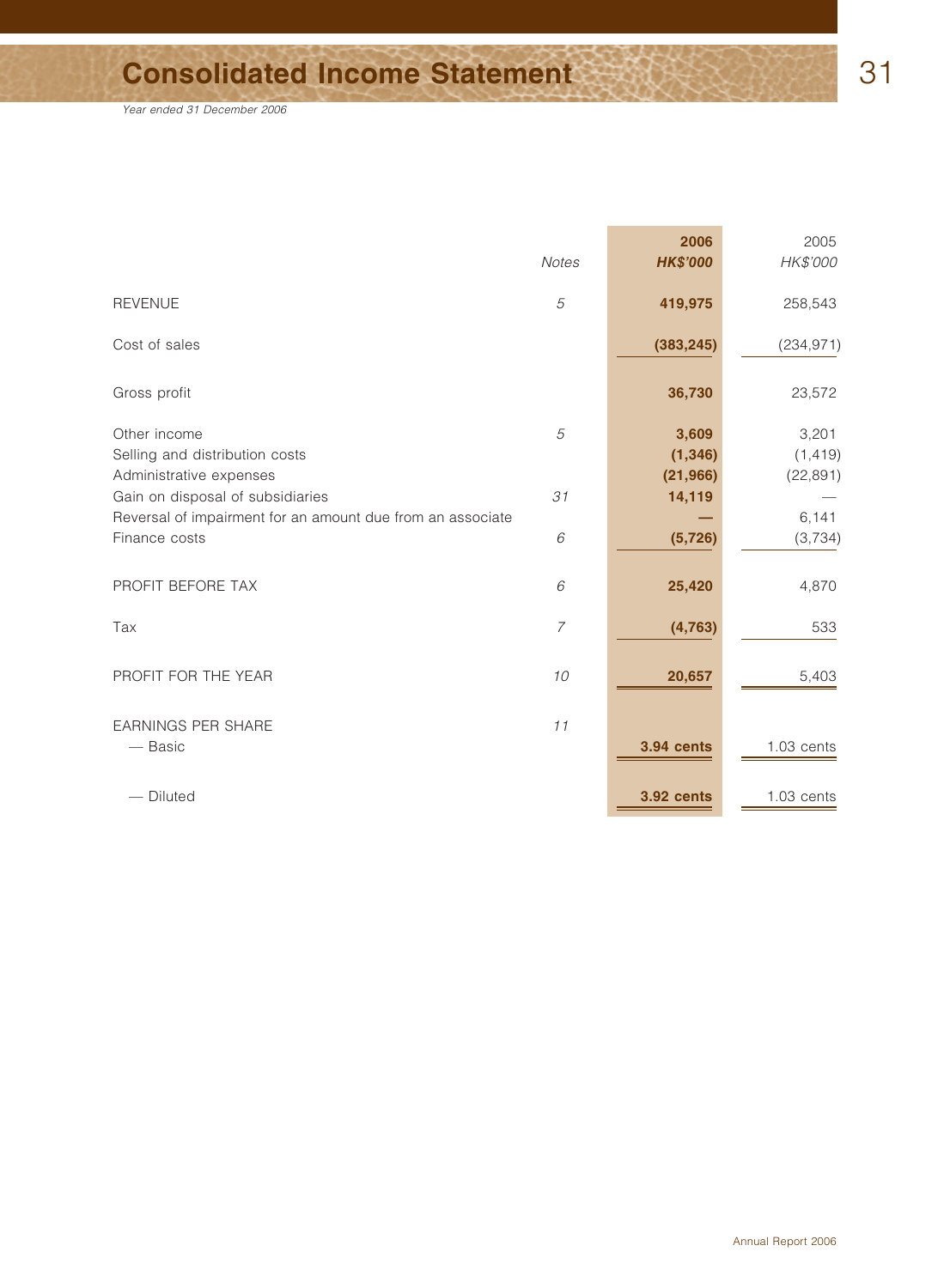# 32 Consolidated Balance Sheet

31 December 2006

|                                                                                                                                                                                                                                                                           | <b>Notes</b>                     | 2006<br><b>HK\$'000</b>                                         | 2005<br>HK\$'000                                        |
|---------------------------------------------------------------------------------------------------------------------------------------------------------------------------------------------------------------------------------------------------------------------------|----------------------------------|-----------------------------------------------------------------|---------------------------------------------------------|
| NON-CURRENT ASSETS<br>Property, plant and equipment<br>Investment property<br>Prepaid land lease payments<br>Interest in an associate                                                                                                                                     | 12<br>13<br>14<br>16             | 32,600<br>2,185<br>1,219                                        | 80,313<br>2,280<br>3,732<br>4,336                       |
| Total non-current assets                                                                                                                                                                                                                                                  |                                  | 36,004                                                          | 90,661                                                  |
| <b>CURRENT ASSETS</b><br>Inventories<br>Receivables, prepayments and deposits<br>Tax recoverable<br>Loan to an officer<br>Pledged and frozen bank balances<br>Cash and cash equivalents                                                                                   | 17<br>18<br>19<br>20<br>20       | 210,076<br>81,358<br>12,888<br>41,536                           | 122,468<br>91,257<br>7,206<br>873<br>13,918<br>55,914   |
| Total current assets                                                                                                                                                                                                                                                      |                                  | 345,858                                                         | 291,636                                                 |
| <b>CURRENT LIABILITIES</b><br>Trade and bills payables<br>Other payables and accruals<br>Interest-bearing bank borrowings<br>Due to a PRC joint venture partner<br>Loans from the immediate holding company<br>Loan from a fellow subsidiary<br>Provisions<br>Tax payable | 21<br>22<br>23<br>24<br>25<br>26 | 51,403<br>23,736<br>15,451<br>1,131<br>54,600<br>3,162<br>1,212 | 26,123<br>19,601<br>1,131<br>29,576<br>54,600<br>74,115 |
| Total current liabilities                                                                                                                                                                                                                                                 |                                  | 150,695                                                         | 205,146                                                 |
| NET CURRENT ASSETS                                                                                                                                                                                                                                                        |                                  | 195,163                                                         | 86,490                                                  |
| TOTAL ASSETS LESS CURRENT LIABILITIES                                                                                                                                                                                                                                     |                                  | 231,167                                                         | 177,151                                                 |
| NON-CURRENT LIABILITIES<br>Loans from the immediate holding company<br>Deferred tax liabilities                                                                                                                                                                           | 24<br>27                         | 30,258<br>1,188                                                 | 4,717                                                   |
| Total non-current liabilities                                                                                                                                                                                                                                             |                                  | 31,446                                                          | 4,717                                                   |
| Net assets                                                                                                                                                                                                                                                                |                                  | 199,721                                                         | 172,434                                                 |
| <b>EQUITY</b><br>Issued capital<br>Reserves                                                                                                                                                                                                                               | 28<br>30(a)                      | 52,415<br>147,306                                               | 52,415<br>120,019                                       |
| Total equity                                                                                                                                                                                                                                                              |                                  | 199,721                                                         | 172,434                                                 |

#### Zhang Chunting **Deng Rongjun**

Director **Director** Director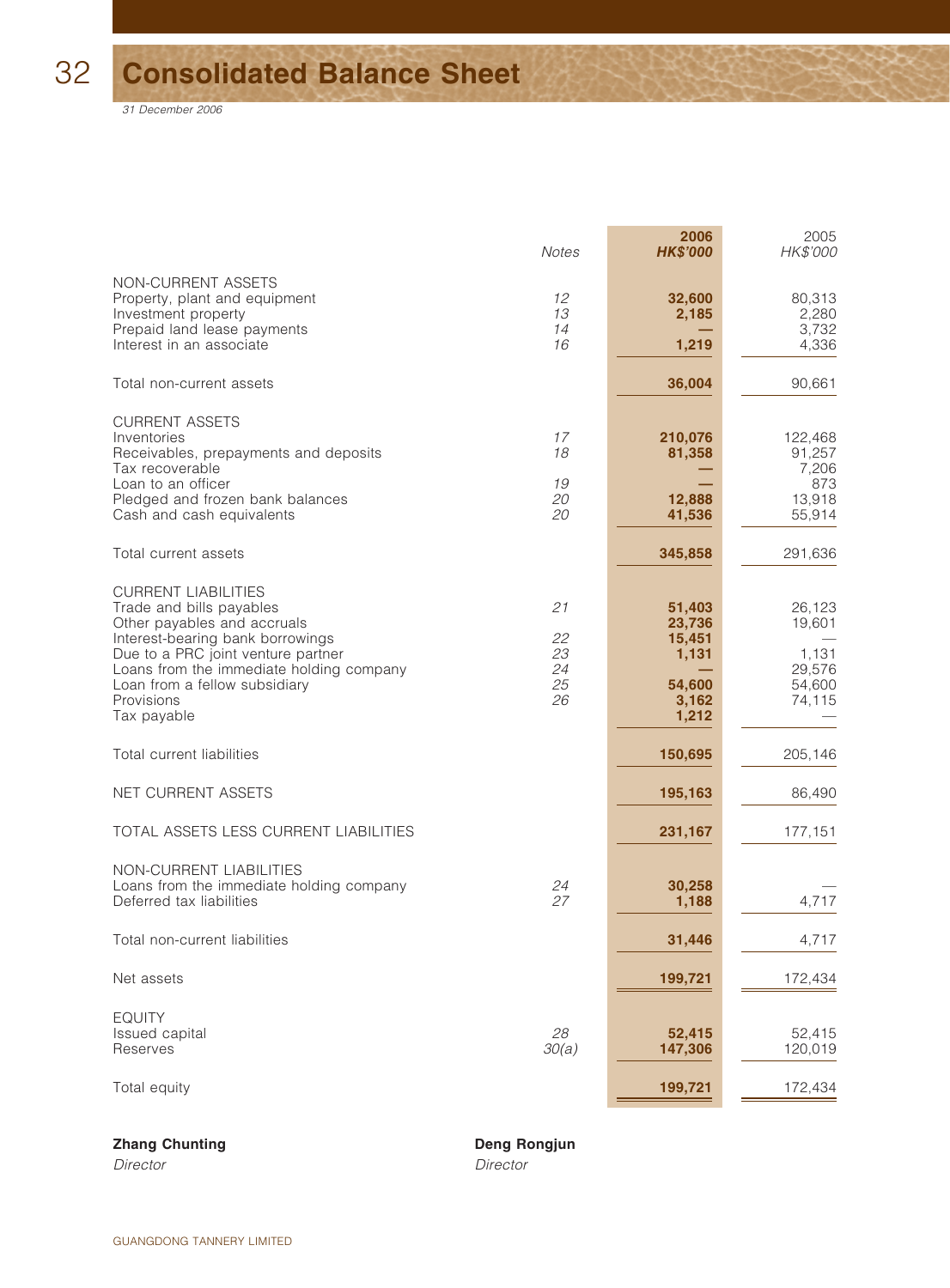Consolidated Statement of Changes in Equity 33

|                                                                              | Notes | Issued<br>capital<br><b>HK\$000</b><br>(Note 28) | Share<br>premium<br>account<br>HK\$000 | General<br>reserve<br>fund<br><b>HK\$000</b><br>(Note 30(a)) (Note 30(a)) | Reserve<br>funds<br>HK\$000 | Share<br>reserve<br>HK\$000 | Capital<br>option redemption<br>reserve<br>HK\$000 | Exchange<br>translation<br>reserve<br>HK\$000 | Property<br>reserve<br><b>HK\$000</b> | revaluation Accumulated<br>losses<br>HK\$000 | Total<br><b>HK\$000</b> |
|------------------------------------------------------------------------------|-------|--------------------------------------------------|----------------------------------------|---------------------------------------------------------------------------|-----------------------------|-----------------------------|----------------------------------------------------|-----------------------------------------------|---------------------------------------|----------------------------------------------|-------------------------|
| At 1 January 2005                                                            |       | 52,415                                           | 412,116                                | 167,746                                                                   |                             |                             | 445                                                | 37                                            | 3,519                                 | (477, 131)                                   | 159,147                 |
| Surplus on revaluation of buildings<br>Deferred tax charged to the property  | 12    |                                                  |                                        |                                                                           |                             |                             |                                                    | $\overline{\phantom{0}}$                      | 1,876                                 |                                              | 1,876                   |
| revaluation reserve                                                          | 27    |                                                  |                                        |                                                                           |                             |                             |                                                    | $\overline{\phantom{0}}$                      | (485)                                 |                                              | (485)                   |
| Exchange realignment                                                         |       |                                                  |                                        |                                                                           |                             |                             |                                                    | 6,493                                         |                                       |                                              | 6,493                   |
| Total income and expense recognised                                          |       |                                                  |                                        |                                                                           |                             |                             |                                                    |                                               |                                       |                                              |                         |
| directly in equity                                                           |       |                                                  |                                        |                                                                           |                             |                             |                                                    | 6,493                                         | 1,391                                 |                                              | 7,884                   |
| Profit for the year                                                          |       |                                                  |                                        |                                                                           |                             |                             |                                                    |                                               |                                       | 5,403                                        | 5,403                   |
| Total income and expense for the year<br>Transfer from retained profits of a |       |                                                  |                                        |                                                                           |                             |                             |                                                    | 6,493                                         | 1,391                                 | 5,403                                        | 13,287                  |
| subsidiary established in the PRC                                            |       |                                                  |                                        |                                                                           | 1,378                       |                             |                                                    |                                               |                                       | (1,378)                                      |                         |
| At 31 December 2005 and 1 January 2006                                       |       | 52,415                                           | 412,116                                | 167,746                                                                   | 1,378                       |                             | 445                                                | 6,530                                         | 4,910                                 | (473, 106)                                   | 172,434                 |
| Deficit on revaluation of buildings<br>Deferred tax credited to the property | 12    |                                                  |                                        |                                                                           |                             |                             |                                                    |                                               | (2,838)                               |                                              | (2,838)                 |
| revaluation reserve                                                          | 27    |                                                  |                                        |                                                                           |                             |                             |                                                    |                                               | 767                                   |                                              | 767                     |
| Exchange realignment                                                         |       |                                                  |                                        |                                                                           |                             |                             |                                                    | 12,972                                        |                                       |                                              | 12,972                  |
| Total income and expense recognised                                          |       |                                                  |                                        |                                                                           |                             |                             |                                                    |                                               |                                       |                                              |                         |
| directly in equity                                                           |       |                                                  |                                        |                                                                           |                             |                             |                                                    | 12,972                                        | (2,071)                               |                                              | 10,901                  |
| Profit for the year                                                          |       |                                                  |                                        |                                                                           |                             |                             |                                                    |                                               | $\overline{\phantom{m}}$              | 20,657                                       | 20,657                  |
| Total income and expense for the year                                        |       |                                                  |                                        |                                                                           |                             |                             |                                                    | 12,972                                        | (2,071)                               | 20,657                                       | 31,558                  |
| Disposal of subsidiaries<br>Transfer from retained profits of a              | 31    |                                                  |                                        |                                                                           |                             |                             |                                                    | (4, 381)                                      | (1,526)                               | 1,526                                        | (4, 381)                |
| subsidiary established in the PRC                                            |       |                                                  |                                        |                                                                           | 2,489                       |                             |                                                    |                                               |                                       | (2,489)                                      |                         |
| Equity-settled share option arrangement                                      |       |                                                  |                                        |                                                                           |                             | 110                         |                                                    |                                               |                                       |                                              | 110                     |
|                                                                              |       |                                                  |                                        |                                                                           |                             |                             |                                                    |                                               |                                       |                                              |                         |

\* These reserve accounts comprise the consolidated reserves of HK\$147,306,000 (2005: HK\$120,019,000) in the consolidated balance sheet.

At 31 December 2006 52,415 412,116\* 167,746\* 3,867\* 110\* 445\* 15,121\* 1,313\* (453,412)\* 199,721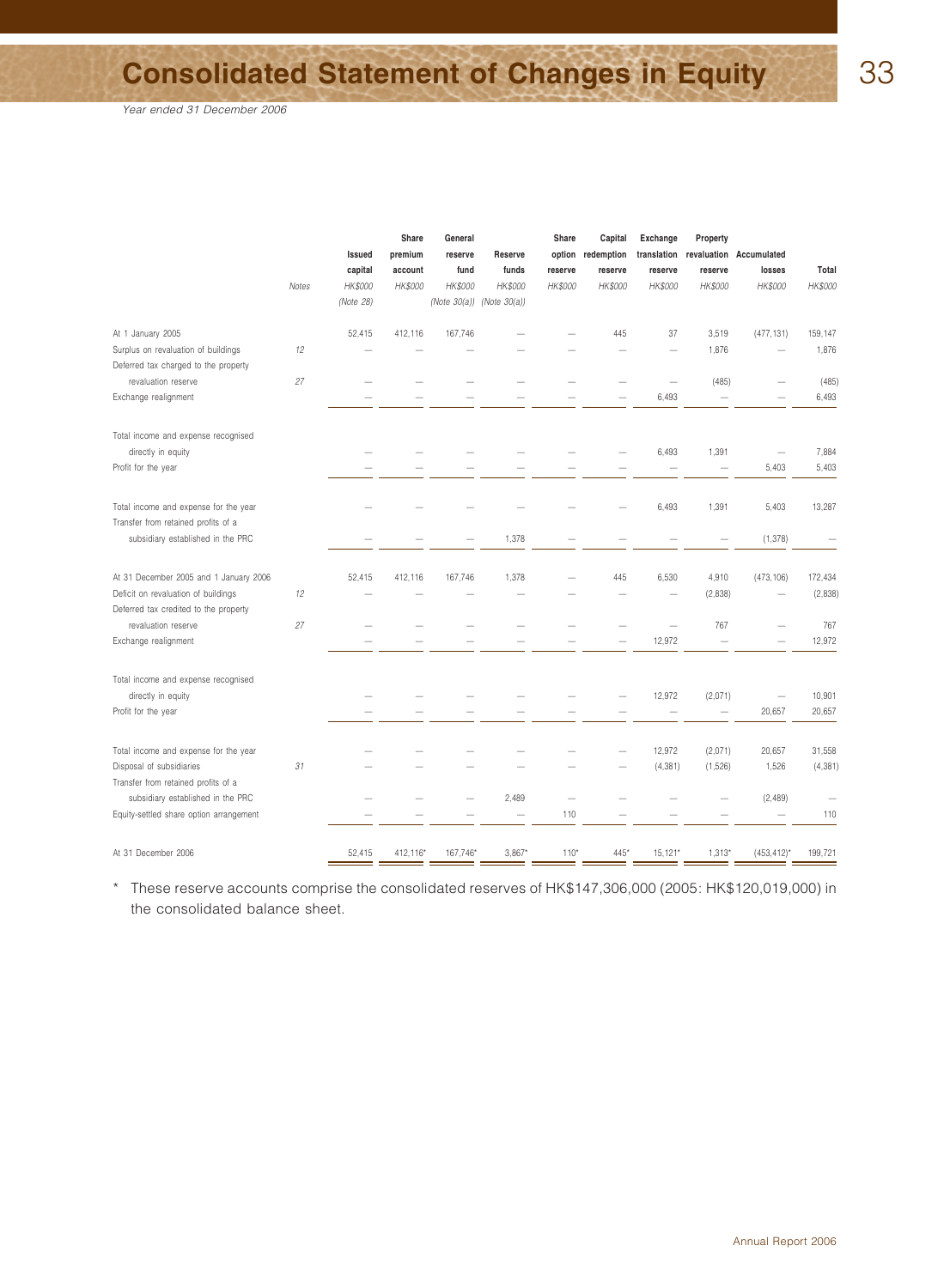# 34 Consolidated Cash Flow Statement

Year ended 31 December 2006

|                                                            |              | 2006            | 2005      |
|------------------------------------------------------------|--------------|-----------------|-----------|
|                                                            | <b>Notes</b> | <b>HK\$'000</b> | HK\$'000  |
|                                                            |              |                 |           |
| CASH FLOWS FROM OPERATING ACTIVITIES                       |              |                 |           |
| Profit before tax                                          |              | 25,420          | 4,870     |
| Adjustments for:                                           |              |                 |           |
| Finance costs                                              | 6            | 5,726           | 3,734     |
| Interest income                                            | 5            | (752)           | (708)     |
| Depreciation                                               | 6, 12        | 11,789          | 9,907     |
| Provision for inventories                                  | 6            | 2,576           | 6,460     |
| Recognition of prepaid land lease payments                 | 6, 14        | 79              | 93        |
| Deficit on revaluation of buildings                        | 6, 12        | 93              | 80        |
| Write-off of items of property, plant and equipment        | 6, 12        | 31              | 581       |
| Gain on disposal of items of property, plant and equipment | 6            | (393)           | (617)     |
| Impairment of trade receivables                            | 6            | 184             | 645       |
| Changes in fair value of investment property               | 6, 13        | 95              |           |
| Equity-settled share option expense                        | 29           | 110             |           |
| Gain on disposal of subsidiaries                           | 31           | (14, 119)       |           |
| Reversal of impairment of an amount due from an            |              |                 |           |
| associate                                                  |              |                 | (6, 141)  |
|                                                            |              |                 |           |
|                                                            |              | 30,839          | 18,904    |
| (Increase)/decrease in inventories                         |              | (89, 563)       | 15,807    |
| Decrease/(increase) in receivables, prepayments and        |              |                 |           |
| deposits                                                   |              | 11,186          | (35, 296) |
| Increase in frozen bank balances                           |              |                 | (127)     |
| Increase/(decrease) in trade and bills payables            |              | 24,197          | (13, 487) |
| Increase/(decrease) in other payables and accruals         |              | 4,343           | (315)     |
|                                                            |              |                 |           |
|                                                            |              |                 |           |
| Cash used in operations                                    |              | (18,998)        | (14, 514) |
| Interest received                                          |              | 752             | 708       |
| Interest paid                                              |              | (5, 726)        | (3,734)   |
| Tax paid                                                   |              | (3,606)         |           |
|                                                            |              |                 |           |
| Net cash outflow from operating activities                 |              | (27, 578)       | (17, 540) |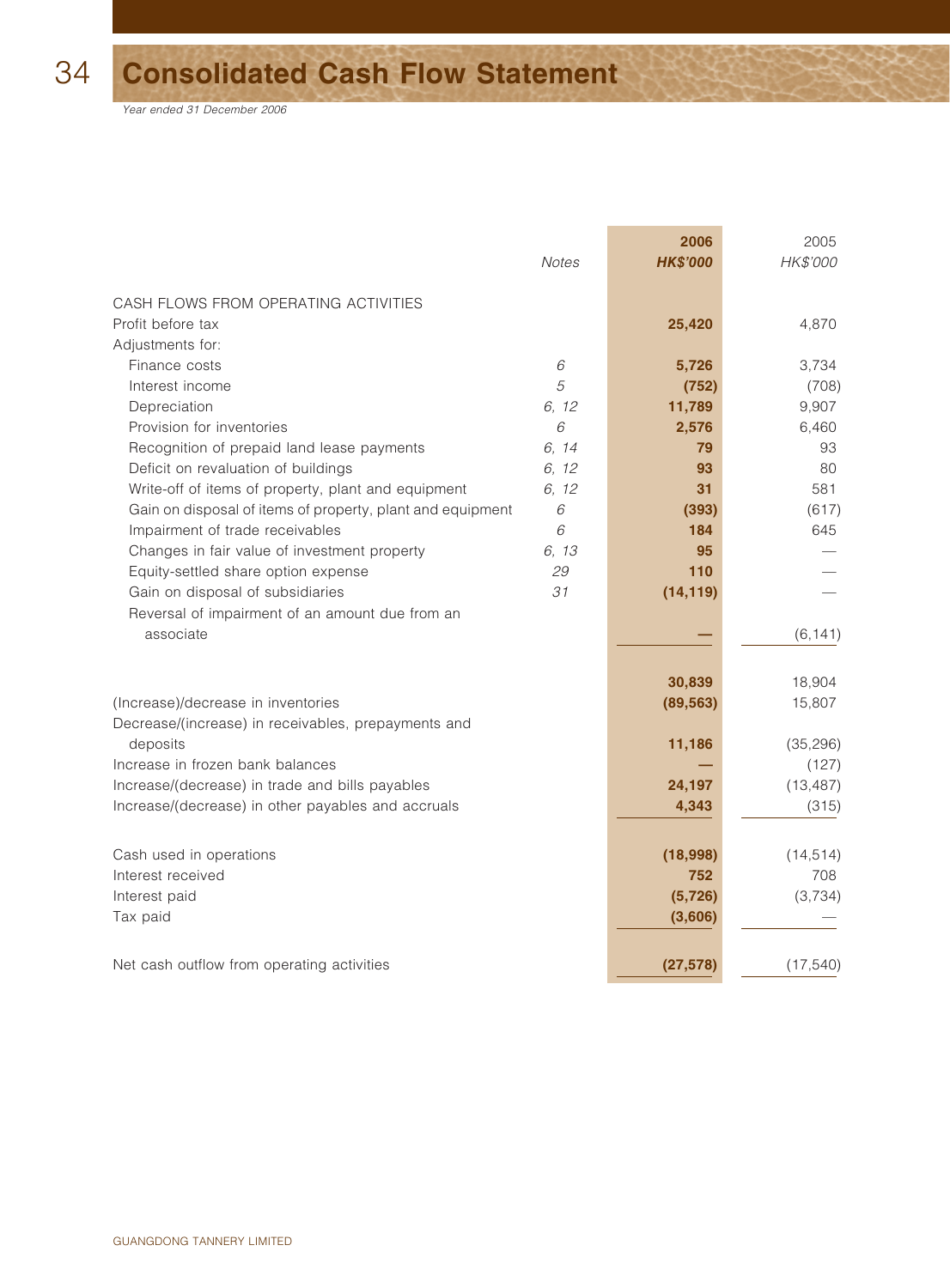Consolidated Cash Flow Statement (Continued) 35

**Contract Contract Contract Contract** 

|                                                                                                |              | 2006                | 2005      |
|------------------------------------------------------------------------------------------------|--------------|---------------------|-----------|
|                                                                                                | <b>Notes</b> | <b>HK\$'000</b>     | HK\$'000  |
| CASH FLOWS FROM INVESTING ACTIVITIES                                                           |              |                     |           |
| Purchases of items of property, plant and equipment                                            | 12           | (6, 525)            | (987)     |
| Proceeds from disposal of items of property, plant and                                         |              |                     |           |
| equipment                                                                                      |              | 3,372               | 3,776     |
| Proceeds from disposal of subsidiaries                                                         | 31           | 1,928               |           |
| Repayment of a loan to an officer                                                              |              | 873                 | 50        |
| (Increase)/decrease in pledged bank balances                                                   |              | (7,653)             | 1,333     |
|                                                                                                |              |                     |           |
| Net cash (outflow)/inflow from investing activities                                            |              | (8,005)             | 4,172     |
|                                                                                                |              |                     |           |
| CASH FLOWS FROM FINANCING ACTIVITIES                                                           |              |                     |           |
| New bank loan                                                                                  |              | 15,131              |           |
| Repayment from an associate                                                                    |              | 3,117               | 1,846     |
| Repayment of loans from the immediate holding company                                          |              |                     | (17,087)  |
|                                                                                                |              |                     |           |
| Net cash inflow/(outflow) from financing activities                                            |              | 18,248              | (15, 241) |
| NET DECREASE IN CASH AND CASH EQUIVALENTS                                                      |              |                     | (28, 609) |
|                                                                                                |              | (17, 335)<br>55,914 | 83,246    |
| Cash and cash equivalents at beginning of year<br>Effect of foreign exchange rate changes, net |              |                     | 1,277     |
|                                                                                                |              | 2,957               |           |
| CASH AND CASH EQUIVALENTS AT END OF YEAR                                                       |              | 41,536              | 55,914    |
|                                                                                                |              |                     |           |
| ANALYSIS OF BALANCES OF CASH AND CASH<br><b>EQUIVALENTS</b>                                    |              |                     |           |
| Cash and bank balances                                                                         | 20           | 41,536              | 55,914    |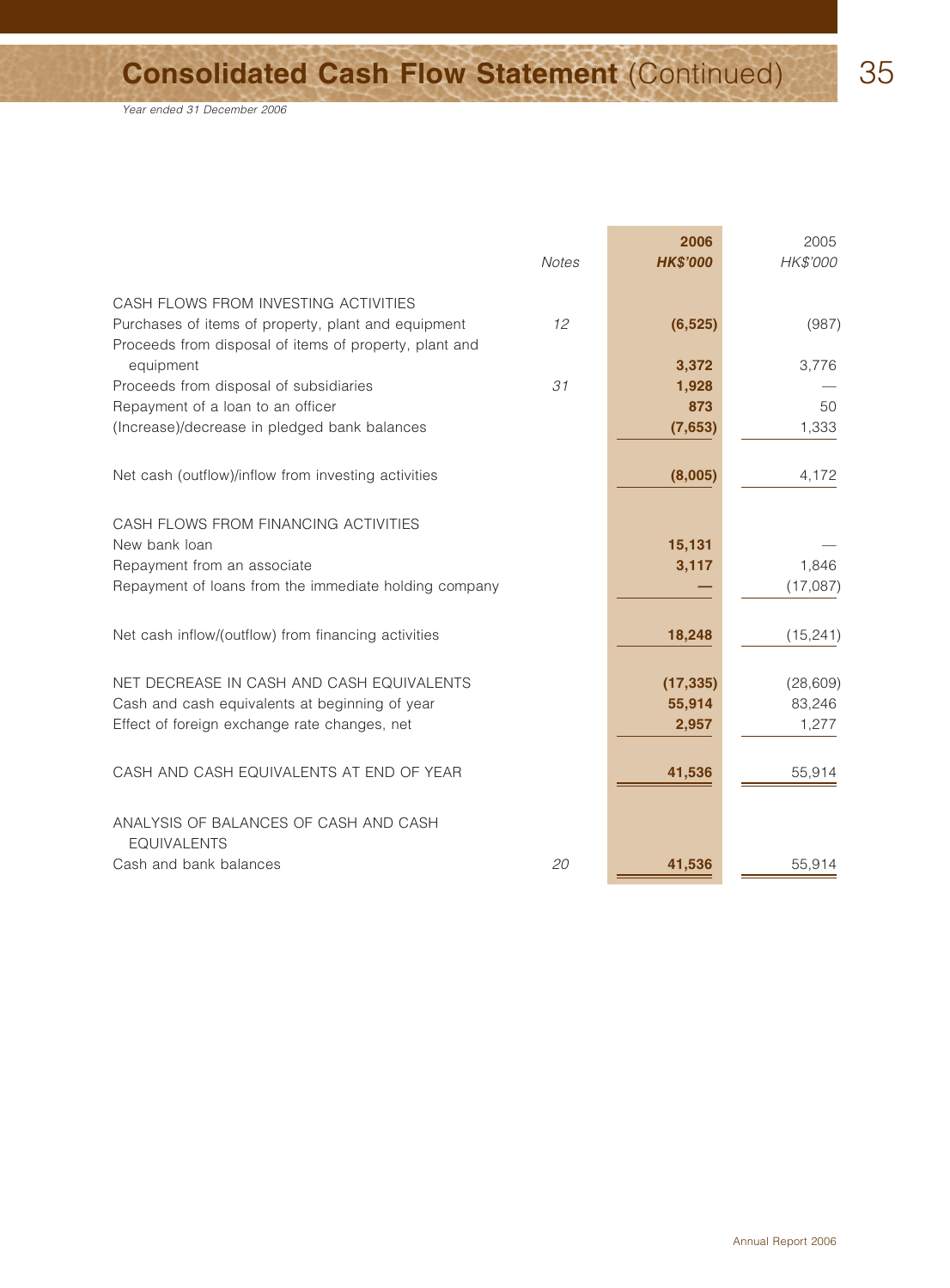|                                                                                                          | <b>Notes</b> | 2006<br><b>HK\$'000</b> | 2005<br>HK\$'000   |
|----------------------------------------------------------------------------------------------------------|--------------|-------------------------|--------------------|
| NON-CURRENT ASSETS<br>Property, plant and equipment<br>Interests in subsidiaries                         | 12<br>15     | 32<br>154,069           | 45<br>148,647      |
| Total non-current assets                                                                                 |              | 154,101                 | 148,692            |
| <b>CURRENT ASSETS</b><br>Prepayments and deposits<br>Loan to an officer<br>Cash and bank balances        | 19<br>20     | 133<br>9,941            | 59<br>873<br>4,618 |
| Total current assets                                                                                     |              | 10,074                  | 5,550              |
| <b>CURRENT LIABILITIES</b><br>Accruals and other liabilities<br>Loans from the immediate holding company | 24           | 3,620                   | 729<br>29,576      |
| Total current liabilities                                                                                |              | 3,620                   | 30,305             |
| NET CURRENT ASSETS/(LIABILITIES)                                                                         |              | 6,454                   | (24, 755)          |
| TOTAL ASSETS LESS CURRENT LIABILITIES                                                                    |              | 160,555                 | 123,937            |
| NON-CURRENT LIABILITIES<br>Loans from the immediate holding company                                      | 24           | 30,258                  |                    |
| Net assets                                                                                               |              | 130,297                 | 123,937            |
| <b>EQUITY</b><br>Issued capital<br>Reserves                                                              | 28<br>30(b)  | 52,415<br>77,882        | 52,415<br>71,522   |
| Total equity                                                                                             |              | 130,297                 | 123,937            |

Zhang Chunting **Deng Rongjun** 

Director **Director** Director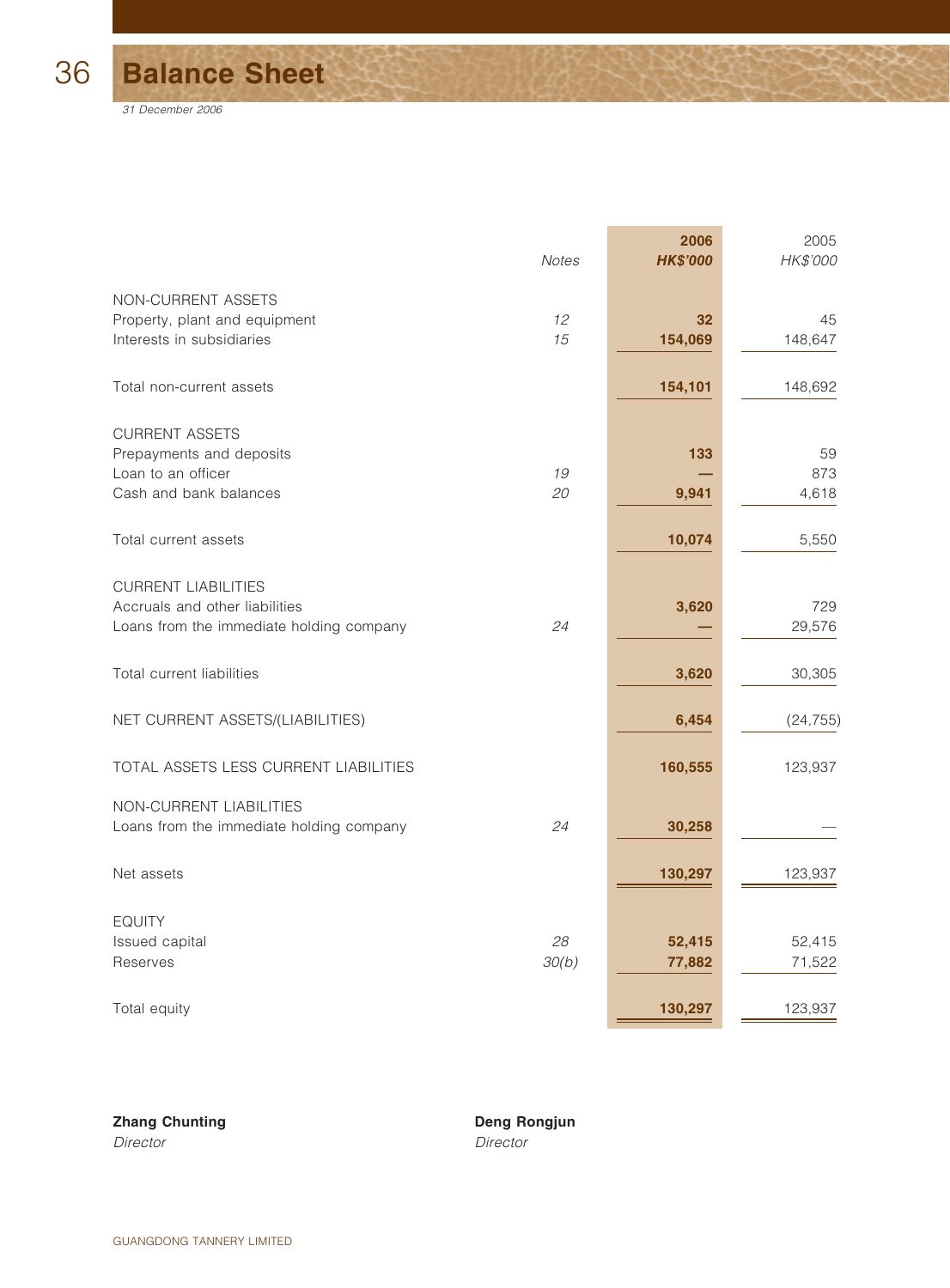## 1. Corporate Information

Guangdong Tannery Limited is a limited liability company incorporated in Hong Kong. The registered office of the Company is located at 29/F, Guangdong Investment Tower, 148 Connaught Road Central, Hong Kong.

During the year, the Group was principally involved in the processing and sale of semi-finished and finished leather.

In the opinion of the directors, the ultimate holding company of the Group is Guangdong Yue Gang Investment Holdings Company Limited ( f ) 唐東粵港投資控股有限公司) ("Yue Gang Investment"), a company established in the mainland of the People's Republic of China (the ''PRC'' or ''Mainland China'').

### 2.1 Basis of Preparation

These financial statements have been prepared in accordance with Hong Kong Financial Reporting Standards (''HKFRSs'') (which also include Hong Kong Accounting Standards (''HKASs'') and Interpretations) issued by the Hong Kong Institute of Certified Public Accountants, accounting principles generally accepted in Hong Kong and the Hong Kong Companies Ordinance. They have been prepared under the historical cost convention, except for investment property and buildings, which have been measured at fair value, as further explained in note 2.4 to the financial statements. These financial statements are presented in Hong Kong dollars and all values are rounded to the nearest thousand (HK\$'000) except when otherwise indicated.

### Basis of consolidation

The consolidated financial statements include the financial statements of the Company and its subsidiaries for the year ended 31 December 2006. Adjustments are made to bring into line any dissimilar accounting policies that may exist. The results of subsidiaries are consolidated from the date of acquisition, being the date on which the Group obtains control, and continue to be consolidated until the date that such control ceases. All significant intercompany transactions and balances within the Group are eliminated on consolidation.

### 2.2 Impact of New and Revised Hong Kong Financial Reporting **Standards**

The Group has adopted the following new and revised HKFRSs for the first time for the current year's financial statements. Except for certain cases giving rise to new and revised accounting policies and additional disclosures, the adoption of these new and revised standards and interpretation has had no material effect on these financial statements.

| HKAS 21 Amendment | Net Investment in a Foreign Operation                           |
|-------------------|-----------------------------------------------------------------|
| HKAS 27 Amendment | Consolidated and Separate Financial Statements: Amendments as a |
|                   | consequence of the Companies (Amendment) Ordinance 2005         |
| HKAS 39 & HKFRS 4 | Financial Guarantee Contracts                                   |
| Amendments        |                                                                 |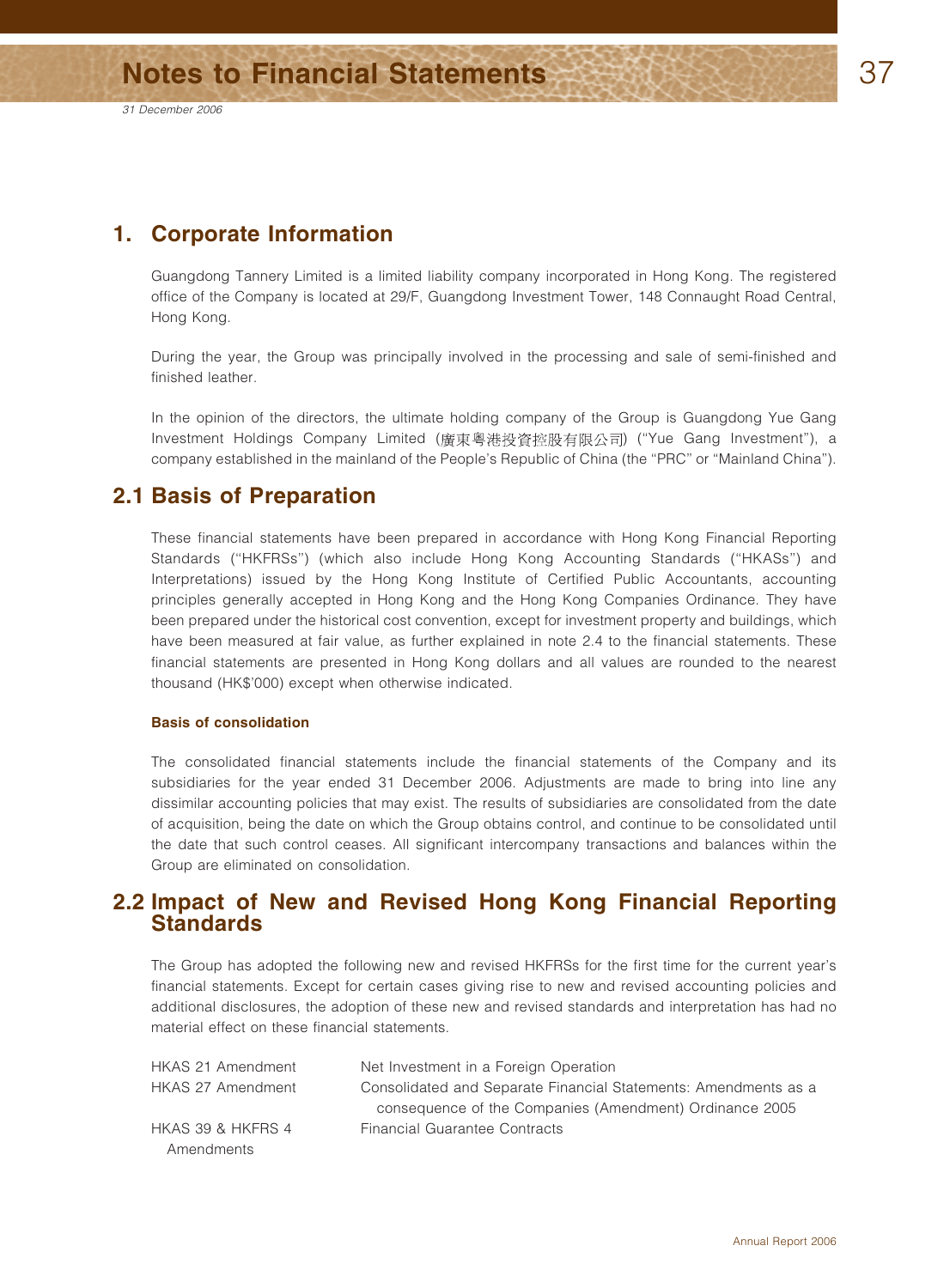31 December 2006

### 2.2 Impact of New and Revised Hong Kong Financial Reporting **Standards** (Continued)

| HKAS 39 Amendment | Cash Flow Hedge Accounting of Forecast Intragroup Transactions |
|-------------------|----------------------------------------------------------------|
| HKAS 39 Amendment | The Fair Value Option                                          |
| HK(IFRIC)-Int 4   | Determining whether an Arrangement contains a Lease            |

The principal changes in accounting policies are as follows:

#### (a) HKAS 21 The Effects of Changes in Foreign Exchange Rates

Upon the adoption of the HKAS 21 Amendment regarding a net investment in a foreign operation, all exchange differences arising from a monetary item that forms a part of the Group's net investment in a foreign operation are recognised in a separate component of equity in the consolidated financial statements irrespective of the currency in which the monetary item is denominated. This change has had no material impact on these financial statements as at 31 December 2006 or 31 December 2005.

#### (b) HKAS 27 Consolidated and Separate Financial Statements

The adoption of the revised HKAS 27 has resulted in a change in accounting policy relating to the definition of a subsidiary for the purpose of the consolidated financial statements as described in note 2.4 ''Summary of significant accounting policies'' below.

#### (c) HKAS 39 Financial Instruments: Recognition and Measurement

(i) Amendment for financial guarantee contracts

This amendment has revised the scope of HKAS 39 to require financial guarantee contracts issued that are not considered insurance contracts, to be recognised initially at fair value and to be remeasured at the higher of the amount determined in accordance with HKAS 37 Provisions, Contingent Liabilities and Contingent Assets and the amount initially recognised less, when appropriate, cumulative amortisation recognised in accordance with HKAS 18 Revenue. The adoption of this amendment has had no material impact on these financial statements.

(ii) Amendment for the fair value option

This amendment has changed the definition of a financial instrument classified as fair value through profit or loss and has restricted the use of the option to designate any financial asset or any financial liability to be measured at fair value through the consolidated income statement. The Group had not previously used this option, and hence the amendment has had no effect on the financial statements.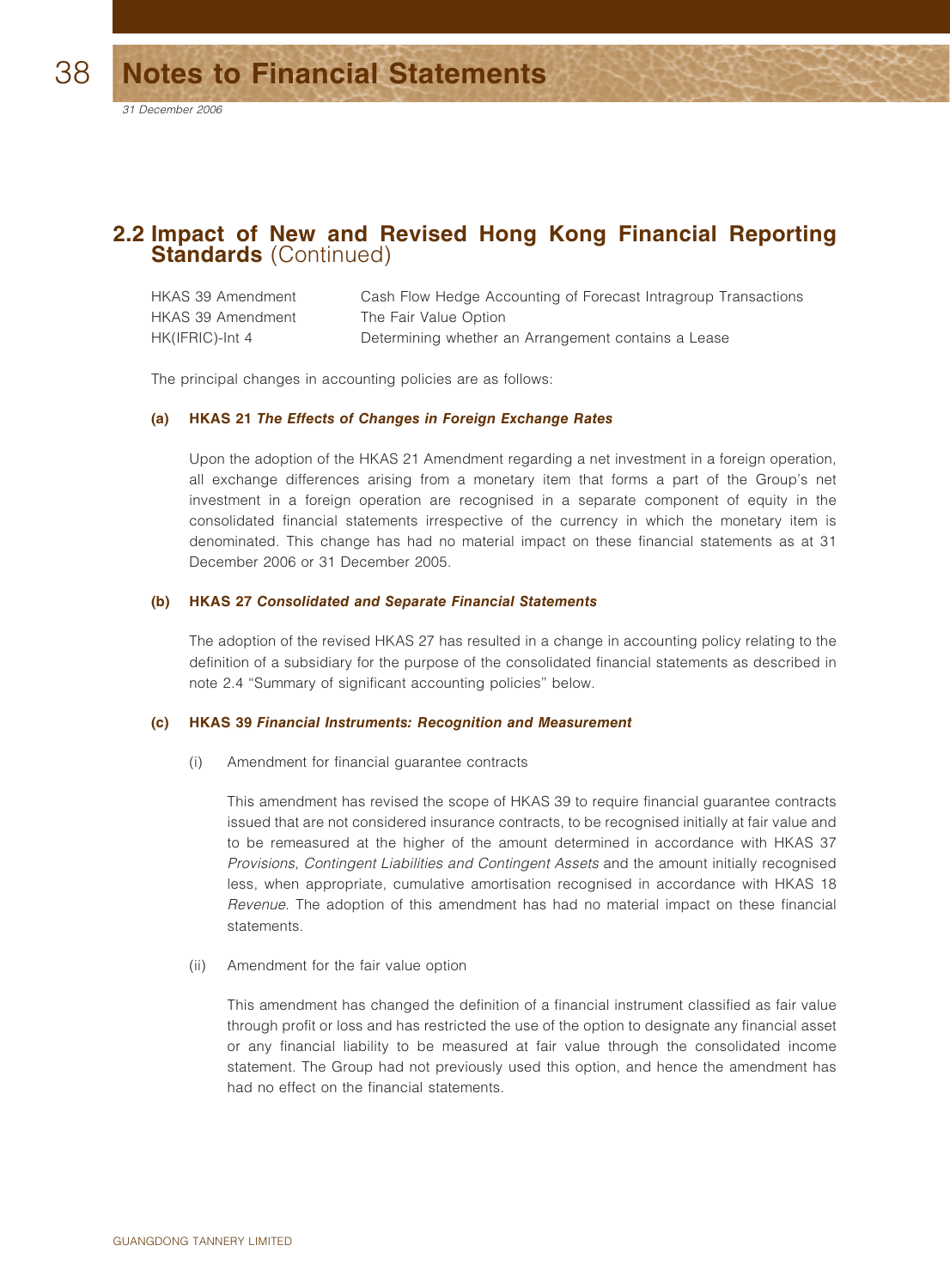### 2.2 Impact of New and Revised Hong Kong Financial Reporting **Standards** (Continued)

#### (c) HKAS 39 Financial Instruments: Recognition and Measurement (Continued)

(iii) Amendment for cash flow hedge accounting of forecast intragroup transactions

This amendment has revised HKAS 39 to permit the foreign currency risk of a highly probable intragroup forecast transaction to qualify as a hedged item in a cash flow hedge, provided that the transaction is denominated in a currency other than the functional currency of the entity entering into that transaction and that the foreign currency risk will affect the consolidated income statement. As the Group currently has no such transactions, the amendment has had no effect on these financial statements.

#### (d) HK(IFRIC)-Int 4 Determining whether an Arrangement contains a Lease

The Group has adopted this interpretation as of 1 January 2006, which provides guidance in determining whether arrangements contain a lease to which lease accounting must be applied. The Group has determined based on this interpretation that certain arrangements of the Group contained leases and accordingly, the Group has treated them in accordance with HKAS 17 Leases. However, the adoption of this interpretation has had no material impact on these financial statements.

### 2.3 Impact of Issued but not yet Effective Hong Kong Financial Reporting Standards

The Group has not applied the following new and revised HKFRSs, that have been issued but are not yet effective, in these financial statements.

| HKAS 1 Amendment | Capital Disclosures                                                 |
|------------------|---------------------------------------------------------------------|
| HKFRS 7          | Financial Instruments: Disclosures                                  |
| <b>HKFRS 8</b>   | Operating Segments                                                  |
| HK(IFRIC)-Int 7  | Applying the Restatement Approach under HKAS 29 Financial Reporting |
|                  | in Hyperinflationary Economies                                      |
| HK(IFRIC)-Int 8  | Scope of HKFRS 2                                                    |
| HK(IFRIC)-Int 9  | Reassessment of Embedded Derivatives                                |
| HK(IFRIC)-Int 10 | Interim Financial Reporting and Impairment                          |
| HK(IFRIC)-Int 11 | HKFRS 2 – Group and Treasury Share Transactions                     |
| HK(IFRIC)-Int 12 | Service Concession Arrangements                                     |

The HKAS 1 Amendment shall be applied for annual periods beginning on or after 1 January 2007. The revised standard will affect the disclosures about qualitative information about the Group's objective, policies and processes for managing capital; quantitative data about what the Company regards as capital; and compliance with any capital requirements and the consequences of any non-compliance.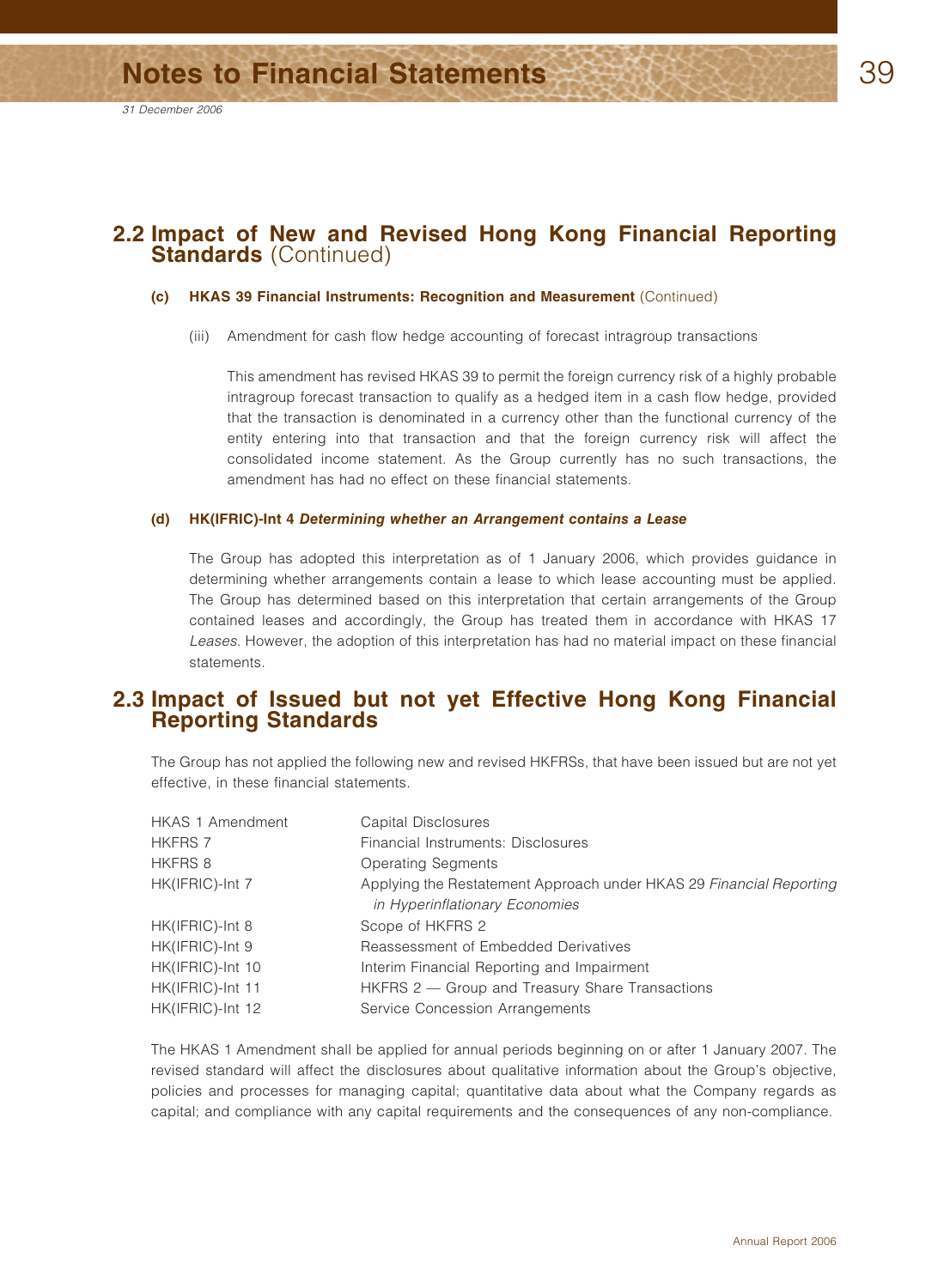### 2.3 Impact of Issued but not yet Effective Hong Kong Financial Reporting Standards (Continued)

HKFRS 7 shall be applied for annual periods beginning on or after 1 January 2007. The standard requires disclosures that enable users of the financial statements to evaluate the significance of the Group's financial instruments and the nature and extent of risks arising from those financial instruments and also incorporates many of the disclosure requirements of HKAS 32.

HKFRS 8 shall be applied for annual periods beginning on or after 1 January 2009. The standard requires the disclosure of information about the operating segments of the Group, the products and services provided by the segments, the geographical areas in which the Group operates, and revenues from the Group's major customers. This standard will supersede HKAS 14 Segment Reporting.

HK(IFRIC)-Int 7, HK(IFRIC)-Int 8, HK(IFRIC)-Int 9, HK(IFRIC)-Int 10, HK(IFRIC)-Int 11 and HK(IFRIC)-Int 12 shall be applied for annual periods beginning on or after 1 March 2006, 1 May 2006, 1 June 2006, 1 November 2006, 1 March 2007 and 1 January 2008, respectively.

The Group is in the process of making an assessment of the impact of these new and revised HKFRSs upon initial application. So far, it has concluded that while the adoption of the HKAS 1 Amendment and HKFRSs 7 and 8 may result in new or amended disclosures, these new and revised HKFRSs are unlikely to have a significant impact on the Group's results of operations and financial position.

### 2.4 Summary of Significant Accounting Policies

#### **Subsidiaries**

A subsidiary is an entity in which the Company, directly or indirectly, controls more than half of its voting power or issued share capital or controls the composition of its board of directors; or over which the Company has a contractual right to exercise a dominant influence with respect to that entity's financial and operating policies.

The results of subsidiaries are included in the Company's income statement to the extent of dividends received and receivable. The Company's interests in subsidiaries are stated at cost less any impairment losses.

#### Joint ventures

A joint venture is an entity set up by contractual arrangement, whereby the Group and other parties undertake an economic activity. The joint venture operates as a separate entity in which the Group and the other parties have an interest.

The joint venture agreement between the venturers stipulates the capital contributions of the joint venture parties, the duration of the joint venture entity and the basis on which the assets are to be realised upon its dissolution. The profits and losses from the joint venture's operations and any distributions of surplus assets are shared by the venturers, either in proportion to their respective capital contributions, or in accordance with the terms of the joint venture agreement.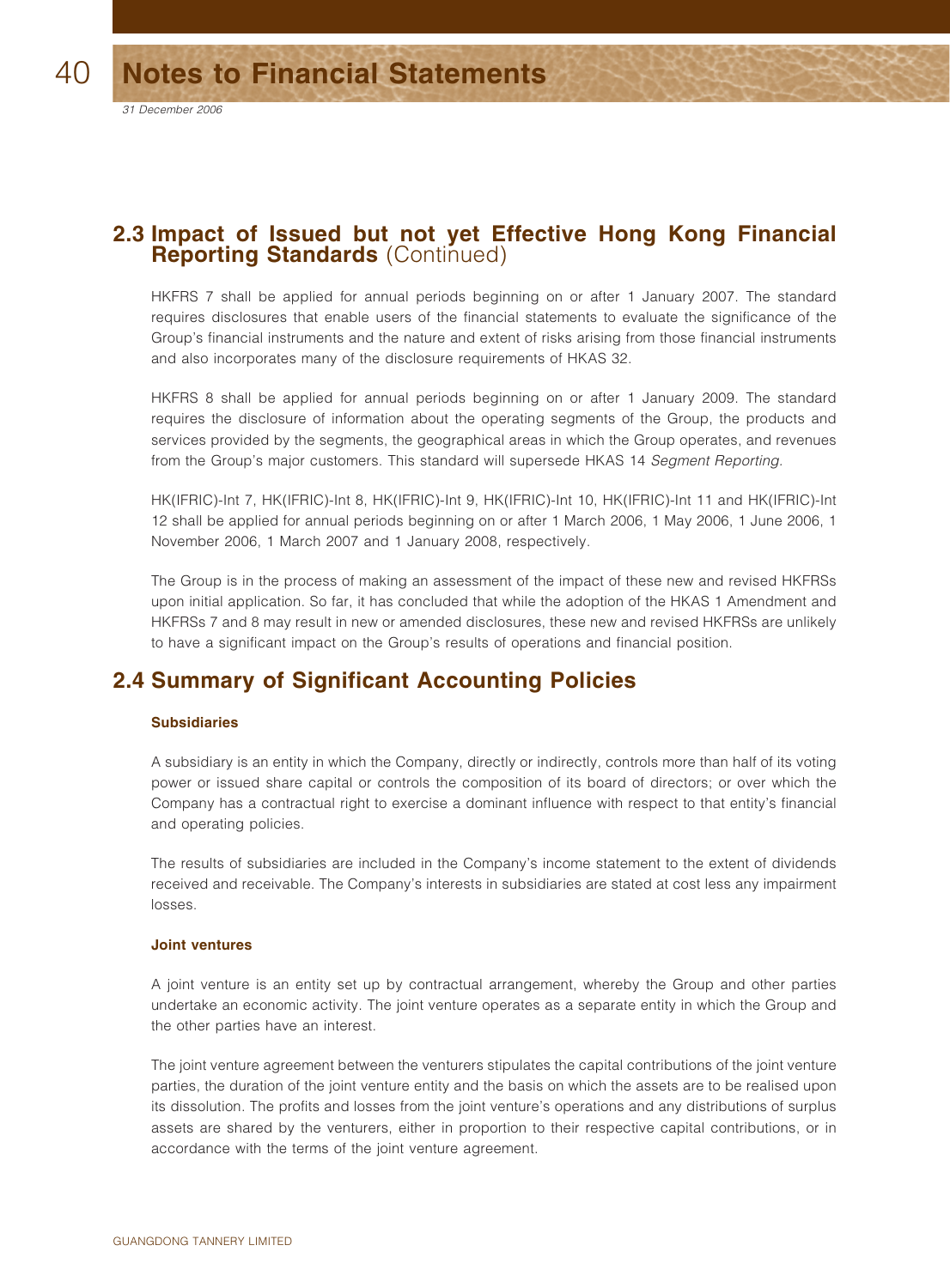#### Joint ventures (Continued)

A joint venture is treated as a subsidiary if the Group, directly or indirectly, controls more than half of its voting power or issued share capital or controls the composition of its board of directors; or over which the Company has a contractual right to exercise a dominant influence with respect to the joint venture's financial and operating policies has unilateral control, directly or indirectly, over the joint venture; or an associate if the Group does not have unilateral or joint control, but holds, directly or indirectly, generally not less than 20% of the joint venture's registered capital and is in a position to exercise significant influence over the joint venture.

#### Associate

An associate is an entity, not being a subsidiary or a jointly-controlled entity, in which the Group has a long term interest of generally not less than 20% of the equity voting rights and over which it is in a position to exercise significant influence.

The Group's share of the post-acquisition results and reserves of an associate is included in the consolidated income statement and consolidated reserves, respectively. The Group's interest in an associate is stated in the consolidated balance sheet at the Group's share of net assets under the equity method of accounting, less any impairment losses.

#### Impairment of non-financial assets other than goodwill

Where an indication of impairment exists, or when annual impairment testing for an asset is required (other than inventories, financial assets and investment properties), the asset's recoverable amount is estimated. An asset's recoverable amount is calculated as the higher of the asset's or cash-generating unit's value in use and its fair value less costs to sell, and is determined for an individual asset, unless the asset does not generate cash inflows that are largely independent of those from other assets or groups of assets, in which case, the recoverable amount is determined for the cash-generating unit to which the asset belongs.

An impairment loss is recognised only if the carrying amount of an asset exceeds its recoverable amount. In assessing value in use, the estimated future cash flows are discounted to their present value using a pre-tax discount rate that reflects current market assessments of the time value of money and the risks specific to the asset. An impairment loss is charged to the consolidated income statement in the period in which it arises in those expense categories consistent with the function of the impaired asset, unless the asset is carried at a revalued amount, in which case the impairment loss is accounted for in accordance with the relevant accounting policy for that revalued asset.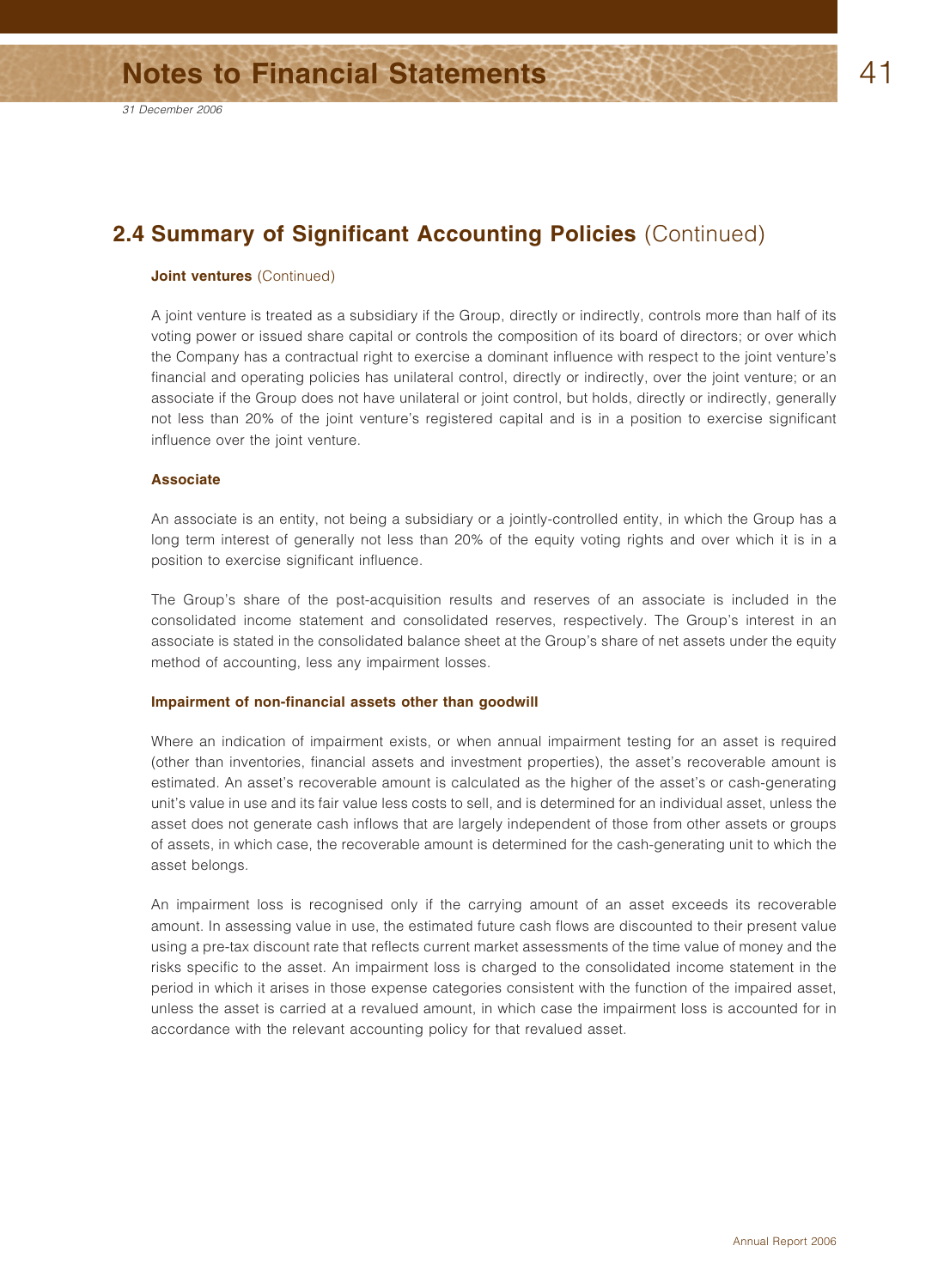#### Impairment of non-financial assets other than goodwill (Continued)

An assessment is made at each reporting date as to whether there is any indication that previously recognised impairment losses may no longer exist or may have decreased. If such indication exists, the recoverable amount is estimated. A previously recognised impairment loss of an asset other than goodwill and certain financial assets is reversed only if there has been a change in the estimates used to determine the recoverable amount of that asset, however not to an amount higher than the carrying amount that would have been determined (net of any depreciation), had no impairment loss been recognised for the asset in prior years. A reversal of such impairment loss is credited to the consolidated income statement in the period in which it arises, unless the asset is carried at a revalued amount, in which case the reversal of the impairment loss is accounted for in accordance with the relevant accounting policy for that revalued asset.

#### Related parties

A party is considered to be related to the Group if:

- (a) the party, directly or indirectly through one or more intermediaries, (i) controls, is controlled by, or is under common control with, the Group; (ii) has an interest in the Group that gives it significant influence over the Group; or (iii) has joint control over the Group;
- (b) the party is an associate;
- (c) the party is a jointly-controlled entity;
- (d) the party is a member of the key management personnel of the Group or its parent;
- (e) the party is a close member of the family of any individual referred to in (a) or (d);
- (f) the party is an entity that is controlled, jointly controlled or significantly influenced by or for which significant voting power in such entity resides with, directly or indirectly, any individual referred to in (d) or (e); or
- (g) the party is a post-employment benefit plan for the benefit of the employees of the Group, or of any entity that is a related party of the Group.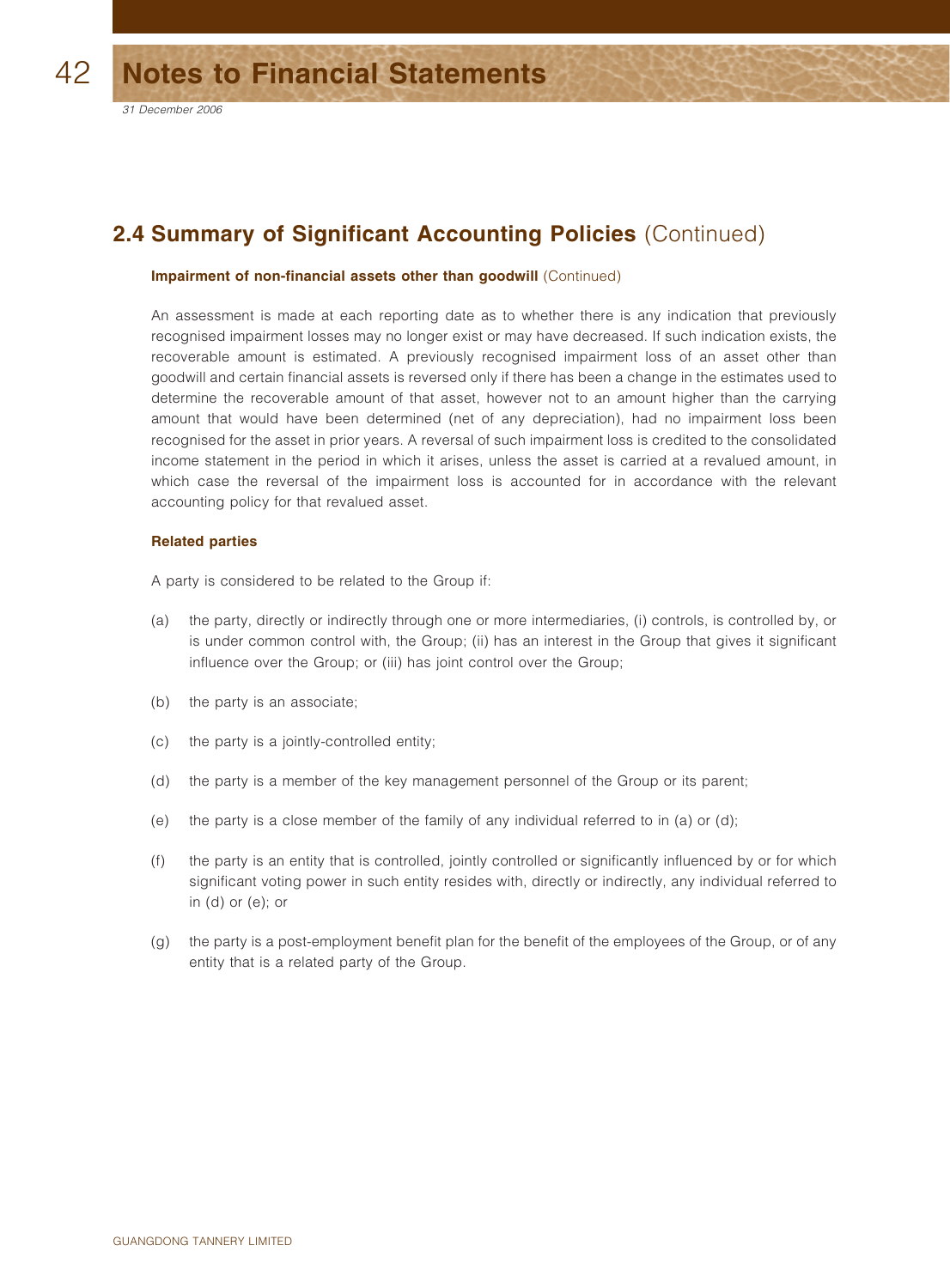### 2.4 Summary of Significant Accounting Policies (Continued)

#### Property, plant and equipment and depreciation

Property, plant and equipment, other than construction in progress, are stated at cost or valuation less accumulated depreciation and any impairment losses. The cost of an item of property, plant and equipment comprises its purchase price and any directly attributable costs of bringing the asset to its working condition and location for its intended use. Expenditure incurred after items of property, plant and equipment have been put into operation, such as repairs and maintenance, is normally charged to the consolidated income statement in the period in which it is incurred. In situations where it can be clearly demonstrated that the expenditure has resulted in an increase in the future economic benefits expected to be obtained from the use of an item of property, plant and equipment, and where the cost of the item can be measured reliably, the expenditure is capitalised as an additional cost of that asset or as a replacement.

Valuations are performed frequently enough to ensure that the fair value of a revalued asset does not differ materially from its carrying amount. Changes in the values of property, plant and equipment are dealt with as movements in the property revaluation reserve. If the total of this reserve is insufficient to cover a deficit, on an individual asset basis, the excess of the deficit is charged to the consolidated income statement. Any subsequent revaluation surplus is credited to the consolidated income statement to the extent of the deficit previously charged. On disposal of a revalued asset, the relevant portion of the property revaluation reserve realised in respect of previous valuations is transferred to retained profits as a movement in reserves.

Depreciation is calculated on the straight-line basis to write off the cost or valuation of each item of property, plant and equipment to its residual value over its estimated useful life. The principal annual rates used for this purpose are as follows:

| <b>Buildings</b>                  | 2% to 10%    |
|-----------------------------------|--------------|
| Leasehold improvements            | 4% to 20%    |
| Plant and machinery               | 10% to 12.5% |
| Electronic equipment              | 20%          |
| Furniture, fixtures and equipment | 15% to 20%   |
| Motor vehicles                    | 15% to 20%   |

Where parts of an item of property, plant and equipment have different useful lives, the cost or valuation of that item is allocated on a reasonable basis among the parts and each part is depreciated separately.

Residual values, useful lives and depreciation method are reviewed, and adjusted if appropriate, at each balance sheet date.

An item of property, plant and equipment is derecognised upon disposal or when no future economic benefits are expected from its use or disposal. Any gain or loss on disposal or retirement recognised in the consolidated income statement in the year the asset is derecognised is the difference between the net sales proceeds and the carrying amount of the relevant asset.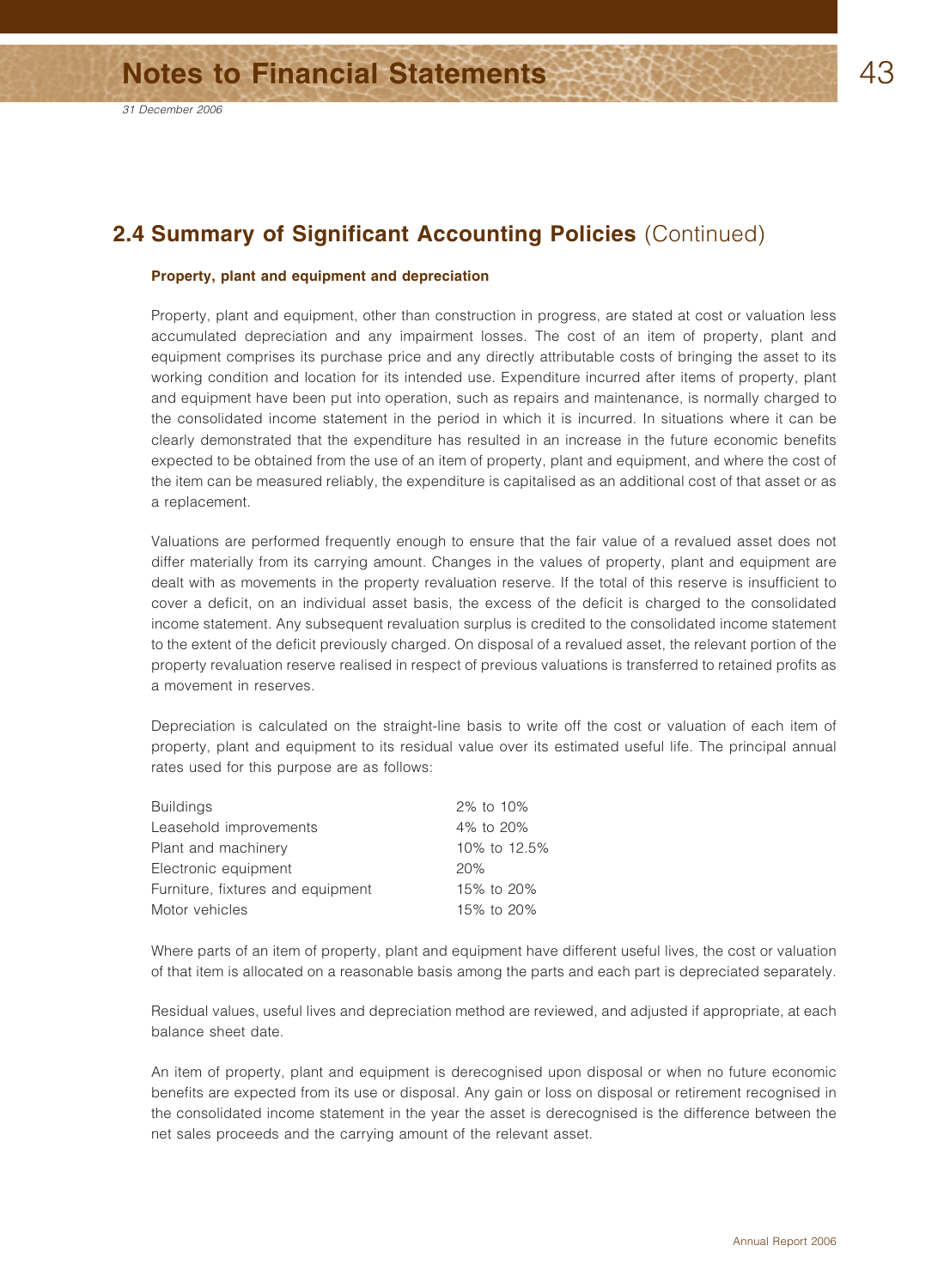#### Property, plant and equipment and depreciation (Continued)

Construction in progress represents buildings, machinery and equipment under construction, which is stated at cost less any impairment losses, and is not depreciated. Cost comprises the direct costs of construction during the period of construction. Construction in progress is reclassified to the appropriate category of property, plant and equipment or investment properties when completed and ready for use.

#### Investment properties

Investment properties are interests in land and buildings held to earn rental income and/or for capital appreciation, rather than for use in the production or supply of goods or services or for administrative purposes; or for sale in the ordinary course of business. Such properties are measured initially at cost, including transaction costs. Subsequent to initial recognition, investment properties are stated at fair value, which reflects market conditions at the balance sheet date.

Gains or losses arising from changes in the fair values of investment properties are included in the consolidated income statement in the year in which they arise.

Any gains or losses on the retirement or disposal of an investment property are recognised in the consolidated income statement in the year of the retirement or disposal.

For a transfer from investment properties to owner-occupied properties, the deemed cost of property for subsequent accounting is its fair value at the date of change in use.

#### Leases

Leases where substantially all the rewards and risks of ownership of assets remain with the lessor are accounted for as operating leases. Where the Group is the lessor, assets leased by the Group under operating leases are included in non-current assets, and rentals receivable under the operating leases are credited to the consolidated income statement on the straight-line basis over the lease terms. Where the Group is the lessee, rentals payable under the operating leases are charged to the consolidated income statement on the straight-line basis over the lease terms.

Prepaid land lease payments under operating leases are initially stated at cost and subsequently recognised on the straight-line basis over the lease terms.

#### Loans and receivables

Loans and receivables are non-derivative financial assets with fixed or determinable payments that are not quoted in an active market. Such assets are subsequently carried at amortised cost using the effective interest method. Amortised cost is calculated taking into account any discount or premium on acquisition and includes fees that are an integral part of the effective interest rate and transaction costs. Gains and losses are recognised in the consolidated income statement when the loans and receivables are derecognised or impaired, as well as through the amortisation process.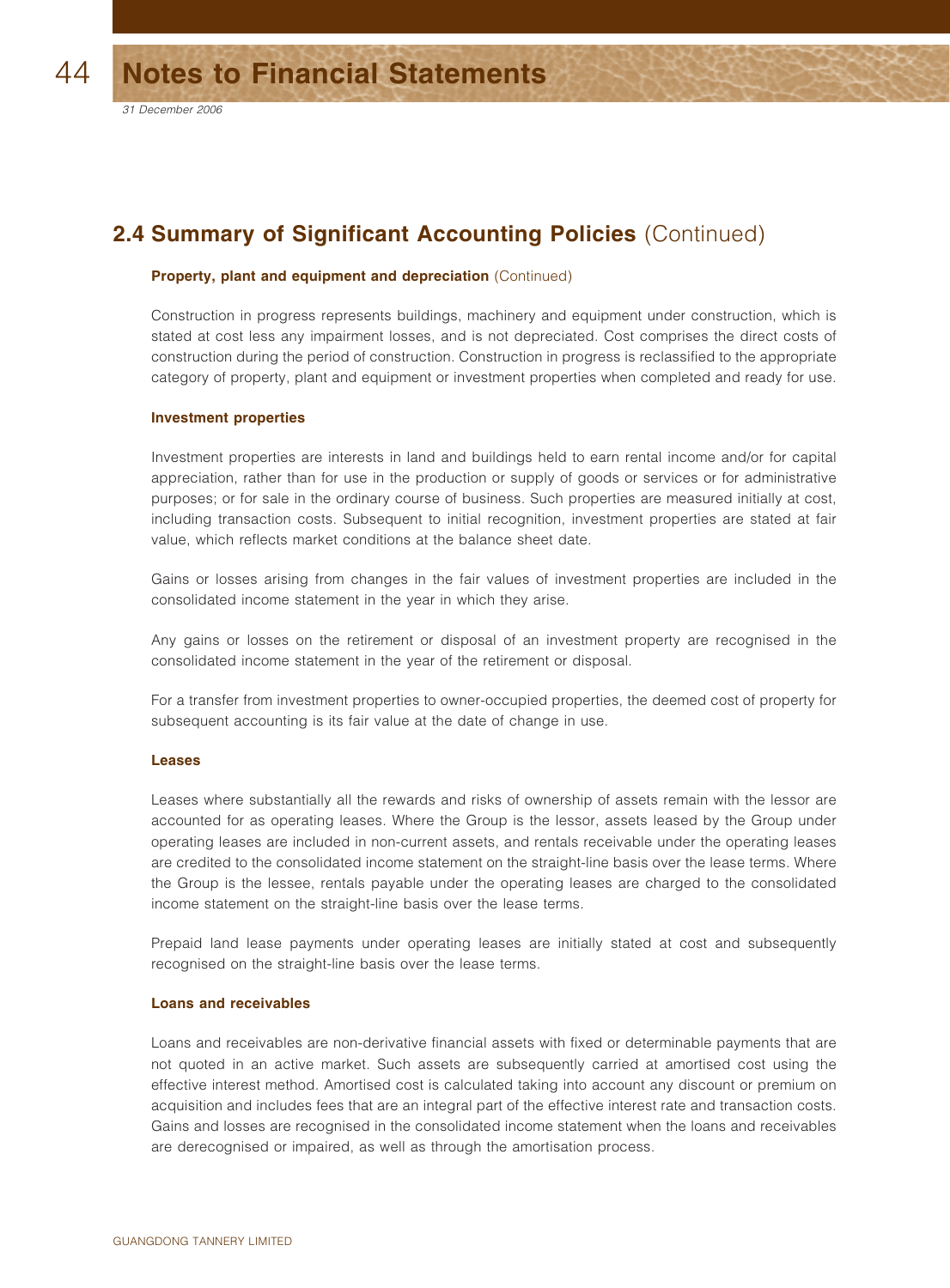### 2.4 Summary of Significant Accounting Policies (Continued)

#### Impairment of financial assets

The Group assesses at each balance sheet date whether there is any objective evidence that loans and receivables are impaired.

#### Assets carried at amortised cost

If there is objective evidence that an impairment loss on loans and receivables carried at amortised cost has been incurred, the amount of the loss is measured as the difference between the asset's carrying amount and the present value of estimated future cash flows (excluding future credit losses that have not been incurred) discounted at the loans and receivables' original effective interest rate (i.e., the effective interest rate computed at initial recognition). The carrying amount of the asset is reduced either directly or through the use of an allowance account. The amount of the impairment loss is recognised in the consolidated income statement.

The Group first assesses whether objective evidence of impairment exists individually for financial assets that are individually significant, and individually or collectively for loans and receivables that are not individually significant. If it is determined that no objective evidence of impairment exists for an individually assessed financial asset, whether significant or not, the asset is included in a group of loans and receivables with similar credit risk characteristics and that group is collectively assessed for impairment. Assets that are individually assessed for impairment and for which an impairment loss is or continues to be recognised are not included in a collective assessment of impairment.

If, in a subsequent period, the amount of the impairment loss decreases and the decrease can be related objectively to an event occurring after the impairment was recognised, the previously recognised impairment loss is reversed. Any subsequent reversal of an impairment loss is recognised in the consolidated income statement, to the extent that the carrying value of the asset does not exceed its amortised cost at the reversal date.

In relation to trade receivables, a provision for impairment is made when there is objective evidence (such as the probability of insolvency or significant financial difficulties of the debtor) that the Group will not be able to collect all of the amounts due under the original terms of an invoice. The carrying amount of the receivables is reduced through the use of an allowance account. Impaired debts are derecognised when they are assessed as uncollectible.

#### Derecognition of financial assets

A financial asset (or, where applicable, a part of a financial asset or part of a group of similar financial assets) is derecognised where:

- the rights to receive cash flows from the asset have expired;
- the Group retains the rights to receive cash flows from the asset, but has assumed an obligation to pay them in full without material delay to a third party under a ''pass-through'' arrangement; or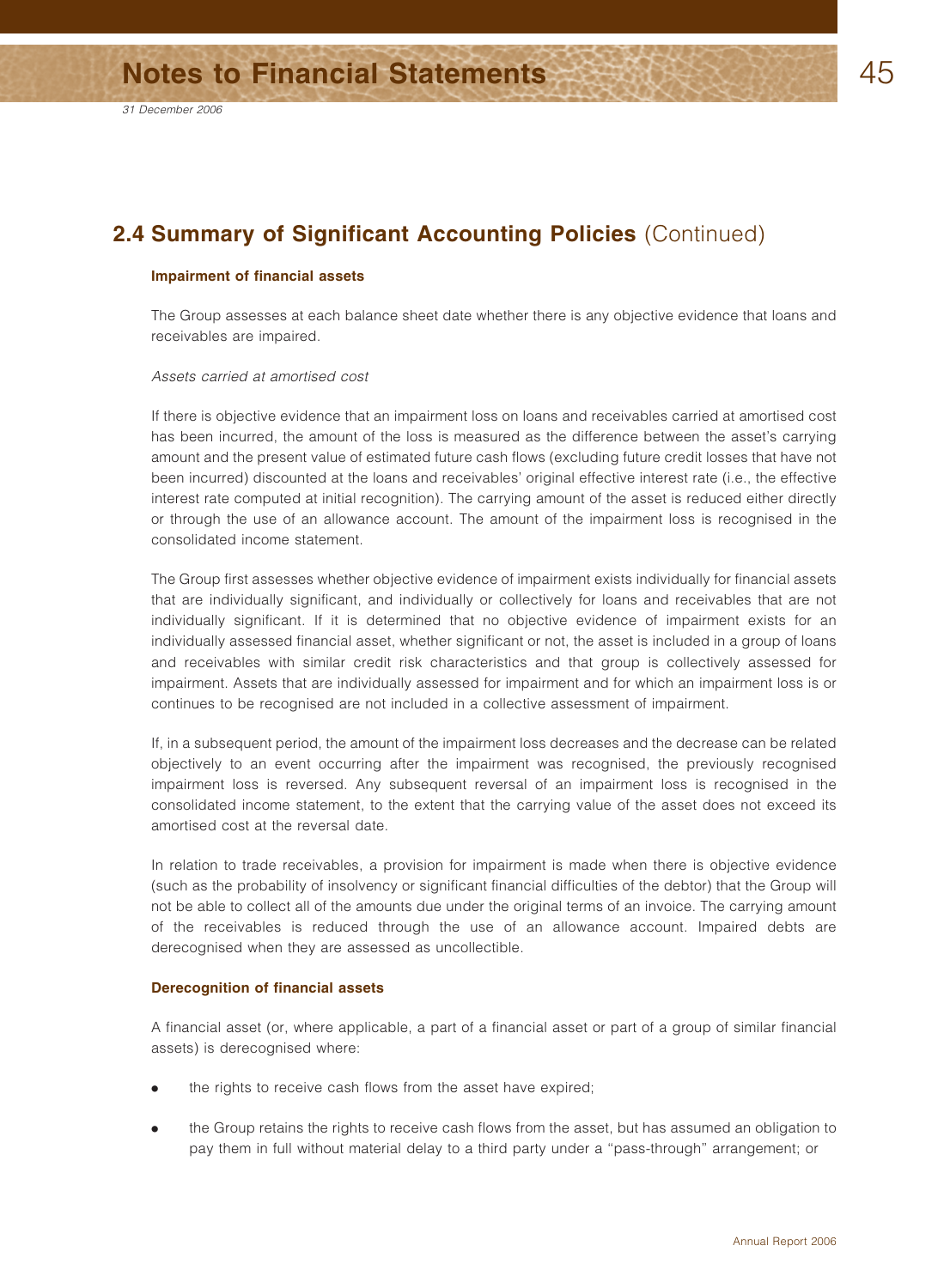#### **Derecognition of financial assets (Continued)**

. the Group has transferred its rights to receive cash flows from the asset and either (a) has transferred substantially all the risks and rewards of the asset, or (b) has neither transferred nor retained substantially all the risks and rewards of the asset, but has transferred control of the asset.

Where the Group has transferred its rights to receive cash flows from an asset and has neither transferred nor retained substantially all the risks and rewards of the asset nor transferred control of the asset, the asset is recognised to the extent of the Group's continuing involvement in the asset.

#### Financial liabilities at amortised cost (including interest-bearing loans and borrowings)

Financial liabilities including trade and other payables, an amount due to a PRC joint venture partner, amounts due to the immediate holding company and a fellow subsidiary, and interest-bearing bank borrowings are initially stated at fair value less directly attributable transaction costs and are subsequently measured at amortised cost, using the effective interest method unless the effect of discounting would be immaterial, in which case they are stated at cost.

Gains and losses are recognised in the consolidated income statement when the liabilities are derecognised as well as through the amortisation process.

#### Derecognition of financial liabilities

A financial liability is derecognised when the obligation under the liability is discharged or cancelled or expires.

When an existing financial liability is replaced by another from the same lender on substantially different terms, or the terms of an existing liability are substantially modified, such an exchange or modification is treated as a derecognition of the original liability and a recognition of a new liability, and the difference between the respective carrying amounts is recognised in the consolidated income statement.

#### Inventories

Inventories are stated at the lower of cost and net realisable value after making due allowance for obsolete or slow-moving items. Cost is determined on the weighted average basis and, in the case of work in progress and finished goods, comprises direct materials, direct labour and an appropriate proportion of overheads. Net realisable value is based on estimated selling prices less any estimated costs to be incurred to completion and disposal.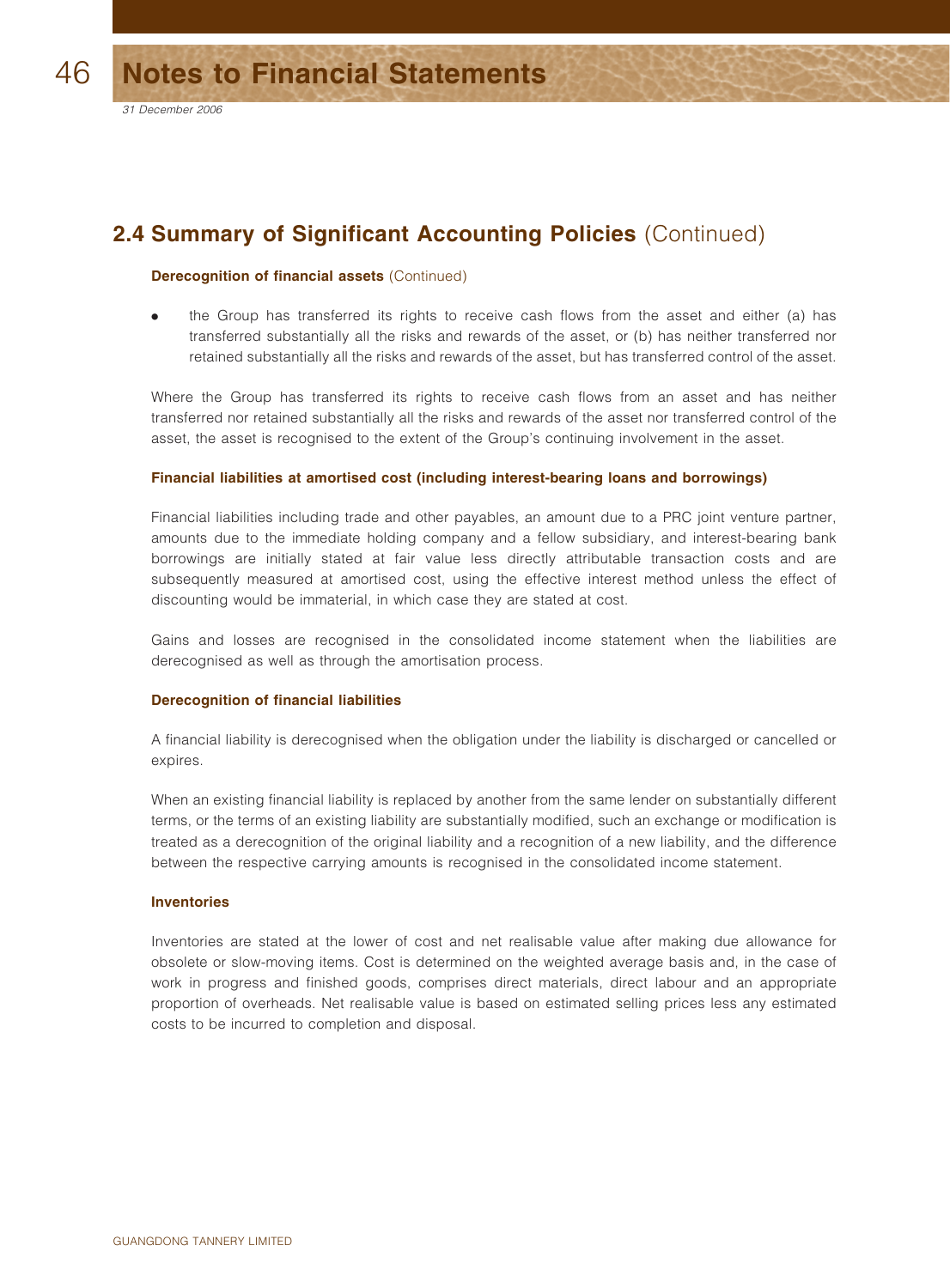#### Cash and cash equivalents

For the purpose of the consolidated cash flow statement, cash and cash equivalents comprise cash on hand and demand deposits, and short term highly liquid investments which are readily convertible into known amounts of cash and which are subject to an insignificant risk of changes in value, and have a short maturity of generally within three months when acquired, less bank overdrafts which are repayable on demand and form an integral part of the Group's cash management.

For the purpose of the balance sheets, cash and cash equivalents comprise cash on hand and at banks, including time deposits, which are not restricted as to use.

#### Provisions

A provision is recognised when a present obligation (legal or constructive) has arisen as a result of a past event and it is probable that a future outflow of resources will be required to settle the obligation, provided that a reliable estimate can be made of the amount of the obligation.

When the effect of discounting is material, the amount recognised for a provision is the present value at the balance sheet date of the future expenditures expected to be required to settle the obligation. The increase in the discounted present value amount arising from the passage of time is included in finance costs in the consolidated income statement.

Provisions for staff redundancy payments and compensation to a PRC joint venture partner for early termination of a joint venture agreement are determined based on employment contracts and the terms of the joint venture agreement.

Provisions for a tax claim and a tax penalty by the PRC authorities is determined based on the amount set out in a demand letter issued by the PRC authorities to a subsidiary and a former subsidiary of the Company, and with reference to the relevant PRC laws and regulations and a PRC legal opinion.

#### Income tax

Income tax comprises current and deferred tax. Income tax is recognised in the consolidated income statement, or in equity if it relates to items that are recognised in the same or a different period directly in equity.

Current tax assets and liabilities for the current and prior periods are measured at the amount expected to be recovered from or paid to the taxation authorities.

Deferred tax is provided, using the liability method, on all temporary differences at the balance sheet date between the tax bases of assets and liabilities and their carrying amounts for financial reporting purposes.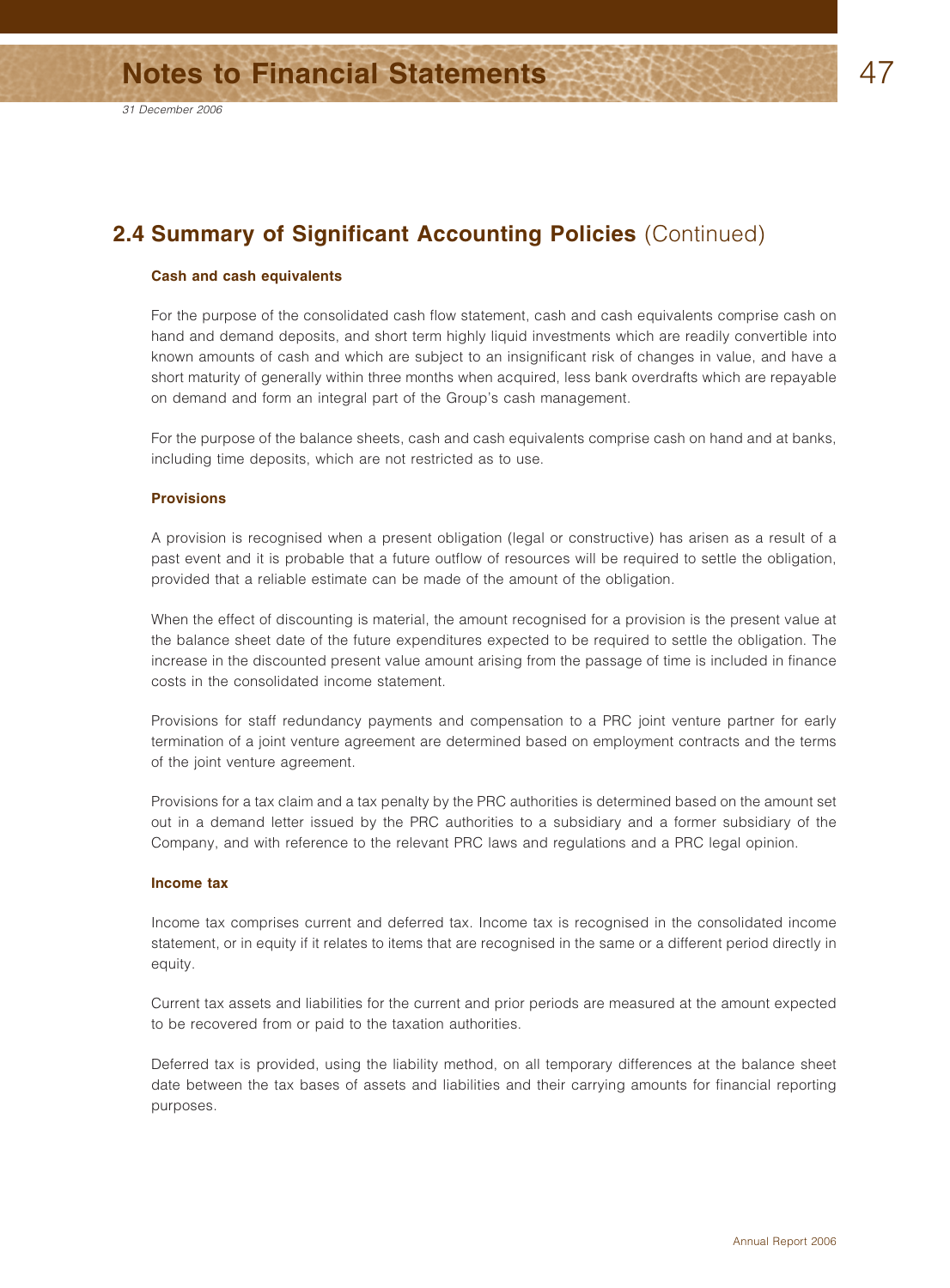#### Income tax (Continued)

Deferred tax liabilities are recognised for all taxable temporary differences, except:

- where the deferred tax liability arises from the initial recognition of an asset or liability in a transaction that is not a business combination and, at the time of the transaction, affects neither the accounting profit nor taxable profit or loss; and
- . in respect of taxable temporary differences associated with interests in subsidiaries and associate, where the timing of the reversal of the temporary differences can be controlled and it is probable that the temporary differences will not reverse in the foreseeable future.

Deferred tax assets are recognised for all deductible temporary differences, carryforward of unused tax credits and unused tax losses, to the extent that it is probable that taxable profit will be available against which the deductible temporary differences, and the carryforward of unused tax credits and unused tax losses can be utilised except:

- . where the deferred tax asset relating to the deductible temporary differences arises from the initial recognition of an asset or liability in a transaction that is not a business combination and, at the time of the transaction, affects neither the accounting profit nor taxable profit or loss; and
- . in respect of deductible temporary differences associated with interests in subsidiaries and associate, deferred tax assets are only recognised to the extent that it is probable that the temporary differences will reverse in the foreseeable future and taxable profit will be available against which the temporary differences can be utilised.

The carrying amount of deferred tax assets is reviewed at each balance sheet date and reduced to the extent that it is no longer probable that sufficient taxable profit will be available to allow all or part of the deferred tax asset to be utilised. Conversely, previously unrecognised deferred tax assets are reassessed at each balance sheet date and are recognised to the extent that it is probable that sufficient taxable profit will be available to allow all or part of the deferred tax asset to be utilised.

Deferred tax assets and liabilities are measured at the tax rates that are expected to apply to the period when the asset is realised or the liability is settled, based on tax rates (and tax laws) that have been enacted or substantively enacted at the balance sheet date.

Deferred tax assets and deferred tax liabilities are offset, if a legally enforceable right exists to set off current tax assets against current tax liabilities and the deferred taxes relate to the same taxable entity and the same taxation authority.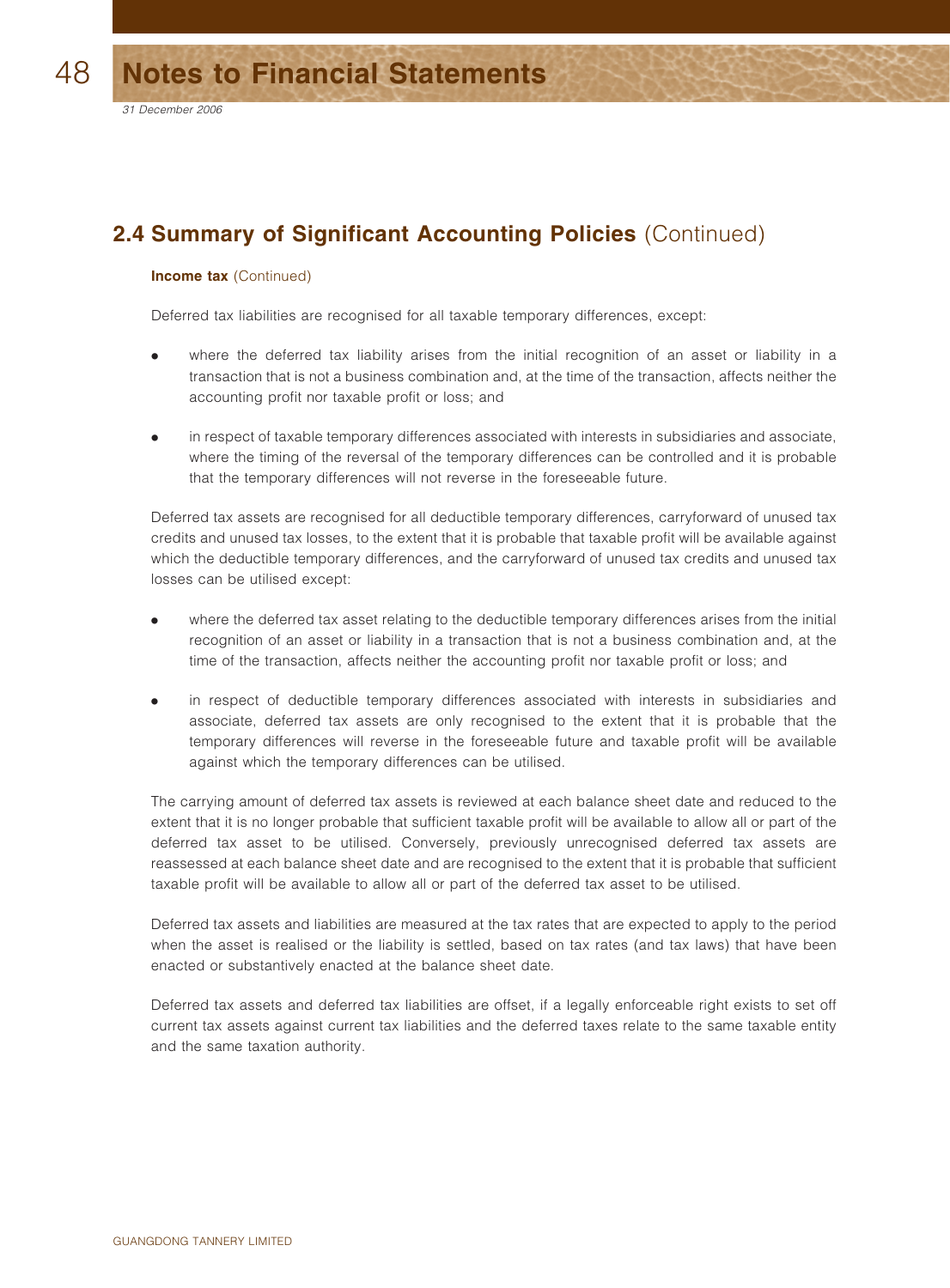#### Revenue recognition

Revenue is recognised when it is probable that the economic benefits will flow to the Group and when the revenue can be measured reliably, on the following bases:

- (a) from the sale of goods, when the significant risks and rewards of ownership have been transferred to the buyer, provided that the Group maintains neither managerial involvement to the degree usually associated with ownership, nor effective control over the goods sold;
- (b) rental income, on a time proportion basis over the lease terms; and
- (c) interest income, on an accrual basis using the effective interest method by applying the rate that discounts the estimated future cash receipts through the expected life of the financial instrument to the net carrying amount of the financial asset.

#### Employee benefits

#### Share-based payment transactions

The Company operates a share option scheme for the purpose of providing incentives and rewards to eligible participants who contribute to the success of the Group's operations. Employees (including directors) of the Group receive remuneration in the form of share-based payment transactions, whereby employees render services as consideration for equity instruments (''equity-settled transactions'').

The cost of equity-settled transactions with employees is measured by reference to the fair value at the date at which they are granted. The fair value is determined by an external valuer using a binomial model, further details of which are given in note 29 to the financial statements. In valuing equity-settled transactions, no account is taken of any performance conditions, other than conditions linked to the price of the shares of the Company (''market conditions''), if applicable.

The cost of equity-settled transactions is recognised, together with a corresponding increase in equity, over the period in which the performance and/or service conditions are fulfilled, ending on the date on which the relevant employees become fully entitled to the award (the "vesting date"). The cumulative expense recognised for equity-settled transactions at each balance sheet date until the vesting date reflects the extent to which the vesting period has expired and the Group's best estimate of the number of equity instruments that will ultimately vest. The charge or credit to the consolidated income statement for a period represents the movement in the cumulative expense recognised as at the beginning and end of that period.

No expense is recognised for awards that do not ultimately vest, except for awards where vesting is conditional upon a market condition, which are treated as vesting irrespective of whether or not the market condition is satisfied, provided that all other performance conditions are satisfied.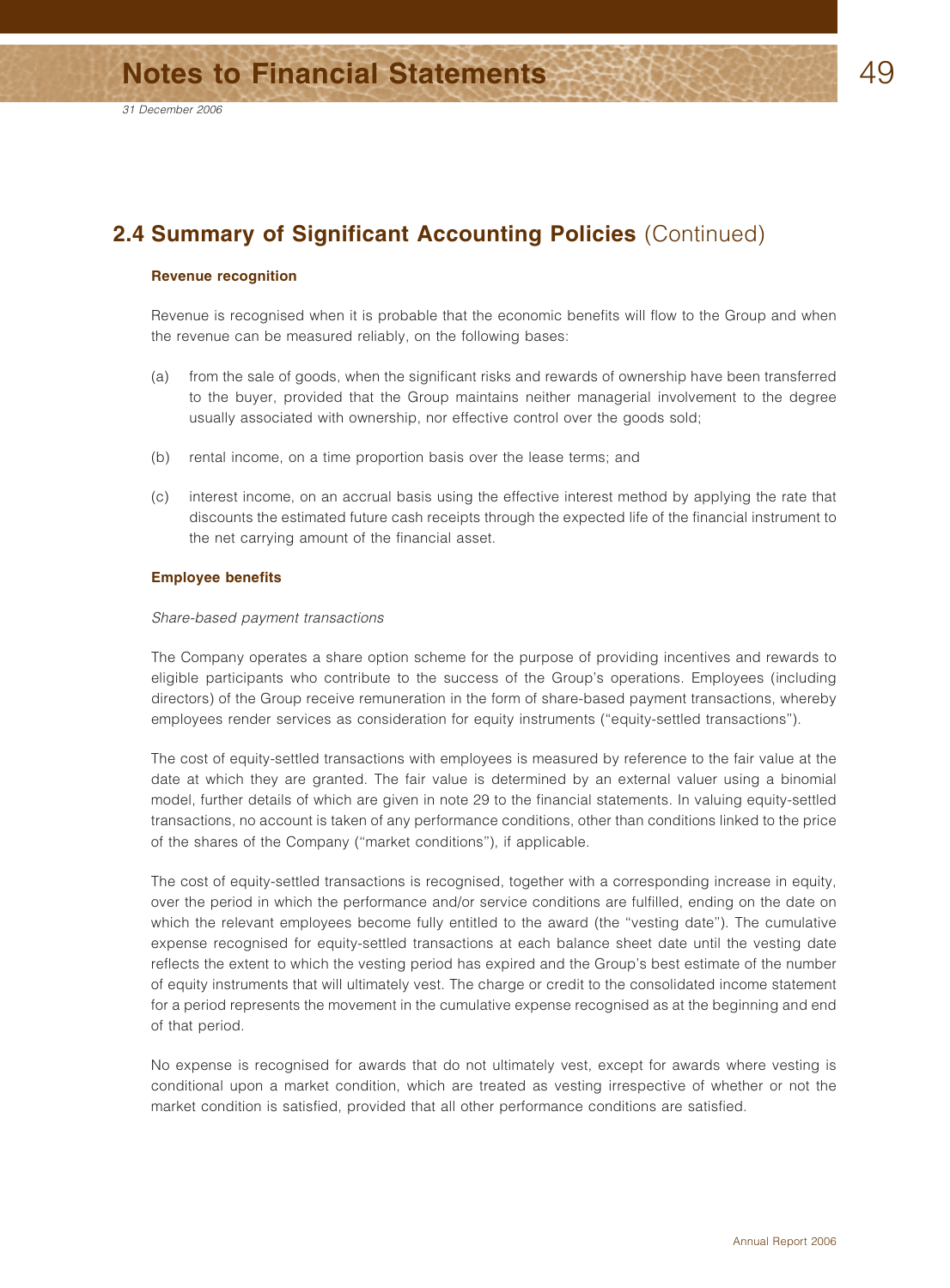#### **Employee benefits (Continued)**

#### Share-based payment transactions (Continued)

Where the terms of an equity-settled award are modified, as a minimum an expense is recognised as if the terms had not been modified. In addition, an expense is recognised for any modification, which increases the total fair value of the share-based payment arrangement, or is otherwise beneficial to the employee as measured at the date of modification.

Where an equity-settled award is cancelled, it is treated as if it had vested on the date of cancellation, and any expense not yet recognised for the award is recognised immediately. However, if a new award is substituted for the cancelled award, and is designated as a replacement award on the date that it is granted, the cancelled and new awards are treated as if they were a modification of the original award, as described in the previous paragraph.

The dilutive effect of outstanding options is reflected as additional share dilution in the computation of earnings per share.

The Group has adopted the transitional provisions of HKFRS 2 in respect of equity-settled awards and has applied HKFRS 2 only to equity-settled awards granted after 7 November 2002 that had not vested by 1 January 2005 and to those granted on or after 1 January 2005.

#### Pension schemes

The Group operates a defined contribution Mandatory Provident Fund retirement benefits scheme (the ''MPF Scheme'') under the Mandatory Provident Fund Schemes Ordinance, for those employees who are eligible to participate in the MPF Scheme. Contributions are made based on a percentage of the employees' basic salaries and are charged to the consolidated income statement as they become payable in accordance with the rules of the MPF Scheme. The assets of the MPF Scheme are held separately from those of the Group in an independently administered fund. The Group's employer contributions vest fully with the employees when contributed into the MPF Scheme.

The employees of the Group's subsidiaries which operate in Mainland China are required to participate in central pension schemes (the "PRC Scheme") operated by the local municipal government. These subsidiaries are required to contribute a certain percentage of their payroll costs to the PRC Scheme. The contributions are charged to the consolidated income statement as they become payable in accordance with the rules of the PRC Scheme.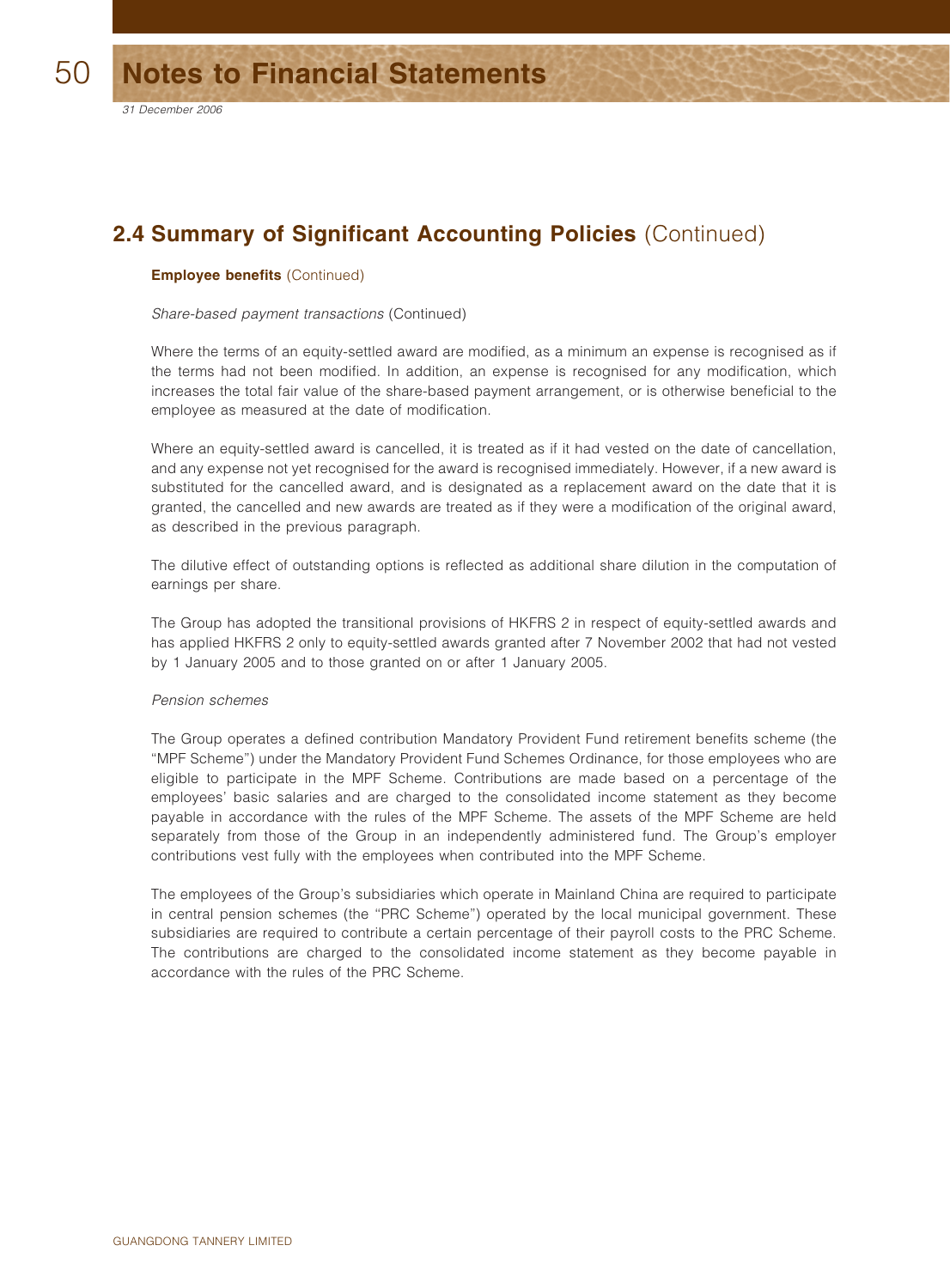#### Foreign currencies

These financial statements are presented in Hong Kong dollars, which is the Company's functional and presentation currency. Each entity in the Group determines its own functional currency and items included in the financial statements of each entity are measured using that functional currency. Foreign currency transactions are initially recorded using the functional currency rates ruling at the date of the transactions. Monetary assets and liabilities denominated in foreign currencies are retranslated at the functional currency rates of exchange ruling at the balance sheet date. All differences are taken to consolidated income statement. Non-monetary items that are measured in terms of historical cost in a foreign currency are translated using the exchange rates at the dates of the initial transactions. Nonmonetary items measured at fair value in a foreign currency are translated using the exchange rates at the date when the fair value was determined.

The functional currencies of certain overseas subsidiaries are currencies other than the Hong Kong dollar. As at the balance sheet date, the assets and liabilities of these entities are translated into the presentation currency of the Company at the exchange rates ruling at the balance sheet date and, their income statements are translated into Hong Kong dollars at the weighted average exchange rates for the year. The resulting exchange differences are included in the exchange fluctuation reserve. On disposal of a foreign entity, the deferred cumulative amount recognised in equity relating to that particular foreign operation is recognised in the consolidated income statement.

For the purpose of the consolidated cash flow statement, the cash flows of overseas subsidiaries are translated into Hong Kong dollars at the exchange rates ruling at the dates of the cash flows. Frequently recurring cash flows of overseas subsidiaries which arise throughout the year are translated into Hong Kong dollars at the weighted average exchange rates for the year.

### 3. Significant Accounting Judgements and Estimates

#### **Judgements**

In the process of applying the Group's accounting policies, management has made the following judgements, apart from those involving estimations, which have the most significant effect on the amounts recognised in the financial statements:

#### Operating lease commitments — Group as lessor

The Group has entered into commercial property lease on its investment property. The Group has determined that it retains all the significant risks and rewards of ownership of the property which is leased out on operating lease.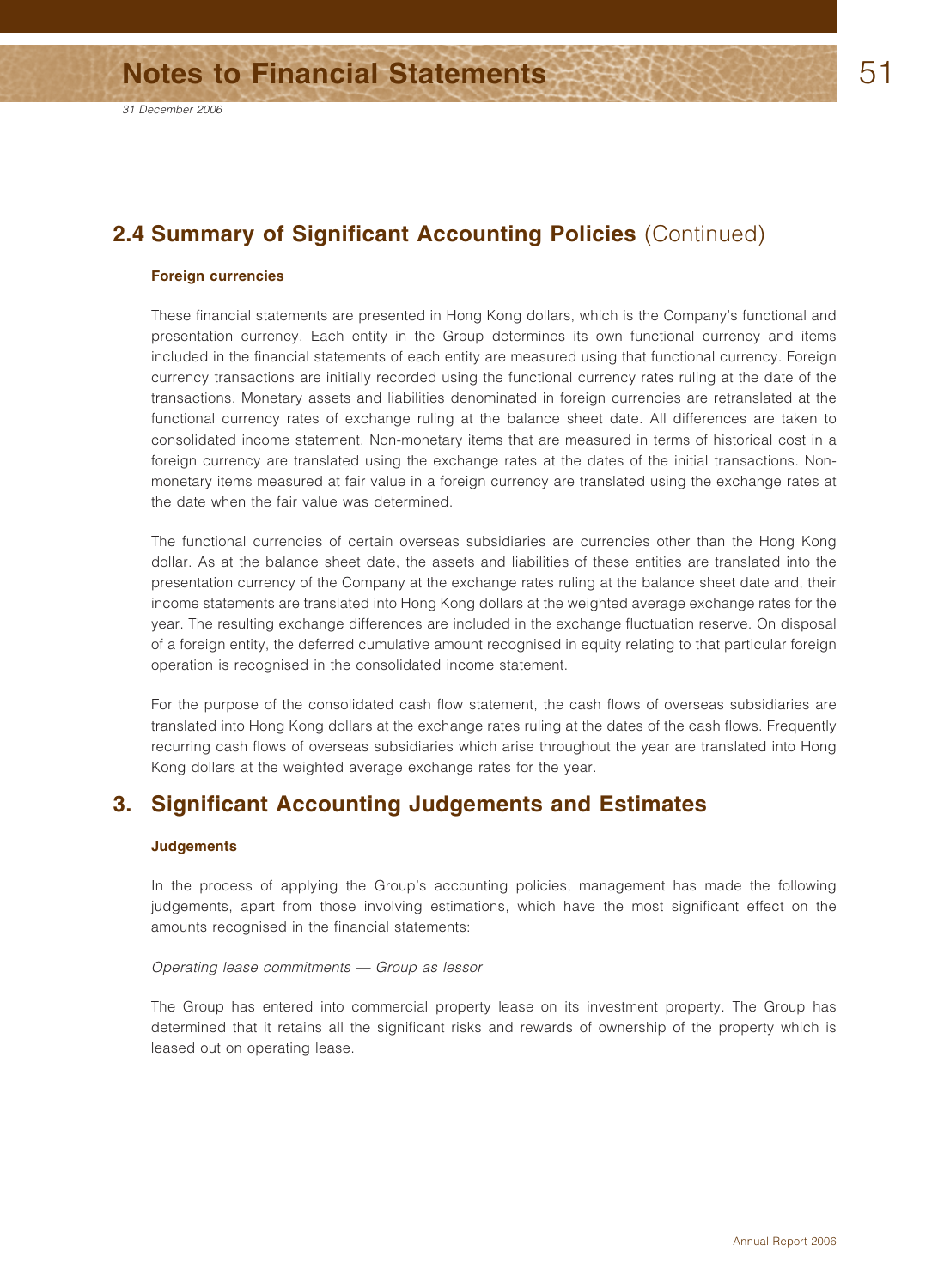### **3. Significant Accounting Judgements and Estimates (Continued)**

#### **Judgements** (Continued)

#### Provision for obsolete inventories

Management reviews the condition of inventories of the Group at each balance sheet date and makes provision for obsolete and slow-moving inventory items identified that are no longer suitable for sale. Management estimates the net realisable value for such inventories based primarily on the latest invoice prices and current market conditions. Management reassesses the estimation at each balance sheet date.

#### Impairment of trade receivables

The Group maintains an allowance for estimated loss arising from the inability of its customers to make the required payments. The Group makes its estimates based on the ageing of its trade receivable balances, customers' creditworthiness, and historical write-off experience. If the financial condition of its customers was to deteriorate so that the actual impairment loss might be higher than expected, the Group would be required to revise the basis of making the allowance and its future results would be affected.

#### Useful lives and residual values of items of property, plant and equipment

In determining the useful lives and residual values of items of property, plant and equipment, the Group periodically reviews the changes in market conditions, expected physical wear and tear, and the maintenance of the asset. The estimation of the useful life of the asset is based on experience of the Group with similar assets that are used in a similar way. Additional depreciation is made if the estimated useful lives and/or the residual values of items of property, plant and equipment are different from previous estimation. Useful lives and residual values are reviewed, at each balance sheet date, based on changes in circumstances.

#### Deferred tax assets

Deferred tax assets are recognised for all unused tax losses to the extent that it is probable that taxable profit will be available against which the losses can be utilised. Significant management judgement is required to determine the amount of deferred tax assets that can be recognised, based upon the likely timing and level of future taxable profits together with future tax planning strategies. The amount of unrecognised tax losses at 31 December 2006 was HK\$84,784,000 (2005: HK\$124,828,000). Further details are contained in note 27 to the financial statements.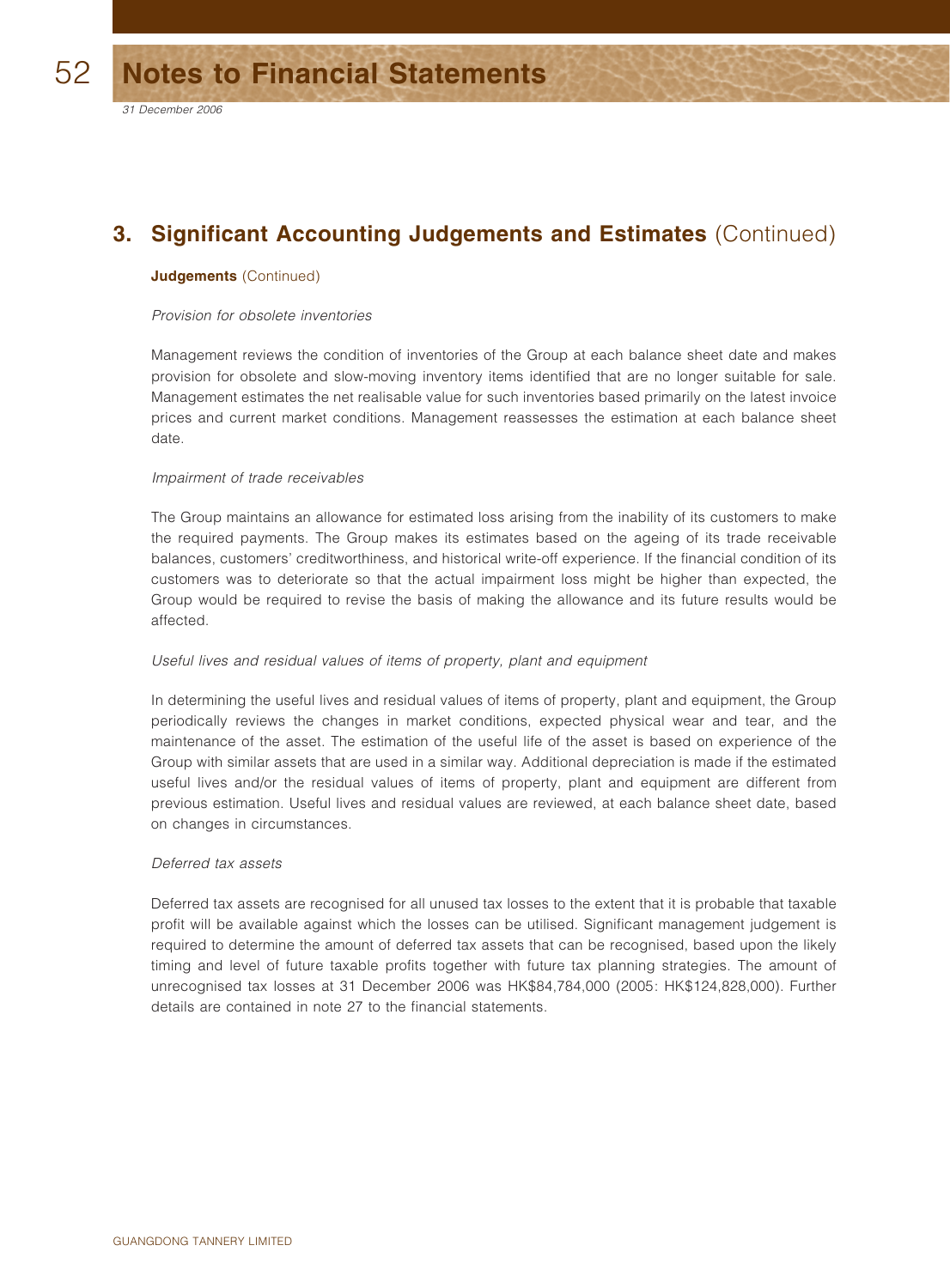### 4. Segment Information

Segment information is presented by way of the Group's primary segment reporting basis, by business segment. In determining the Group's geographical segments, revenues are attributed to the segments based on the location of the customers, and assets are attributed to the segments based on the location of the assets. No further geographical segment information is presented as over 90% of the Group's revenue is derived from customers based in Mainland China, and over 90% of the Group's assets are located in Mainland China.

The Group's operating businesses are structured and managed separately according to the nature of their operations and the products and services they provide. Each of the Group's business segments represents a strategic business unit that offers products and services which are subject to risks and returns that are different from those of the other business segments. Summary details of the business segments are as follows:

- (a) the leather processing segment processes raw leather to finished leather for use in the leather ware products manufacturing industry mainly in Mainland China;
- (b) the property investment segment invests in residential and commercial properties in Mainland China for rental income purposes; and
- (c) the corporate and others segment mainly comprises the Group's corporate income and expense items.

Intersegment transactions mainly represented management services provided and charged by the Company to its subsidiaries at the bases determined by the Group.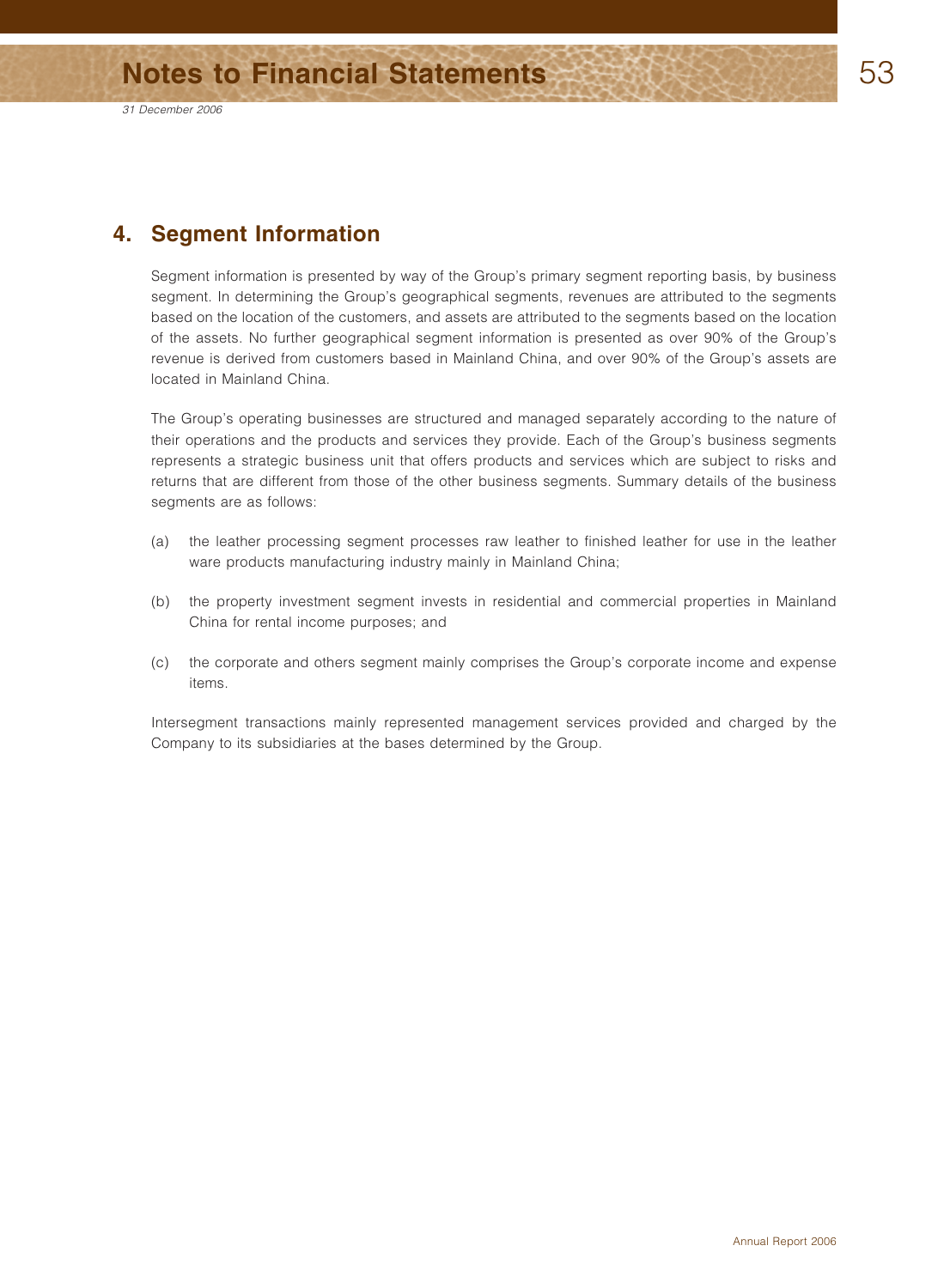### 4. Segment Information (Continued)

#### Business segments

The following tables present revenue, results and certain asset, liability and expenditure information for the Group's business segments for the years ended 31 December 2006 and 2005.

#### **Group**

|                                       | <b>Leather processing</b> |          | <b>Property investment</b> |          | <b>Corporate and others</b> |                 | <b>Eliminations</b> |          | <b>Consolidated</b> |          |
|---------------------------------------|---------------------------|----------|----------------------------|----------|-----------------------------|-----------------|---------------------|----------|---------------------|----------|
|                                       | 2006                      | 2005     | 2006                       | 2005     | 2006                        | 2005            | 2006                | 2005     | 2006                | 2005     |
|                                       | <b>HK\$000</b>            | HK\$'000 | <b>HK\$'000</b>            | HK\$'000 | <b>HK\$'000</b>             | <b>HK\$'000</b> | <b>HK\$'000</b>     | HK\$'000 | <b>HK\$'000</b>     | HK\$'000 |
| Segment revenue:<br>Sales to external |                           |          |                            |          |                             |                 |                     |          |                     |          |
| customers                             | 419,975                   | 258,543  |                            |          |                             |                 |                     |          | 419,975             | 258,543  |
| Intersegment sales                    |                           |          |                            |          |                             | 480             |                     | (480)    |                     |          |
| Other income                          | 2,520                     | 1,895    | 337                        | 563      |                             | 35              |                     | -        | 2,857               | 2,493    |
|                                       |                           |          |                            |          |                             |                 |                     |          |                     |          |
| Total                                 | 422,495                   | 260,438  | 337                        | 563      |                             | 515             |                     | (480)    | 422,832             | 261,036  |
|                                       |                           |          |                            |          |                             |                 |                     |          |                     |          |
| Segment results                       | 37,717                    | 9,665    | 124                        | 6,544    | (7, 447)                    | (8,313)         |                     |          | 30,394              | 7,896    |
|                                       |                           |          |                            |          |                             |                 |                     |          |                     |          |
| Interest income                       |                           |          |                            |          |                             |                 |                     |          | 752                 | 708      |
| Finance costs                         |                           |          |                            |          |                             |                 |                     |          | (5,726)             | (3,734)  |
|                                       |                           |          |                            |          |                             |                 |                     |          |                     |          |
| Profit before tax                     |                           |          |                            |          |                             |                 |                     |          | 25,420              | 4,870    |
| Tax                                   |                           |          |                            |          |                             |                 |                     |          | (4,763)             | 533      |
|                                       |                           |          |                            |          |                             |                 |                     |          |                     |          |
| Profit for the year                   |                           |          |                            |          |                             |                 |                     |          | 20,657              | 5,403    |
|                                       |                           |          |                            |          |                             |                 |                     |          |                     |          |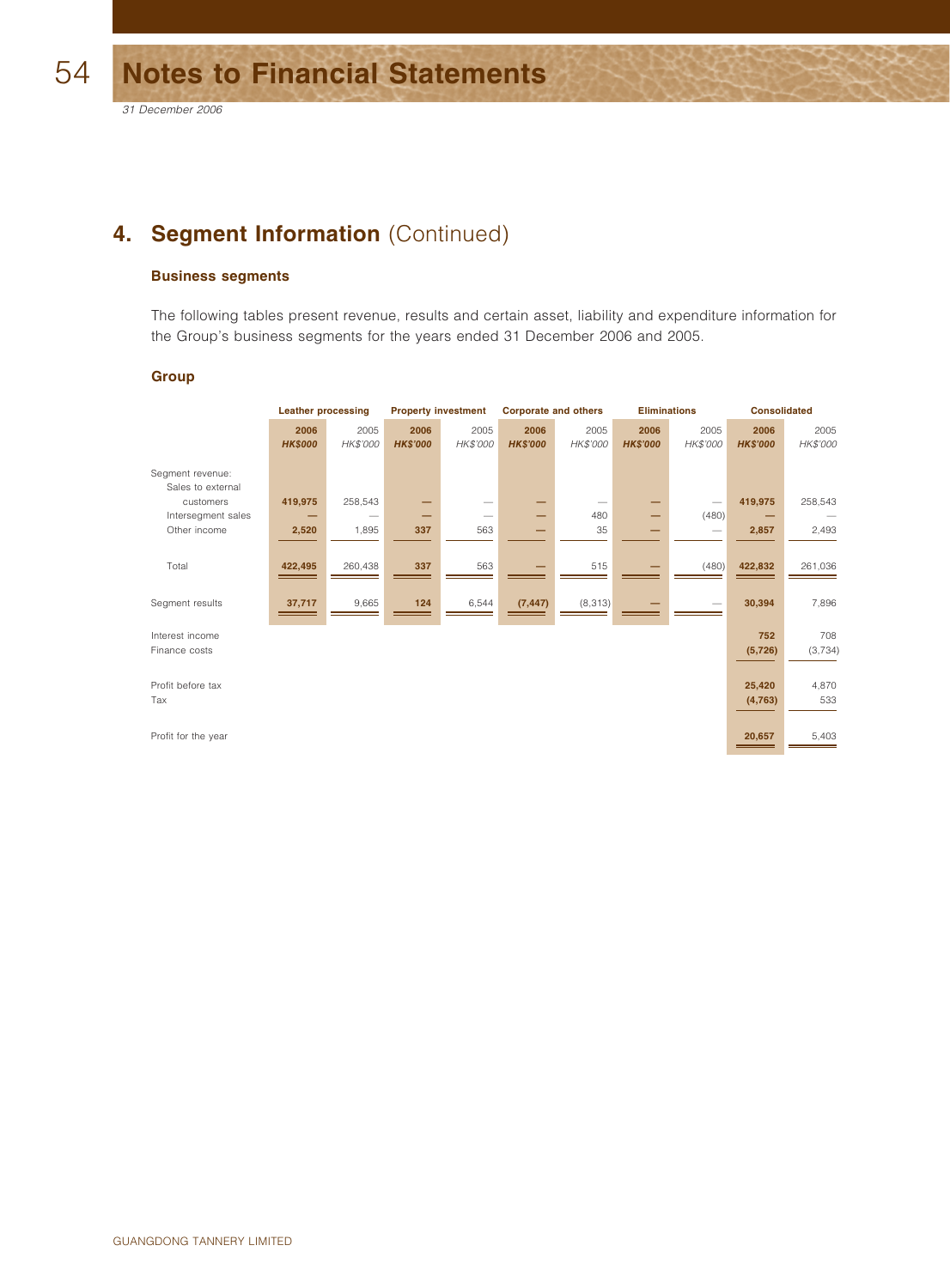### 4. Segment Information (Continued)

### **Business segments (Continued)**

### **Group**

|                                                                                                   | <b>Leather processing</b> |                  | <b>Property investment</b> |                  | <b>Corporate and others</b> |                  | <b>Eliminations</b>     |                  | <b>Consolidated</b>        |                            |
|---------------------------------------------------------------------------------------------------|---------------------------|------------------|----------------------------|------------------|-----------------------------|------------------|-------------------------|------------------|----------------------------|----------------------------|
|                                                                                                   | 2006<br><b>HK\$000</b>    | 2005<br>HK\$'000 | 2006<br><b>HK\$'000</b>    | 2005<br>HK\$'000 | 2006<br><b>HK\$'000</b>     | 2005<br>HK\$'000 | 2006<br><b>HK\$'000</b> | 2005<br>HK\$'000 | 2006<br><b>HK\$'000</b>    | 2005<br>HK\$'000           |
| <b>Assets and liabilities</b><br>Segment assets<br>Interest in an associate<br>Unallocated assets | 323,849                   | 304,815          | 9,026<br>1,219             | 8,794<br>4,336   | 121                         | 74               | (6, 777)                | (6, 427)         | 326,219<br>1,219<br>54,424 | 307,256<br>4,336<br>70,705 |
| Total assets                                                                                      |                           |                  |                            |                  |                             |                  |                         |                  | 381,862                    | 382,297                    |
| Segment liabilities<br>Unallocated liabilities                                                    | (95, 904)                 | (124, 330)       | (602)                      | (532)            | (6, 366)                    | (2,535)          | 6,777                   | 6,427            | (96,095)<br>(86, 046)      | (120, 970)<br>(88, 893)    |
| <b>Total liabilities</b>                                                                          |                           |                  |                            |                  |                             |                  |                         |                  | (182, 141)                 | (209, 863)                 |
| Other segment<br>information:<br>Capital expenditure<br>Changes in fair value                     | 6,525                     | 954              |                            |                  |                             | 33               |                         |                  | 6,525                      | 987                        |
| of investment<br>property<br>Depreciation<br>Provision for                                        | 11,776                    | 9,888            | 95                         |                  | 13                          | 19               |                         |                  | 95<br>11,789               | 9,907                      |
| inventories<br>Recognition of<br>prepaid land                                                     | 2,576                     | 6,460            |                            |                  |                             |                  |                         |                  | 2,576                      | 6,460                      |
| lease payments<br>Deficit on revaluation                                                          | 79                        | 93               |                            |                  |                             |                  |                         |                  | 79                         | 93                         |
| of buildings<br>Reversal of<br>impairment of an<br>amount due from                                | 93                        | 80               |                            |                  |                             |                  |                         |                  | 93                         | 80                         |
| an associate                                                                                      |                           |                  |                            | (6, 141)         |                             |                  |                         |                  |                            | (6, 141)                   |
| Impairment of trade<br>receivables<br>Other non-cash                                              | 184                       | 645              |                            |                  |                             |                  |                         |                  | 184                        | 645                        |
| income, net                                                                                       |                           | (36)             |                            |                  |                             |                  |                         |                  |                            | (36)                       |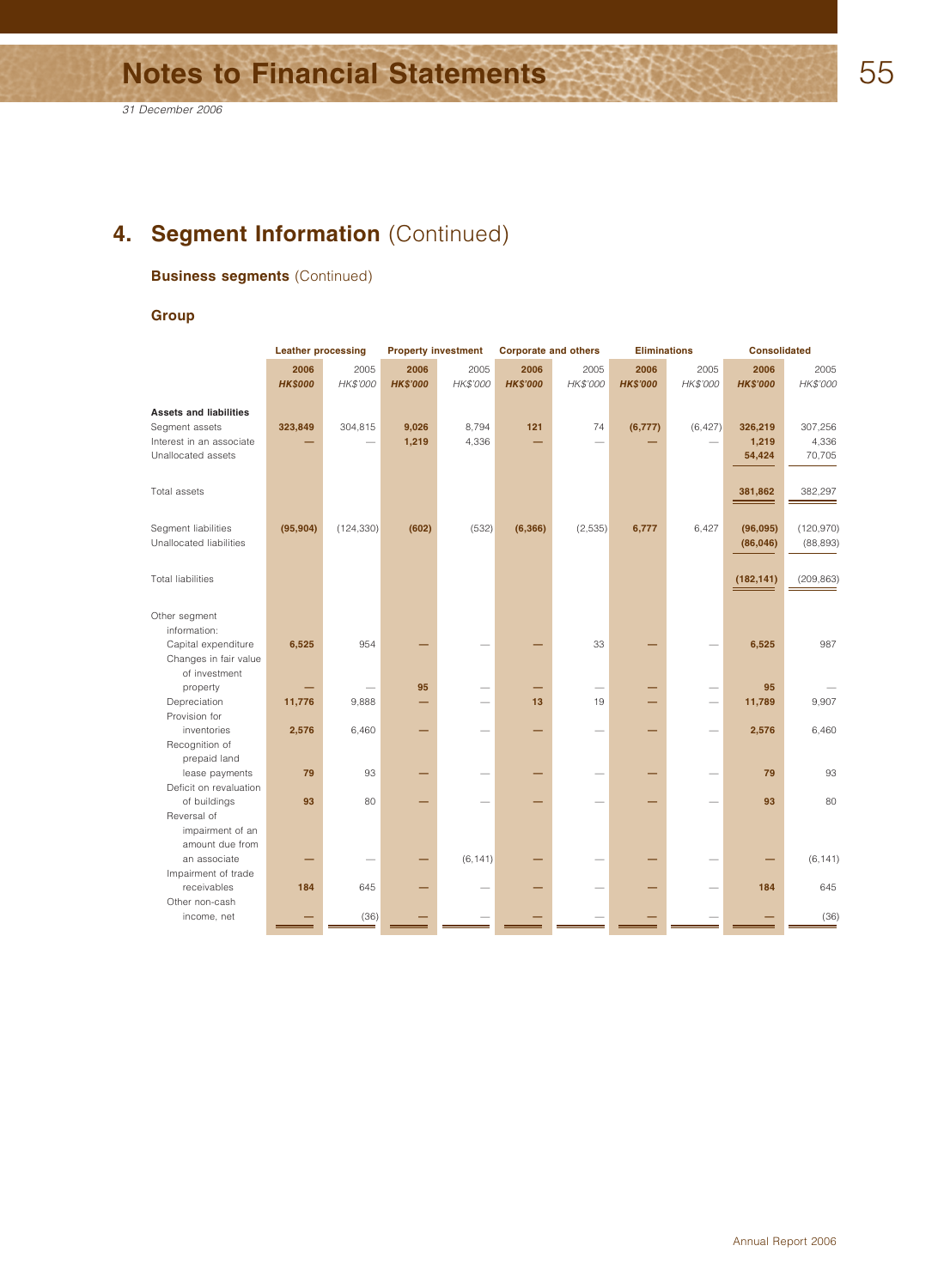### 5. Revenue and Other Income

Revenue, which is also the Group's turnover, represents the net invoiced value of goods sold, after allowances for returns and trade discounts and value-added tax, during the year.

An analysis of revenue and other income is as follows:

|                                                                  | 2006<br><b>HK\$'000</b> | 2005<br>HK\$'000    |
|------------------------------------------------------------------|-------------------------|---------------------|
| <b>Revenue</b><br>Processing and sale of leather                 | 419,975                 | 258,543             |
| Other income<br>Gross rental income<br>Interest income<br>Others | 805<br>752<br>2,052     | 774<br>708<br>1,719 |
|                                                                  | 3,609                   | 3,201               |

### 6. Profit Before Tax

The Group's profit before tax is arrived at after charging/(crediting):

|                                                      |              | 2006            | 2005     |
|------------------------------------------------------|--------------|-----------------|----------|
|                                                      | <b>Notes</b> | <b>HK\$'000</b> | HK\$'000 |
|                                                      |              |                 |          |
| Cost of inventories sold                             |              | 380,669         | 228,511  |
| Auditors' remuneration                               |              | 990             | 780      |
| Depreciation                                         | 12           | 11,789          | 9,907    |
| Interest on:                                         |              |                 |          |
| Bank loans and discounting bills receivable to banks |              | 1,493           | 386      |
| Loans from the immediate holding company             |              | 1,394           | 1,244    |
| Loan from a fellow subsidiary                        |              | 2,839           | 2,104    |
|                                                      |              |                 |          |
|                                                      |              | 5,726           | 3,734    |
|                                                      |              |                 |          |
|                                                      |              |                 |          |
| Provision for inventories                            |              | 2,576           | 6,460    |
| Employee benefits expense (excluding directors'      |              |                 |          |
| remuneration (note 8)):                              |              |                 |          |
| Wages and salaries                                   |              | 11,805          | 8,719    |
| Pension scheme contributions (defined contributions  |              |                 |          |
| scheme)*                                             |              | 1,273           | 778      |
| Equity-settled share option expense                  |              | 110             |          |
|                                                      |              |                 |          |
|                                                      |              | 13,188          | 9,497    |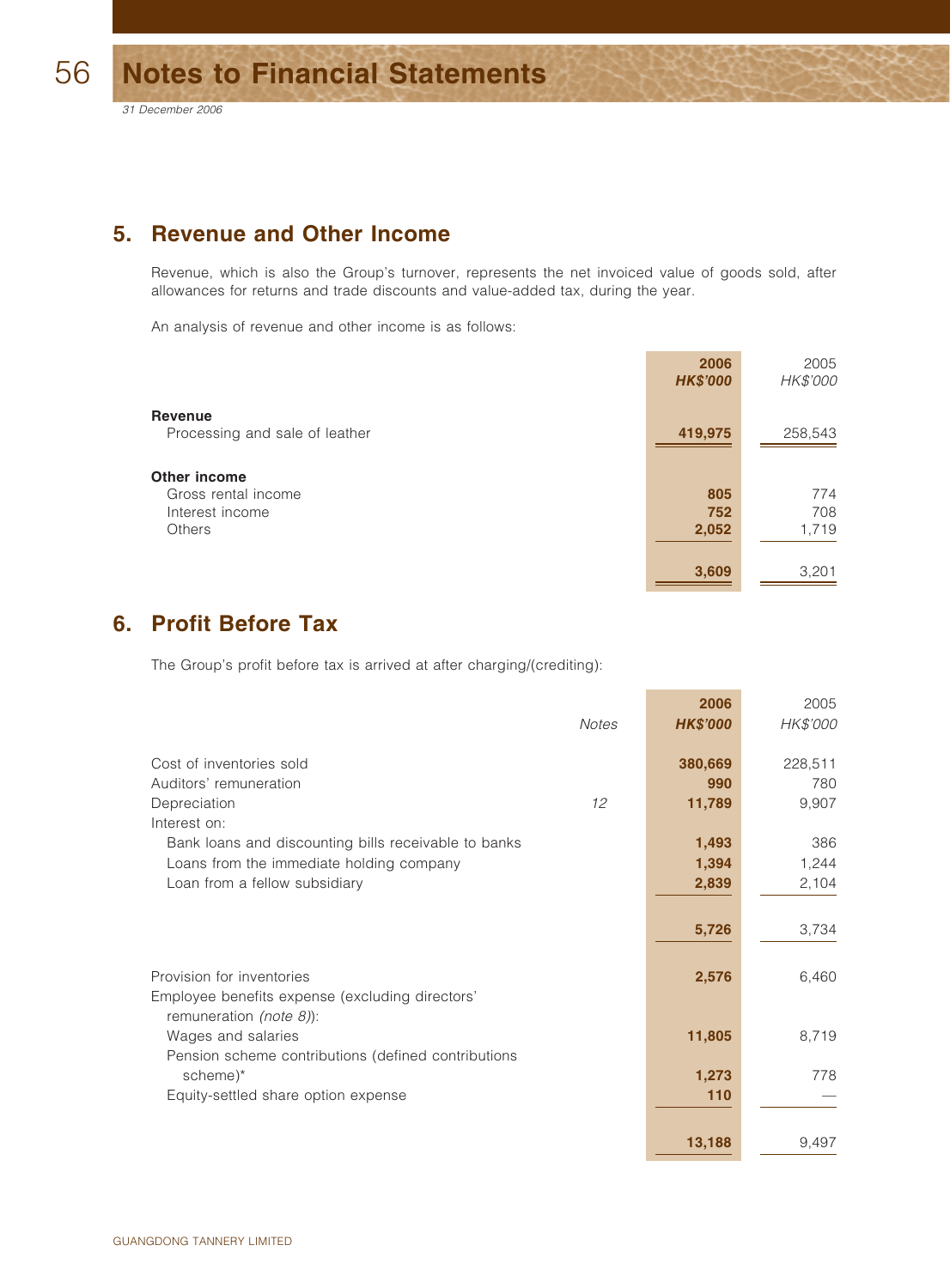31 December 2006

### **6. Profit Before Tax (Continued)**

The Group's profit before tax is arrived at after charging/(crediting): (Continued)

|                                                          |              | 2006            | 2005     |
|----------------------------------------------------------|--------------|-----------------|----------|
|                                                          | <b>Notes</b> | <b>HK\$'000</b> | HK\$'000 |
|                                                          |              |                 |          |
| Minimum lease payments under operating leases in respect |              |                 |          |
| of land and buildings                                    |              | 464             | 374      |
| Recognition of prepaid land lease payments               | 14           | 79              | 93       |
| Other rental income                                      |              | (468)           | (211)    |
|                                                          |              |                 |          |
| Gross rental income from investment properties           |              | (337)           | (563)    |
| Less: Outgoings from investment properties               |              |                 | 86       |
|                                                          |              |                 |          |
| Net rental income                                        |              | (337)           | (477)    |
|                                                          |              |                 |          |
|                                                          |              |                 |          |
| Changes in fair value of investment property             | 13           | 95              |          |
| Deficit on revaluation of buildings                      | 12           | 93              | 80       |
| Write-off of items of property, plant and equipment      | 12           | 31              | 581      |
| Gain on disposal of items of property, plant             |              |                 |          |
| and equipment, net                                       |              | (393)           | (617)    |
| Impairment of trade receivables                          |              | 184             | 645      |
| Foreign exchange differences, net                        |              | (5)             | (65)     |

\* At the balance sheet date, the Group had no forfeited contribution available to reduce its contributions to the pension scheme in future years.

### 7. Tax

No provision for Hong Kong profits tax has been made as the Group did not generate any assessable profits arising in Hong Kong during the year (2005: Nil). Taxes on profits assessable elsewhere have been calculated at the rates of tax prevailing in the countries in which the Group operates, based on existing legislation, interpretations and practices in respect thereof.

Xuzhou Nanhai Leather Factory Co., Ltd. (''Xuzhou Tannery''), a wholly-owned PRC subsidiary of the Company, was exempt from PRC corporate income tax for the first two profit-making years, and is eligible for a 50%-relief from PRC corporate income tax for the following three years under the PRC tax laws. Starting from the year ended 31 December 2006, which is the third profitable year of Xuzhou Tannery, the applicable tax rate of Xuzhou Tannery, after the 50% reduction, was 15%.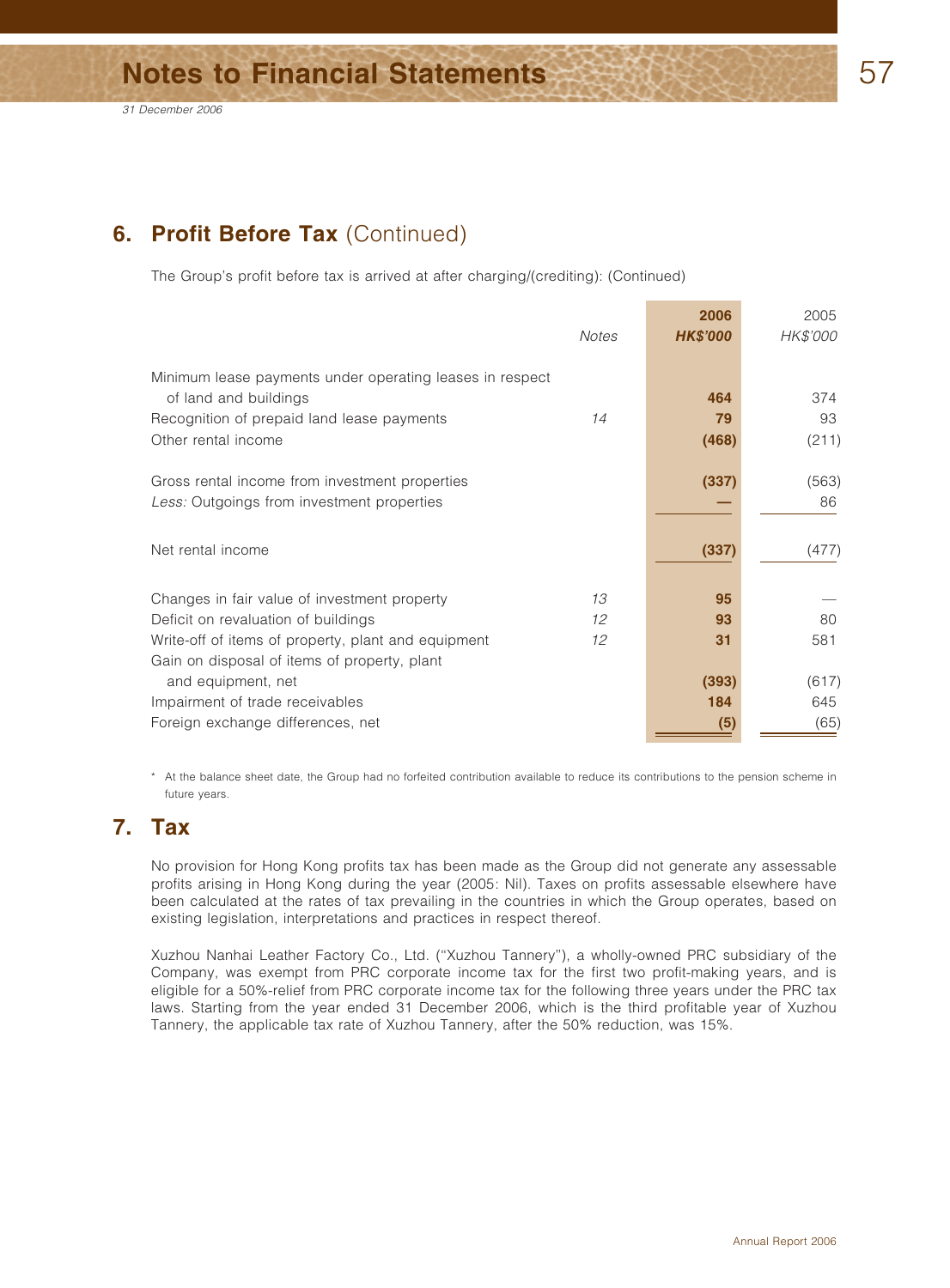### 7. Tax (Continued)

Certain other subsidiaries of the Company established in the PRC, were exempt from PRC corporate income tax for two years commencing from its first profit-making year of operations, and are eligible for a 50%-relief from PRC corporate income tax for the following three years under the PRC tax laws. The standard PRC corporate income tax rate applicable to those PRC subsidiaries ranged from 24% to 33% for the years ended 31 December 2005 and 2006.

|                                                          | 2006<br><b>HK\$'000</b> | 2005<br>HK\$'000 |
|----------------------------------------------------------|-------------------------|------------------|
| Group:<br>Current — Mainland China<br>Deferred (note 27) | 4,793<br>(30)           | (533)            |
| Total tax charge/(credit) for the year                   | 4,763                   | (533)            |

A reconciliation of the tax expense/(credit) applicable to profit before tax using the statutory rates for the regions in which the Company and its subsidiaries are domiciled to the tax charge at the effective tax rates is as follows:

#### Group — 2006

|                                                                                                                                                                                                                                     | <b>Hong Kong</b><br><b>HK\$'000</b> | <b>Mainland</b><br><b>China</b><br><b>HK\$'000</b> | <b>Total</b><br><b>HK\$'000</b>                         |
|-------------------------------------------------------------------------------------------------------------------------------------------------------------------------------------------------------------------------------------|-------------------------------------|----------------------------------------------------|---------------------------------------------------------|
| Profit before tax                                                                                                                                                                                                                   | 3,740                               | 21,680                                             | 25,420                                                  |
| Tax at the statutory tax rate<br>Lower tax rate for specific provinces or local authority<br>Income not subject to tax<br>Expenses not deductible for tax<br>Tax losses utilised from previous periods<br>Tax losses not recognised | 655<br>(2,720)<br>762<br>1,303      | 7,154<br>(4, 141)<br>683<br>(897)<br>1,964         | 7,809<br>(4, 141)<br>(2,720)<br>1,445<br>(897)<br>3,267 |
| Tax charge at the Group's effective rate                                                                                                                                                                                            |                                     | 4.763                                              | 4.763                                                   |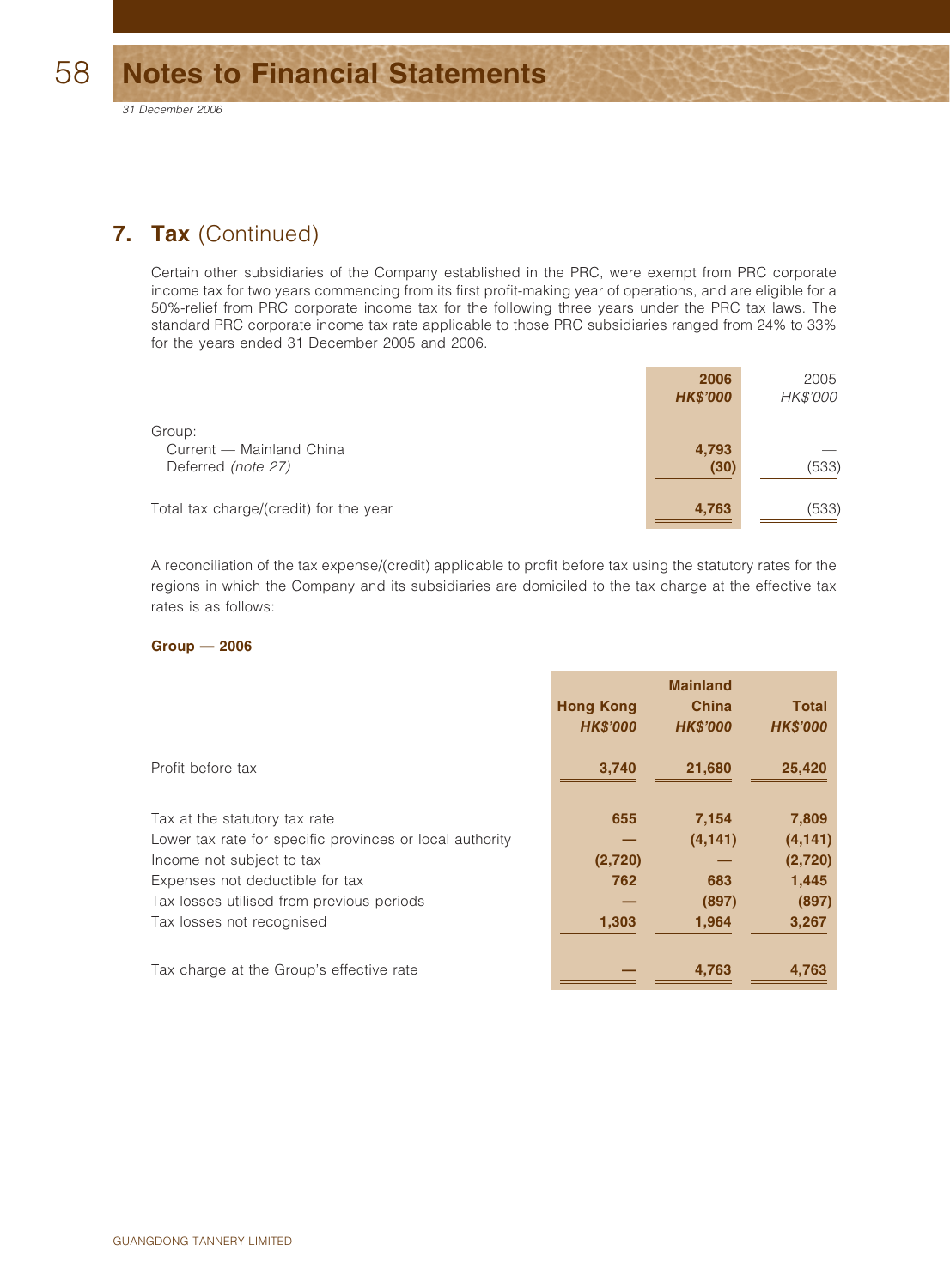### 7. Tax (Continued)

Group — 2005

|                                                          |           | Mainland        |                 |
|----------------------------------------------------------|-----------|-----------------|-----------------|
|                                                          | Hong Kong | China           | Total           |
|                                                          | HK\$'000  | <b>HK\$'000</b> | <b>HK\$'000</b> |
| Profit/(loss) before tax                                 | (4, 975)  | 9,845           | 4,870           |
|                                                          |           |                 |                 |
| Tax at the statutory tax rate                            | (871)     | 3,249           | 2,378           |
| Lower tax rate for specific provinces or local authority |           | (6.912)         | (6, 912)        |
| Income not subject to tax                                | (1, 153)  | (902)           | (2,055)         |
| Expenses not deductible for tax                          | 818       | 1.186           | 2,004           |
| Tax losses not recognised                                | 1,206     | 2,846           | 4,052           |
| Tax credit at the Group's effective rate                 |           | (533)           | (533)           |

### 8. Directors' Remuneration

Directors' remuneration for the year, disclosed pursuant to the Rules Governing the Listing of Securities on the Stock Exchange of Hong Kong Limited (the "Listing Rules") and Section 161 of the Hong Kong Companies Ordinance, is as follows:

|                                           |                         | <b>Group</b>     |  |  |
|-------------------------------------------|-------------------------|------------------|--|--|
|                                           | 2006<br><b>HK\$'000</b> | 2005<br>HK\$'000 |  |  |
| Fees                                      | 278                     | 300              |  |  |
| Other emoluments:                         |                         |                  |  |  |
| Salaries, allowances and benefits in kind | 999                     | 1,698            |  |  |
| Performance related bonuses*              | 845                     | 904              |  |  |
| Pension scheme contributions              | 400                     | 459              |  |  |
|                                           |                         |                  |  |  |
|                                           | 2,244                   | 3,061            |  |  |
|                                           | 2,522                   | 3,361            |  |  |

\* Certain executive directors of the Company are entitled to bonus payments which are determined as a percentage of the profit after tax of the Group.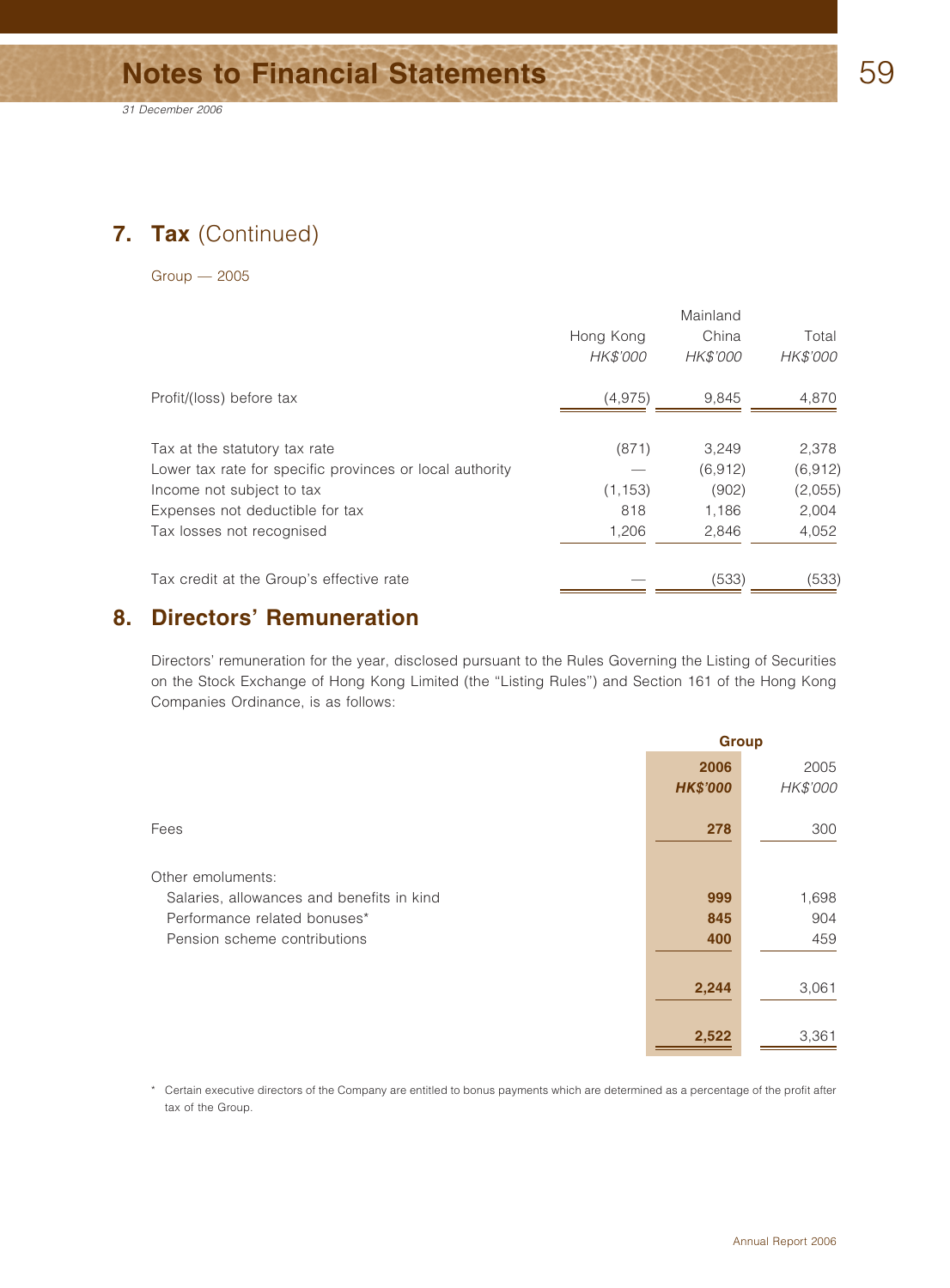### 8. Directors' Remuneration (Continued)

#### (a) Independent non-executive directors

The fees paid to independent non-executive directors during the year were as follows:

|                         | 2006            | 2005     |
|-------------------------|-----------------|----------|
|                         | <b>HK\$'000</b> | HK\$'000 |
|                         |                 |          |
| Mr. Cheng Hok Lai James |                 | 100      |
| Mr. Fung Lak            | 100             | 100      |
| Mr. Choi Kam Fai Thomas | 100             | 100      |
| Mr. Chan Cheong Tat     | 78              |          |
|                         |                 |          |
|                         | 278             | 300      |

There were no other emoluments payable to the independent non-executive directors during the year (2005: Nil).

#### (b) Executive directors and non-executive directors

|                              | <b>Fees</b><br><b>HK\$'000</b> | Salaries,<br>allowances<br>and benefits<br>in kind<br><b>HK\$'000</b> | <b>Performance</b><br>related<br><b>bonuses</b><br><b>HK\$'000</b> | <b>Pension</b><br>scheme<br>contributions<br><b>HK\$'000</b> | <b>Total</b><br>remuneration<br><b>HK\$'000</b> |
|------------------------------|--------------------------------|-----------------------------------------------------------------------|--------------------------------------------------------------------|--------------------------------------------------------------|-------------------------------------------------|
| 2006                         |                                |                                                                       |                                                                    |                                                              |                                                 |
| Executive directors:         |                                |                                                                       |                                                                    |                                                              |                                                 |
| Mr. Zhang Chunting           |                                | 523                                                                   | 496                                                                | 222                                                          | 1,241                                           |
| Mr. Deng Rongjun             |                                | 476                                                                   | 349                                                                | 178                                                          | 1,003                                           |
|                              |                                | 999                                                                   | 845                                                                | 400                                                          | 2,244                                           |
| Non-executive directors:     |                                |                                                                       |                                                                    |                                                              |                                                 |
| Mr. Xiong Guangyang          |                                |                                                                       |                                                                    |                                                              |                                                 |
| Mrs. Ho Lam Lai Ping Theresa |                                |                                                                       |                                                                    |                                                              |                                                 |
|                              |                                | 999                                                                   | 845                                                                | 400                                                          | 2,244                                           |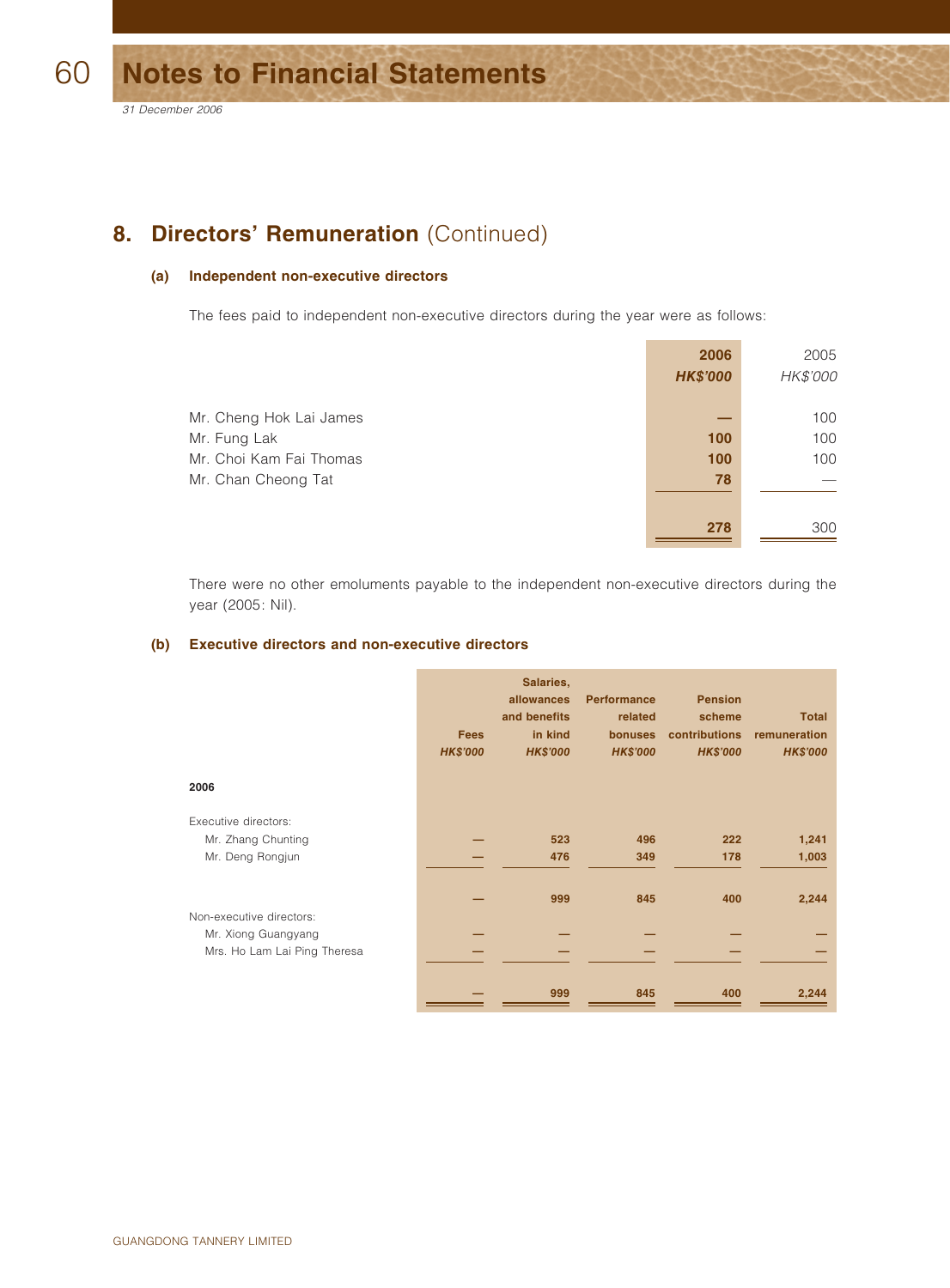31 December 2006

### 8. Directors' Remuneration (Continued)

#### (b) Executive directors and non-executive directors (Continued)

| 2005                                                                                                        | Fees<br>HK\$'000 | Salaries,<br>allowances<br>and benefits<br>in kind<br>HK\$'000 | Performance<br>related<br>bonuses<br>HK\$'000 | Pension<br>scheme<br>contributions<br>HK\$'000 | Total<br>remuneration<br>HK\$'000 |
|-------------------------------------------------------------------------------------------------------------|------------------|----------------------------------------------------------------|-----------------------------------------------|------------------------------------------------|-----------------------------------|
|                                                                                                             |                  |                                                                |                                               |                                                |                                   |
| Executive directors:<br>Mr. Zhang Chunting<br>Mr. Deng Rongjun<br>Mr. Chen Hong<br>Mr. Hui Wai Man Lawrence |                  | 513<br>426<br>183<br>576                                       | 362<br>253<br>289                             | 198<br>159<br>87<br>15                         | 1,073<br>838<br>559<br>591        |
|                                                                                                             |                  | 1,698                                                          | 904                                           | 459                                            | 3,061                             |
| Non-executive directors:<br>Mr. Wu Jiesi<br>Mr. Xiong Guangyang<br>Mrs. Ho Lam Lai Ping Theresa             |                  |                                                                |                                               |                                                |                                   |
|                                                                                                             |                  | 1,698                                                          | 904                                           | 459                                            | 3,061                             |

There was no arrangement under which a director waived or agreed to waive any remuneration during the year.

### 9. Five Highest Paid Employees

The five highest paid employees of the Group during the year included two (2005: four) directors, details of whose remuneration are set out in note 8 above. Details of the remuneration of the remaining three (2005: one) non-director, highest paid employees for the year are as follows:

|                              | <b>Group</b>            |                  |  |
|------------------------------|-------------------------|------------------|--|
|                              | 2006<br><b>HK\$'000</b> | 2005<br>HK\$'000 |  |
| Salaries and allowances      | 1,106                   | 455              |  |
| Pension scheme contributions | 16                      | 16               |  |
|                              | 1,122                   | 471              |  |

The number of non-director, highest paid employees whose remuneration fell within the following bands is as follows: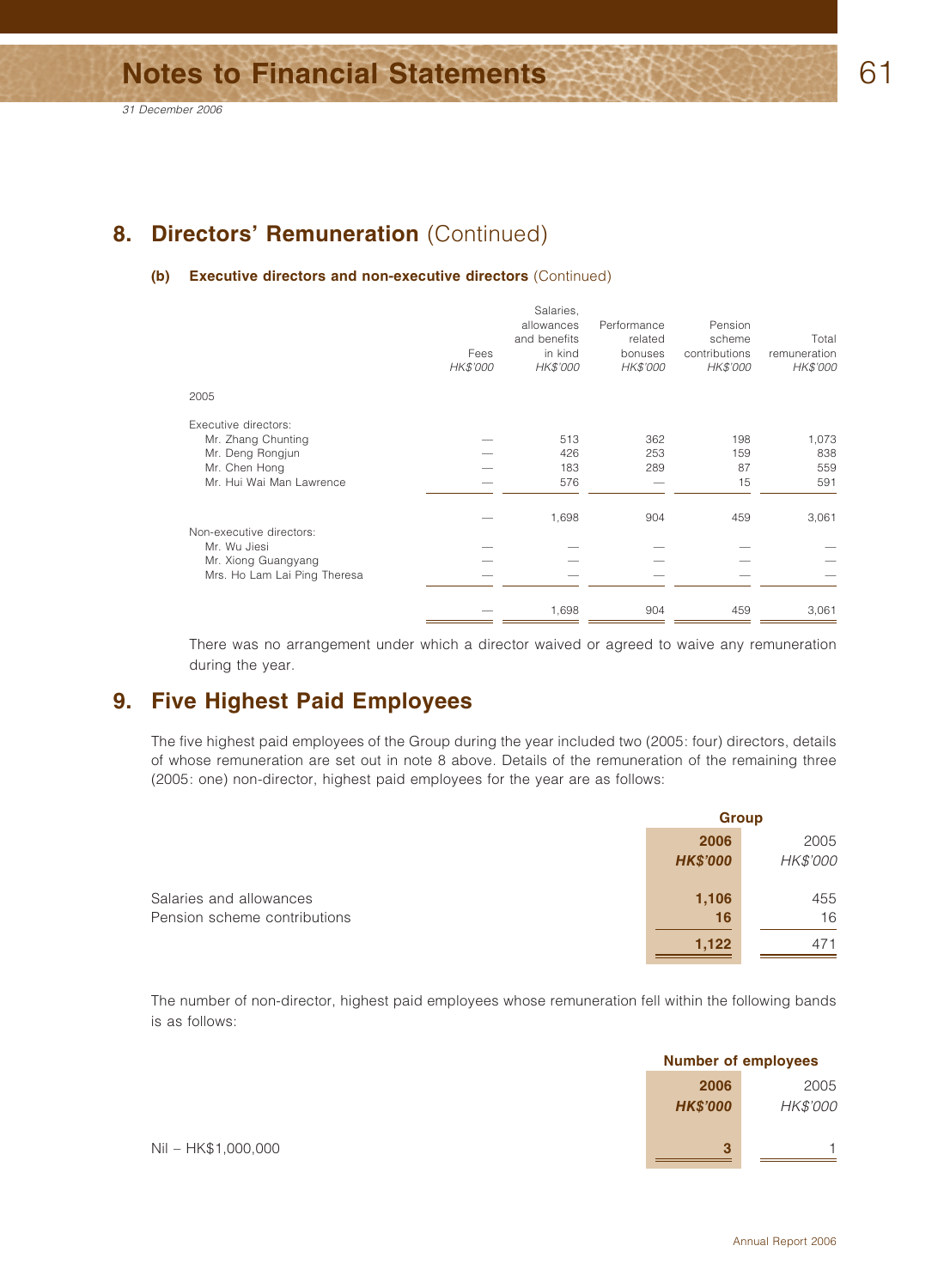### 10. Profit for the Year

The consolidated profit attributable to equity holders of the parent for the year ended 31 December 2006 includes a profit of HK\$6,360,000 (2005: HK\$30,171,000) which has been dealt with in the financial statements of the Company (note 30(b)).

### 11. Earnings Per Share

The calculation of basic earnings per share amounts is based on the profit for the year and the number of ordinary shares in issue during the year.

The calculation of diluted earnings per share amounts is based on the profit for the year. The number of ordinary shares used in the calculation is the ordinary shares in issue during the year, as used in the basic earnings per share calculation and the weighted average number of ordinary shares assumed to have been issued at no consideration on the deemed exercise or conversion of all dilutive potential ordinary shares into ordinary shares.

The calculations of basic and diluted earnings per share are based on:

|                                                                                                                         | 2006<br><b>HK\$'000</b> | 2005<br><i>HK\$'000</i> |
|-------------------------------------------------------------------------------------------------------------------------|-------------------------|-------------------------|
| <b>Earnings</b><br>Profit for the year, used in the basic earnings per share calculation                                | 20,657                  | 5,403                   |
|                                                                                                                         | <b>Number of shares</b> |                         |
|                                                                                                                         | 2006                    | 2005                    |
| <b>Shares</b><br>Number of ordinary shares in issue during the year used in the<br>basic earnings per share calculation | 524,154,000             | 524,154,000             |
| Effect of dilution — weighted average number of ordinary shares:<br>Share options                                       | 2,956,433               | 294,383                 |
|                                                                                                                         | 527,110,433             | 524,448,383             |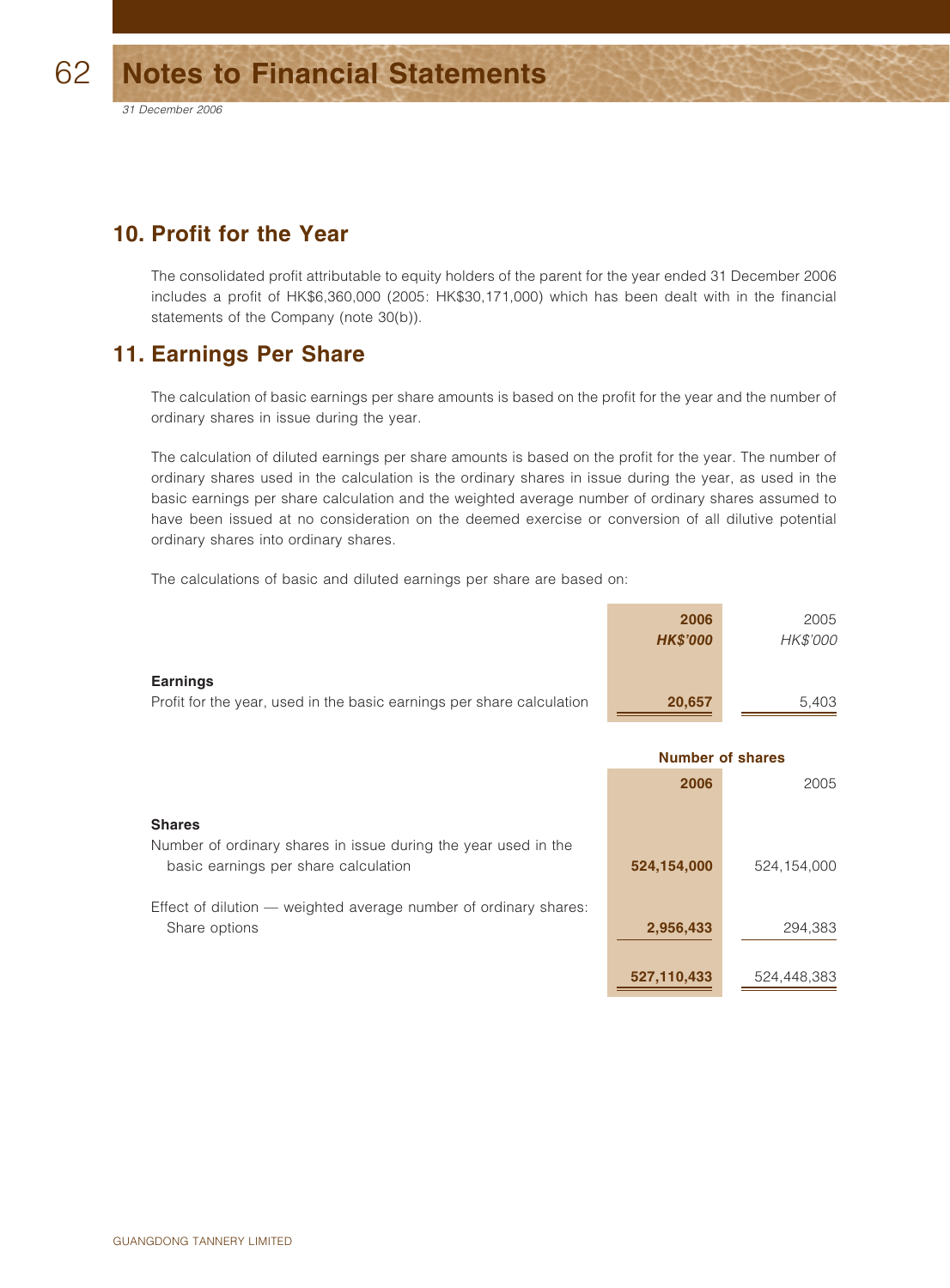### 12. Property, Plant and Equipment

### **Group**

|                                                         | <b>Buildings</b><br><b>HK\$'000</b> | Leasehold<br>improve-<br>ments<br><b>HK\$'000</b> | <b>Plant and</b><br>machinery<br><b>HK\$'000</b> | <b>Electronic</b><br>equipment<br><b>HK\$'000</b> | Furniture,<br>fixtures and<br>equipment<br><b>HK\$'000</b> | <b>Motor</b><br>vehicles<br><b>HK\$'000</b> | <b>Construction</b><br>in progress<br><b>HK\$'000</b> | <b>Total</b><br><b>HK\$'000</b> |
|---------------------------------------------------------|-------------------------------------|---------------------------------------------------|--------------------------------------------------|---------------------------------------------------|------------------------------------------------------------|---------------------------------------------|-------------------------------------------------------|---------------------------------|
| 31 December 2006                                        |                                     |                                                   |                                                  |                                                   |                                                            |                                             |                                                       |                                 |
| At 1 January 2006:                                      |                                     |                                                   |                                                  |                                                   |                                                            |                                             |                                                       |                                 |
| Cost or valuation                                       | 49,590                              | 6,959                                             | 128,980                                          | 3,030                                             | 622                                                        | 9,432                                       | 144                                                   | 198,757                         |
| Accumulated depreciation                                |                                     |                                                   |                                                  |                                                   |                                                            |                                             |                                                       |                                 |
| and impairment                                          |                                     | (4,949)                                           | (101, 382)                                       | (2,541)                                           | (574)                                                      | (8,998)                                     |                                                       | (118, 444)                      |
| Net carrying amount                                     | 49,590                              | 2.010                                             | 27,598                                           | 489                                               | 48                                                         | 434                                         | 144                                                   | 80.313                          |
| At 1 January 2006, net of                               |                                     |                                                   |                                                  |                                                   |                                                            |                                             |                                                       |                                 |
| accumulated depreciation                                |                                     |                                                   |                                                  |                                                   |                                                            |                                             |                                                       |                                 |
| and impairment<br>Additions                             | 49,590                              | 2,010<br>320                                      | 27,598<br>713                                    | 489<br>161                                        | 48                                                         | 434<br>395                                  | 144<br>4,936                                          | 80,313<br>6,525                 |
| Disposal of subsidiaries                                |                                     |                                                   |                                                  |                                                   |                                                            |                                             |                                                       |                                 |
| (note 31)                                               | (35, 100)                           | (57)                                              | (4, 152)                                         | (110)                                             |                                                            |                                             |                                                       | (39, 419)                       |
| Disposals                                               | (2,966)                             | -                                                 | (13)                                             | -                                                 |                                                            |                                             |                                                       | (2,979)                         |
| Write-off                                               |                                     |                                                   |                                                  | (31)                                              |                                                            |                                             |                                                       | (31)                            |
| Deficit on revaluation                                  | (2,931)                             |                                                   | -                                                |                                                   |                                                            |                                             |                                                       | (2,931)                         |
| Depreciation provided during                            |                                     |                                                   |                                                  |                                                   |                                                            |                                             |                                                       |                                 |
| the year                                                | (2, 583)                            | (261)                                             | (8,578)                                          | (118)                                             | (16)                                                       | (233)                                       | -                                                     | (11,789)                        |
| Transfers                                               | -                                   | 89                                                | 736                                              | 94                                                |                                                            | -                                           | (919)                                                 |                                 |
| Exchange realignment                                    | 1,320                               | 28                                                | 1,389                                            | 27                                                |                                                            | 57                                          | 90                                                    | 2,911                           |
| At 31 December 2006, net of<br>accumulated depreciation |                                     |                                                   |                                                  |                                                   |                                                            |                                             |                                                       |                                 |
| and impairment                                          | 7,330                               | 2,129                                             | 17,693                                           | 512                                               | 32                                                         | 653                                         | 4,251                                                 | 32,600                          |
| At 31 December 2006:                                    |                                     |                                                   |                                                  |                                                   |                                                            |                                             |                                                       |                                 |
| Cost or valuation                                       | 7,330                               | 6,838                                             | 55,388                                           | 1,883                                             | 622                                                        | 6,243                                       | 4,251                                                 | 82,555                          |
| Accumulated depreciation                                |                                     |                                                   |                                                  |                                                   |                                                            |                                             |                                                       |                                 |
| and impairment                                          |                                     | (4,709)                                           | (37, 695)                                        | (1, 371)                                          | (590)                                                      | (5,590)                                     |                                                       | (49, 955)                       |
| Net carrying amount                                     | 7,330                               | 2,129                                             | 17,693                                           | 512                                               | 32                                                         | 653                                         | 4,251                                                 | 32,600                          |
| Analysis of cost or valuation:                          |                                     |                                                   |                                                  |                                                   |                                                            |                                             |                                                       |                                 |
| At cost                                                 |                                     | 6,838                                             | 55,388                                           | 1,883                                             | 622                                                        | 6,243                                       | 4,251                                                 | 75,225                          |
| At 31 December 2006 valuation                           | 7,330                               |                                                   |                                                  |                                                   |                                                            |                                             |                                                       | 7,330                           |
|                                                         |                                     |                                                   |                                                  |                                                   |                                                            |                                             |                                                       |                                 |
|                                                         | 7,330                               | 6,838                                             | 55,388                                           | 1,883                                             | 622                                                        | 6,243                                       | 4,251                                                 | 82,555                          |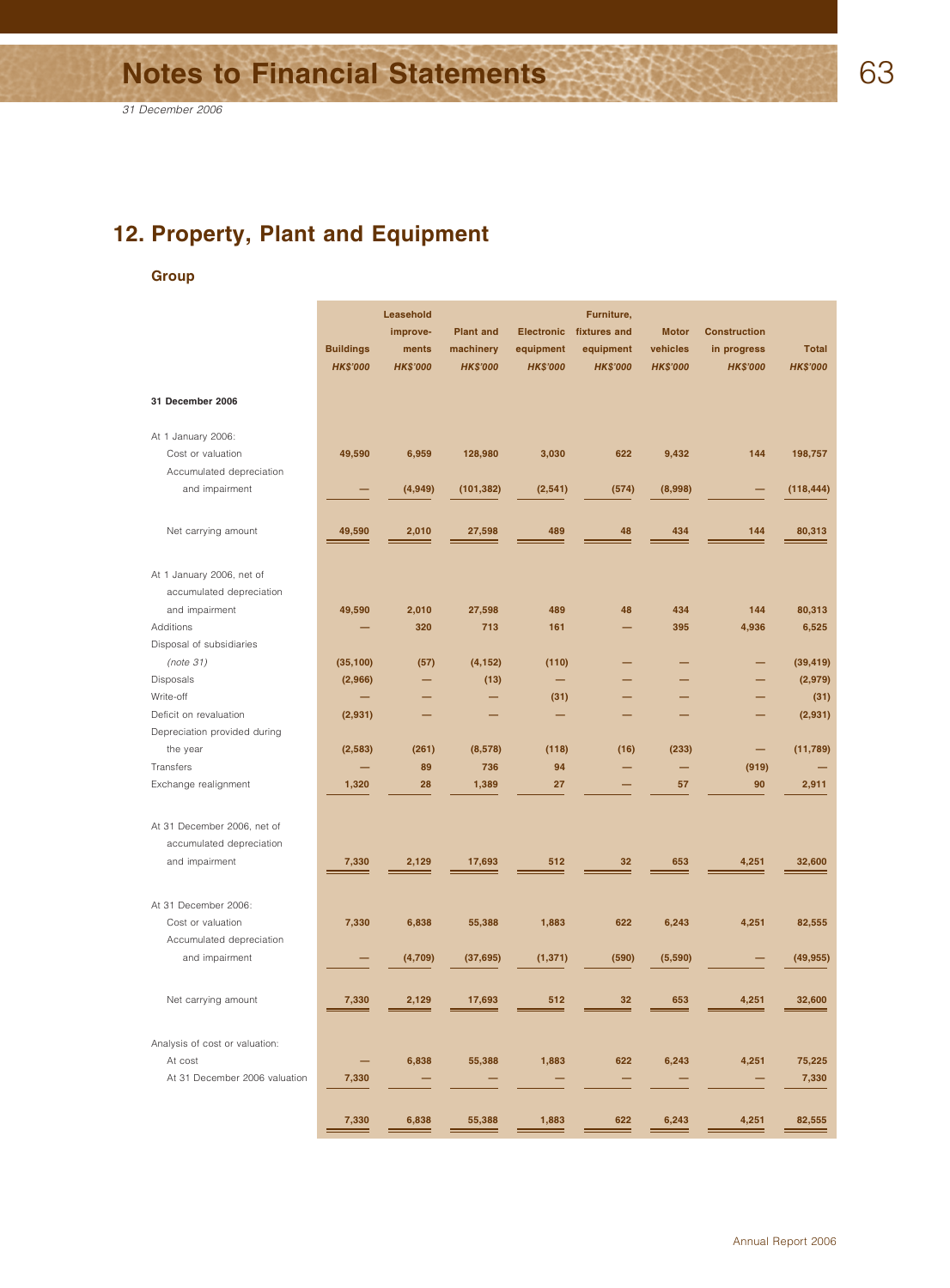### 12. Property, Plant and Equipment (Continued)

**Group** 

|                                                         | <b>Buildings</b><br>HK\$'000 | Leasehold<br>improve-<br>ments<br>HK\$'000 | Plant and<br>machinery<br>HK\$'000 | Electronic<br>equipment<br>HK\$'000 | Furniture,<br>fixtures and<br>equipment<br>HK\$'000 | Motor<br>vehicles<br>HK\$'000 | Construction<br>in progress<br>HK\$'000 | Total<br>HK\$'000 |
|---------------------------------------------------------|------------------------------|--------------------------------------------|------------------------------------|-------------------------------------|-----------------------------------------------------|-------------------------------|-----------------------------------------|-------------------|
| 31 December 2005                                        |                              |                                            |                                    |                                     |                                                     |                               |                                         |                   |
| At 1 January 2005:                                      |                              |                                            |                                    |                                     |                                                     |                               |                                         |                   |
| Cost or valuation                                       | 48,840                       | 6,608                                      | 125,486                            | 2,927                               | 570                                                 | 10,173                        | 739                                     | 195,343           |
| Accumulated depreciation<br>and impairment              |                              | (4,633)                                    | (93, 860)                          | (2, 335)                            | (533)                                               | (9, 426)                      |                                         | (110, 787)        |
| Net carrying amount                                     | 48,840                       | 1,975                                      | 31,626                             | 592                                 | 37                                                  | 747                           | 739                                     | 84,556            |
|                                                         |                              |                                            |                                    |                                     |                                                     |                               |                                         |                   |
| At 1 January 2005, net of                               |                              |                                            |                                    |                                     |                                                     |                               |                                         |                   |
| accumulated depreciation and<br>impairment              | 48,840                       | 1,975                                      | 31,626                             | 592                                 | 37                                                  | 747                           | 739                                     | 84,556            |
| Additions                                               | $\overline{\phantom{0}}$     | 101                                        | 297                                | $\hbox{9}$                          | 33                                                  |                               | 547                                     | 987               |
| Disposals                                               | (2,869)                      | (14)                                       | (98)                               |                                     |                                                     | (10)                          | (168)                                   | (3, 159)          |
| Write-off                                               | (420)                        | (75)                                       | (77)                               | (9)                                 |                                                     |                               |                                         | (581)             |
| Surplus on revaluation                                  | 1,796                        | $\overline{\phantom{0}}$                   | -                                  |                                     |                                                     |                               |                                         | 1,796             |
| Depreciation provided during                            |                              |                                            |                                    |                                     |                                                     |                               |                                         |                   |
| the year                                                | (3, 233)                     | (284)                                      | (5,879)                            | (148)                               | (22)                                                | (341)                         |                                         | (9,907)           |
| Transfers                                               |                              | 124                                        | 833                                | 27                                  |                                                     |                               | (984)                                   |                   |
| Transfer from investment                                |                              |                                            |                                    |                                     |                                                     |                               |                                         |                   |
| properties                                              | 4,492                        |                                            |                                    |                                     |                                                     |                               |                                         | 4,492             |
| Exchange realignment                                    | 984                          | 183                                        | 896                                | 18                                  |                                                     | 38                            | 10                                      | 2,129             |
| At 31 December 2005, net of<br>accumulated depreciation |                              |                                            |                                    |                                     |                                                     |                               |                                         |                   |
| and impairment                                          | 49.590                       | 2,010                                      | 27,598                             | 489                                 | 48                                                  | 434                           | 144                                     | 80,313            |
|                                                         |                              |                                            |                                    |                                     |                                                     |                               |                                         |                   |
| At 31 December 2005:                                    |                              |                                            |                                    |                                     |                                                     |                               |                                         |                   |
| Cost or valuation                                       | 49,590                       | 6,959                                      | 128,980                            | 3,030                               | 622                                                 | 9,432                         | 144                                     | 198,757           |
| Accumulated depreciation                                |                              |                                            |                                    |                                     |                                                     |                               |                                         |                   |
| and impairment                                          |                              | (4,949)                                    | (101, 382)                         | (2, 541)                            | (574)                                               | (8,998)                       |                                         | (118, 444)        |
| Net carrying amount                                     | 49,590                       | 2,010                                      | 27,598                             | 489                                 | 48                                                  | 434                           | 144                                     | 80,313            |
| Analysis of cost or valuation:                          |                              |                                            |                                    |                                     |                                                     |                               |                                         |                   |
| At cost                                                 |                              | 6,959                                      | 128,980                            | 3,030                               | 622                                                 | 9,432                         | 144                                     | 149,167           |
| At 31 December 2005 valuation                           | 49,590                       |                                            |                                    |                                     |                                                     |                               |                                         | 49,590            |
|                                                         |                              |                                            |                                    |                                     |                                                     |                               |                                         |                   |
|                                                         | 49,590                       | 6,959                                      | 128,980                            | 3,030                               | 622                                                 | 9,432                         | 144                                     | 198,757           |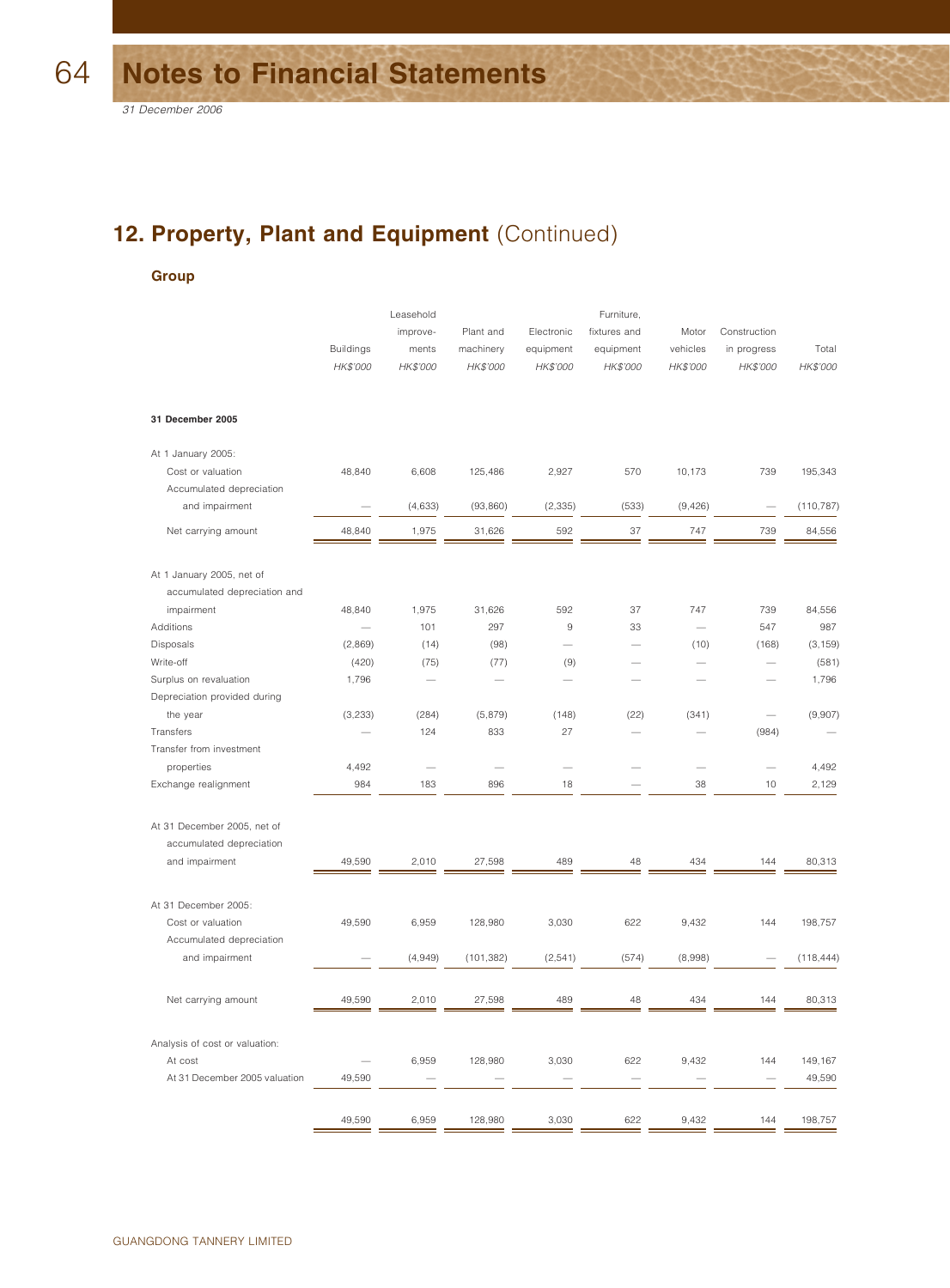### 12. Property, Plant and Equipment (Continued)

### **Company**

|                                                                 | Furniture,<br>fixtures and<br>equipment<br><b>HK\$'000</b> |
|-----------------------------------------------------------------|------------------------------------------------------------|
| 31 December 2006                                                |                                                            |
| At 1 January 2006:                                              |                                                            |
| Cost<br>Accumulated depreciation                                | 326<br>(281)                                               |
| Net carrying amount                                             | 45                                                         |
| At 1 January 2006, net of accumulated depreciation<br>Additions | 45                                                         |
| Depreciation provided during the year                           | (13)                                                       |
| At 31 December 2006, net of accumulated depreciation            | 32                                                         |
| At 31 December 2006:                                            |                                                            |
| Cost<br>Accumulated depreciation                                | 326<br>(294)                                               |
| Net carrying amount                                             | 32                                                         |
| 31 December 2005                                                |                                                            |
| At 1 January 2005:                                              |                                                            |
| Cost                                                            | 293                                                        |
| Accumulated depreciation                                        | (262)                                                      |
| Net carrying amount                                             | 31                                                         |
| At 1 January 2005, net of accumulated depreciation              | 31                                                         |
| Additions<br>Depreciation provided during the year              | 33<br>(19)                                                 |
|                                                                 |                                                            |
| At 31 December 2005, net of accumulated depreciation            | 45                                                         |
| At 31 December 2005:                                            |                                                            |
| Cost<br>Accumulated depreciation                                | 326<br>(281)                                               |
|                                                                 |                                                            |
| Net carrying amount                                             | 45                                                         |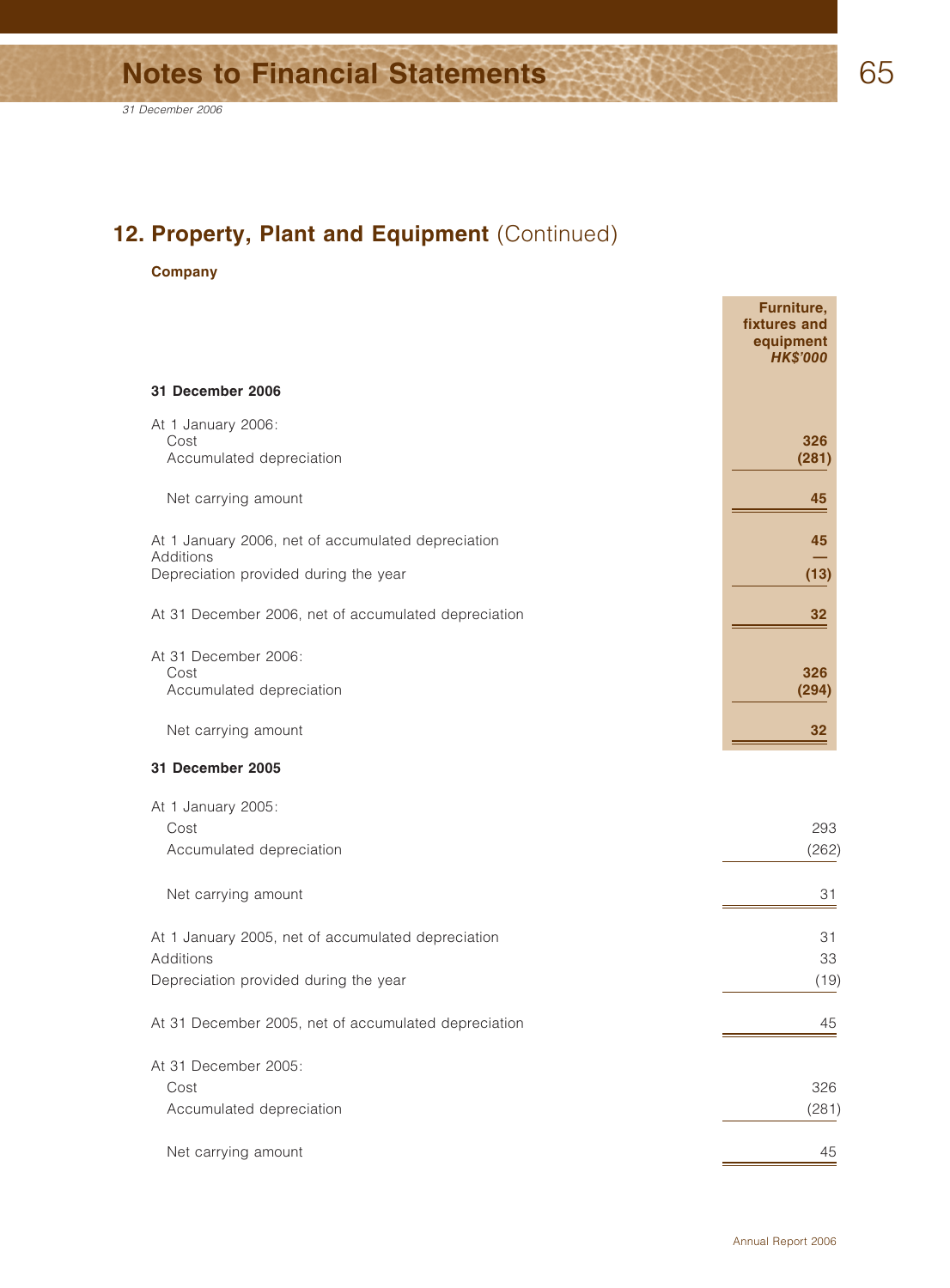### 12. Property, Plant and Equipment (Continued)

As at 31 December 2006, the Group's buildings were individually revalued by Greater China Appraisal Limited, independent professionally qualified valuers, at an aggregate open market value of HK\$7,330,000 (2005: HK\$49,590,000) based on their existing use, with a net revaluation deficit of HK\$2,931,000 (2005: surplus of HK\$1,796,000), including a revaluation deficit of HK\$2,838,000 (2005: surplus of HK\$1,876,000) charged to property revaluation reserve (note 30) and a revaluation deficit of HK\$93,000 (2005: HK\$80,000) charged to the consolidated income statement (note 6) in the current year.

Had these buildings of the Group been carried at historical cost less accumulated depreciation and impairment losses, their carrying amounts as at 31 December 2006 would have been approximately HK\$3,742,000 (2005: HK\$37,231,000).

At 31 December 2006, certain of the plant and machinery of a subsidiary of the Group of HK\$3,680,000 (2005: HK\$5,245,000) was pledged to secure general banking facilities granted to the Group (note 36).

At 31 December 2005, certain of the buildings of a subsidiary of the Group of HK\$7,590,000 were pledged to secure general banking facilities granted to the Group (note 36). During the year, the pledge over those buildings was released.

### 13. Investment Property

| <b>Notes</b>                                      | 2006<br><b>HK\$'000</b> | 2005<br>HK\$'000 |
|---------------------------------------------------|-------------------------|------------------|
| Carrying amount at 1 January                      | 2,280                   | 6,740            |
| Changes in fair value of investment property<br>6 | (95)                    |                  |
| Transfer to owner-occupied property<br>12         |                         | (4, 492)         |
| Exchange realignment                              |                         | 32               |
| Carrying amount at 31 December                    | 2,185                   | 2,280            |

The Group's investment property is situated in Mainland China and is held under medium term leases. At 31 December 2006, an amount of HK\$2,185,000 (2005: HK\$2,280,000) included in the Group's investment property in respect of which the building ownership certificate was in the process of being obtained.

The Group's investment property was revalued on 31 December 2006 by Greater China Appraisal Limited at HK\$2,185,000 (2005: HK\$2,280,000) on an open market, existing use basis. The investment property is leased to third parties under operating leases, further summary details of which are included in note 33(a) to the financial statements.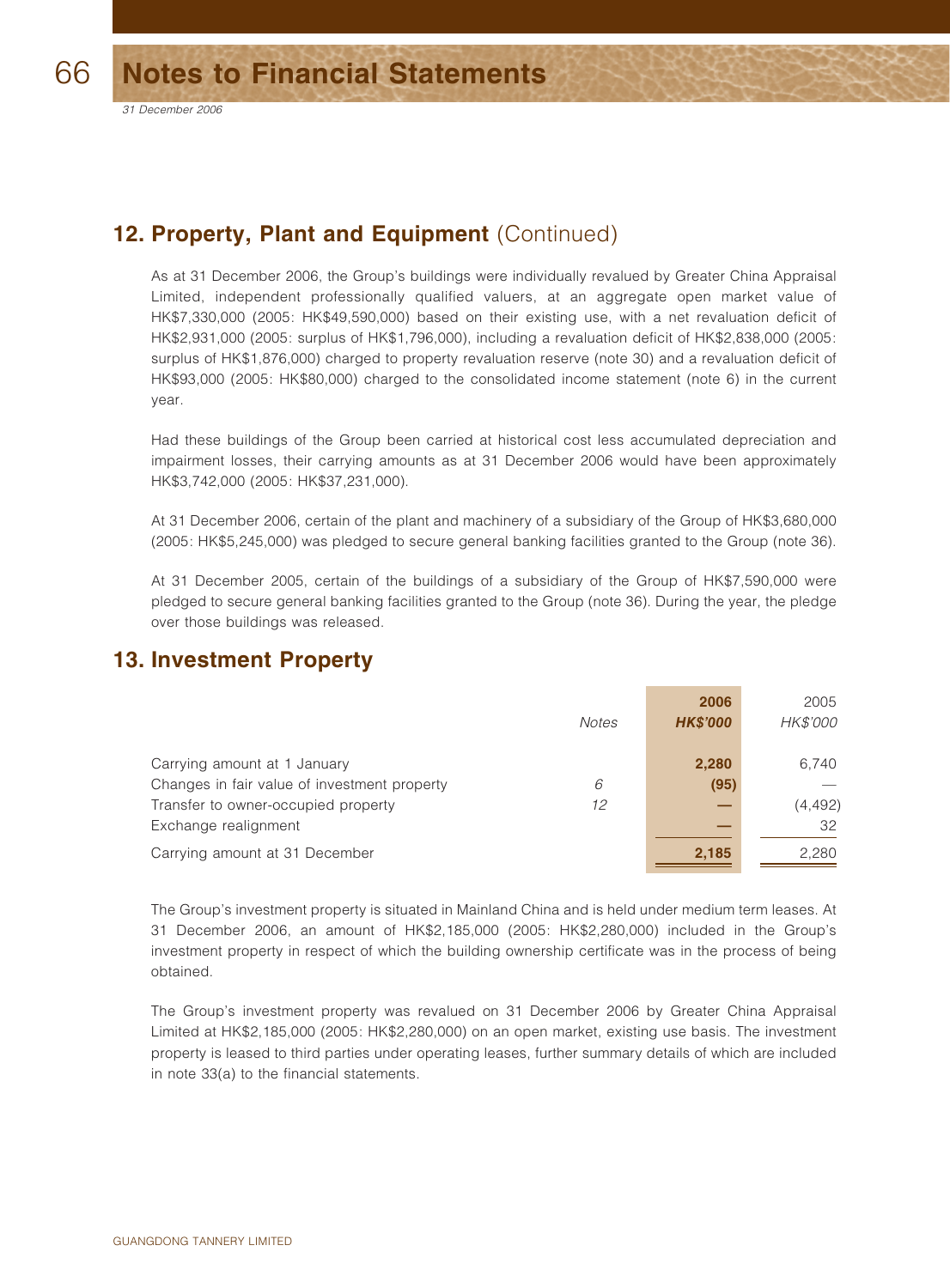### 14. Prepaid Land Lease Payments

|                                                                   | <b>Group</b>    |          |
|-------------------------------------------------------------------|-----------------|----------|
|                                                                   | 2006            | 2005     |
|                                                                   | <b>HK\$'000</b> | HK\$'000 |
|                                                                   |                 |          |
| Carrying amount at 1 January                                      | 3,825           | 3,828    |
| Recognised during the year (note $6$ )                            | (79)            | (93)     |
| Exchange realignment                                              |                 | 90       |
| Disposal of subsidiaries (note 31)                                | (3,746)         |          |
|                                                                   |                 |          |
| Carrying amount at 31 December                                    |                 | 3,825    |
| Current portion included in receivables, prepayments and deposits |                 | (93)     |
|                                                                   |                 |          |
| Non-current portion                                               |                 | 3.732    |

The leasehold land was held under a medium term lease and was situated in Mainland China.

### 15. Interests in Subsidiaries

|                          | <b>Company</b>  |            |
|--------------------------|-----------------|------------|
|                          | 2005<br>2006    |            |
|                          | <b>HK\$'000</b> | HK\$'000   |
|                          |                 |            |
| Unlisted shares, at cost | 173,428         | 165,465    |
| Loans to subsidiaries    | 333,514         | 327,457    |
| Loans from subsidiaries  | (80, 578)       | (72, 694)  |
|                          |                 |            |
|                          | 426,364         | 420,228    |
| Impairment               | (272, 295)      | (271, 581) |
|                          |                 |            |
|                          | 154,069         | 148,647    |

Included in the loans to subsidiaries are unsecured loans of HK\$85,198,000 (2005: HK\$81,855,000), which bear interest at rates ranging from 4.15% to 8.5% (2005: 3.8% to 8.5%) per annum and have no fixed terms of repayment. The remaining loans to subsidiaries are unsecured, interest-free and have no fixed terms of repayment. In the opinion of the Company's directors, these advances are considered as quasi-equity loans to the subsidiaries.

The loans from subsidiaries are unsecured, interest-free and have no fixed terms of repayment.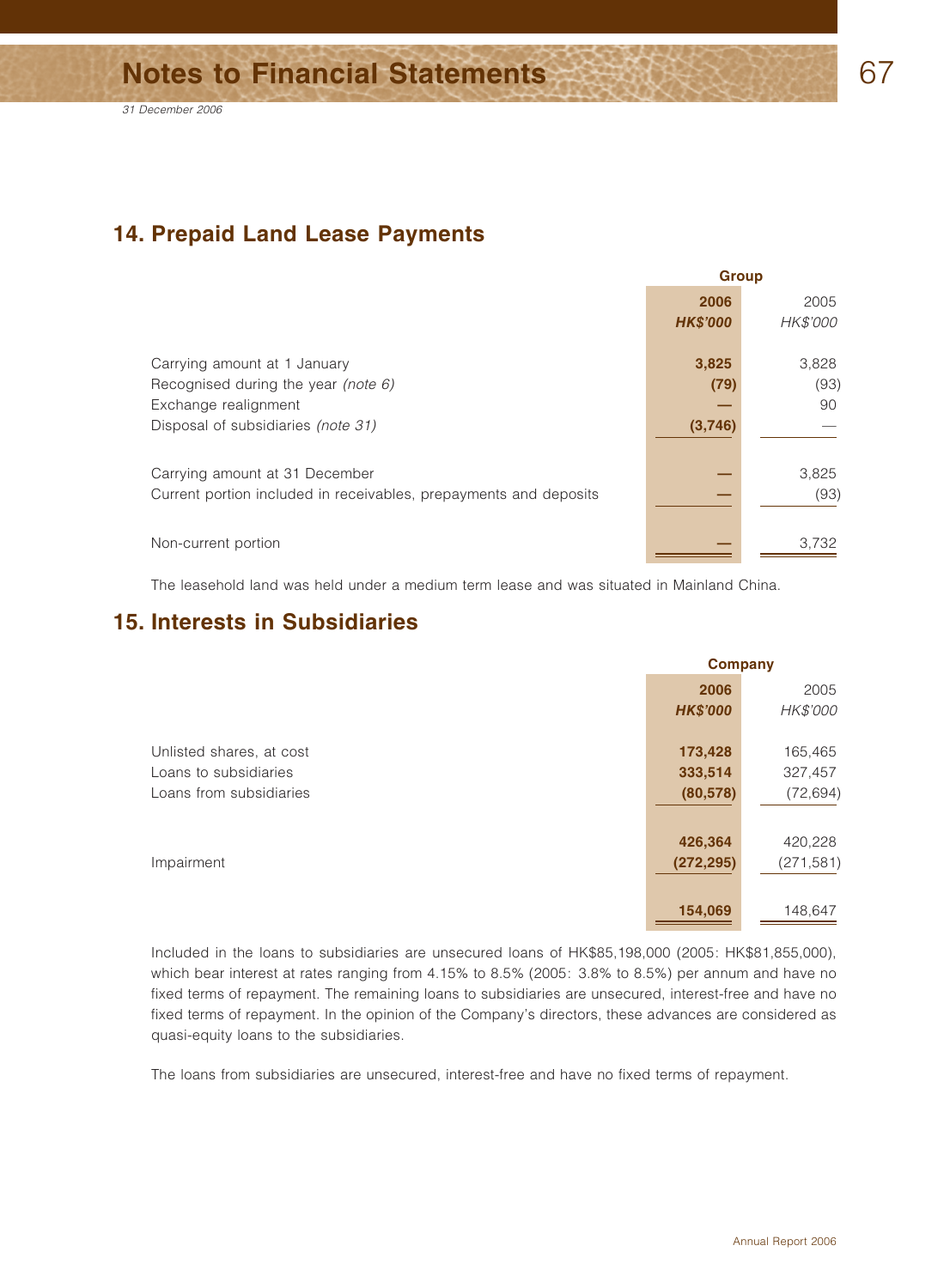### 15. Interests in Subsidiaries (Continued)

Particulars of the subsidiaries are as follows:

| Name                                                      | Place of<br>incorporation/<br>registration and<br>operations | Nominal value of<br>issued ordinary/<br>registered share<br>capital |               | Percentage of<br>equity attributable<br>to the Company | <b>Principal activities</b>                                                           |
|-----------------------------------------------------------|--------------------------------------------------------------|---------------------------------------------------------------------|---------------|--------------------------------------------------------|---------------------------------------------------------------------------------------|
|                                                           |                                                              |                                                                     | <b>Direct</b> | Indirect                                               |                                                                                       |
| Crown South (Hong Kong)<br>Limited                        | Hong Kong                                                    | <b>HK\$2</b>                                                        |               | 100                                                    | Dormant                                                                               |
| Gastor Enterprises Limited                                | <b>British Virgin Islands</b>                                | <b>US\$150</b>                                                      | 100           | $\overline{\phantom{0}}$                               | Investment holding                                                                    |
| Gold Star Assets Limited                                  | Hong Kong                                                    | <b>HK\$2</b>                                                        |               | 100                                                    | Investment holding                                                                    |
| Harbour Hill International Limited                        | Hong Kong                                                    | HK\$1,000,000                                                       | 100           |                                                        | Dormant                                                                               |
| Jadeford Investments Limited                              | <b>British Virgin Islands</b>                                | <b>US\$1</b>                                                        | 100           |                                                        | Dormant                                                                               |
| Qingdao Nanhai Tannery Co.,<br>$Ltd.*$                    | Mainland China                                               | US\$2,500,000                                                       | 100           |                                                        | Dormant                                                                               |
| Sun Po (Hong Kong) Leather<br>Ware Company Limited        | Hong Kong                                                    | <b>HK\$2</b>                                                        |               | 100                                                    | Property investment                                                                   |
| Team Up Profits Limited                                   | <b>British Virgin Islands</b>                                | <b>US\$1</b>                                                        | 100           | $\overline{\phantom{0}}$                               | Investment holding                                                                    |
| Time Wise Profits Limited                                 | <b>British Virgin Islands</b>                                | <b>US\$1</b>                                                        | 100           |                                                        | Dormant                                                                               |
| Vermont Property Limited                                  | <b>British Virgin Islands</b>                                | <b>US\$1</b>                                                        | 100           | $\overline{\phantom{0}}$                               | Investment holding                                                                    |
| Xuzhou Gangwei Leather Co.,<br>$Ltd.$ <sup>+</sup>        | Mainland China                                               | RMB18,000,000                                                       | 100           |                                                        | Processing of<br>cowhides, leather<br>trading and lessor<br>of plant and<br>machinery |
| Xuzhou Nanhai Leather Factory<br>$Co., Ltd.$ <sup>+</sup> | Mainland China                                               | RMB20,000,000                                                       | 100           |                                                        | Processing of<br>cowhides and<br>leather trading                                      |

Registered as wholly-foreign-owned enterprises under PRC law.

# This is a Sino-foreign co-operative joint venture. Pursuant to the joint venture agreement, the registered capital of Qingdao Nanhai Tannery Co., Ltd. (''Qingdao Tannery'') was solely contributed by the Company. The PRC joint venture partner contributed its plant and equipment for the operations of Qingdao Tannery. The Company is entitled to all its distributable profits after the payment of an agreed annual fee to the PRC joint venture partner. In the event of liquidation, the initial injected assets will be distributed to the respective original contributors and thereafter, any remaining surplus will vest with the Company.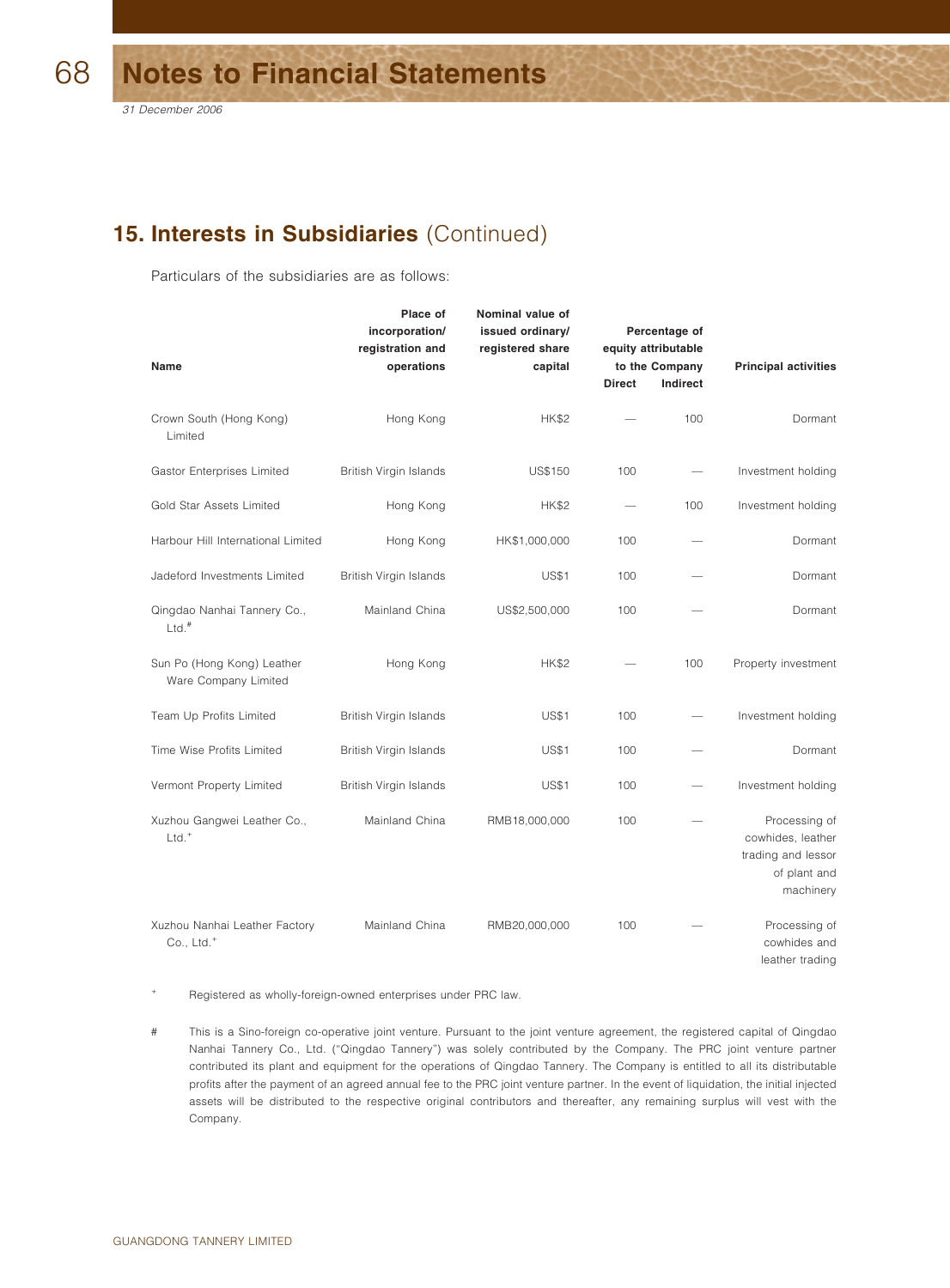### 16. Interest in an Associate

|                      | <b>Group</b>    |          |
|----------------------|-----------------|----------|
|                      | 2006            | 2005     |
|                      | <b>HK\$'000</b> | HK\$'000 |
|                      |                 |          |
| Share of net assets  |                 |          |
| Loan to an associate | 2,348           | 5,465    |
|                      |                 |          |
|                      | 2,348           | 5,465    |
| Impairment           | (1, 129)        | (1, 129) |
|                      |                 |          |
|                      | 1,219           | 4,336    |

The loan to an associate is unsecured, interest-free and has no fixed terms of repayment. The carrying amount of this amount approximates to its fair value.

The associate held interests in land use rights in the PRC. In prior years, the recoverable amount of the amount due from the associate was uncertain and a full provision for impairment was made as at 31 December 2004. In 2005, the associate, through its wholly-owned subsidiaries, entered into a sale and purchase agreement to dispose of its interests in land use rights. Accordingly, a reversal of provision for the loan to an associate of HK\$6,141,000 was credited to the consolidated income statement during the year ended 31 December 2005.

Particulars of the associate, which is a corporation are as follows:

|                            |                                      |                           | Percentage<br>of ownership            |                           |
|----------------------------|--------------------------------------|---------------------------|---------------------------------------|---------------------------|
| Name                       | Particulars of issued<br>shares held | Place of<br>incorporation | interest attributable<br>to the Group | <b>Principal activity</b> |
| Essential Holdings Limited | Ordinary shares of<br>US\$1 each     | British Virgin Islands    | 32%                                   | Investment holding        |

The Group has discontinued the recognition of its share of losses of the associate because the share of losses of the associate exceeded the Group's interest in the associate. The Group's unrecognised share of losses of this associate cumulatively was HK\$1,312,000 (2005: HK\$1,129,000) as at 31 December 2006.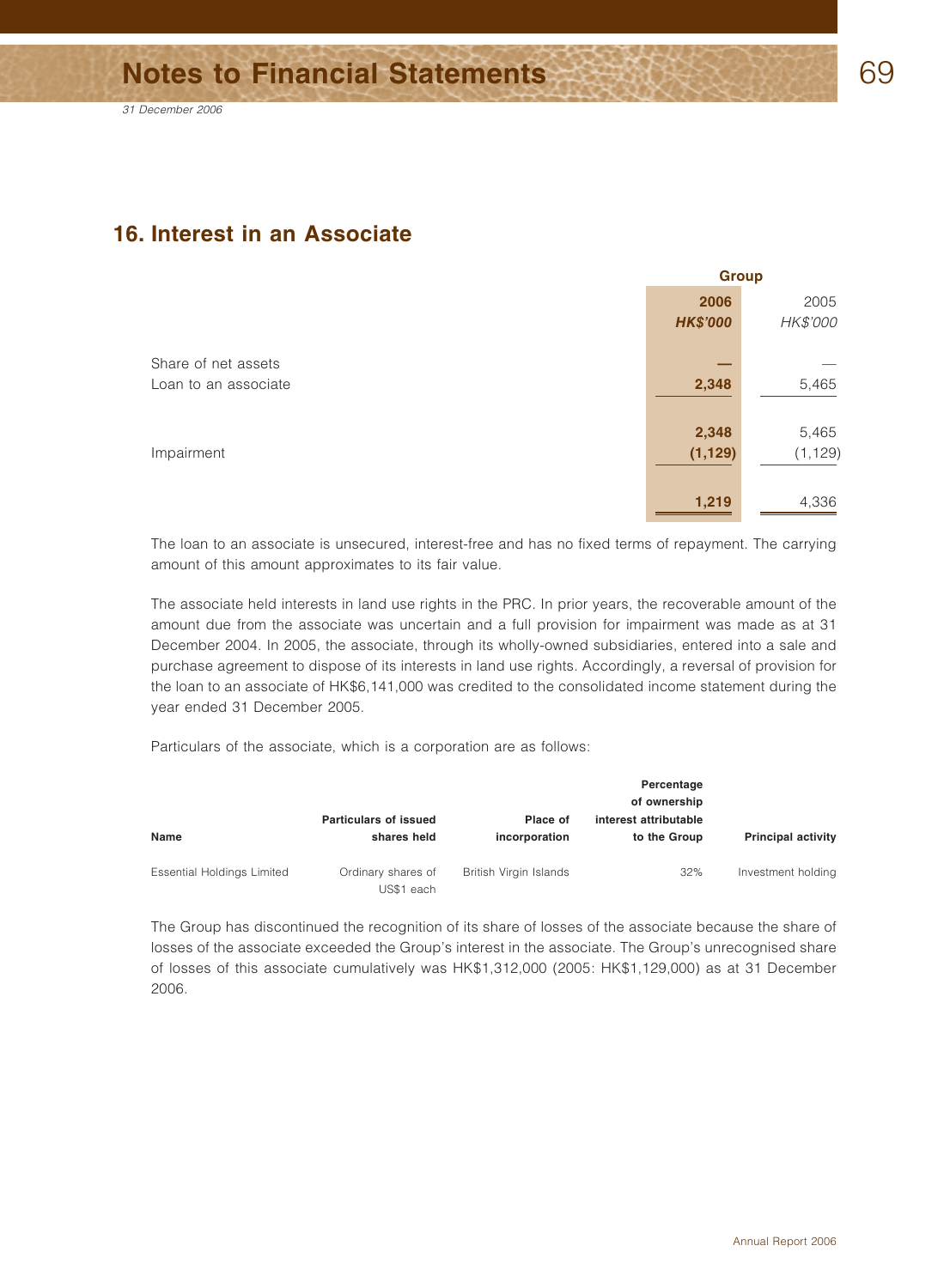### 16. Interest in an Associate (Continued)

The following table illustrates the financial information of the Group's associate extracted from its unaudited management accounts:

|               | 2006            | 2005     |
|---------------|-----------------|----------|
|               | <b>HK\$'000</b> | HK\$'000 |
|               |                 |          |
| Assets        | 3,651           | 19,986   |
| Liabilities   | 7,751           | 23,512   |
| Revenues      |                 |          |
| (Loss)/profit | (557)           | 18,819   |

### 17. Inventories

|                  |                 | <b>Group</b> |  |
|------------------|-----------------|--------------|--|
|                  | 2006            | 2005         |  |
|                  | <b>HK\$'000</b> | HK\$'000     |  |
|                  |                 |              |  |
| Raw materials    | 70,885          | 45,752       |  |
| Work in progress | 108,470         | 51,306       |  |
| Finished goods   | 30,721          | 25,410       |  |
|                  |                 |              |  |
|                  | 210,076         | 122,468      |  |

### 18. Receivables, Prepayments and Deposits

As at 31 December 2006, included in the Group's receivables, prepayments and deposits are trade and bills receivables with a net balance of HK\$65,880,000 (2005: HK\$86,414,000) due from the Group's customers.

The Group's trading terms with customers are mainly on credit, except for new customers, where payment in advance is normally required. Invoices are normally payable within 30 days of issuance, except for certain well-established customers, where the terms are extended to two to three months. Each customer has a maximum credit limit. The Group seeks to maintain tight control over its outstanding receivables in order to minimise credit risk. Overdue balances are reviewed regularly by senior management. In view of the aforementioned and the fact that the Group's trade receivables relate to a large number of diversified customers, there is no significant concentration of credit risk. Trade receivables are non-interest-bearing.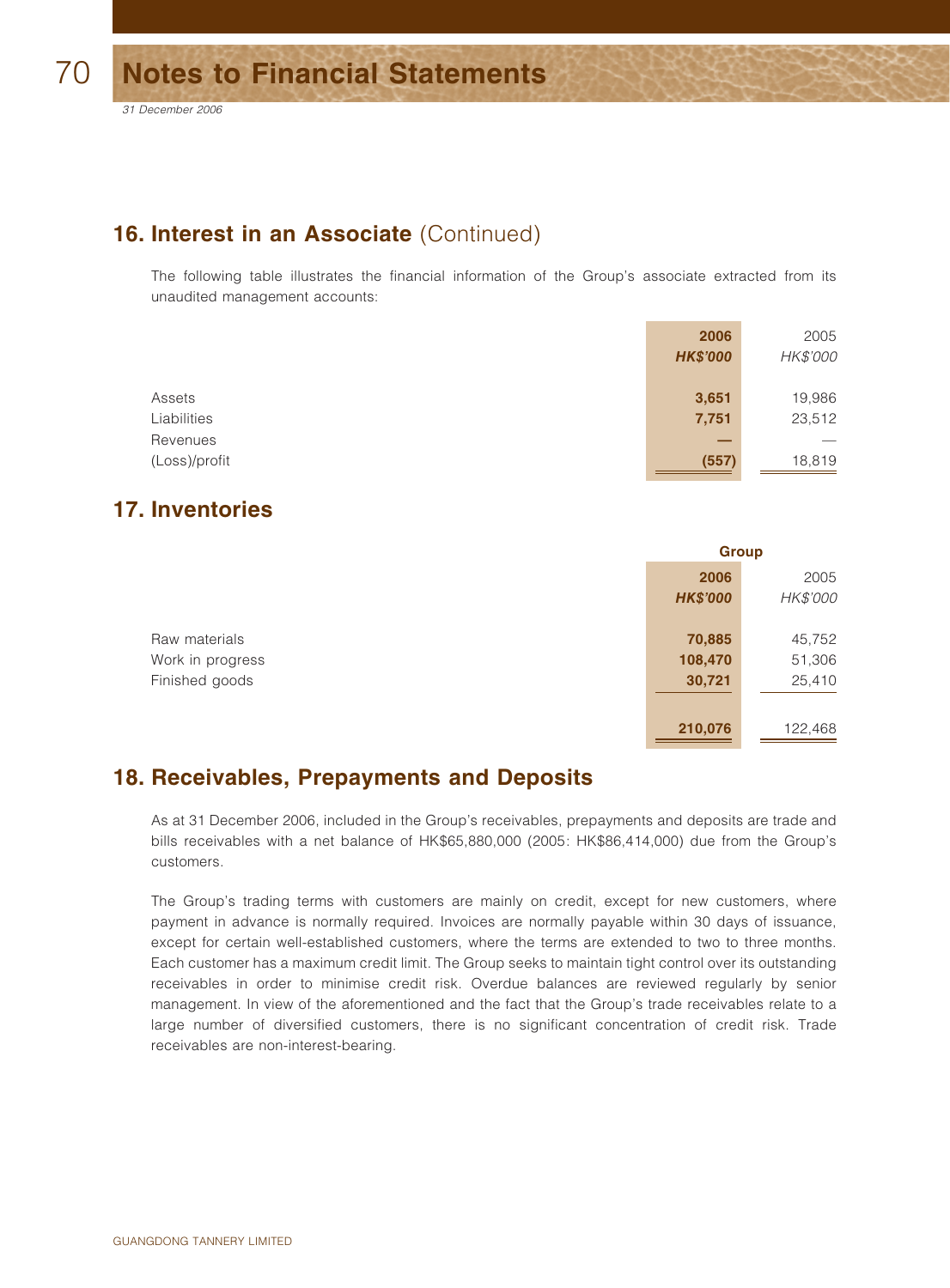### 18. Receivables, Prepayments and Deposits (Continued)

As at 31 December 2006, the aged analysis of the Group's trade and bills receivables, based on the payment due date, is as follows:

|                | <b>Group</b>    |          |
|----------------|-----------------|----------|
|                | 2006<br>2005    |          |
|                | <b>HK\$'000</b> | HK\$'000 |
|                |                 |          |
| Within 1 month | 62,097          | 82,376   |
| 1 to 3 months  | 2,401           | 2,486    |
| 3 to 6 months  | 553             | 170      |
| Over 6 months  | 2,251           | 4,373    |
|                |                 |          |
|                | 67,302          | 89,405   |
| Impairment     | (1, 422)        | (2,991)  |
|                |                 |          |
|                | 65,880          | 86,414   |

At 31 December 2005, bills receivable of approximately HK\$22,485,000 was pledged to secure the general banking facilities granted to the Group (note 36). During the year, the pledge over those bills receivable was released.

### 19. Loan to an Officer

Loan to an officer, disclosed pursuant to Section 161B of the Hong Kong Companies Ordinance, is as follows:

### Group and Company

| <b>Name</b>                                         | Terms of the loan                                                                                              | <b>31 December</b><br>2006<br><b>HK\$'000</b> | <b>Maximum</b><br>amount<br>outstanding<br>during the year<br>HK\$'000 | 1 January<br>2006<br>HK\$'000 |
|-----------------------------------------------------|----------------------------------------------------------------------------------------------------------------|-----------------------------------------------|------------------------------------------------------------------------|-------------------------------|
| Ms. Chan Miu Ting<br>(Former Company)<br>Secretary) | Secured by her<br>property, bears<br>interest at 5% per<br>annum and is<br>repayable by monthly<br>instalments |                                               | 873                                                                    | 873                           |

The loan is a staff housing loan used by Ms. Chan Miu Ting, a former Company Secretary of the Group, to purchase a flat as her main residence. During the year, the interest income earned from the officer amounted to HK\$18,000 (2005: HK\$45,000) (note 35(a)(v)).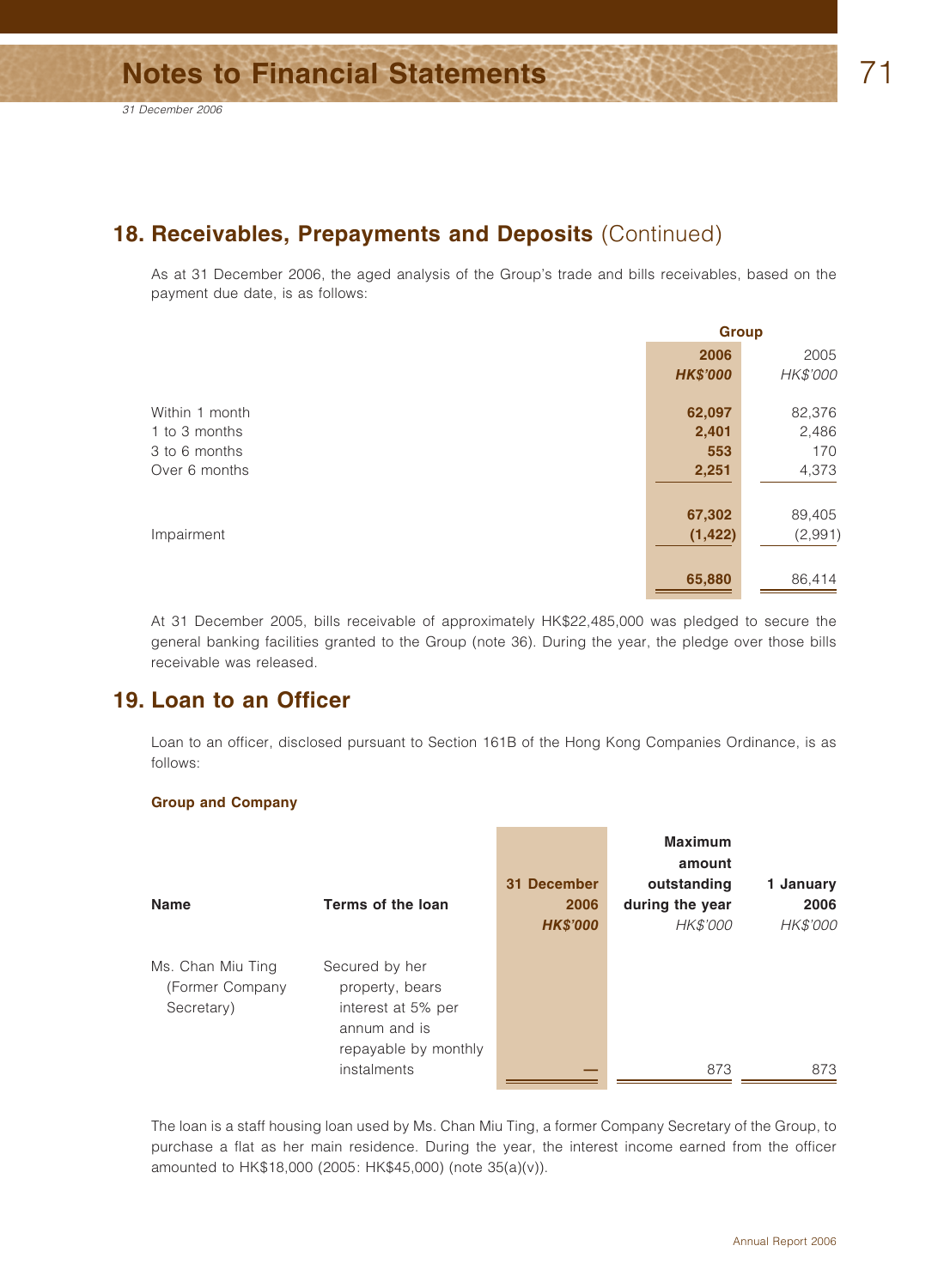## 20. Cash and Cash Equivalents and Pledged and Frozen Bank **Balances**

|                              | <b>Group</b>    |          | <b>Company</b>  |          |
|------------------------------|-----------------|----------|-----------------|----------|
|                              | 2006            | 2005     | 2006            | 2005     |
|                              | <b>HK\$'000</b> | HK\$'000 | <b>HK\$'000</b> | HK\$'000 |
|                              |                 |          |                 |          |
| Cash and bank balances       | 41,536          | 55,914   | 9,941           | 4,618    |
| Time deposits                | 12,888          | 13,918   |                 |          |
|                              |                 |          |                 |          |
|                              | 54,424          | 69,832   | 9,941           | 4,618    |
|                              |                 |          |                 |          |
| Less: Pledged bank balances* | (12,888)        | (4,900)  |                 |          |
| Frozen bank balances**       |                 | (9,018)  |                 |          |
|                              |                 |          |                 |          |
|                              | (12, 888)       | (13,918) |                 |          |
|                              |                 |          |                 |          |
| Cash and cash equivalents    | 41,536          | 55,914   | 9,941           | 4,618    |
|                              |                 |          |                 |          |

\* These bank balances were pledged to banks for banking facilities granted (note 36).

\*\* These bank balances held by a former subsidiary of the Company were frozen by the PRC authorities.

Cash at bank earns interest at floating rates based on daily bank deposits rates. The carrying amounts of the cash and bank balances and pledged and frozen bank balances approximate to their fair values.

At the balance sheet date, the cash and bank balances of the Group denominated in Renminbi (''RMB'') amounted to HK\$43,575,000 (2005: HK\$63,386,000). The RMB is not freely convertible into other currencies; however, under Mainland China's Foreign Exchange Control Regulations and Administration of Settlement, Sale and Payment of Foreign Exchange Regulations, the Group is permitted to exchange RMB for other currencies through banks authorised to conduct foreign exchange business.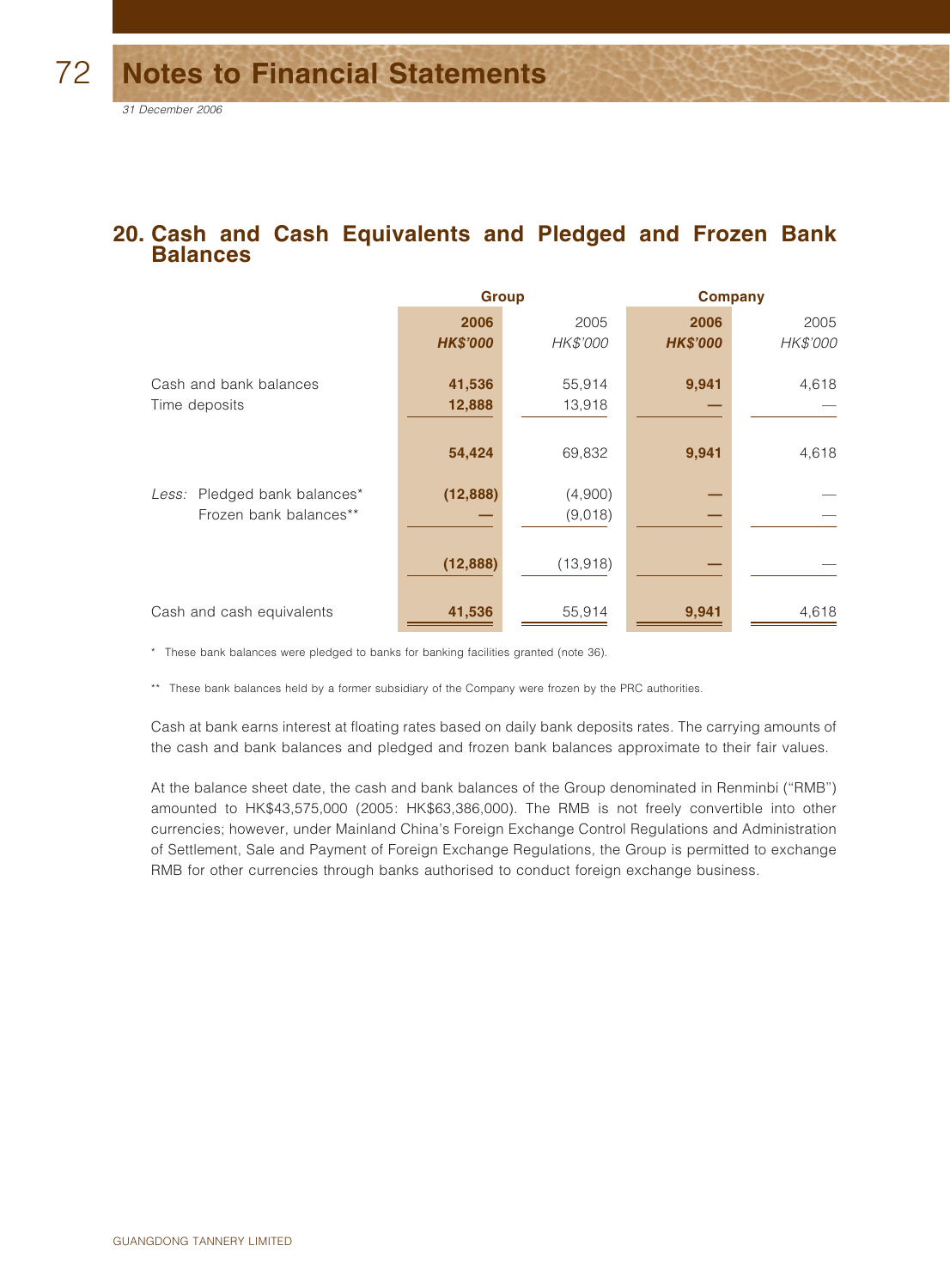# Notes to Financial Statements 73

## 21. Trade and Bills Payables

As at 31 December 2006, the aged analysis of the Group's trade and bills payable, based on the payment due date, is as follows:

|                 | <b>Group</b>    |          |  |
|-----------------|-----------------|----------|--|
|                 | 2006            | 2005     |  |
|                 | <b>HK\$'000</b> | HK\$'000 |  |
|                 |                 |          |  |
| Within 3 months | 25,420          | 21,130   |  |
| 3 to 6 months   | 21,776          | 1,229    |  |
| 6 to 12 months  | 796             | 292      |  |
| Over 12 months  | 3,411           | 3,472    |  |
|                 |                 |          |  |
|                 | 51,403          | 26,123   |  |

The trade and bills payable of the Group are non-interest-bearing and are normally settled on 60 to 90 day terms. Other payables and accruals of the Group and the Company are non-interest-bearing and have an average term of three months.

## 22. Interest-bearing Bank Borrowings

|                                      | 2006                                     |                 |                                  |                                       | 2005     |                    |
|--------------------------------------|------------------------------------------|-----------------|----------------------------------|---------------------------------------|----------|--------------------|
|                                      | <b>Effective</b><br>interest rate<br>(%) | <b>Maturity</b> | <b>Amount</b><br><b>HK\$'000</b> | Effective<br>interest rate<br>$(\% )$ | Maturity | Amount<br>HK\$'000 |
| <b>Current</b><br>Bank loan, secured | $LIBOR+1.0%$                             | 2007            | 15,451                           | N/A                                   | N/A      |                    |

As at 31 December 2006, the Group's bank loan is secured by certain of the Group's plant and machinery and the pledged bank deposits.

The carrying amount of the Group's bank borrowings approximate to its fair values.

### 23. Due to a PRC Joint Venture Partner

The Group's amount due to a PRC joint venture partner is unsecured, interest-free and has no fixed terms of repayment. The carrying amount of this amount approximates to its fair value.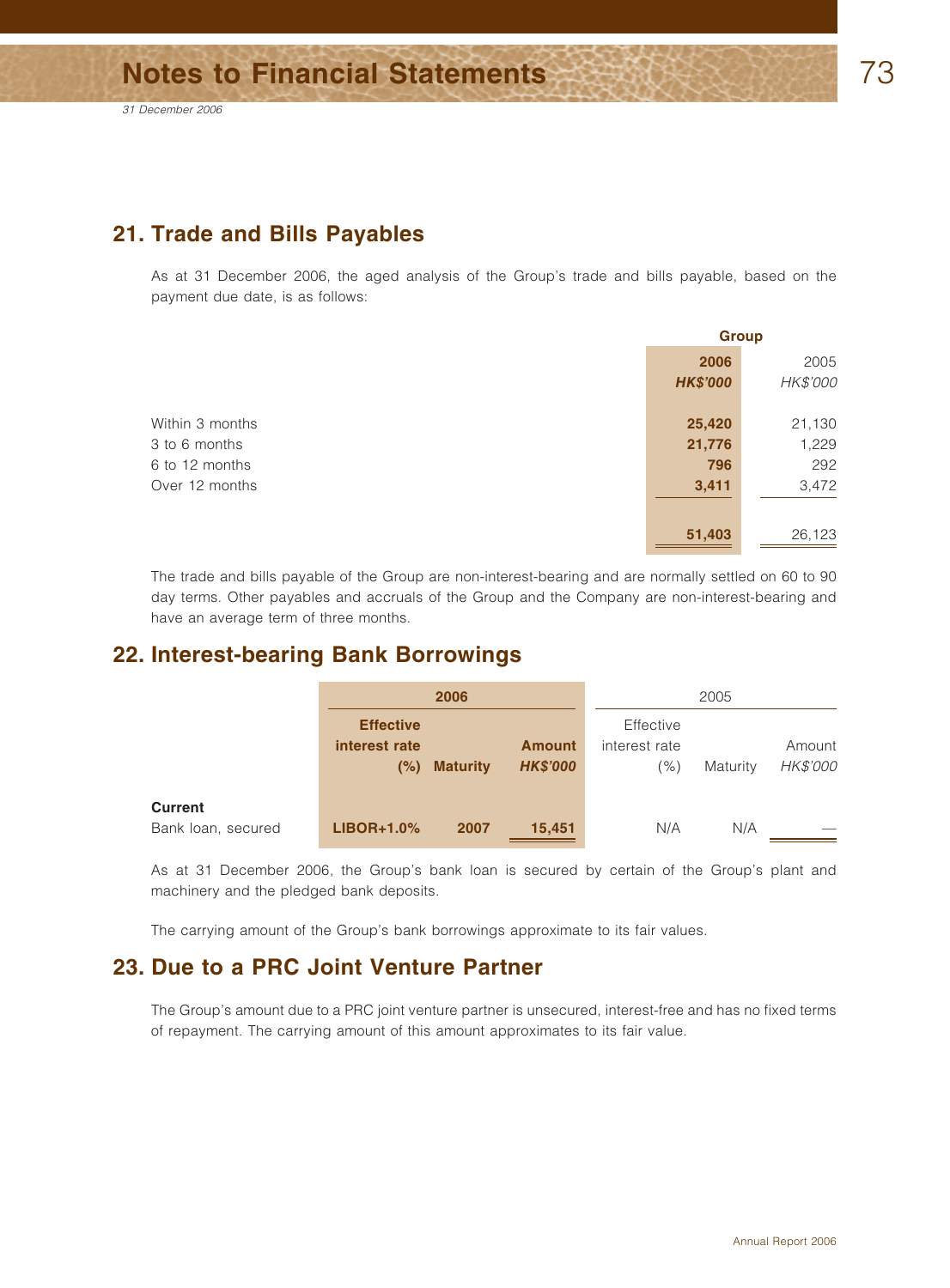## 24. Loans from the Immediate Holding Company

The Group's and the Company's loans represented unsecured loans of RMB20,000,000 (2005: RMB20,000,000) (equivalent to approximately HK\$19,908,000 (2005: HK\$19,226,000)) and HK\$10,350,000 (2005: HK\$10,350,000) advanced from GDH Limited (''GDH''), the Company's immediate holding company. The loans bore interest at an annual rate of 4.15% for the period from 1 January to 30 June 2006 and three-to-five-year benchmark lending rate announced by the People's Bank of China minus 1% thereafter (2005: 4.15%), and 3.8% for the period from 1 January 2006 to 30 June 2006 and 3-month HIBOR + 1% (2005: 3.8%) per annum thereafter, respectively, and were not repayable within one year from 31 December 2006.

The carrying values of the loans approximate to their fair values.

### 25. Loan from a Fellow Subsidiary

The Group's loan represented an unsecured loan of US\$7,000,000 (2005: US\$7,000,000) (equivalent to approximately HK\$54,600,000 (2005: HK\$54,600,000)) advanced from Guangdong Assets Management Limited (''Guangdong Assets Management''), a fellow subsidiary of the Company. The loan bore interest at an annual rate of 3.8% for the period from 1 January 2006 to 30 June 2006 and 3-month LIBOR + 1% (2005: 3.8%) per annum thereafter and was repayable on 31 December 2007.

The carrying value of the loan approximates to its fair value.

### 26. Provisions

#### **Group**

| Tax claim and tax<br>penalty by the | <b>Early termination</b><br>of a joint venture |           |
|-------------------------------------|------------------------------------------------|-----------|
| <b>PRC</b> authorities              | agreement                                      | Total     |
| HK\$'000                            | HK\$'000                                       | HK\$'000  |
| (Note a)                            | (Note b)                                       |           |
| 71.052                              | 3,063                                          | 74,115    |
| (71, 052)                           |                                                | (71, 052) |
|                                     | 99                                             | 99        |
|                                     | 3,162                                          | 3,162     |
|                                     |                                                |           |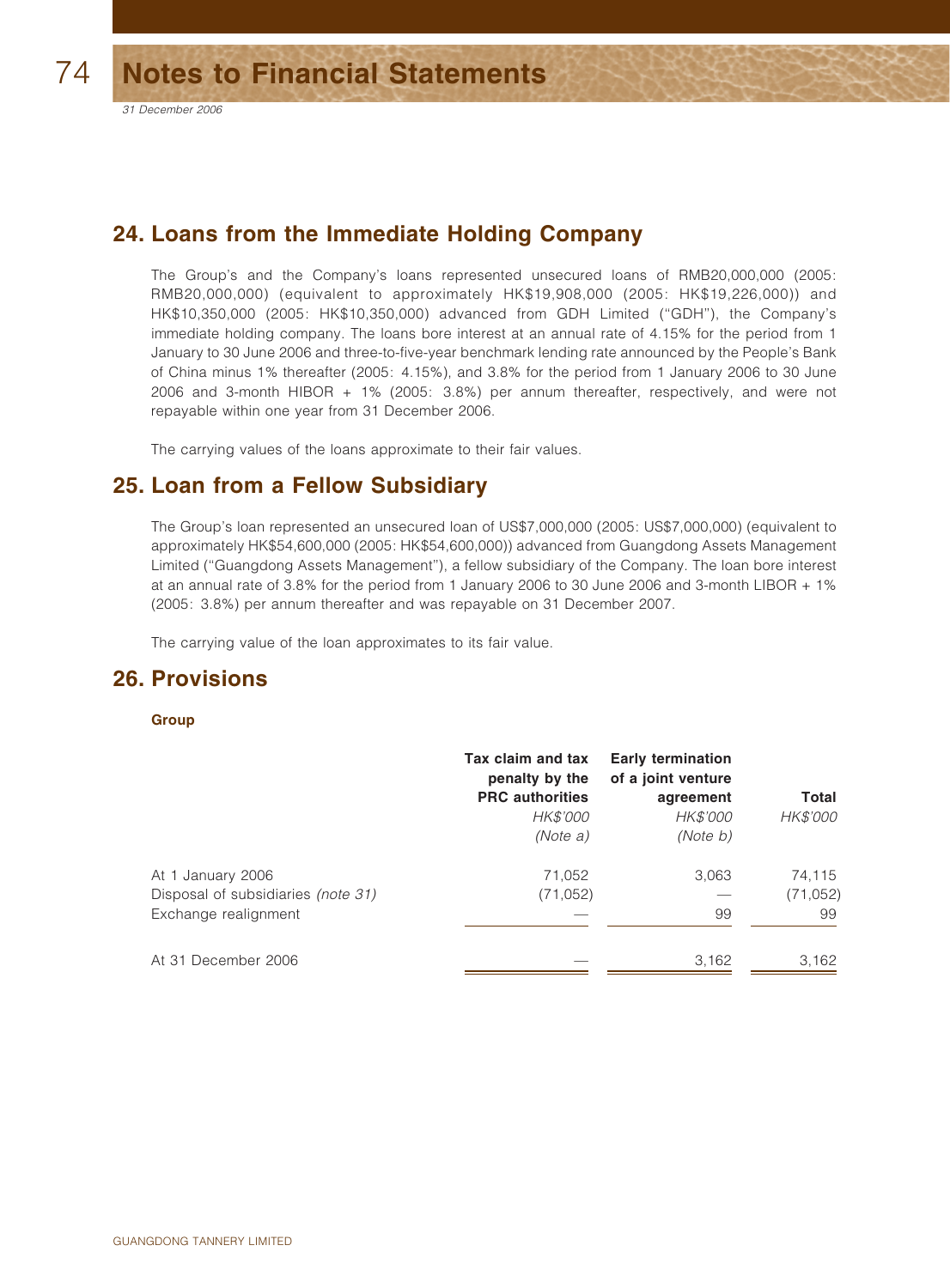# Notes to Financial Statements **1988** 25

## 26. Provisions (Continued)

(a) Provision for tax claim and tax penalty by the PRC authorities

With respect to the tax claim of RMB36,989,000 (equivalent to approximately HK\$35,526,000 as at 31 December 2005) made by the Anti-Smuggling Bureau of Guangzhou Customs (廣州海關緝私局) (the ''Guangzhou Customs'') to Foshan City Nanhai Tong Yuan Tanning Co., Ltd. (''Tongyuan Tannery''), a former wholly-owned subsidiary of the Company established in Mainland China, provisions of HK\$71,052,000 in aggregate were made as at 31 December 2005 for (a) the tax claim of HK\$35,526,000 made by the Guangzhou Customs; and (b) the tax penalty of HK\$35,526,000 that may be imposed by the relevant PRC authorities, which were provided for by the directors with reference to a PRC legal opinion obtained by them.

During the year ended 31 December 2006, Tongyuan Tannery was disposed of as detailed in note 35(a)(vi) to the financial statements. On 28 March 2007, the Company obtained PRC legal opinion which advised that the Group should have no responsibility on the exposure of those tax claim and tax penalty upon the disposal of Tongyuan Tannery. Accordingly, such provision for tax claim and tax penalty and related contingency disclosures are no longer required to be reflected in the financial statements of the Group.

(b) Provisions for early termination of a joint venture agreement

With respect to the Group's decision in August 2001 to curtail the operations of Qingdao Tannery due to its continuous losses, provisions of HK\$3,000,000 were made as at 31 December 2001 for (a) staff redundancy payments of HK\$2,000,000; and (b) compensation of HK\$1,000,000 to the PRC joint venture partner for early termination of the joint venture agreement of Qingdao Tannery. These provisions were determined based on the relevant employment contracts and the terms of the joint venture agreement.

During the year ended 31 December 2004, the arbitration proceedings undertaken by the Group and the PRC joint venture partner were concluded by the China International Economic and Trade Arbitration Commissions in Shenzhen and Beijing. These proceedings determined that (i) the joint venture agreement of Qingdao Tannery was terminated with effect from 23 August 2001; (ii) Qingdao Tannery should be liquidated in accordance with the joint venture agreement and with the relevant laws and regulations in the PRC; and (iii) the PRC joint venture partner's claim against the Company for an economic loss of RMB15 million due to the termination of the joint venture agreement be revoked.

As the liquidation of Qingdao Tannery has not been completed, no payment for the provision, additional provision or reversal of provision was made during the year.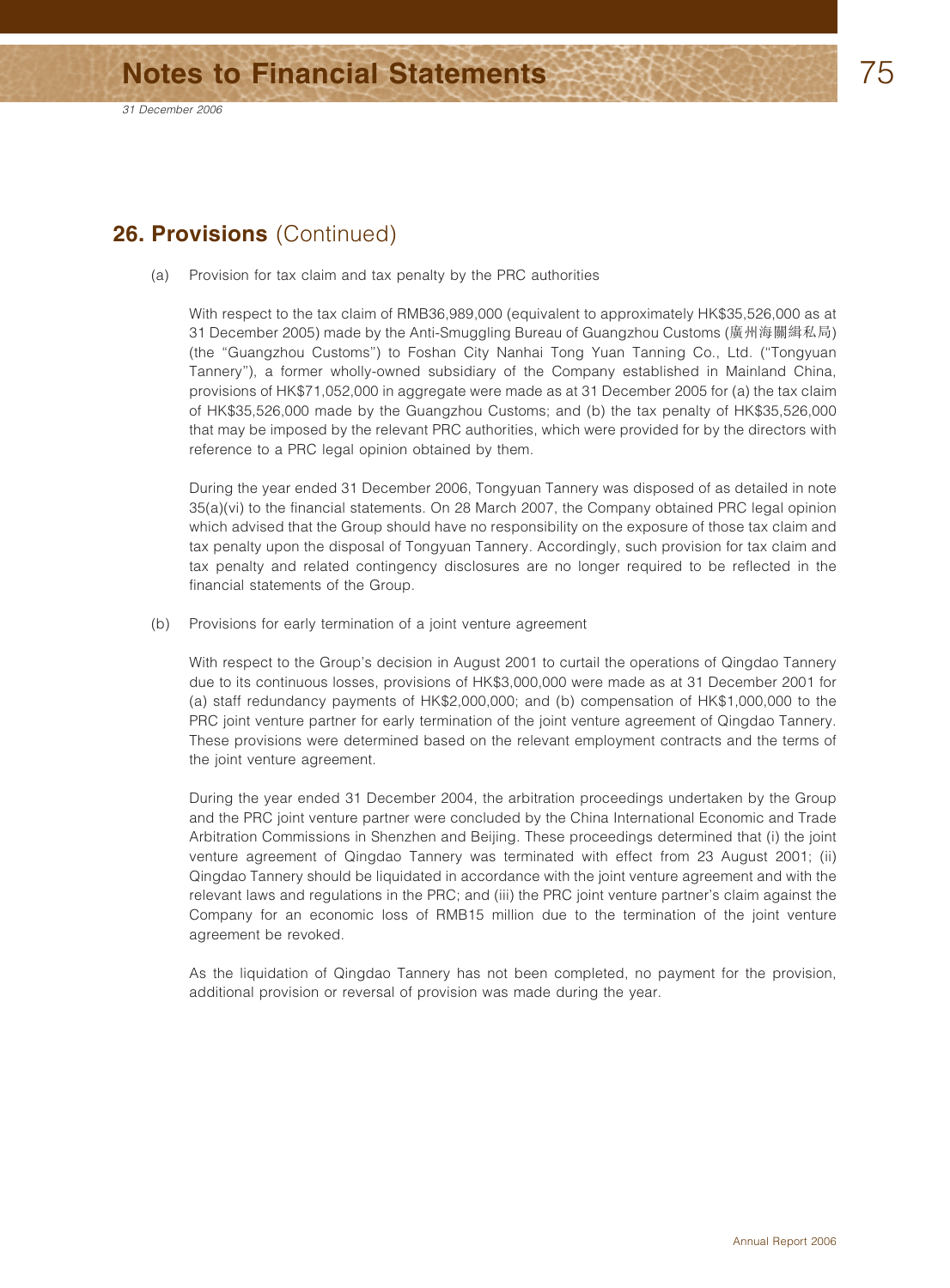## 27. Deferred Tax Liabilities

The movements in deferred tax liabilities of the Group during the year are as follows:

|                                                                                                                                     | <b>Accelerated tax</b><br>depreciation<br><i>HK\$'000</i> | <b>Revaluation of</b><br>properties<br><b>HK\$'000</b> | Total<br><b>HK\$'000</b> |
|-------------------------------------------------------------------------------------------------------------------------------------|-----------------------------------------------------------|--------------------------------------------------------|--------------------------|
| At 1 January 2005<br>Deferred tax charged to the property revaluation                                                               | 1,203                                                     | 3,562                                                  | 4,765                    |
| reserve                                                                                                                             |                                                           | 485                                                    | 485                      |
| Deferred tax credited to the consolidated<br>income statement during the year <i>(note 7)</i>                                       |                                                           | (533)                                                  | (533)                    |
| At 31 December 2005 and 1 January 2006<br>Deferred tax credited to the property revaluation                                         | 1,203                                                     | 3,514                                                  | 4,717                    |
| reserve                                                                                                                             |                                                           | (767)                                                  | (767)                    |
| Deferred tax credited to the consolidated<br>income statement during the year <i>(note 7)</i><br>Disposal of subsidiaries (note 31) | (1,203)                                                   | (30)<br>(1,529)                                        | (30)<br>(2, 732)         |
| At 31 December 2006                                                                                                                 |                                                           | 1,188                                                  | 1,188                    |

The Group has tax losses arising in Hong Kong of HK\$83,113,000 (2005: HK\$78,805,000), that is available for offsetting against future taxable profits of the companies in which the losses arose. The Group has tax losses arising in the PRC of HK\$1,671,000 (2005: HK\$46,023,000), that is available for a maximum of five years for offsetting against future taxable profits of the companies in which the losses arose. Deferred tax assets have not been recognised in respect of these losses as they have arisen in subsidiaries that have been loss-making for some time and the directors considered not probable that taxable profits will be available against which the tax losses can be utilised.

At 31 December 2006, there was no significant unrecognised deferred tax liability (2005: Nil) for taxes that would be payable on the unremitted earnings of certain of the Group's subsidiaries as the Group has no liability to additional tax should such amounts be remitted.

## 28. Share Capital

|                                                                        | 2006            | 2005            |
|------------------------------------------------------------------------|-----------------|-----------------|
|                                                                        | <b>HK\$'000</b> | <b>HK\$'000</b> |
| Authorised:<br>700,000,000 ordinary shares of HK\$0.10 each            | 70,000          | 70.000          |
| Issued and fully paid:<br>524,154,000 ordinary shares of HK\$0.10 each | 52,415          | 52.415          |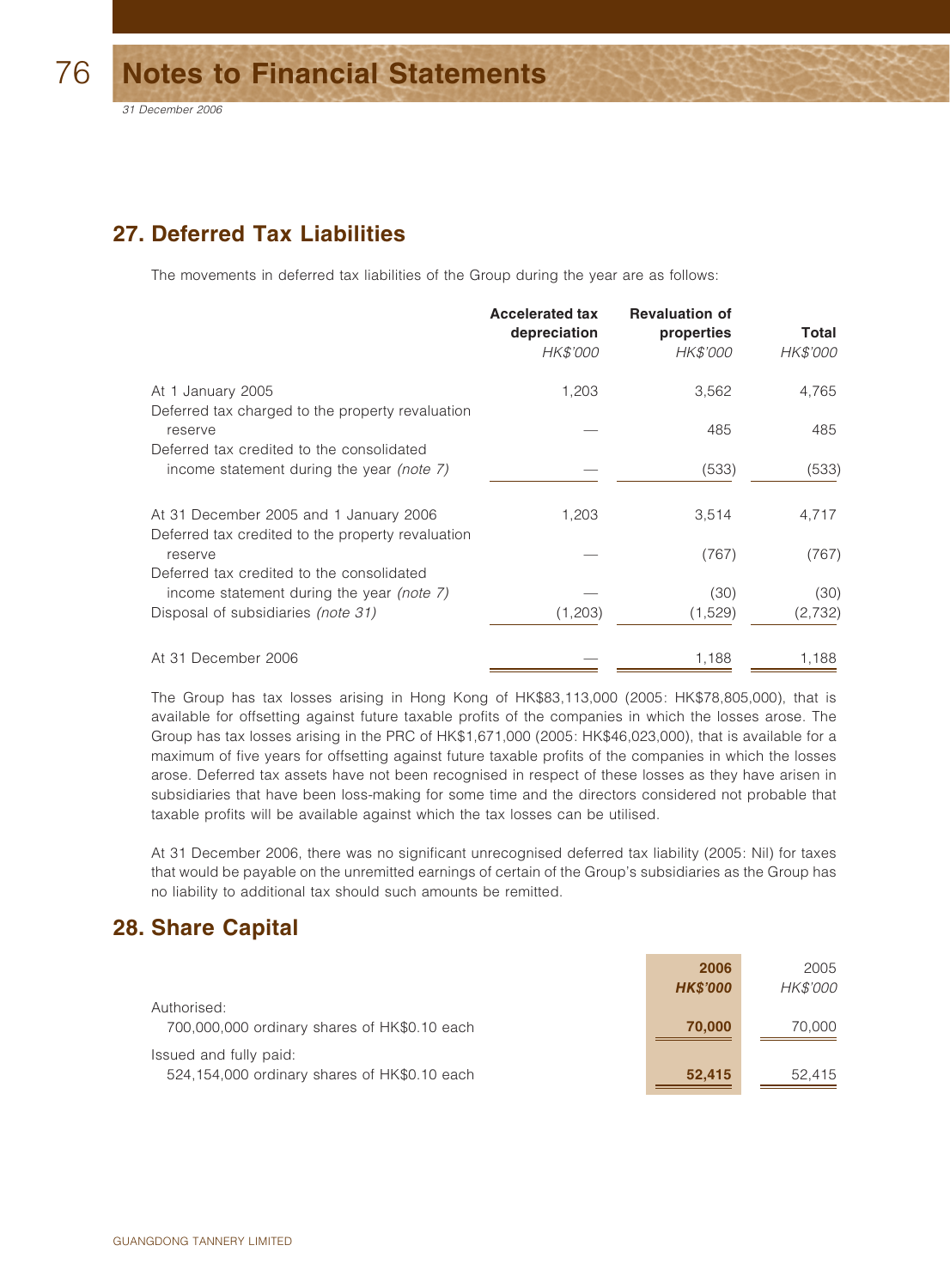## 29. Share Option Scheme

The Company has adopted a share option scheme (the ''Scheme'') since 31 May 2002 for the purpose of providing incentives and rewards to eligible participants who contribute to the Group, to enable the Group to recruit and retain quality employees to serve the Group on a long term basis, to maintain good relationships with its consultants, professional advisers, suppliers of goods and services and customers, and to attract human resources that are valuable to the Group. Eligible participants of the Scheme include the Company's directors (including non-executive and independent non-executive directors), employees or executives of the Group, customers of the Group, and substantial shareholders of the Group. The Scheme, unless otherwise terminated or amended, will remain in force for 10 years from 13 January 2003.

The maximum number of shares which may be issued upon exercise of all outstanding options granted and yet to be granted under the Scheme and any other schemes of the Company may not exceed 30% of its shares in issue at any time. The total number of shares which may be issued upon exercise of all options to be granted under the Scheme and any other schemes of the Company may not in aggregate exceed 10% of the shares of the Company in issue as at the date of adopting the Scheme, but the Company may seek approval of its shareholders at a general meeting to refresh the 10% limit under the Scheme.

The total number of shares issued and to be issued upon exercise of the share options granted and to be granted to each eligible participant (including both exercised and outstanding options) in any 12-month period from the date of grant may not exceed 1% of the shares in issue at the date of grant. Any grant of share options in excess of this limit is subject to shareholders' approval in a general meeting of the Company.

Share options granted to a director, chief executive or substantial shareholder of the Company, or to any of their associates, are subject to approval in advance by the independent non-executive directors of the Company. In addition, any share options granted to a substantial shareholder or an independent nonexecutive director of the Company, or to any of their associates, in excess of 0.1% of the shares of the Company in issue at any time and with an aggregate value (based on the price of the Company's shares at the date of grant) in excess of HK\$5 million, within any 12-month period, are subject to shareholders' approval in a general meeting.

The offer of a grant of share options may be accepted within 14 days from the date of the offer upon payment of a consideration of HK\$1 by the grantee. The exercise period of the share options granted is determinable by the directors of the Company, commences after a certain vesting period and ends on a date which is not later than 10 years from the date of grant of the share options.

The exercise price of the share options is determinable by the directors, but may not be less than the highest of (i) the closing price of the Company's shares as stated in the daily quotation sheet of The Stock Exchange of Hong Kong Limited (the ''Stock Exchange'') on the date of grant of the share options, which must be a business day; (ii) the average closing price of the Company's shares as stated in the Stock Exchange's daily quotation sheet for the five trading days immediately preceding the date of the offer; and (iii) the nominal value of the Company's shares.

Share options do not confer rights on the holders to dividends or to vote at shareholders' meetings.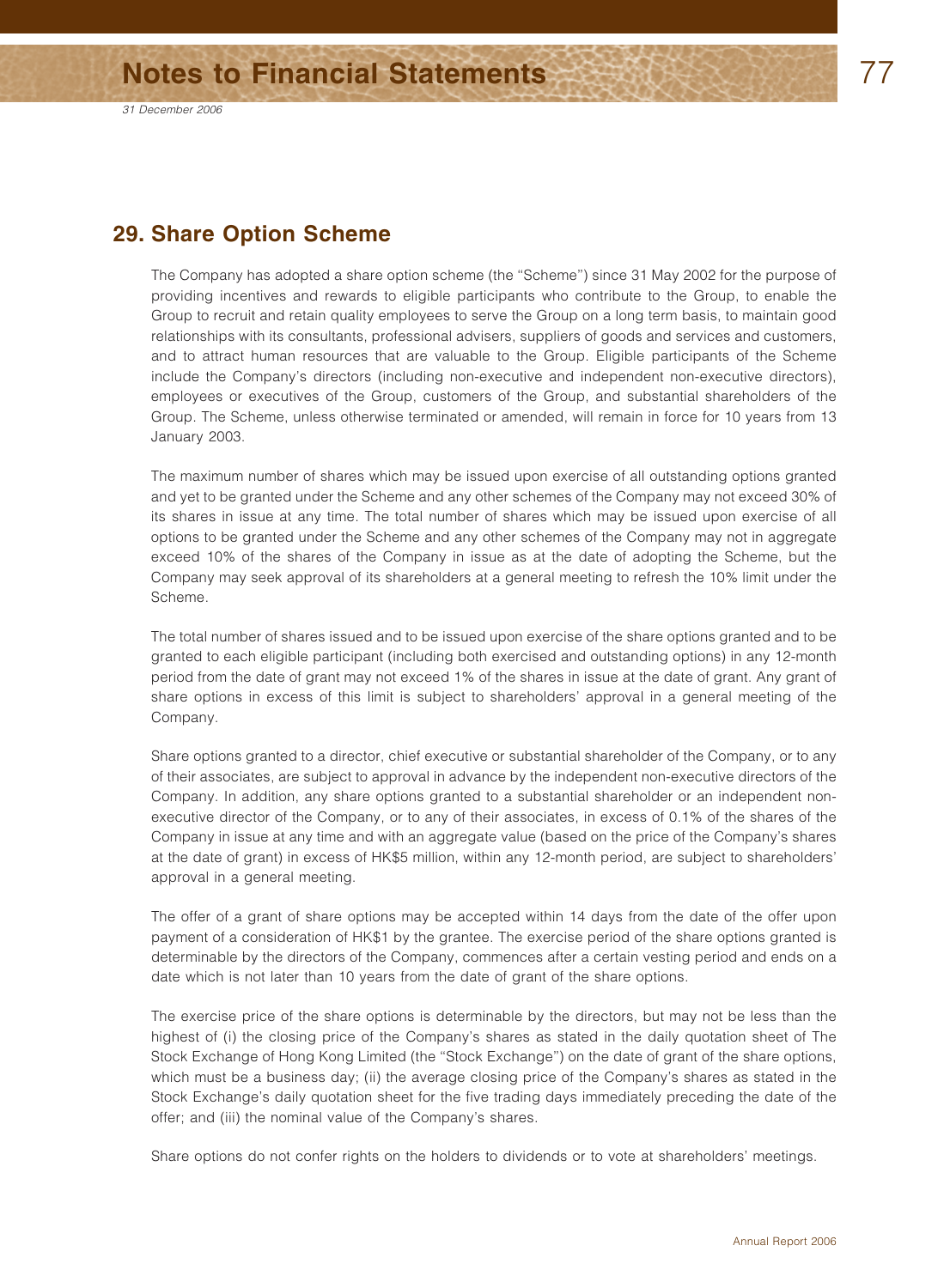## 29. Share Option Scheme (Continued)

The following share options were outstanding under the Scheme during the year:

|                                    |                          |                               | Number of share options         |                              |                           |                                                    |                                                            | Price of the Company's shares***        |                                                              |                                                                             |                                   |
|------------------------------------|--------------------------|-------------------------------|---------------------------------|------------------------------|---------------------------|----------------------------------------------------|------------------------------------------------------------|-----------------------------------------|--------------------------------------------------------------|-----------------------------------------------------------------------------|-----------------------------------|
| Name or category<br>of participant | At 1<br>January<br>2006  | Granted<br>during the<br>year | Exercised<br>during the<br>year | Lapsed<br>during the<br>year | At 31<br>December<br>2006 | Date of grant of<br>share options*<br>(dd/mm/yyyy) | <b>Exercise period</b><br>of share options<br>(dd/mm/yyyy) | Exercise price<br>of share<br>options** | At grant date<br>of options<br>HK\$ per share HK\$ per share | Immediately<br>before the<br>exercise date<br>HK\$ per share HK\$ per share | At exercise<br>date of<br>options |
| <b>Directors</b>                   |                          |                               |                                 |                              |                           |                                                    |                                                            |                                         |                                                              |                                                                             |                                   |
| Zhang Chunting                     | 2,500,000                |                               | (2,500,000)                     |                              |                           | 09/06/2003                                         | 10/09/2003-<br>09/09/2008                                  | 0.220                                   | 0.204                                                        | 0.48                                                                        | 0.51                              |
|                                    | 2,000,000                |                               | (2,000,000)                     |                              |                           | 11/02/2004                                         | 12/05/2004-<br>11/05/2009                                  | 0.246                                   | 0.240                                                        | 0.48                                                                        | 0.51                              |
|                                    | 4,500,000                |                               | (4,500,000)                     |                              |                           |                                                    |                                                            |                                         |                                                              |                                                                             |                                   |
| Deng Rongjun                       | 1,500,000                |                               | (1,500,000)                     |                              |                           | 11/02/2004                                         | 12/05/2004-<br>11/05/2009                                  | 0.246                                   | 0.240                                                        | 0.48                                                                        | 0.51                              |
| Xiong Guangyang                    | 3,000,000                |                               | (3,000,000)                     |                              |                           | 09/06/2003                                         | 10/09/2003-<br>09/09/2008                                  | 0.220                                   | 0.204                                                        | 0.48                                                                        | 0.51                              |
|                                    | 2,200,000                |                               | (2,200,000)                     |                              |                           | 11/02/2004                                         | 12/05/2004-<br>11/05/2009                                  | 0.246                                   | 0.240                                                        | 0.48                                                                        | 0.51                              |
|                                    | 5,200,000                |                               | (5,200,000)                     |                              |                           |                                                    |                                                            |                                         |                                                              |                                                                             |                                   |
| Fung Lak                           | 300,000                  |                               |                                 |                              | 300,000                   | 09/06/2003                                         | 10/09/2003-<br>09/09/2008                                  | 0.220                                   | 0.204                                                        |                                                                             |                                   |
|                                    | 300,000                  |                               |                                 |                              | 300,000                   | 11/02/2004                                         | 12/05/2004-<br>11/05/2009                                  | 0.246                                   | 0.240                                                        |                                                                             |                                   |
|                                    | 600,000                  |                               |                                 |                              | 600,000                   |                                                    |                                                            |                                         |                                                              |                                                                             |                                   |
| Sub-total                          | 11,800,000               | $\qquad \qquad -$             | (11, 200, 000)                  | -                            | 600,000                   |                                                    |                                                            |                                         |                                                              |                                                                             |                                   |
| Former directors<br>In aggregate   | 300,000                  |                               |                                 | (300,000)                    | -                         | 09/06/2003                                         | 10/09/2003-                                                | 0.220                                   | 0.204                                                        |                                                                             |                                   |
|                                    | 2,100,000                |                               |                                 | (2, 100, 000)                | -                         | 11/02/2004                                         | 09/09/2008<br>12/05/2004-<br>11/05/2009                    | 0.246                                   | 0.240                                                        |                                                                             |                                   |
| Sub-total                          | 2,400,000                |                               | -                               | (2,400,000)                  |                           |                                                    |                                                            |                                         |                                                              |                                                                             |                                   |
| Other employees<br>In aggregate    | 550,000                  |                               |                                 | (300,000)                    | 250,000                   | 09/06/2003                                         | 10/09/2003-                                                | 0.220                                   | 0.204                                                        |                                                                             |                                   |
|                                    | 600,000                  |                               |                                 | (300,000)                    | 300,000                   | 11/02/2004                                         | 09/09/2008<br>12/05/2004-                                  | 0.246                                   | 0.240                                                        |                                                                             |                                   |
|                                    | $\overline{\phantom{0}}$ | 1,000,000                     |                                 |                              | 1,000,000                 | 03/04/2006                                         | 11/05/2009<br>04/07/2006-<br>03/07/2011                    | 0.196                                   | 0.191                                                        |                                                                             |                                   |
| Sub-total                          | 1,150,000                | 1,000,000                     |                                 | (600, 000)                   | 1,550,000                 |                                                    |                                                            |                                         |                                                              |                                                                             |                                   |
| Total                              | 15,350,000               | 1,000,000                     | (11, 200, 000)                  | (3,000,000)                  | 2,150,000                 |                                                    |                                                            |                                         |                                                              |                                                                             |                                   |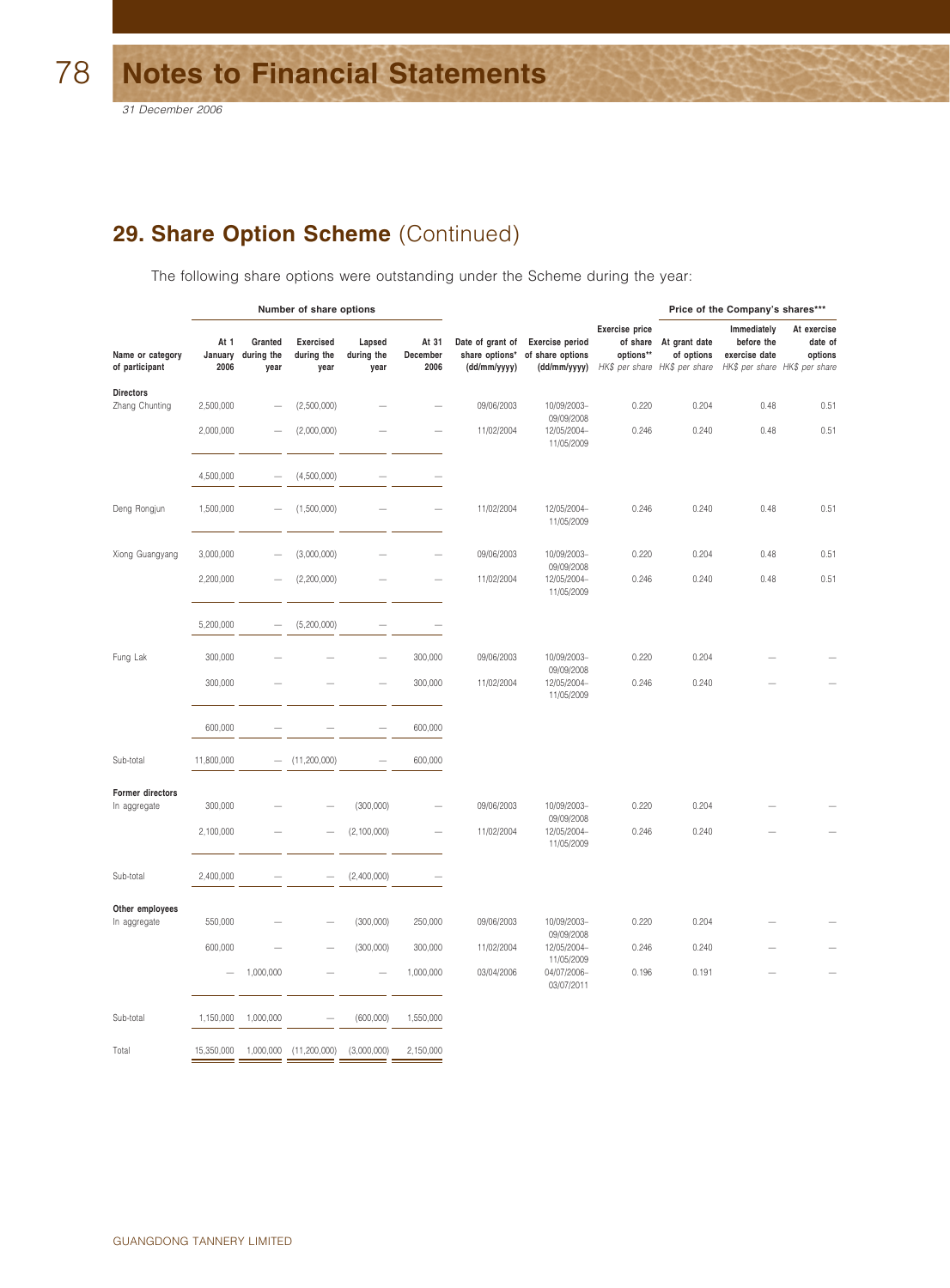# Notes to Financial Statements 79

## 29. Share Option Scheme (Continued)

Notes to the reconciliation of share options outstanding during the year:

- The vesting period of the share options is from the date of the grant until the commencement of the exercise period.
- The exercise price of the share options is subject to adjustment in the case of rights or bonus issue, or other similar changes in the Company's share capital.
- \*\*\* The price of the Company's shares disclosed as at the date of the grant of the share options is the Stock Exchange's closing price on the trading day immediately prior to the date of the grant of the options. The price of the Company's shares disclosed immediately before the exercise date of the share options is the Stock Exchange's closing price immediately before the date on which the options were exercised.

The fair value of the share options granted during the year was HK\$110,000 of which the Group recognised an equity-settled share option expense of HK\$110,000 during the year ended 31 December 2006.

The fair value of equity-settled share options granted during the year was estimated as at the date of grant, using a binomial model, taking into account the terms and conditions upon which the options were granted. The following table lists the inputs to the model used for the year ended 31 December 2006:

| Dividend yield (%)                          | Nil   |
|---------------------------------------------|-------|
| Expected volatility (%)                     | 61.73 |
| Risk-free interest rate (%)                 | 4.43  |
| Expected life of option (year)              | 5.25  |
| Closing share price at date of grant (HK\$) | 0.196 |

The expected life of the options is based on the historical data over the past three years and is not necessarily indicative of the exercise patterns that may occur. The expected volatility reflects the assumption that the historical volatility is indicative of future trends, which may also not necessarily be the actual outcome.

No other feature of the options granted was incorporated into the measurement of fair value.

At the balance sheet date, the Company had 2,150,000 share options outstanding under the Scheme, which represented approximately 0.4% of the Company's shares in issue as at that date. The exercise in full of the remaining share options would, under the present capital structure of the Company, result in the issue of 2,150,000 additional ordinary shares of the Company and additional share capital of HK\$215,000 and share premium of HK\$249,600 (before issue expenses).

During the year ended 31 December 2006, the exercise of a total of 11,200,000 share options by certain of the directors of the Company resulted in the issue of 11,200,000 additional ordinary shares of the Company on 9 January 2007.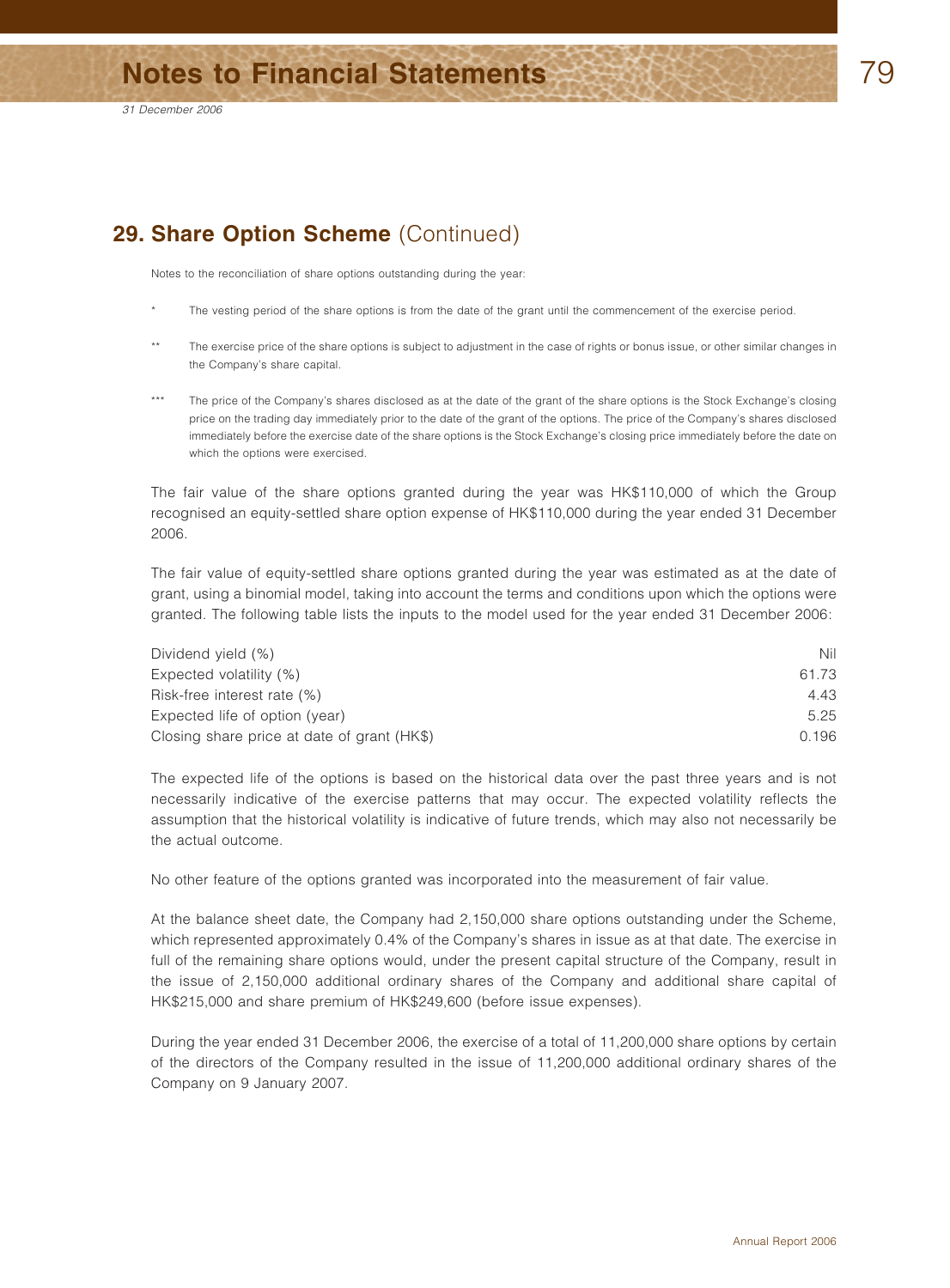# 80 Notes to Financial Statements

31 December 2006

## 30. Reserves

#### (a) Group

The amounts of the Group's reserves and the movements therein for the current and prior years are presented in the consolidated statement of changes in equity of the financial statements.

The general reserve fund of the Group is an undistributable reserve and may not be treated as realised profits.

On 25 November 1996, a court order confirming the reduction of the share premium account by HK\$133,349,000 was registered by the Registrar of Companies in Hong Kong and the credit arising therefrom was transferred to the general reserve fund against which goodwill arising on the acquisition of a subsidiary was eliminated in the consolidated financial statements. In the year ended 31 December 2002, there was a release of goodwill of HK\$133,349,000 in respect of impairment of an investment in a subsidiary related to the goodwill arising from acquisition of that subsidiary in 1996.

Pursuant to a special resolution passed in the Group's extraordinary general meeting held on 23 January 1998 and confirmed by the Order of the High Court of Hong Kong dated 2 March 1998, the share premium account was reduced by the amount of HK\$34,397,000 and, as undertaken by the Group, a general reserve fund was credited in the books of account of the Group in the same amount for the purpose of setting off, in the consolidated financial statements of the Group and its subsidiaries, goodwill arising on consolidation in 1997. In 2000 and 2001, there was a release of goodwill of HK\$12,478,000 and HK\$21,919,000, respectively, in respect of impairment of investments in subsidiaries related to the goodwill arising from the acquisition of the subsidiaries in 1997.

Pursuant to the relevant PRC laws and regulations, a portion of the profits of the Group's subsidiary which is established in the PRC has been transferred to reserve funds which are restricted as to use.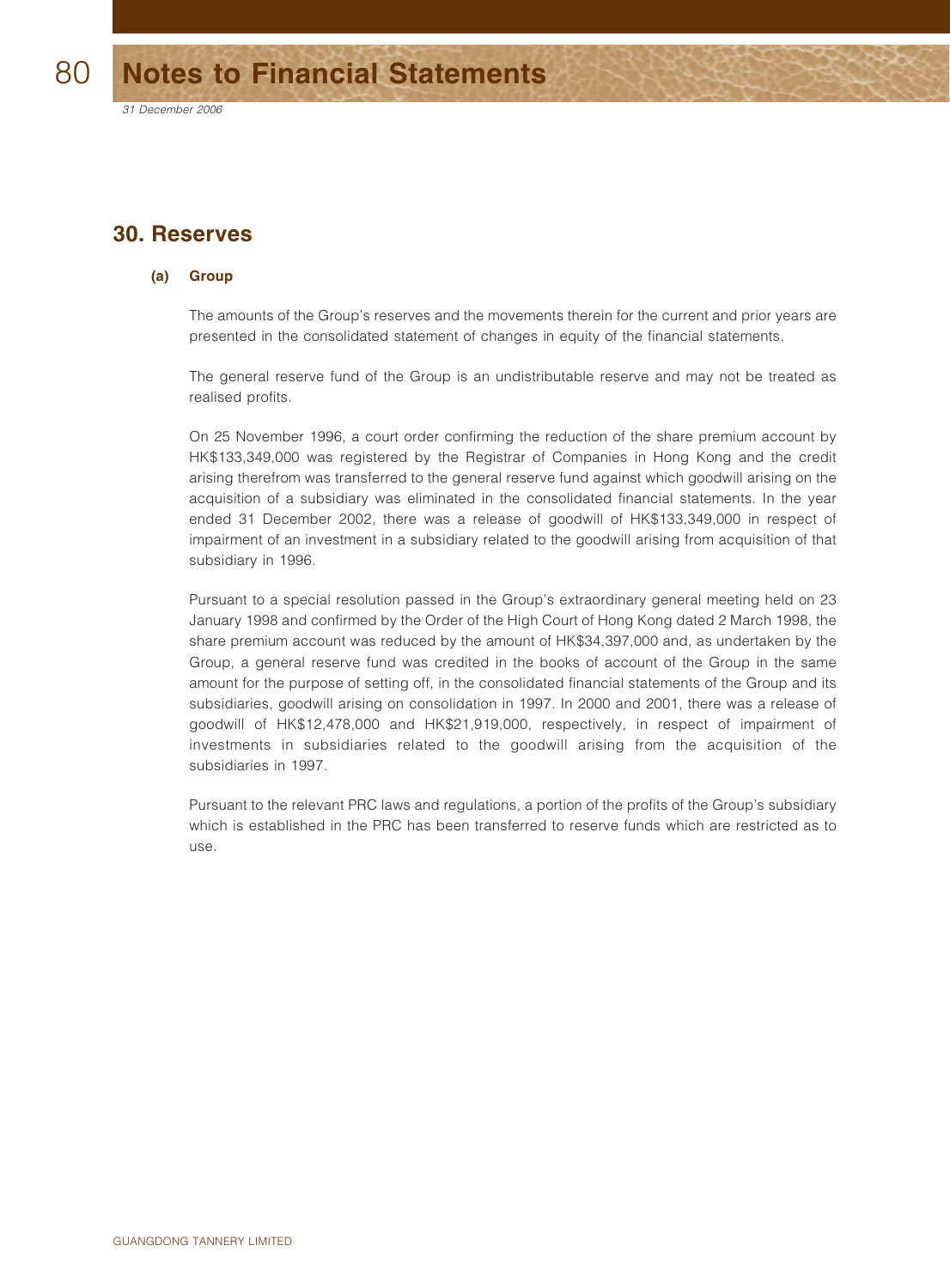## 30. Reserves (Continued)

#### (b) Company

|                                                                  | <b>Notes</b> | <b>Share</b><br>premium<br>account<br>HK\$'000 | General<br>fund<br>HK\$'000 | Capital<br>reserve redemption<br>reserve<br>HK\$'000 | <b>Accumulated</b><br>losses<br>HK\$'000 | Total<br>HK\$'000 |
|------------------------------------------------------------------|--------------|------------------------------------------------|-----------------------------|------------------------------------------------------|------------------------------------------|-------------------|
| At 1 January 2005<br>Profit for the year                         | 10           | 412.116                                        | 167.746                     | 445                                                  | (538,956)<br>30.171                      | 41,351<br>30,171  |
| At 31 December 2005<br>and 1 January 2006<br>Profit for the year | 10           | 412.116                                        | 167.746                     | 445                                                  | (508,785)<br>6,360                       | 71,522<br>6,360   |
| At 31 December 2006                                              |              | 412.116                                        | 167.746                     | 445                                                  | (502.425)                                | 77,882            |

The Company's general reserve fund represents an undistributable reserve and may not be treated as realised profits as detailed in note 30(a) to the financial statements.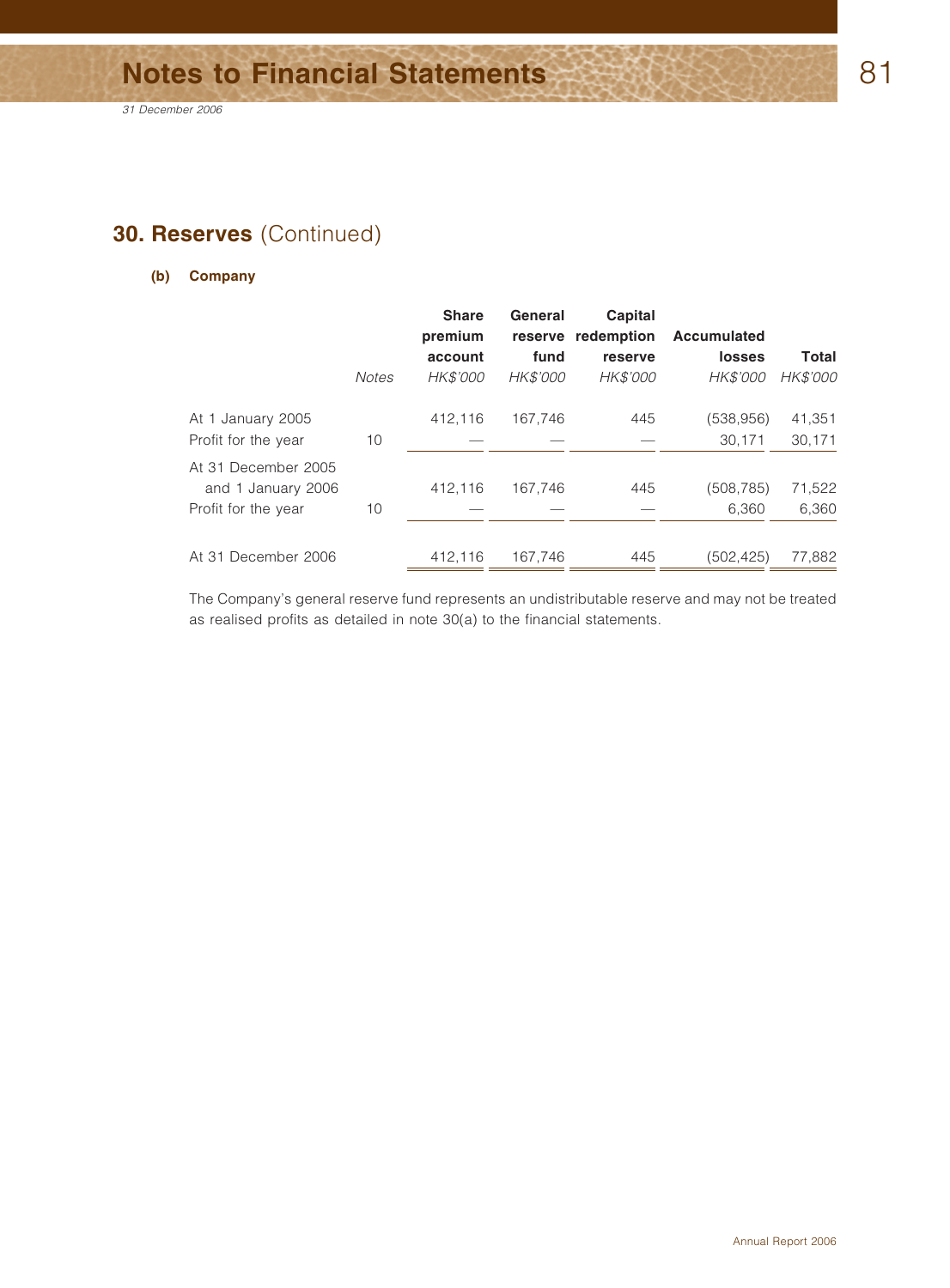## 31. Disposal of Subsidiaries

|                                         | 2006<br><b>HK\$'000</b> | 2005<br>HK\$'000 |
|-----------------------------------------|-------------------------|------------------|
| Net liabilities disposed of:            |                         |                  |
| Property, plant and equipment           | 39,419                  |                  |
| Prepaid land lease payments             | 3,746                   |                  |
| Inventories                             | 6,599                   |                  |
| Receivables, prepayments and deposits   | 1,686                   |                  |
| Tax recoverable                         | 7,462                   |                  |
| Frozen bank balances                    | 9,145                   |                  |
| Cash and bank balances                  | 5,659                   |                  |
| Trade and bills payables                | (1, 462)                |                  |
| Other payables and accruals             | (621)                   |                  |
| Provisions                              | (71, 052)               |                  |
| Deferred tax liabilities                | (2, 732)                |                  |
|                                         | (2, 151)                |                  |
| Release of exchange translation reserve | (4, 381)                |                  |
| Gain on disposal of subsidiaries        | 14,119                  |                  |
|                                         | 7,587                   |                  |
| Satisfied by:                           |                         |                  |
| Cash (net of expenses of HK\$913,000)   | 7,587                   |                  |

An analysis of the net inflow of cash and cash equivalents in respect of the disposal of subsidiaries is as follows:

|                                                                                       | 2006<br><b>HK\$'000</b> | 2005<br>HK\$'000 |
|---------------------------------------------------------------------------------------|-------------------------|------------------|
| Cash consideration<br>Cash and bank balances disposed of                              | 7,587<br>(5,659)        |                  |
| Net inflow of cash and cash equivalents in respect of<br>the disposal of subsidiaries | 1,928                   |                  |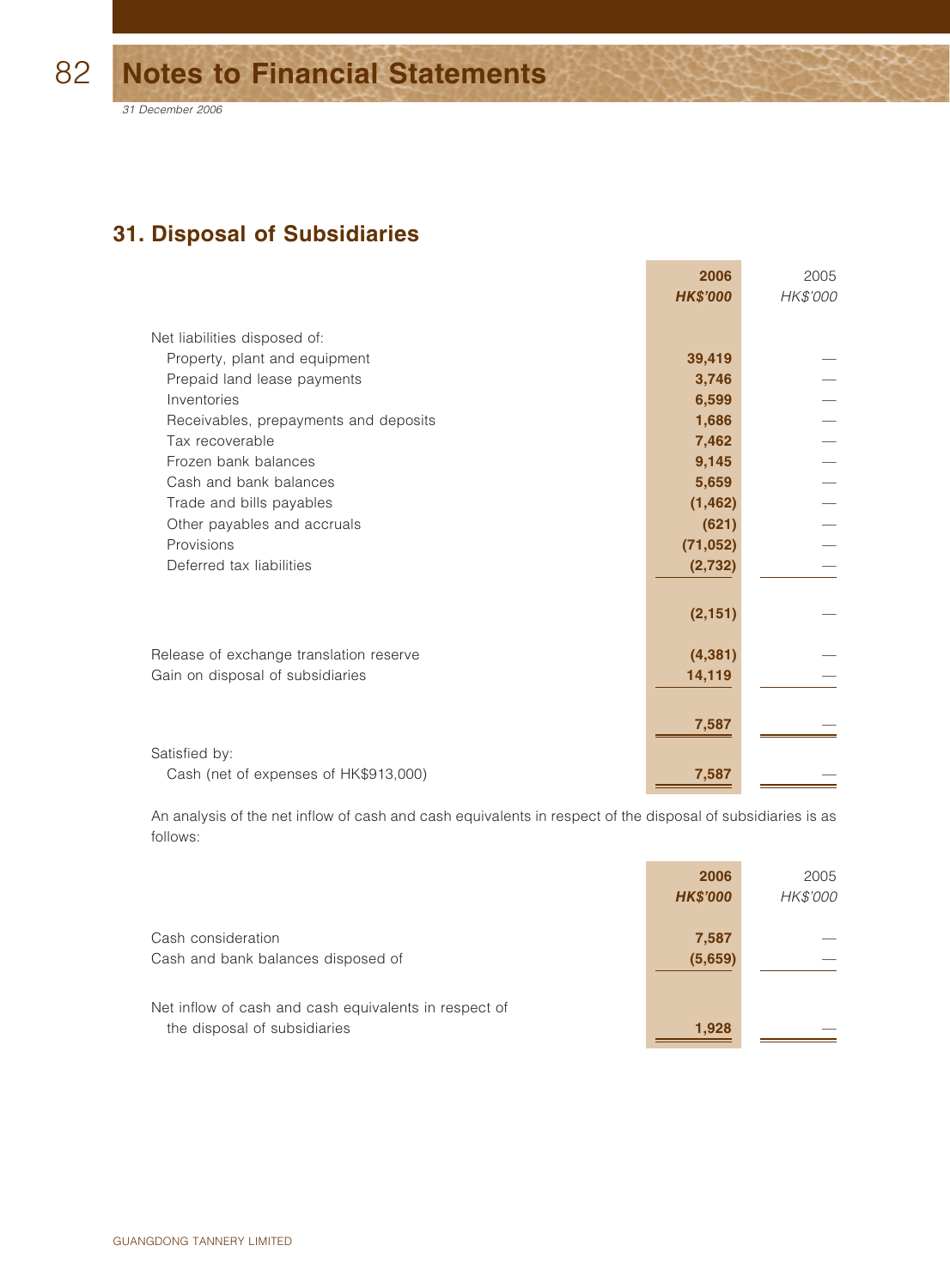## 32. Major Non Cash Transaction

During the year ended 31 December 2005, investment properties with a carrying value of HK\$4,492,000 were transferred to owner-occupied property under property, plant and equipment.

### 33. Operating Lease Arrangements

#### (a) As lessor

The Group leases its investment property (note 13) and certain plant and machinery under operating lease arrangements, with leases negotiated for terms ranging from three to five years.

At 31 December 2006, the Group had total future minimum lease receivables under non-cancellable operating leases with their lessees falling due as follows:

|                                         | <b>Group</b>    |          |  |
|-----------------------------------------|-----------------|----------|--|
|                                         | 2006            | 2005     |  |
|                                         | <b>HK\$'000</b> | HK\$'000 |  |
|                                         |                 |          |  |
| Within one year                         | 582             | 645      |  |
| In the second to fifth years, inclusive | 859             | 196      |  |
|                                         |                 |          |  |
|                                         | 1,441           | 841      |  |

#### (b) As lessee

The Group leases certain of its office properties under operating lease arrangements. Leases for properties are negotiated for terms ranging from one to two years.

At 31 December 2006, the Group had total future minimum lease payments under non-cancellable operating lease falling due as follows:

|                                         | <b>Group</b>    |          |  |
|-----------------------------------------|-----------------|----------|--|
|                                         | 2006            | 2005     |  |
|                                         | <b>HK\$'000</b> | HK\$'000 |  |
|                                         |                 |          |  |
| Within one year                         | 61              | 20       |  |
| In the second to fifth years, inclusive | 13              |          |  |
|                                         |                 |          |  |
|                                         | 74              | 20       |  |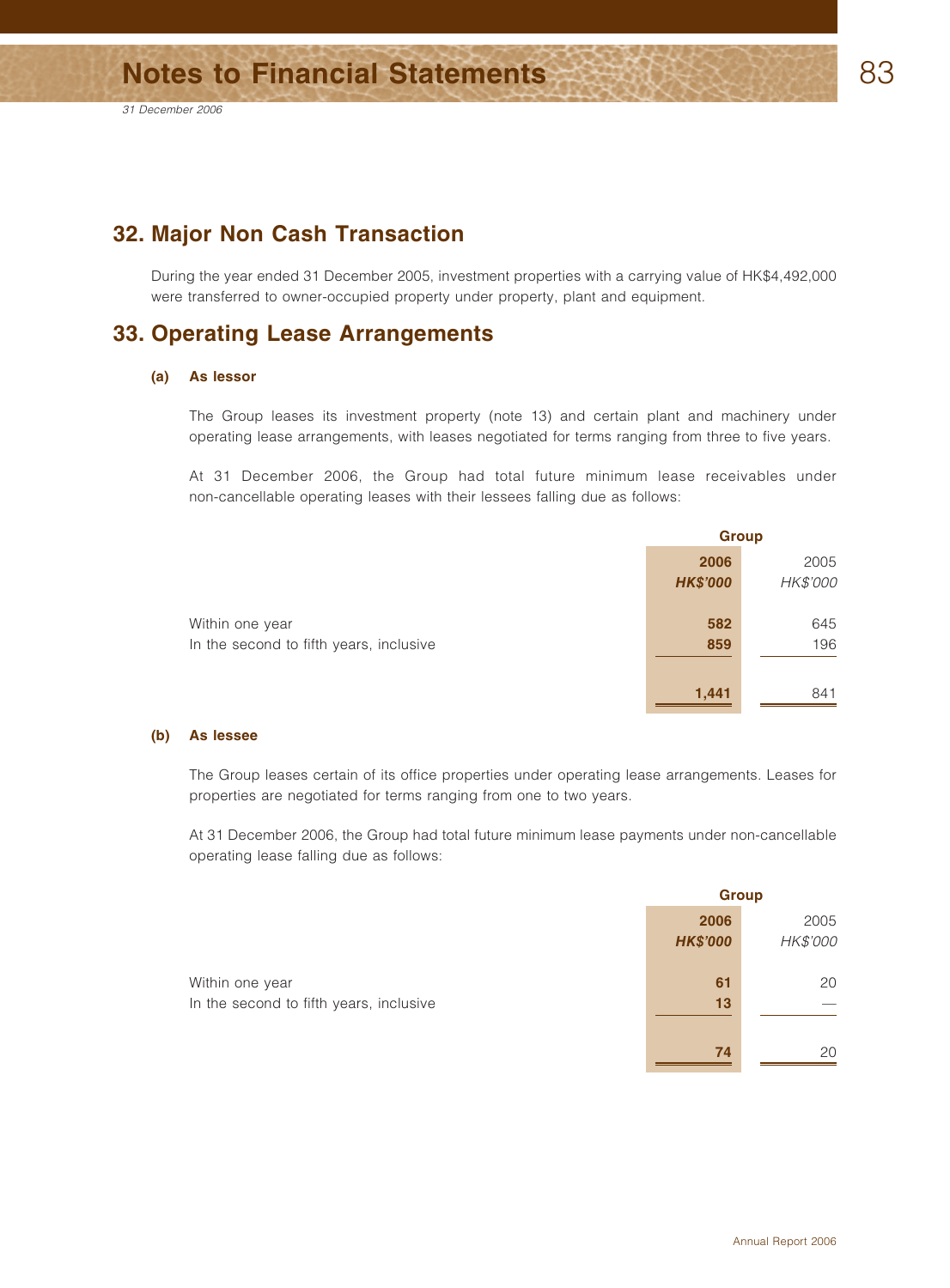## 34. Commitments

In addition to the operating lease commitments detailed in note 33(b) above, the Group had the following capital commitments at the balance sheet date:

|                                   | <b>Group</b>    |          |
|-----------------------------------|-----------------|----------|
|                                   | 2006            | 2005     |
|                                   | <b>HK\$'000</b> | HK\$'000 |
| Contracted, but not provided for: |                 |          |
| Leasehold improvements            | 748             |          |
| Plant and machinery               | 2,437           |          |
|                                   |                 |          |
|                                   | 3,185           |          |

## 35. Related Party Transactions

(a) In addition to the transactions and balances detailed elsewhere in these financial statements, the Group had the following material transactions with related parties during the year:

|                                                     |              | <b>Group</b>            |                         |  |
|-----------------------------------------------------|--------------|-------------------------|-------------------------|--|
|                                                     | <b>Notes</b> | 2006<br><b>HK\$'000</b> | 2005<br><b>HK\$'000</b> |  |
|                                                     |              |                         |                         |  |
| Office rental paid to the immediate holding company | (i)          | 128                     | 108                     |  |
| Computer system maintenance service fees paid to    |              |                         |                         |  |
| the immediate holding company                       | (ii)         | 172                     | 211                     |  |
| Interest expense to the immediate holding company   | (iii)        | 1,394                   | 1,244                   |  |
| Interest expense to a fellow subsidiary             | (iv)         | 2,839                   | 2,104                   |  |
| Interest income from an officer                     | (V)          | 18                      | 45                      |  |
| Gain on disposal of subsidiaries                    | (vi)         | 14,119                  |                         |  |

Notes:

- (i) The office rental was charged by the immediate holding company at HK\$7,730 per month up to 19 August 2006 and HK\$15,460 per month from 20 August 2006 to 31 December 2006 in accordance with the terms of the rental agreement between the Group and the immediate holding company. At the balance sheet date, the Group had a rental deposit of HK\$30,920 (2005: HK\$27,828) with the immediate holding company.
- (ii) The immediate holding company charged maintenance service fees at HK\$14,314 per month for 2006 (2005: HK\$16,069 per month for the first 4 months of 2005 and HK\$18,303 per month for the remainder of 2005) for the computer system used by the Group.
- (iii) The interest expense to the immediate holding company arose from the loans advanced from GDH. Further details of the loans, including the terms, are disclosed in note 24 to the financial statements.
- (iv) The interest expense to a fellow subsidiary arose from a loan advanced from Guangdong Assets Management. Further details of the loan, including the terms, are disclosed in note 25 to the financial statements.
- (v) The interest income from an officer of the Company arose from a loan advanced to the officer. Further details of the loan, including the terms, are disclosed in note 19 to the financial statements.
- vi) On 1 November 2006, the Group entered into an agreement with Guangdong Assets Management (BVI) No. 1 Limited, a)<br>subsidiary of GDH, and agreed to dispose of the entire interest of a wholly-owned subsidiary, Sun Perfect which is also the immediate holding company of Tongyuan Tannery, at a total consideration of HK\$8.5 million, net of expenses of HK\$913,000 (note 31).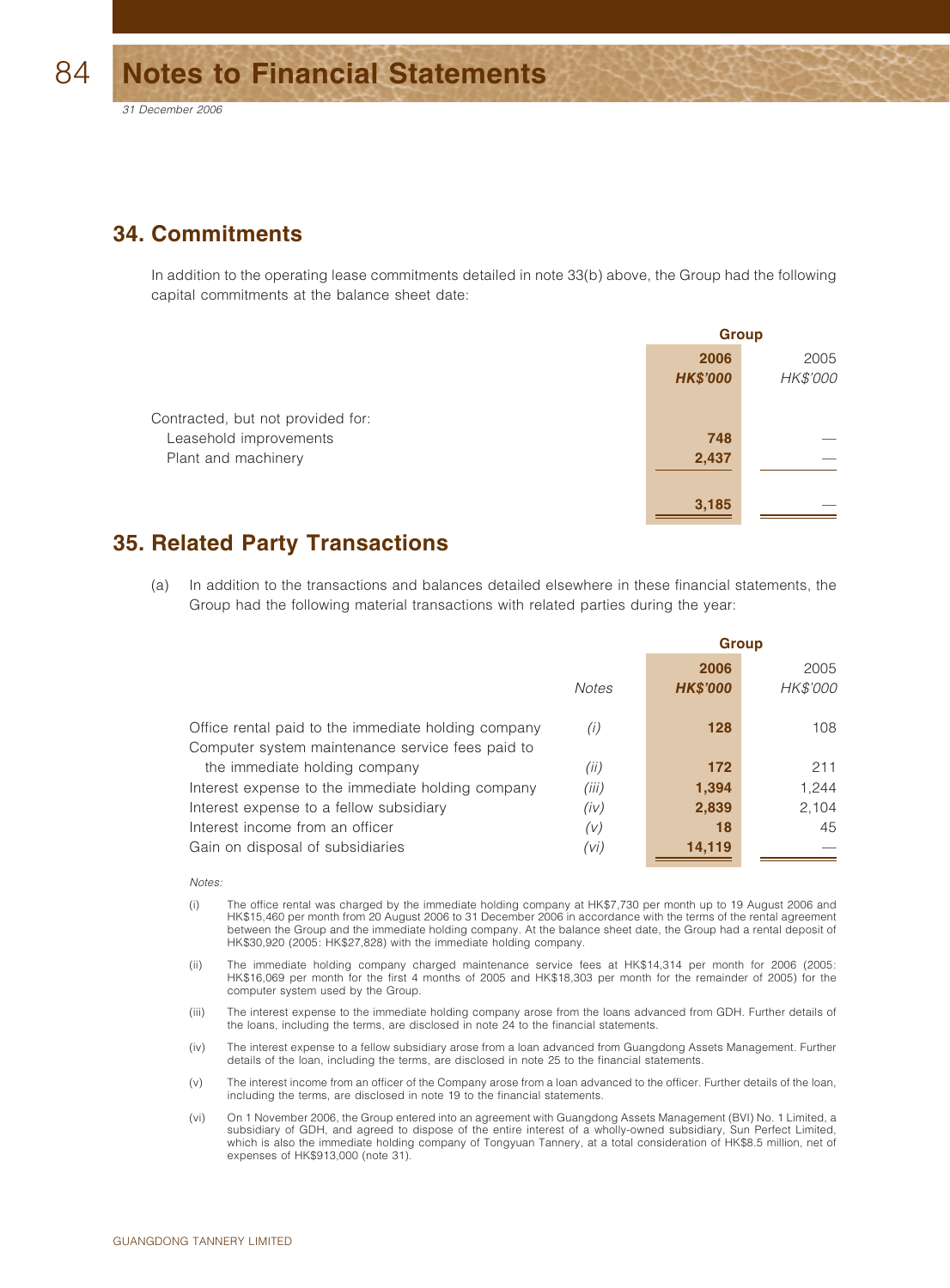# Notes to Financial Statements **85** 85

## **35. Related Party Transactions (Continued)**

- (b) Outstanding balances with related parties:
	- (i) Details of the Group's and Company's loans from the immediate holding company and the Group's loan from its fellow subsidiary as at the balance sheet date are included in notes 24 and 25 to the financial statements, respectively.
	- (ii) Details of the Group's loan to its associate as at the balance sheet date are included in note 16 to the financial statements.
	- (iii) Details of the Group's and the Company's loan to an officer of the Company are included in note 19 to the financial statements.
- (c) Compensation of key management personnel of the Group:

The key management personnel of the Company are its directors. Details of their remuneration are disclosed in note 8 to the financial statements.

The transaction in respect of item  $(a)(vi)$  above also constituted a discloseable and connected transaction as defined in Chapter 14 and 14A of the Listing Rules.

### 36. Pledge of Assets

As at 31 December 2006, assets of the Group pledged to bank to secure general banking facilities granted to the Group were as follows:

|                               |                 | <b>Group</b> |  |
|-------------------------------|-----------------|--------------|--|
|                               | 2006            | 2005         |  |
| <b>Notes</b>                  | <b>HK\$'000</b> | HK\$'000     |  |
|                               |                 |              |  |
| <b>Buildings</b><br>12        |                 | 7,590        |  |
| Bills receivable<br>18        |                 | 22,485       |  |
| Bank balances<br>20, 22       | 12,888          | 4,900        |  |
| 12, 22<br>Plant and machinery | 3,680           | 5,245        |  |
|                               |                 |              |  |
|                               | 16,568          | 40,220       |  |

## 37. Financial Risk Management Objectives and Policies

The Group's principal financial instruments comprise interest-bearing bank borrowings, interest-bearing unsecured short term loans from the immediate holding company and fellow subsidiary of the Group, and cash and cash equivalents. The main purpose of these financial instruments is to raise finance for the Group's operations. The Group has various other financial assets and liabilities such as trade and bills receivables and trade and bills payables, which arise directly from its operations.

It is, and has been, throughout the year under review, the Group's policy that no trading in financial instruments shall be undertaken.